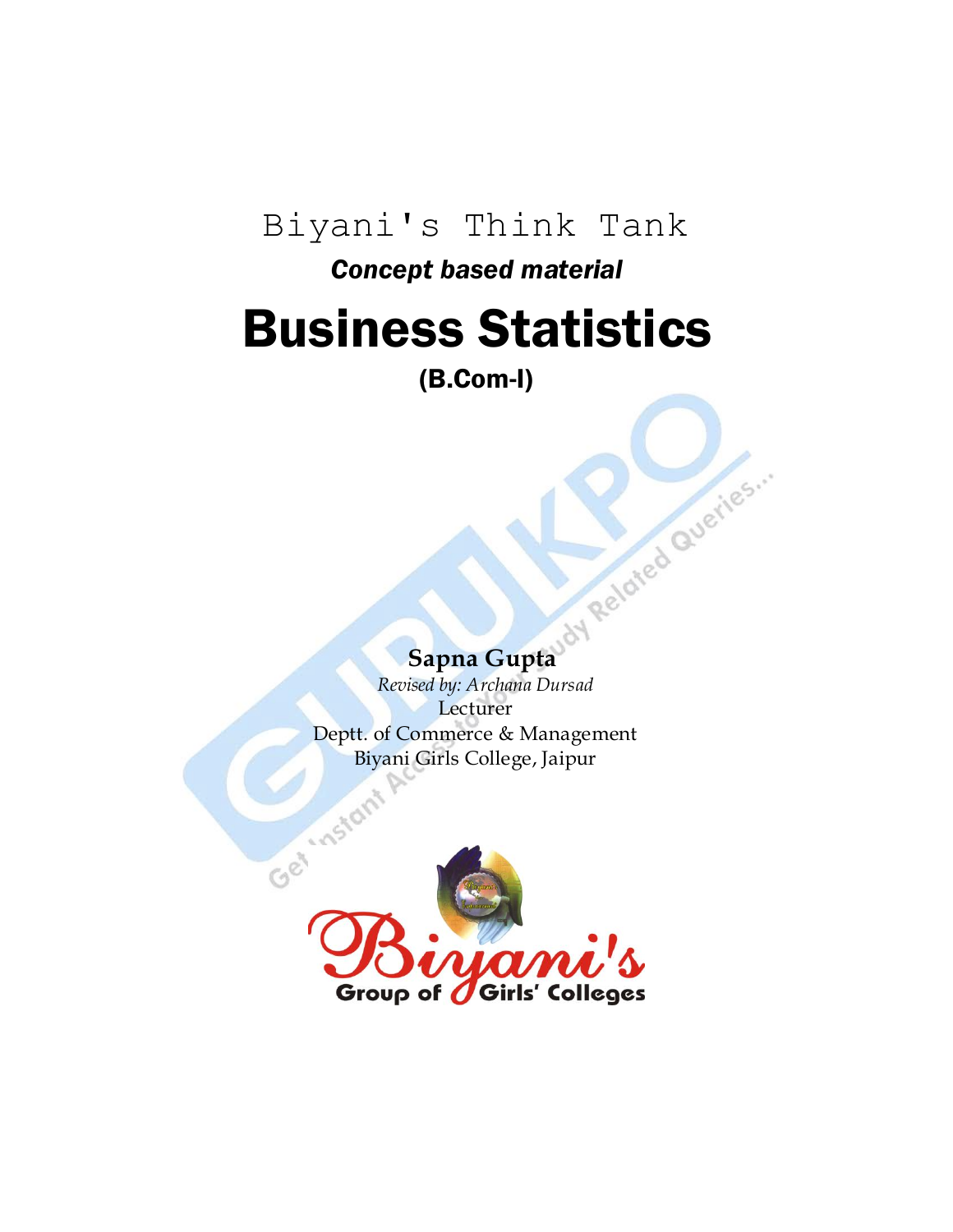*Published by :* **Think Tanks Biyani Group of Colleges**

*Concept & Copyright :* **Biyani Shikshan Samiti** Sector-3, Vidhyadhar Nagar,<br>
Jaipur 302 (Rajashhan)<br>
Ph. : 0141-2338371, 2338591-95 • Fax : 0141-2338007<br>
E-mail : acad@biyanicolleges.org<br>
Website :www.gurukpo.com, www.biyanicolleges.org<br>
ISBN: 978-93-82801-66-5<br>
ISBN: 9 Jaipur-302 023 (Rajasthan) Ph: 0141-2338371, 2338591-95 • Fax: 0141-2338007 E-mail : acad@biyanicolleges.org Website :www.gurukpo.com; www.biyanicolleges.org

**ISBN: 978-93-82801-66-5**

**First Edition : 2009 Second Edition: 2010 Price:** 

> While every effort is taken to avoid errors or omissions in this Publication, any mistake or omission that may have crept in is not intentional. It may be taken note of that neither the publisher nor the author will be responsible for any damage or loss of any kind arising to anyone in any manner on account of such errors and omissions.

*Leaser Type Setted by :* **Biyani College Printing Department**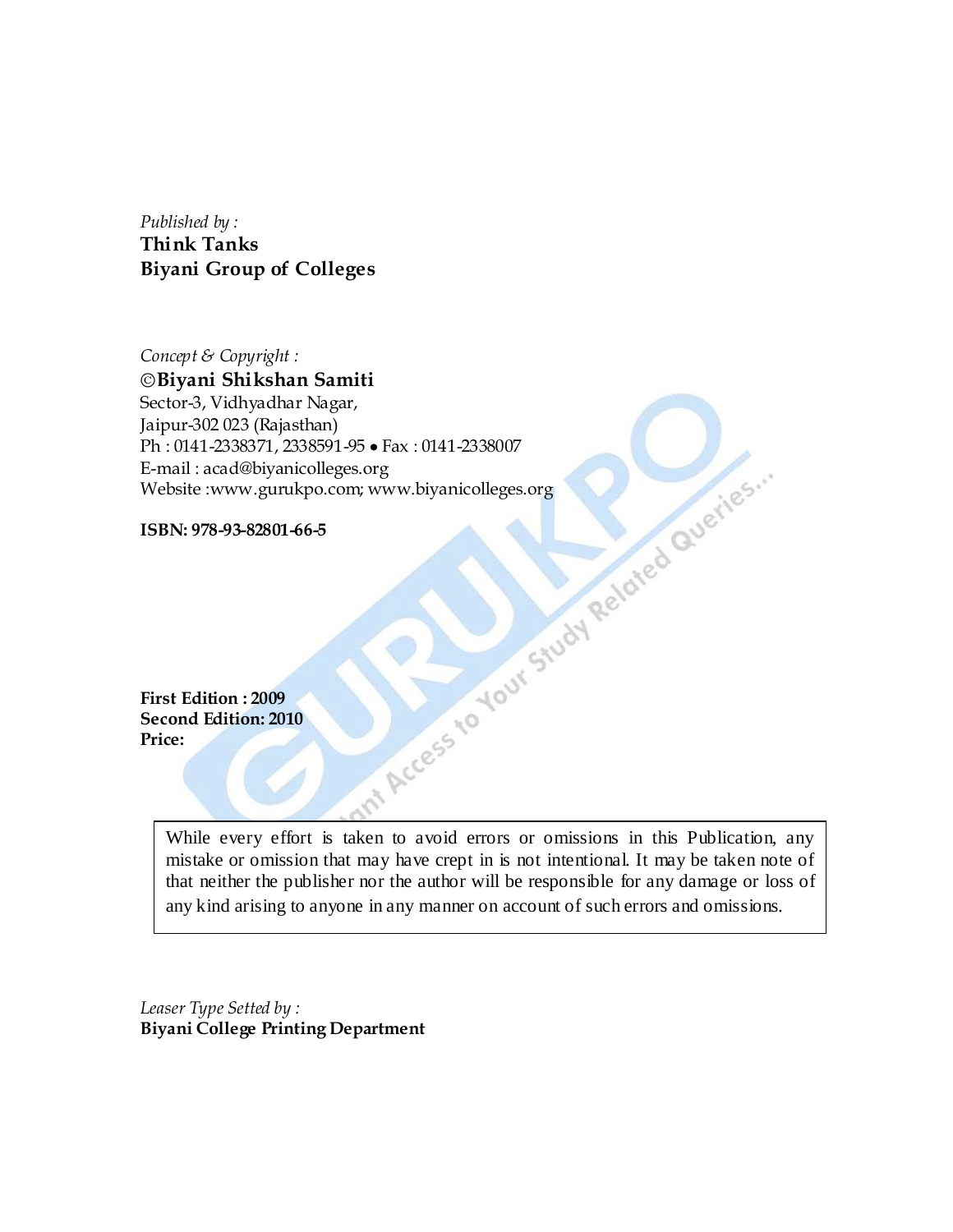# **Preface**

am glad to present this book, especially designed to serve the needs of the students. The book has been written keeping in mind the general weakness in understanding the fundamental concepts of the topics. The book is selfexplanatory and adopts the "Teach Yourself" style. It is based on questionanswer pattern. The language of book is quite easy and understandable based on scientific approach.

Any further improvement in the contents of the book by making corrections, omission and inclusion is keen to be achieved based on suggestions from the readers for which the author shall be obliged.

I acknowledge special thanks to Mr. Rajeev Biyani, *Chairman* & Dr. Sanjay Biyani, *Director* (*Acad.*) Biyani Group of Colleges, who are the backbones and main concept provider and also have been constant source of motivation throughout this Endeavour. They played an active role in coordinating the various stages of this Endeavour and spearheaded the publishing work.

I look forward to receiving valuable suggestions from professors of various educational institutions, other faculty members and students for improvement of the quality of the book. The reader may feel free to send in their comments and suggestions to the under mentioned address.

**Author**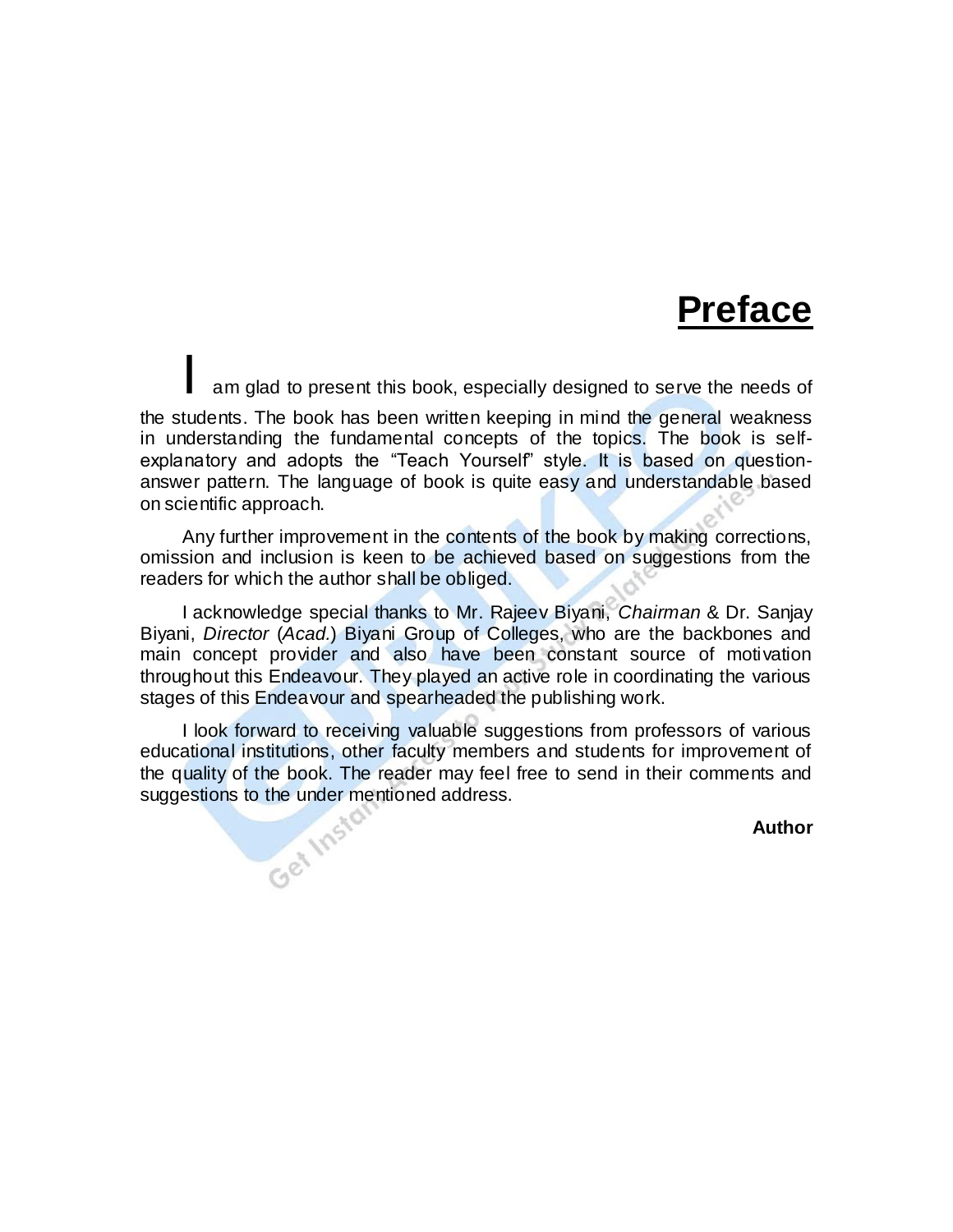# **Syllabus B.Com. Part-I BUSINESS STATISTICS**

# *SECTION-A*

- 1. **Introduction of Statistics :** Growth of Statistics, Definition, Scope, Uses, Misuses and Limitation of Statistics, Collection of Primary & Secondary Data, Approximation and Accuracy, Statistical Errors.
- 2. **Classification and Tabulation of Data :** Meaning and Characteristics, Frequency Distribution, Simple and Manifold Tabulation.
- 3. **Measuring of Central Tendency :** Arithmetic Mean (Simple and Weighted), Median (including quartiles, decides and percentiles), Mode, Geometric and Harmonic Mean – Simple and Weighted, Uses and Limitations of Measures of Central Tendency.

# *SECTION-B*

- 4. **Measures of Dispersion :** Absolute and Relative Measures of Dispersion; Quartile Deviation, Mean Deviation, Standard Deviation and their Coefficients; Uses and Interpretation of Measures of Dispersion.
- 5. **Skewness :** Measures of Skewness.
- 6. **Index Numbers :** Meaning and Uses of Index Numbers, Simple and Weighted Price Index Numbers, Methods of Construction of Index Numbers, Average of Relatives and Aggregative Methods, Problems in Construction of Index Numbers, Selection of Variables, Base, Weight, Average and Formula; Fishers Ideal Index Number, Base Shifting, Splicing and Deflating.

# *SECTION-C*

- 7. **Correlation :** Meaning and Significance, Scatter Diagram, Correlation Graph, Karl Pearson's Coefficient of Linear Correlation between two Variables in Grouped and Ungrouped Data by Direct and Shortcut Methods, Coefficient of Correlation by Spearman's, Rank Differences Method and Concurrent Deviation Method.
- 8. **Linear Regression.**
- 9. **Presentation of Data,** Diagrammes/Graphs of Frequency Distribution and Histograms Ratio Scale Graph.

□ □ □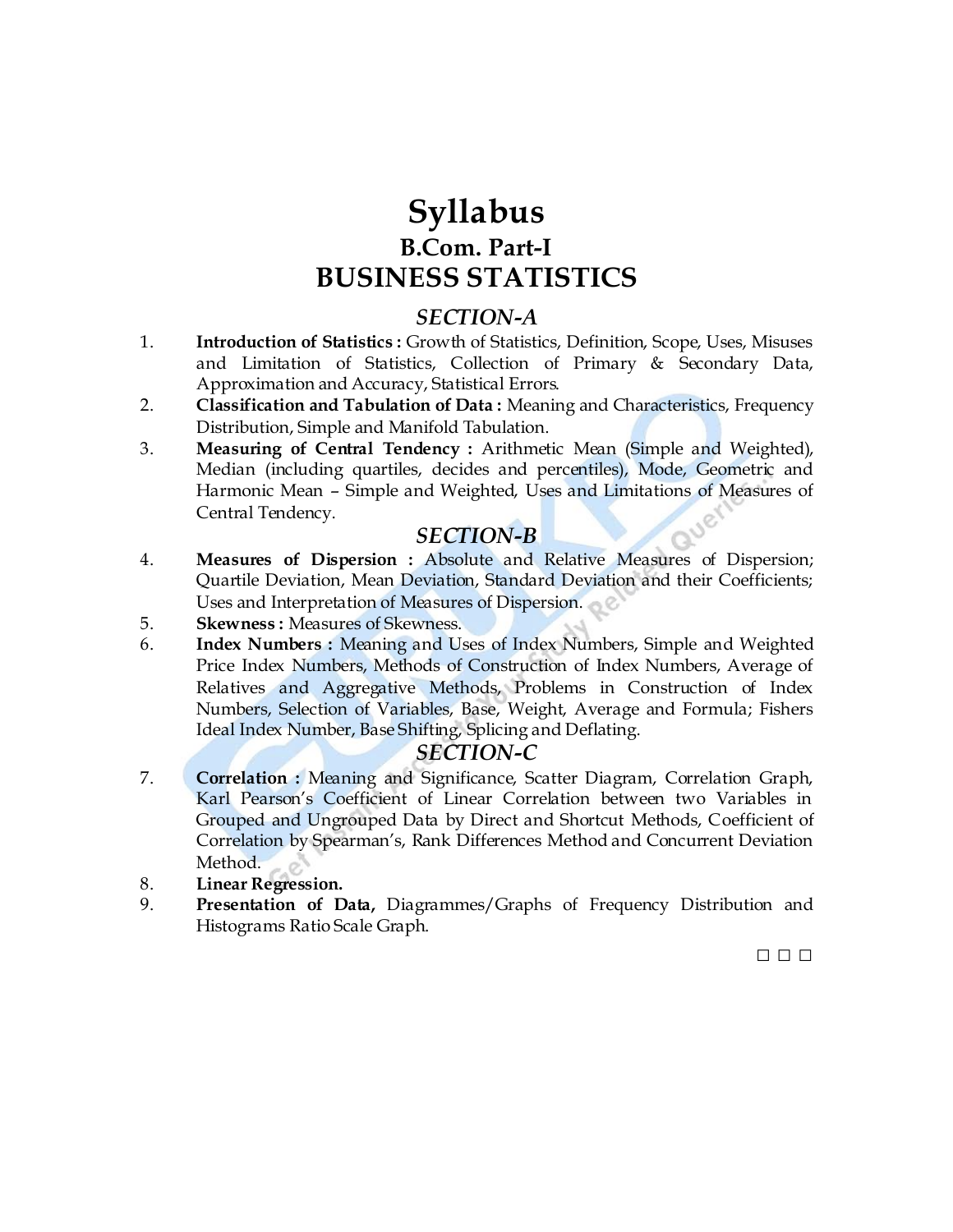# **Content**

| S.No. | Name of Topic                                             | Page No.  |
|-------|-----------------------------------------------------------|-----------|
| 1.    | <b>Introduction of Statistics</b>                         | $6 - 9$   |
| 2.    | Collection and Editing of Data                            | $10 - 15$ |
| 3.    | Classification and Tabulation of Data                     | $16 - 20$ |
| 4.    | Measures of Central Tendency                              | $21-27$   |
| 5.    | Measures of Dispersion                                    | 28-34     |
| 6.    | <b>Measures of Skewness</b>                               | 35-38     |
| 7.    | <b>Index Numbers</b>                                      | 39-47     |
| 8.    | Correlation                                               | 48-53     |
| 9.    | to your Study Related Queries<br><b>Linear Regression</b> | 54-57     |
| 10.   | Diagrammatic and Graphic Presentation                     | 58-67     |
| 11.   | <b>Practical Exercise</b>                                 | $68 - 73$ |
| 12.   | Unsolved Papers 2011 to 2006                              | 74 - 99   |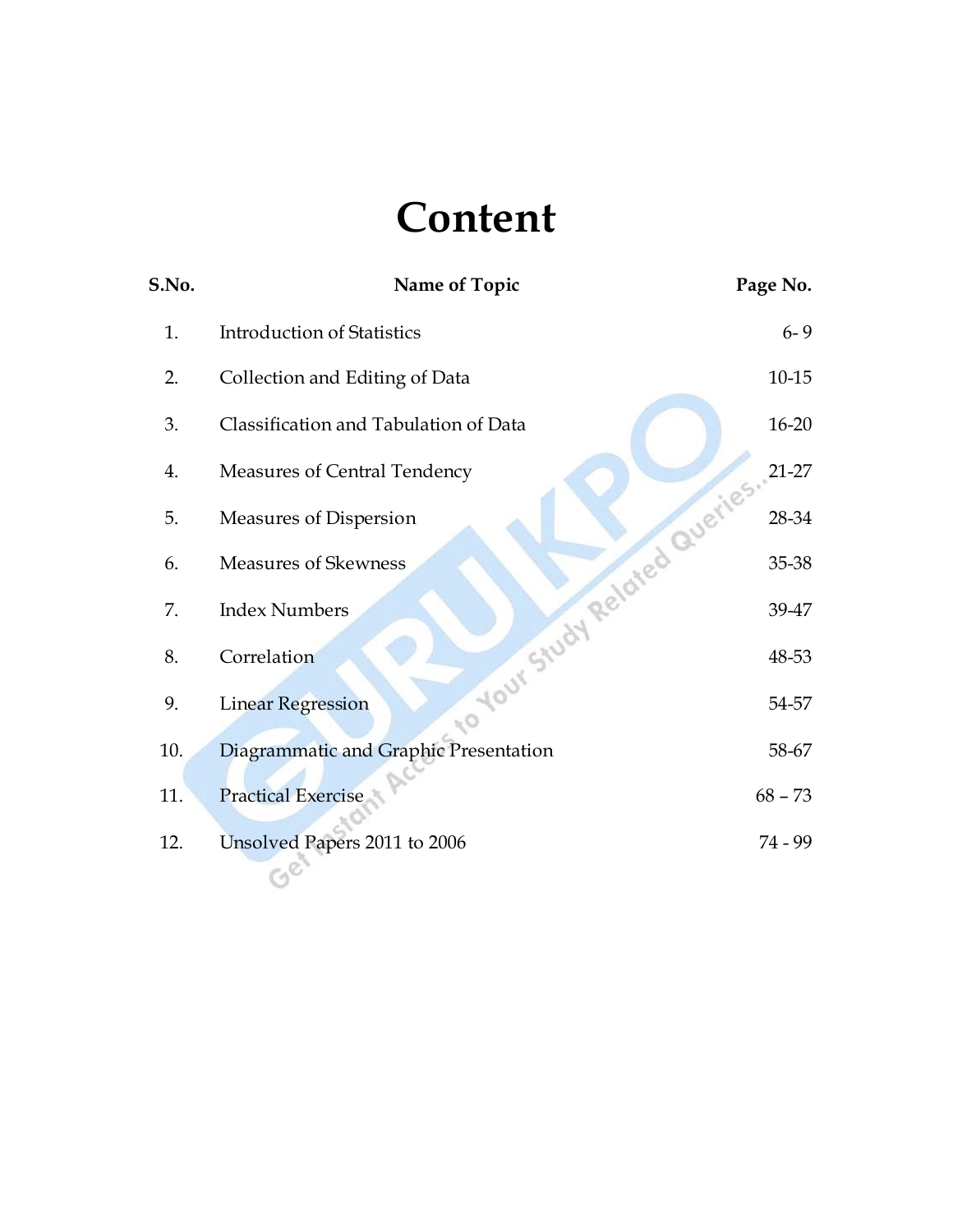# *CHAPTER-I* C

# **Introduction of Statistics**

# **Q.1 Define 'Statistics' and give characteristics of 'Statistics'.**

Queries... Ans.: 'Statistics' means numerical presentation of facts. Its meaning is divided into two forms - in plural form and in singular form. In plural form, ‗Statistics' means a collection of numerical facts or data example price statistics, agricultural statistics, production statistics, etc. In singular form, the word means the statistical methods with the help of which collection, analysis and interpretation of data are accomplished.

# **Characteristics of Statistics -**

- a) Aggregate of facts/data
- b) Numerically expressed
- c) Affected by different factors
- d) Collected or estimated
- e) Reasonable standard of accuracy
- f) Predetermined purpose
- g) Comparable
- h) Systematic collection.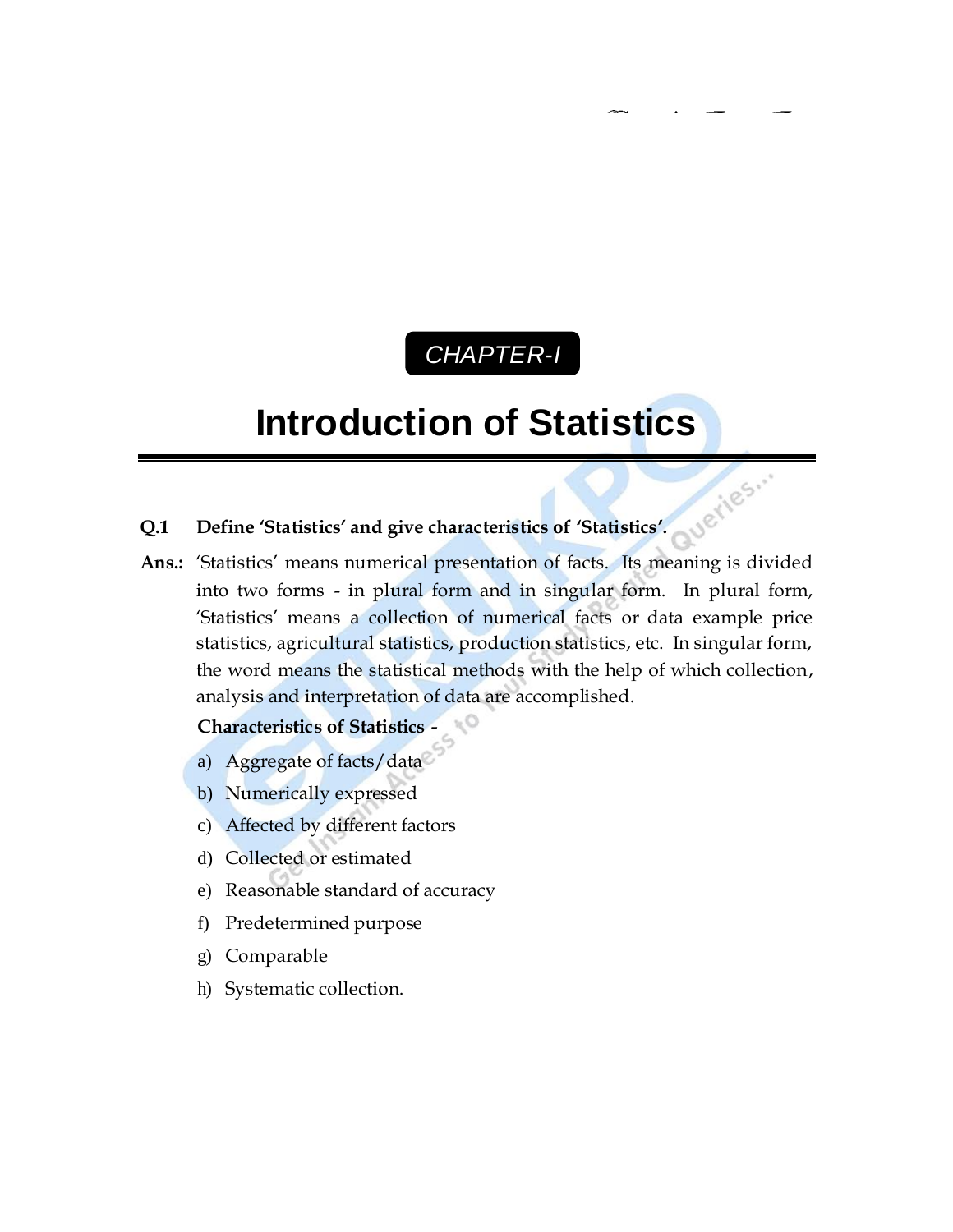–

Therefore, the process of collecting, classifying, presenting, analyzing and interpreting the numerical facts, comparable for some predetermined purpose are collectively known as "Statistics".

#### **Q.2 What is meant by 'Data'?**

Ans.: Data refers to any group of measurements that happen to interest us. These measurements provide information the decision maker uses. Data are the foundation of any statistical investigation and the job of colleting data is the same for a statistician as collecting stone, mortar, cement, bricks etc. is for a builder.

#### **Q.3 Discuss the Scope of Statistics.**

- **Ans.:** The scope of statistics is much extensive. It can be divided into two parts
	- (i) **Statistical Methods** such as Collection, Classification, Tabulation, Presentation, Analysis, Interpretation and Forecasting.
	- (ii) **Applied Statistics –** It is further divided into three parts:
		- a) **Descriptive Applied Statistics :** Purpose of this analysis is to provide descriptive information.
		- b) **Scientific Applied Statistics :** Data are collected with the purpose of some scientific research and with the help of these data some particular theory or principle is propounded.
		- c) **Business Applied Statistics :** Under this branch statistical methods are used for the study, analysis and solution of various problems in the field of business.

#### **Q.4 Give reasons for distrust in Statistics.**

**Ans.:** By distrust of statistics we mean lack of confidence in statistical statements and statistical methods. It is often commented by people

*"Statistics can prove anything."*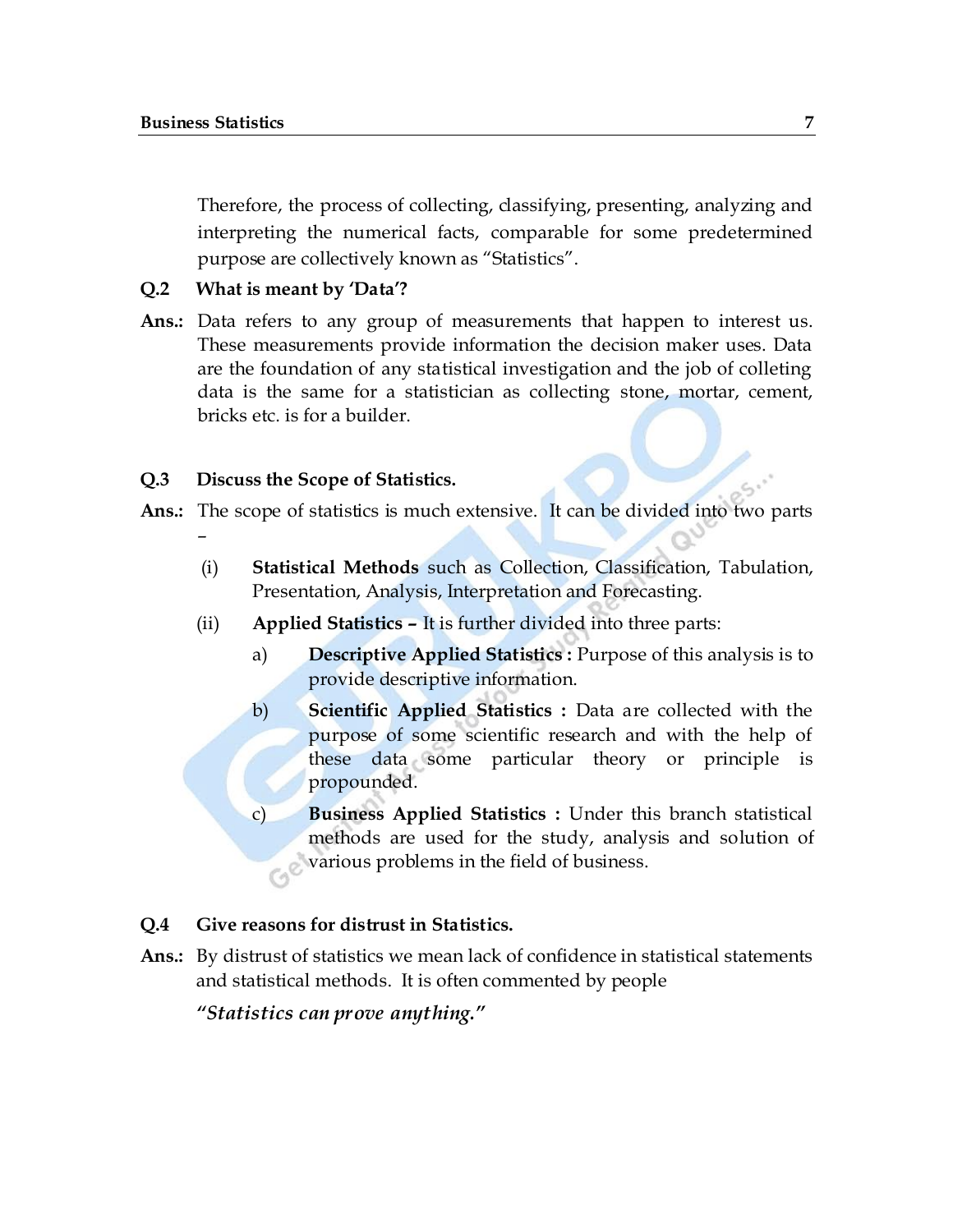*"There are three type of lies – lies, damned lies and statistics – wicked in the order of their naming."*

The **main reasons** for such views are -

- a) Figures are convincing, and therefore people are easily led to believe them.
- b) Ignorance of limitation of statistics.
- c) Lack of test of accuracy.
- d) Contradiction of data from actual circumstances.
- e) Lack of specific ability to arrive at correct and appropriate results.
- f) Can easily be manipulated.

## **Q.5 Discuss the functions and importance/utility of Statistics.**

**Ans.:** Statistical methods are used not only in the social, economic and political fields but in every field of science and knowledge. Statistical analysis has become more significant in global relations and in the age of fast developing information technology.

According to **Prof. Bowley,** *"The proper function of statistics is to enlarge individual experiences".* 

Following are some of the **important functions of Statistics :**

- a) To provide numerical facts.
- b) To simplify complex facts.
- c) To enlarge human knowledge and experience.
- d) Helps in formulation of policies.
- e) To provide comparison.
- f) To establish mutual relations.
- g) Helps in forecasting.
- h) Test the accuracy of scientific theories.
- i) To study extensively and intensively.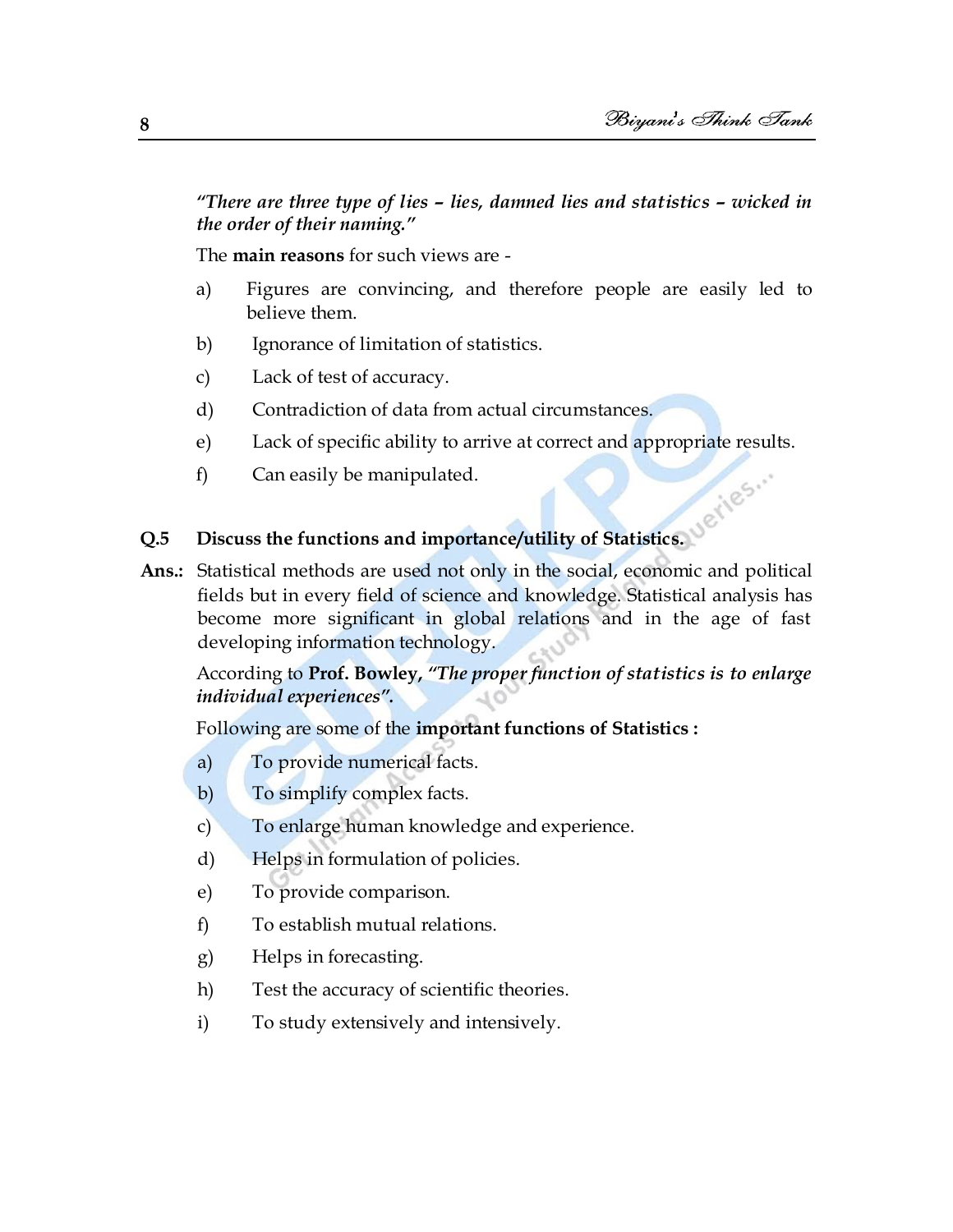The use of statistics has become almost essential in order to clearly understand and solve a problem. Statistics proves to be much useful in **unfamiliar fields of application and complex situations** such as :-

- a) Planning
- b) Administration
- c) Economics
- d) Trade & Commerce
- e) Production management
- f) Quality control
- g) Helpful in inspection
- h) Insurance business
- i) Railways & transport Co
- a) Banking Institutions
- b) Speculation and Gambling
- c) Underwriters and Investors
- d) Politicians & social workers.

□ □ □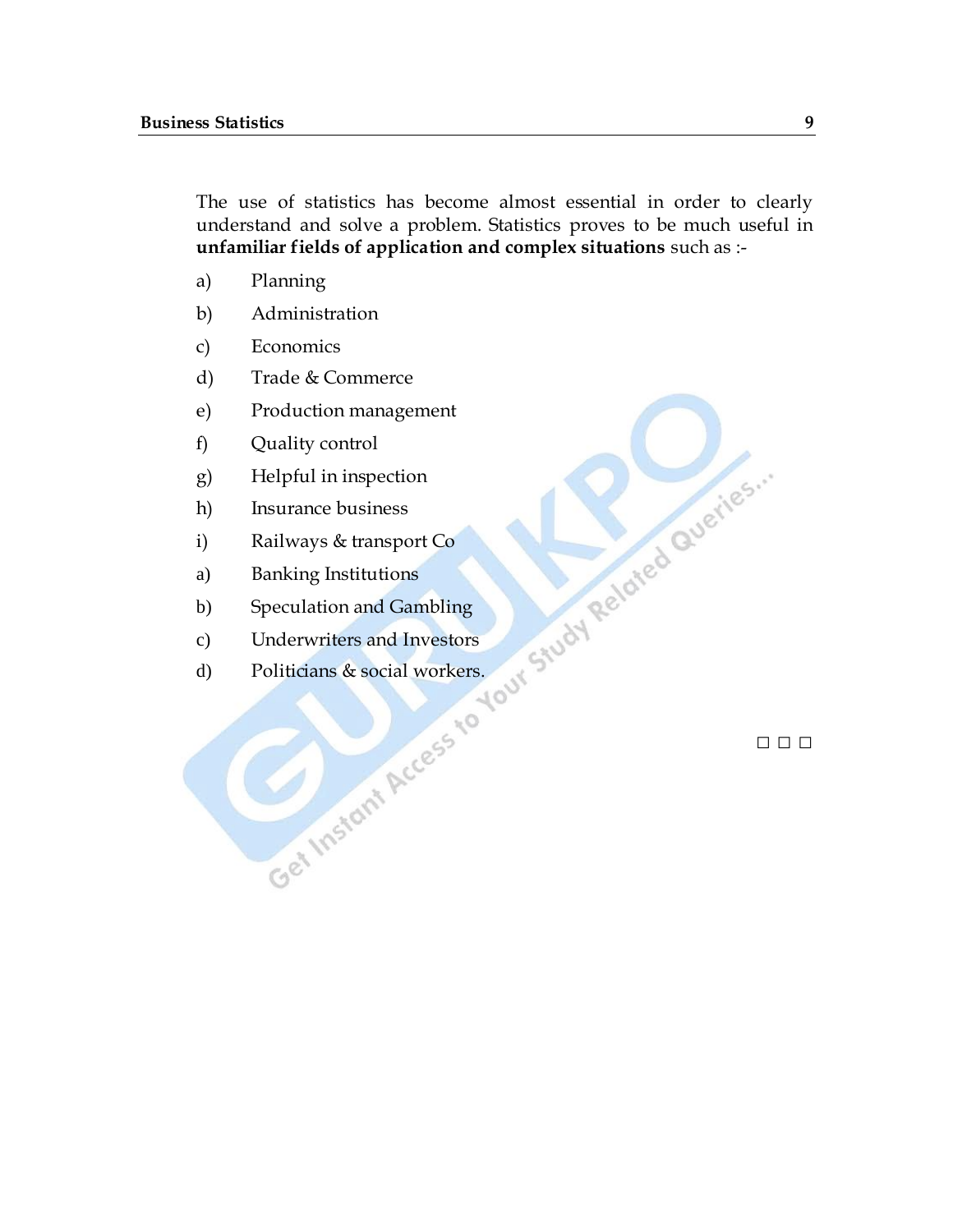

# **Collection and Editing of Data**

- **Q.1 What do you mean by Collection of Data? Differentiate between Primary and Secondary Data.**
- Ans.: Collection of data is the basic activity of statistical science. It means collection of facts and figures relating to particular phenomenon under the study of any problem whether it is in business economics, social or natural sciences.

Such material can be obtained directly from the individual units, called primary sources or from the material published earlier elsewhere known as the secondary sources.

|                                       | <b>Primary Data</b>                                         |            | <b>Secondary Data</b> |                                                                                                               |                                         |
|---------------------------------------|-------------------------------------------------------------|------------|-----------------------|---------------------------------------------------------------------------------------------------------------|-----------------------------------------|
| <b>Basis nature</b><br>$\sim$<br>COCI | Primary<br>original and<br>collected for the first<br>time. | data       | are<br>are            | which<br>Data<br>collected earlier<br>else,<br>someone<br>which are<br>now<br>published<br>unpublished state. | are<br>by<br>and<br>in<br><sub>or</sub> |
| <b>Collecting Agency</b>              | These<br>collected<br>investigator himself                  | data<br>by | are<br>the            | Secondary<br>data were<br>collected earlier<br>some other person.                                             | by                                      |

# **Difference between Primary & Secondary Data**

- O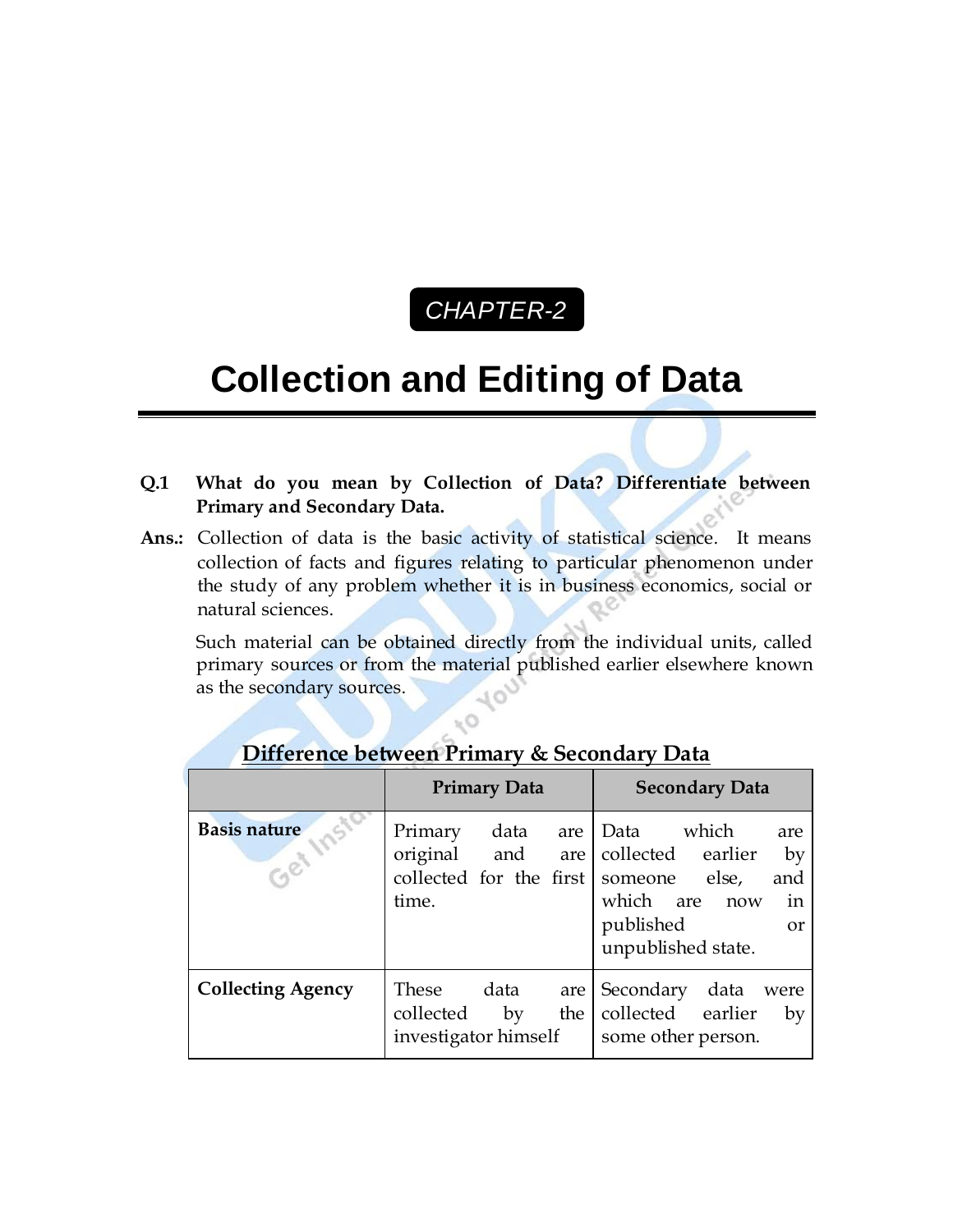| Post<br>alterations | investigation                          | <b>collection</b> These data do not These have to be<br>need alteration as they $ $ analyzed and necessary<br>are according to the changes have to be<br>requirement of the made to make them<br>useful as per the<br>requirements of investi-<br>gation. |
|---------------------|----------------------------------------|-----------------------------------------------------------------------------------------------------------------------------------------------------------------------------------------------------------------------------------------------------------|
| Time & Money        | in collection of these spent.<br>data. | More time, energy and   Comparatively less time<br>money has to be spent and money is to be                                                                                                                                                               |

# **Q.2 What do you mean by Questionnaire? Give merits of a good Questionnaire.**

**Ans.:** Questionnaire is a document containing questions related to the specific requirement of a statistical investigation for collection of information which is filled by the informants personally.

Requirements of a good **questionnaire** :-

- Questions should be simple, clear and short.
- Simple alternative or multiple choice questions.
- Unambiguous and precise.
- Questions should be in sequence.
- Directly relative questions.
- Test of accuracy.
- No restricted questions affecting personal whims.
- Assurance of secrecy to the informants.
- Probability of a perfect answer.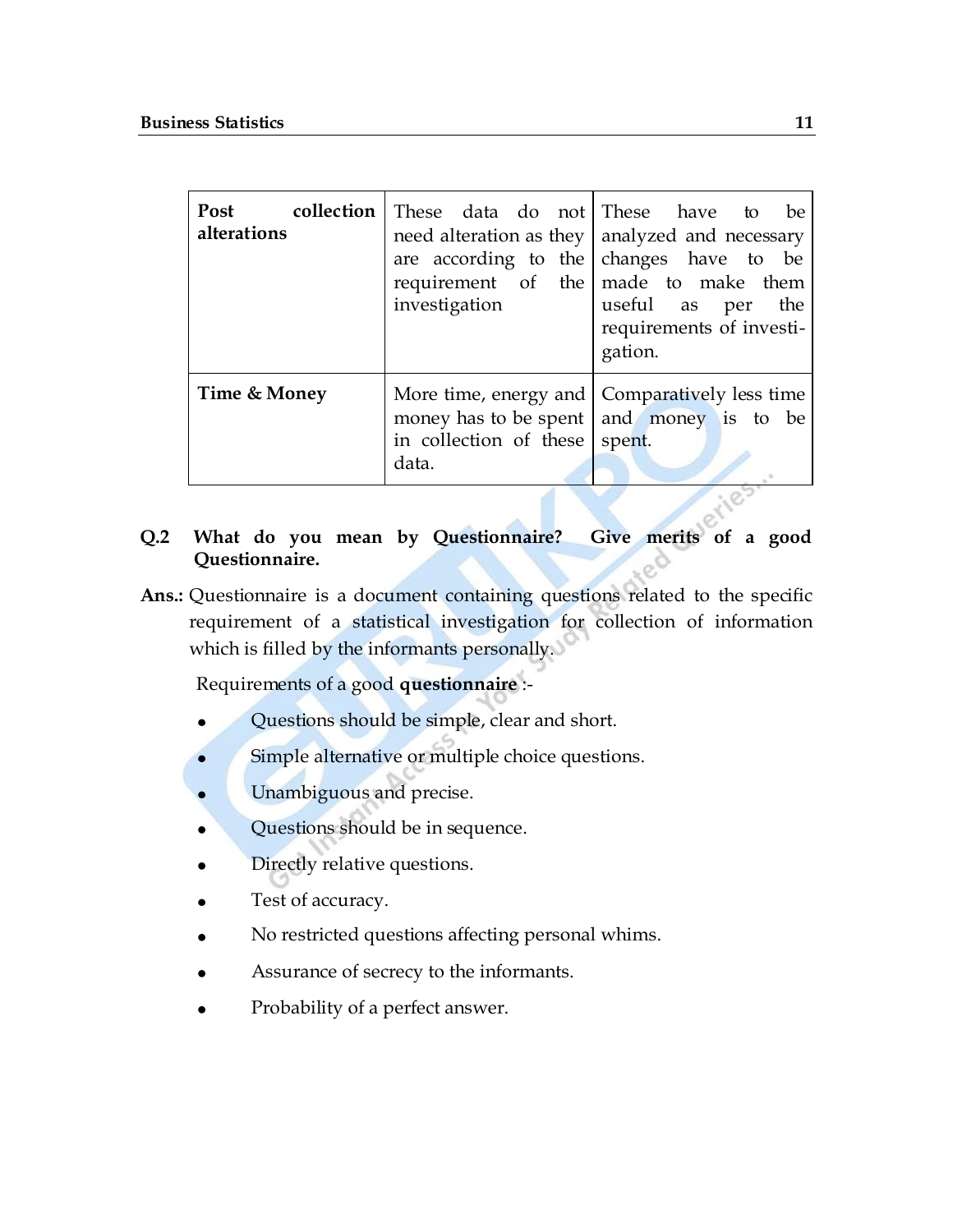# **Q.3 What is Law of 'Statistical Regularity' and the Law of 'Inertia of Large Numbers'?**

**Ans.:** Based on the mathematical theory of probability, Law of Statistical Regularity states that if a sample is taken at random from a population, it is likely to possess the characteristics as that of the population. A sample selected in this manner would be representative of the population. If this condition is satisfied, it is possible for one to depict fairly accurately the characteristics of the population by studying only a part of it.

The Law of 'Inertia of Large Numbers' is a corollary of the law of statistical regularity. It states that, other things being equal, larger the size of sample, more accurate the results are likely to be. This is because when large numbers are considered, the variations in the component parts tend<br>to balance each other and, therefore, the variation in the aggregate is<br>insignificant.<br>What is Random Sampling?<br>OR<br>Define Random Sampling?<br>Random C to balance each other and, therefore, the variation in the aggregate is insignificant.

#### **Q.4 What is Random Sampling?**

#### **OR**

#### **Define Random Sampling.**

**Ans.:** Random Sampling is one in which selection of items is done in such a way that every item of the universe has an equal chance of being selected.

Random Sampling is based on probability and it is free from bias. The different **methods of Random Sampling** are :-

- a) Lottery method.
- b) Rotating the drum.
- c) By systematic arrangement.
- d) Routed wheel method
- e) By random numbers

## **Q.5 What do you mean by Statistical Error? Give the difference between Mistake and Error?**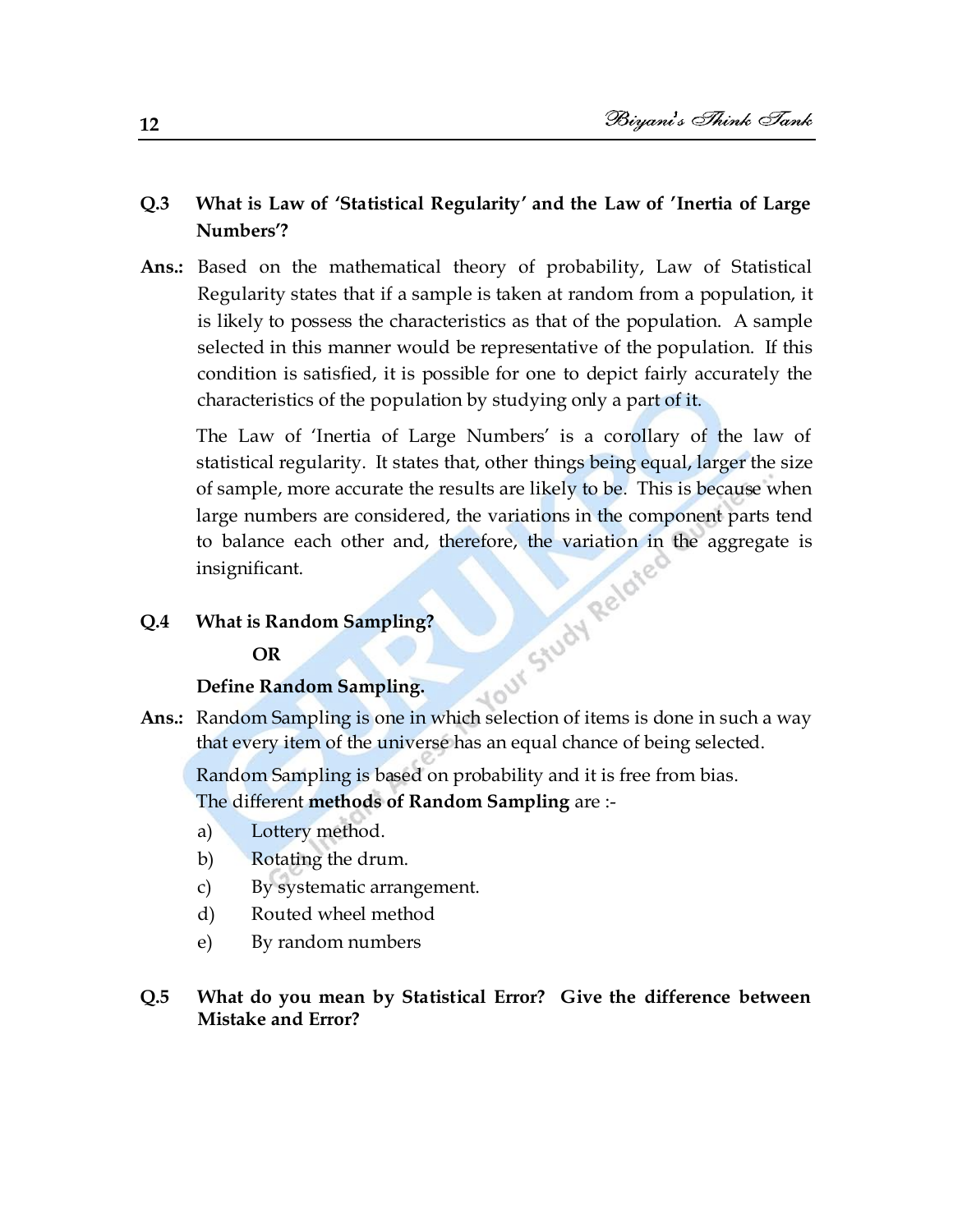**Ans.:** The difference between the actual value of the figure and its approximated value is called statistical error. For example if number of students of a college is 1,255 but in round figures it is written as 1,300, then the difference is called 'Statistical error'. In the words of Prof. Connor, "In *statistical sense, "error" means the difference between the approximate value and the true or ideal value, accurate determination of which is not possible".*

|               | <b>Basis</b>                     | <b>Mistake</b>                   | Error                                                                                  |
|---------------|----------------------------------|----------------------------------|----------------------------------------------------------------------------------------|
| a)            | Nature                           | Committed<br>deliberately        | Not deliberate                                                                         |
| $\mathbf{b}$  | Source                           | Due to use of wrong<br>method    | <b>Difference</b><br>between<br>actual<br>and<br>approximate value.                    |
| $\mathbf{c})$ | Estimation                       | Difficult to estimate            | Can be estimated                                                                       |
| d)            | Prevention                       | Can be avoided by<br>carefulness | Cannot be avoided<br>easily.                                                           |
| $\mathbf{e})$ | οf<br><b>State</b><br>Occurrence | Can be committed at<br>any stage | Creeps in only at the<br>state of<br>collecting,<br>analysis<br>and<br>interpretation. |

## **Difference between Mistake and Error**

### **Q.6 Write a note on the Editing of Primary Data and Secondary Data for the purpose of Analysis and Interpretation.**

**Ans.**: Before analysis and interpretation, it is necessary to edit the date to detect possible errors and inaccuracies, so that accurate and impartial results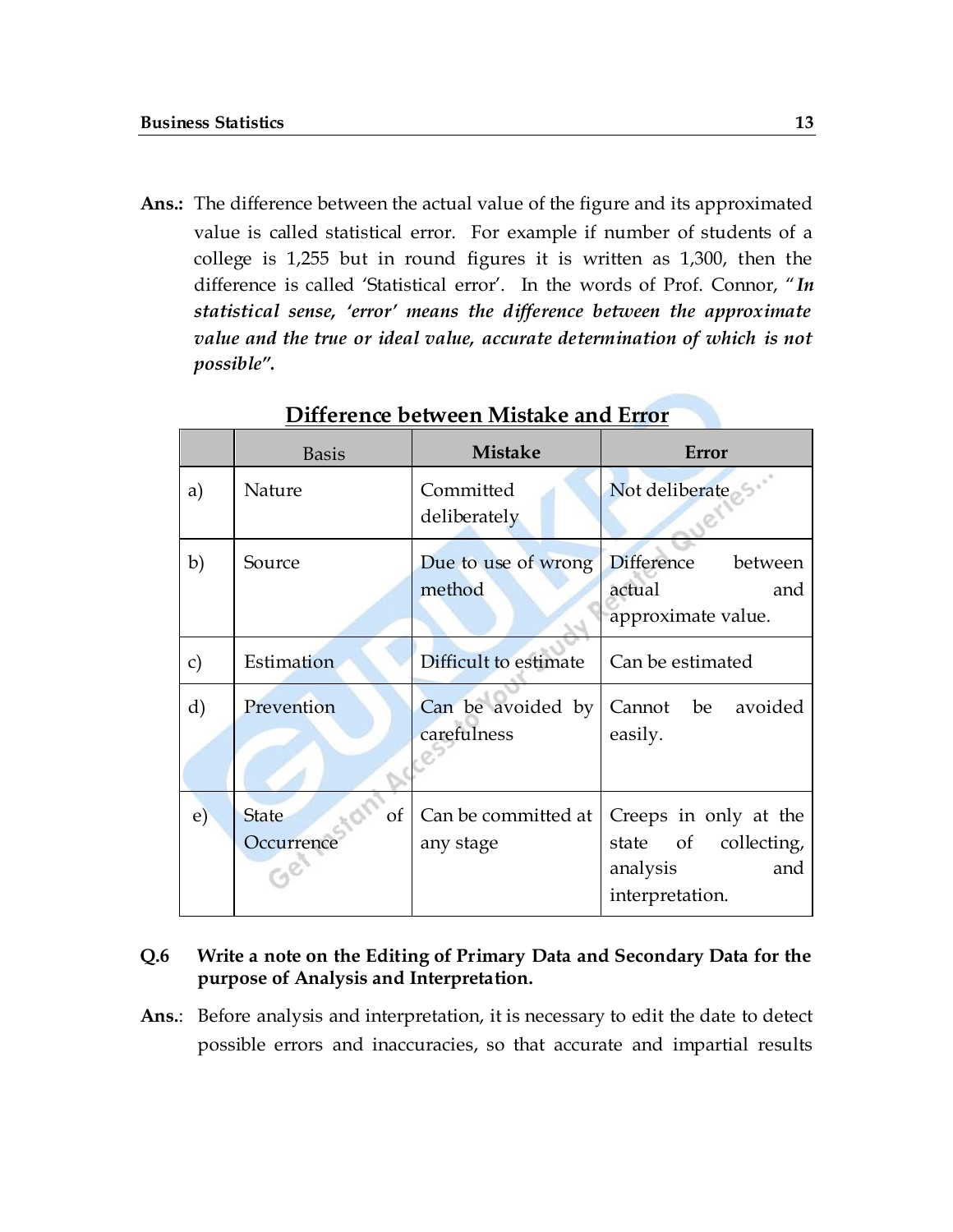may be obtained. Thus editing means the process of checking for the errors and omissions and making corrections, if necessary.

The task of editing is a highly specialized one and requires high level of skill and carefulness to attain the proper degree of accuracy.

**Editing of Primary Data :** While editing primary data, the following points should be considered :-

- Editing for consistency  $\bullet$
- Editing for completeness
- Editing for accuracy
- Editing for uniformity or homogeneity

**Editing for uniformity or homogeneity**<br>**Editing of Secondary Data :** Since secondary data have already been obtained, it is highly desirable that a proper scrutiny of such data is made before they are used by the investigator. **Bowley** rightly points out that *"secondary data should not be accepted at their face value".*

Hence before using secondary data, the investigators should consider the following aspects :-

- **Whether the Data are Suitable for the Purpose of Investigation in View :** Quite often secondary data do not satisfy immediate needs because they have been compiled for other purpose. The variation can be in units of measurement, variation in the date/period to which data is related etc.
- **Whether the Data is Adequate for the Investigation :** Adequacy of data is to be judged in the light of the requirements of the survey and the geographical area covered by the available data. For example if our object is to study ;the wage rates of the workers in sugar industry in India and the available data cover only the state of Rajasthan, it would not serve the purpose.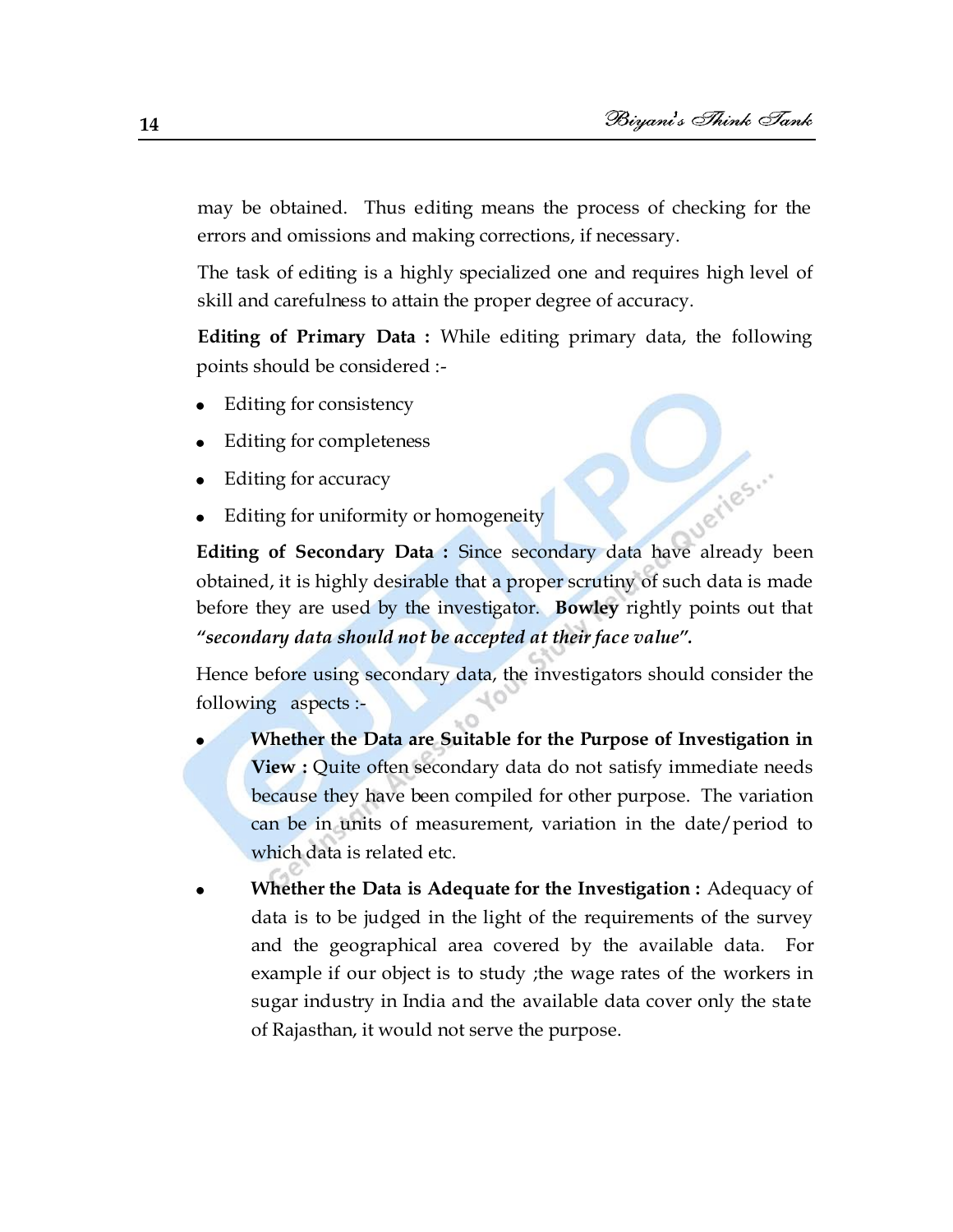- **Whether the Data are Reliable :** The following points should be checked to find out the reliability of secondary data -
	- (i) The collecting agency was unbiased.
	- (ii) The enumerators are properly trained.
	- (iii) A proper check on the accuracy of the field work.
	- (iv) Was the editing, tabulating and analysis carefully and conscientiously done.

□ □ □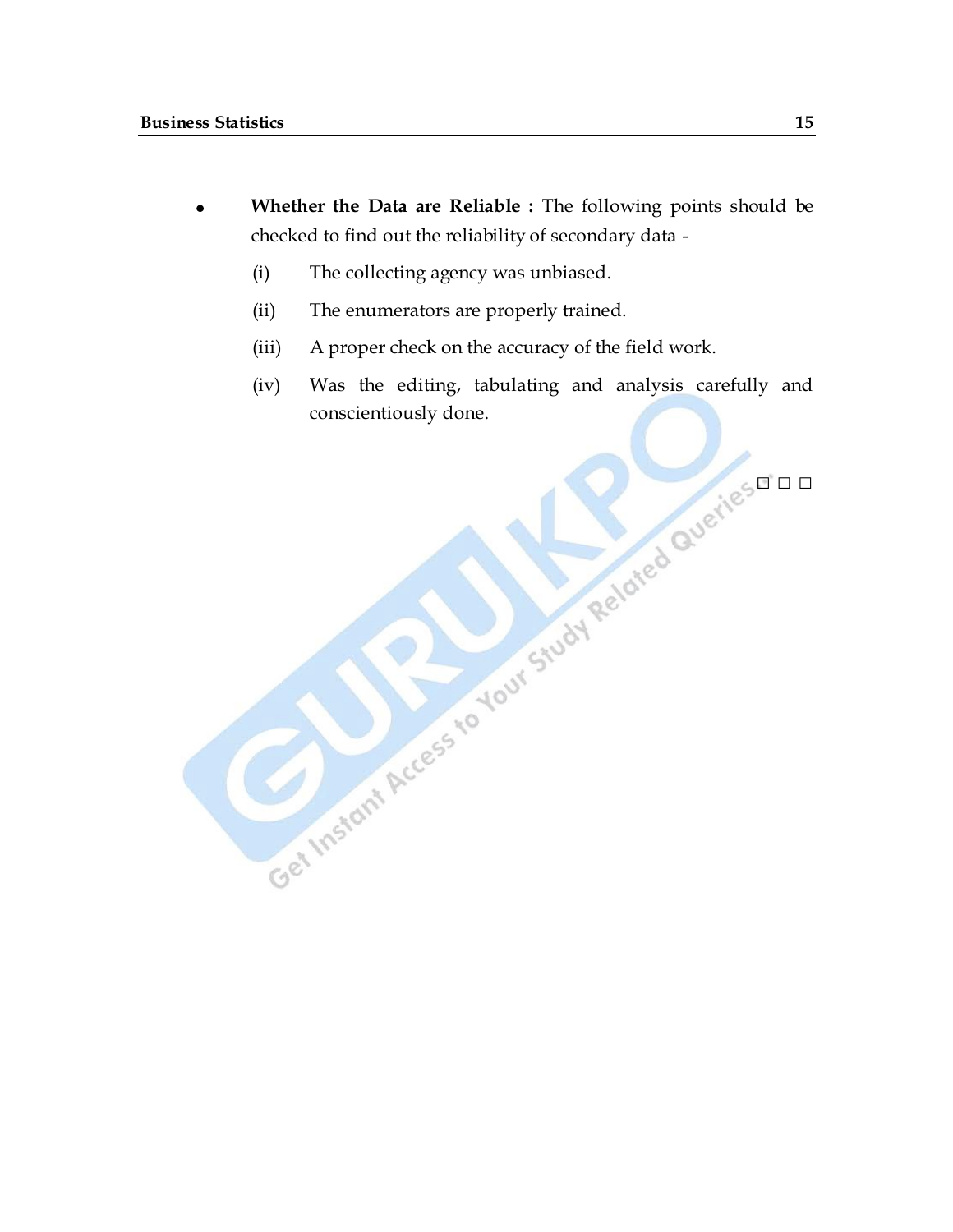# *CHAPTER-3* C

# **Classification and Tabulation of Data**

- **Q.1 What is the meaning of Classification? Give objectives of Classification and essentials of an ideal classification.**
- **Ans.**: Classification is the process of arranging data into various groups, classes and sub-classes according to some common characteristics of separating them into different but related parts.

## Main **objectives of Classification :-**

- (i) To make the data easy and precise
- (ii) To facilitate comparison
- (iii) Classified facts expose the cause-effect relationship.
- (iv) To arrange the data in proper and systematic way
- (v) The data can be presented in a proper tabular form only.

## **Essentials** of an **Ideal Classification :-**

- (i) Classification should be so exhaustive and complete that every individual unit is included in one or the other class.
- (ii) Classification should be suitable according to the objectives of investigation.
- (iii) There should be stability in the basis of classification so that comparison can be made.
- (iv) The facts should be arranged in proper and systematic way.
- (v) Data should be classified according to homogeneity.
- (vi) It should be arithmetically accurate.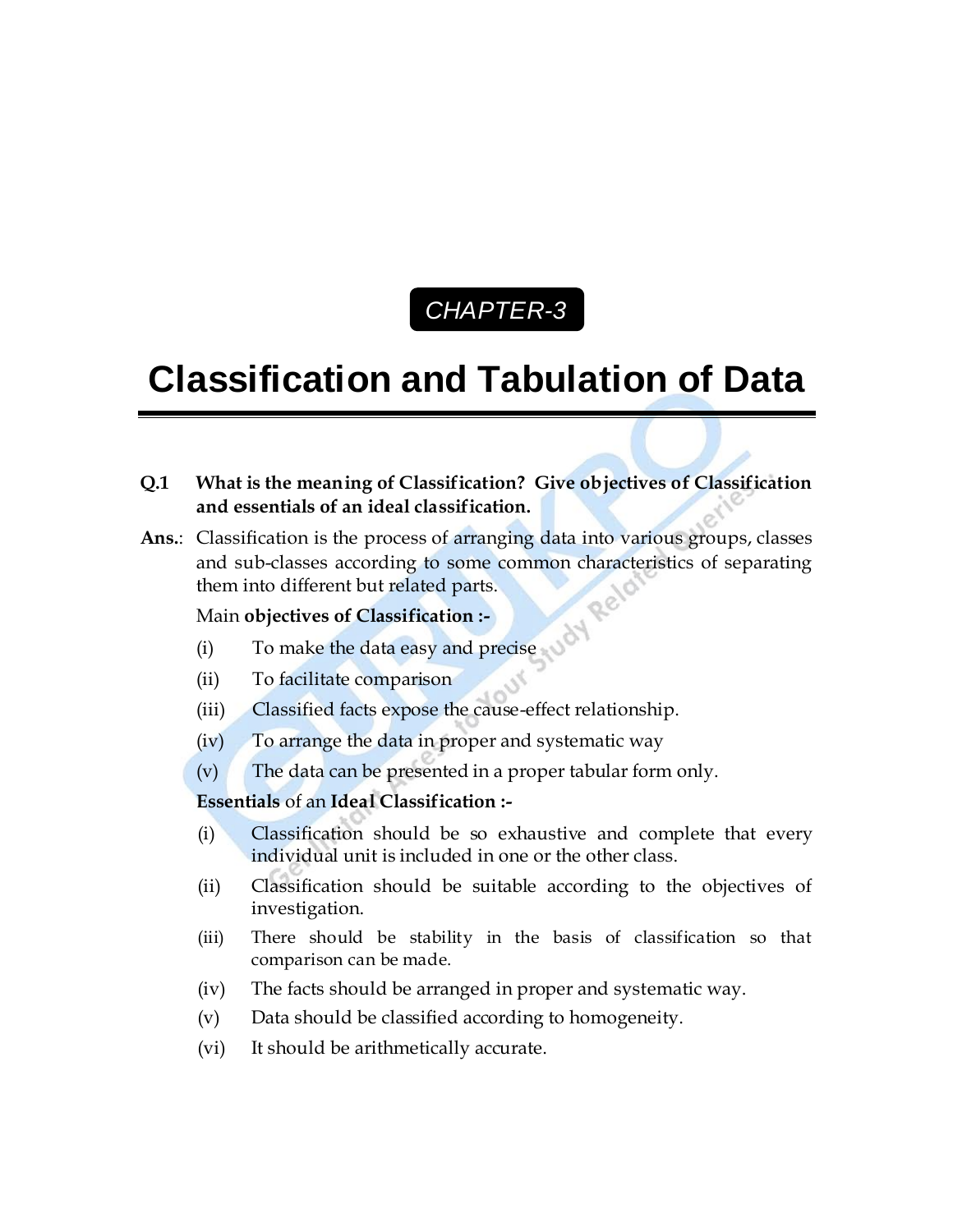#### **Q.2 What is Manifold Classification?**

**Ans.:** When the data are classified into more than two classes according to more than one attribute, it is called manifold classification.

#### **Q.3 What are Class Limits?**

- **Ans.:** The two values which determine a class are known as class limits. First or the smaller one is known as lower limit  $(L_1)$  and the greater one is known as upper limit  $(L<sub>2</sub>)$
- **Q.4 How many types of Series are there on the basis of Quantitative Classification?** Give the difference between Exclusive and Inclusive Series.<br>There are three types of frequency distributions. **Series.**
- **Ans.:** There are three types of frequency distributions
	- (i) **Individual Series :** In individual series, the frequency of each item or value is only one for example ;marks scored by 10 students of a class are written individually.
	- (ii) **Discrete Series :** A discrete series is that in which the individual values are different from each other by a different amount.

| For example: Daily wages |  |  |
|--------------------------|--|--|
| No. of workers           |  |  |

(iii) **Continuous Series :** When the number of items are placed within the limits of the class, the series obtained by classification of such data is known as continuous series.

| For example Marks obtained |     | $0-10$ $10-20$ $20-30$ $30-40$ |                 |      |
|----------------------------|-----|--------------------------------|-----------------|------|
| $\sim$ No. of students     | 10. | 18 <b>18</b>                   | $\overline{22}$ | -25. |

#### **Difference between Exclusive and Inclusive Series**

|        | <b>Exclusive Series</b>                             | <b>Inclusive Series</b>                            |
|--------|-----------------------------------------------------|----------------------------------------------------|
| Limits | class is equal to the lower limit of next<br>class. | Upper limit of one   The two limits are not equal. |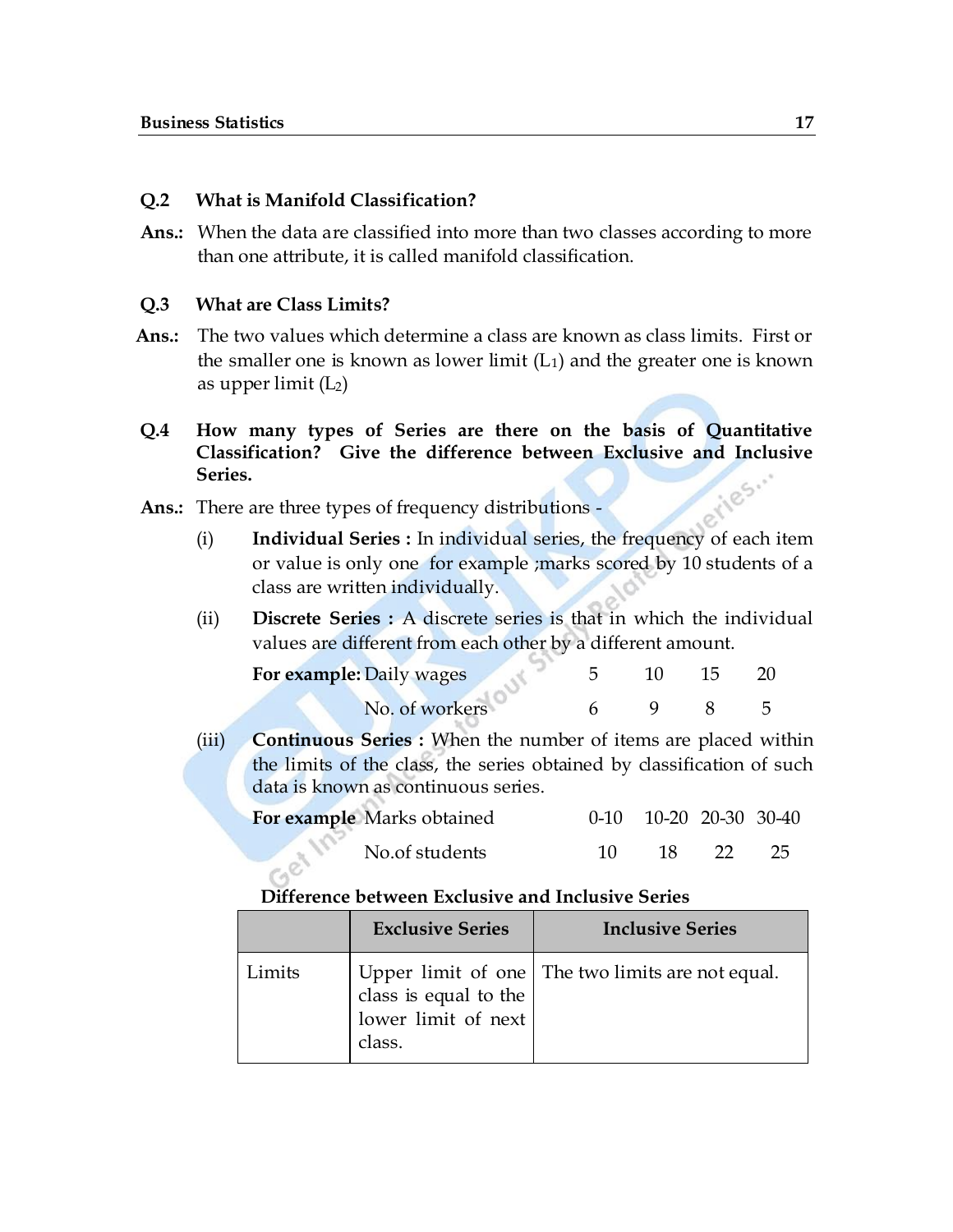| Inclusion   | included in the next<br>class. | The value equal to   Both upper $\&$ lower limits are<br>the upper $\lim$ included in the same class.               |
|-------------|--------------------------------|---------------------------------------------------------------------------------------------------------------------|
|             | any conversion.                | Conversion It does not require   Inclusive series is converted<br>into exclusive series for<br>calculation purpose. |
| Suitability | situations.                    | It is suitable in all $\vert$ It is suitable only when the<br>values are in integers.                               |

# **Q.5 What is Bivariate Frequency Distribution?**

**Q.5** What is Bivariate Frequency Distribution?<br>Ans.: A frequency distribution obtained by the simultaneous classification of data according to two characteristics is known as a bivariate frequency distribution.

## **Q.6 Give Sturges Formula for determining Magnitude of Classes?**

**Ans.**: According to Prof. A. H. Sturges, class interval can be found using the following formula.



Where -

| class interval | No. of observations |
|----------------|---------------------|
|                |                     |

- $L =$  Largest value  $S =$  Smallest value
- **Q.7 Define Tabulation. State the objectives of Tabulation and kinds of Tables.**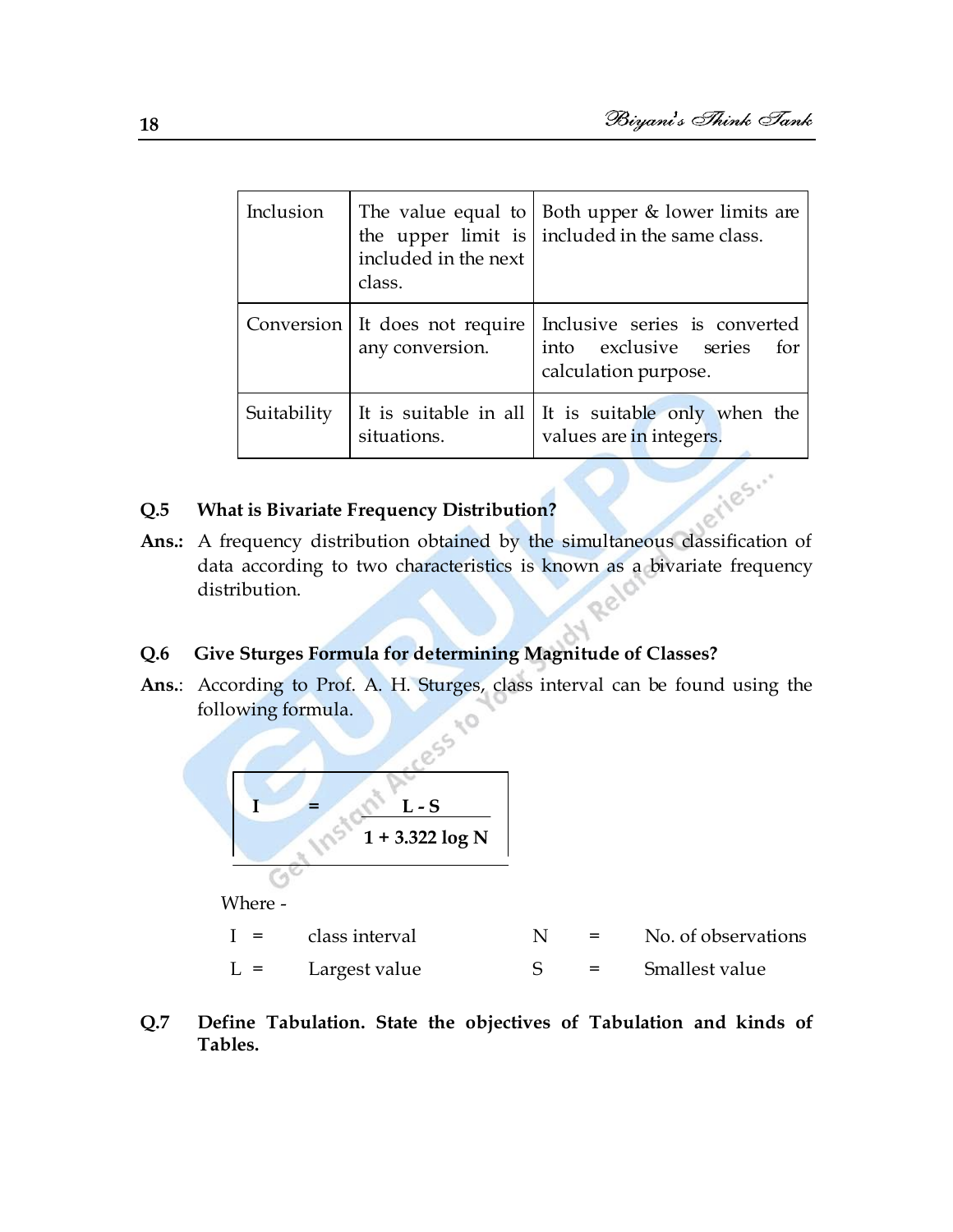**Ans.:** According to Blair, *"Tabulation in its broad sense is an orderly arrangement of data in columns and rows."*

Tabulation is a process of presenting the collected and classified data in proper order and systematic way in columns and rows so that it can be easily compared and its characteristics can be elucidated.

#### **Objects of Tabulation :**

- Orderly and systematic presentation of data.
- Making data precise and stable.
- To facilitate comparison.
- To make the problem clear and self evident.
- To facilitate analysis & interpretation of data.

following chart -



iles.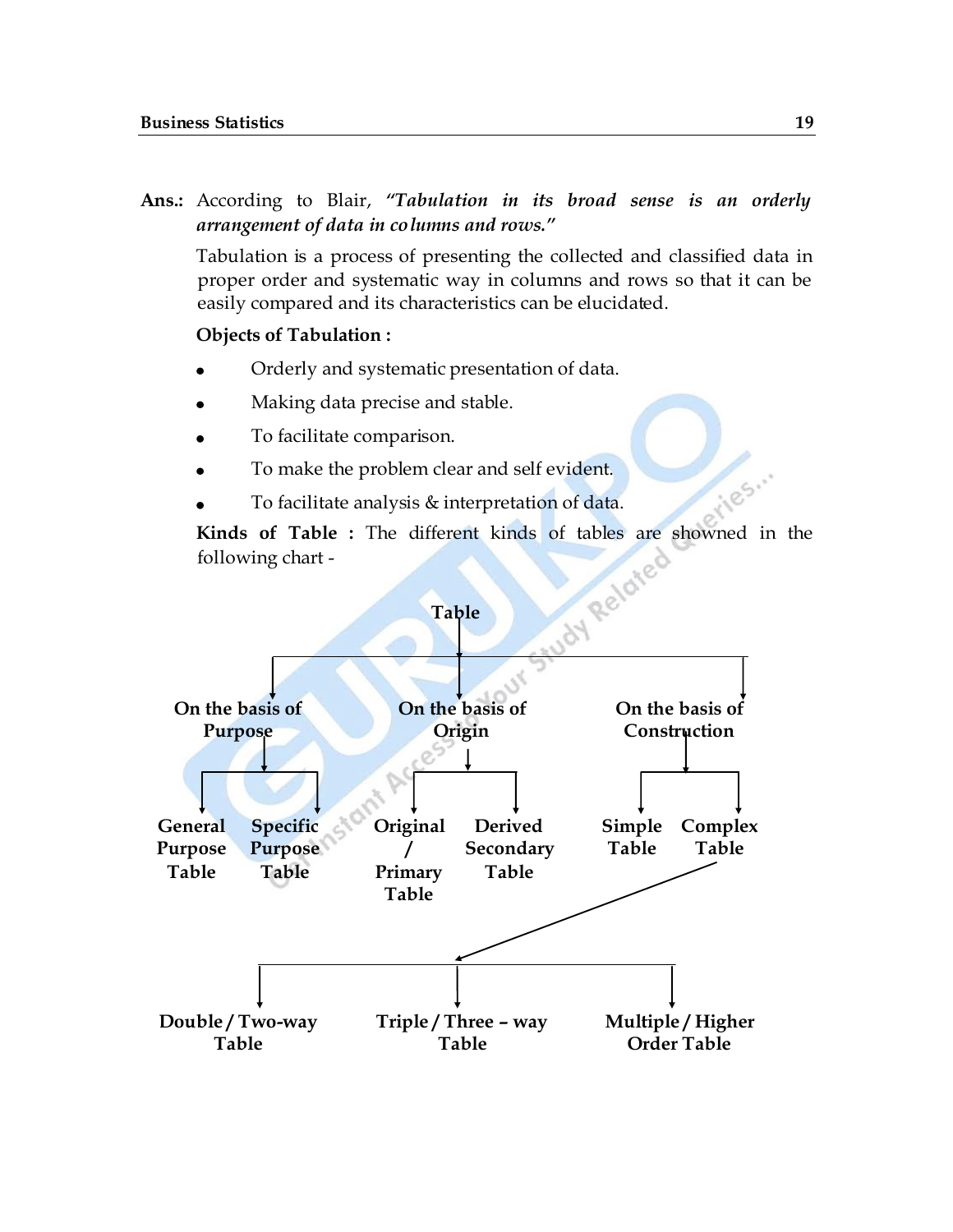#### **Q.8 What are the main parts of a good Table?**

- **Ans.**: The number of parts depends mostly on the nature of the data. However, a table should have the following parts.
	- (i) **Table No. :** Each table should be numbered so that the table may be referred with that number.
	- (ii) **Title :** Every table must be given a suitable title which should be short, clear and complete.
	- (iii) **Captions :** Caption refers to the column heading which explains what the column represents.
	- (iv) **Stubs :** Stubs are the designations of the rows or row headings.
	- (v) **Body :** It is the heart of the table. The body of the table contains the numerical information.
	- (vi) **Ruling and Spacing :** Ruling and leaving the space depends on the needs of the topic and makes the table attractive and beautiful.
	- (vii) **Footnotes :** In order to explain the figures shown in the table, explanatory notes may be given at the end of the table.
	- (viii) **Source :** At the end of the table, the source or origin of given data is Get Instant Access to Your

□ □ □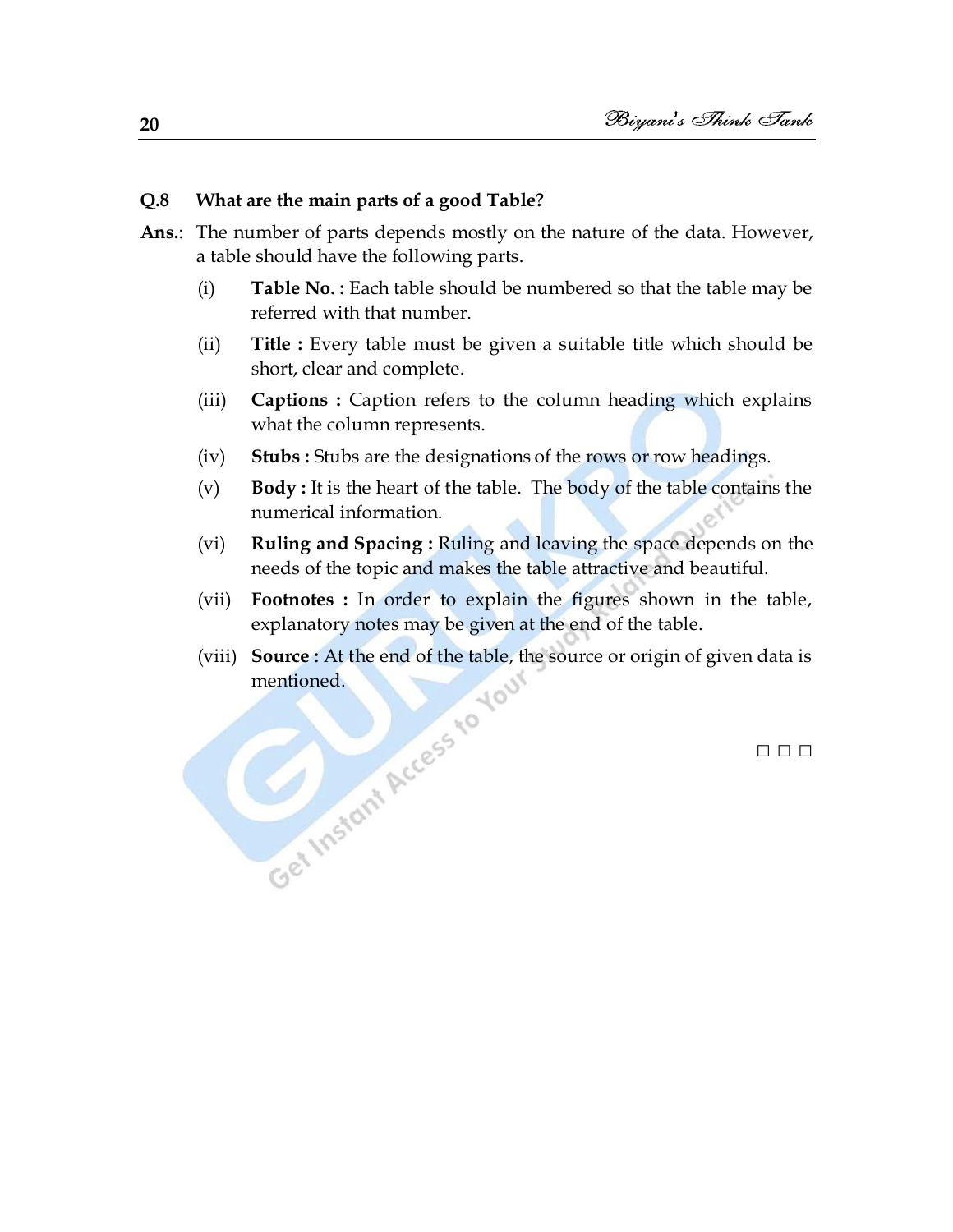# *CHAPTER-4* C

# **Measures of Central Tendency**

- **Q.1 What do you mean by Measures of Central Tendency? Define Arithmetic Mean, Mediam and Mode.**
- **Ans.** : The central tendency of a variable means a typical value around which other values tend to concentrate; hence this value representing the central tendency of the series is called measures of central tendency or average.

According to Clark, *"Average is an attempt to find one single figure to describe whole of figures."*

**Arithmetic Mean (X) :** The most popular and widely used measure of representing the entire data by one value is known as arithmetic mean. Its value is obtained by adding together all the items and by dividing this total by the number of items.

Arithmetic mean may be of **two types :**

- Simple Arithmetic mean
- Weighted arithmetic mean

**Calculation of Arithmetic Mean :**

| <b>Individual Series</b> | Discrete & continuous series |
|--------------------------|------------------------------|
| Direct Method:           | Direct Method:               |
| $X = \sum X$             | $X = \sum f X$               |
|                          |                              |
| Where $-$                | Where -                      |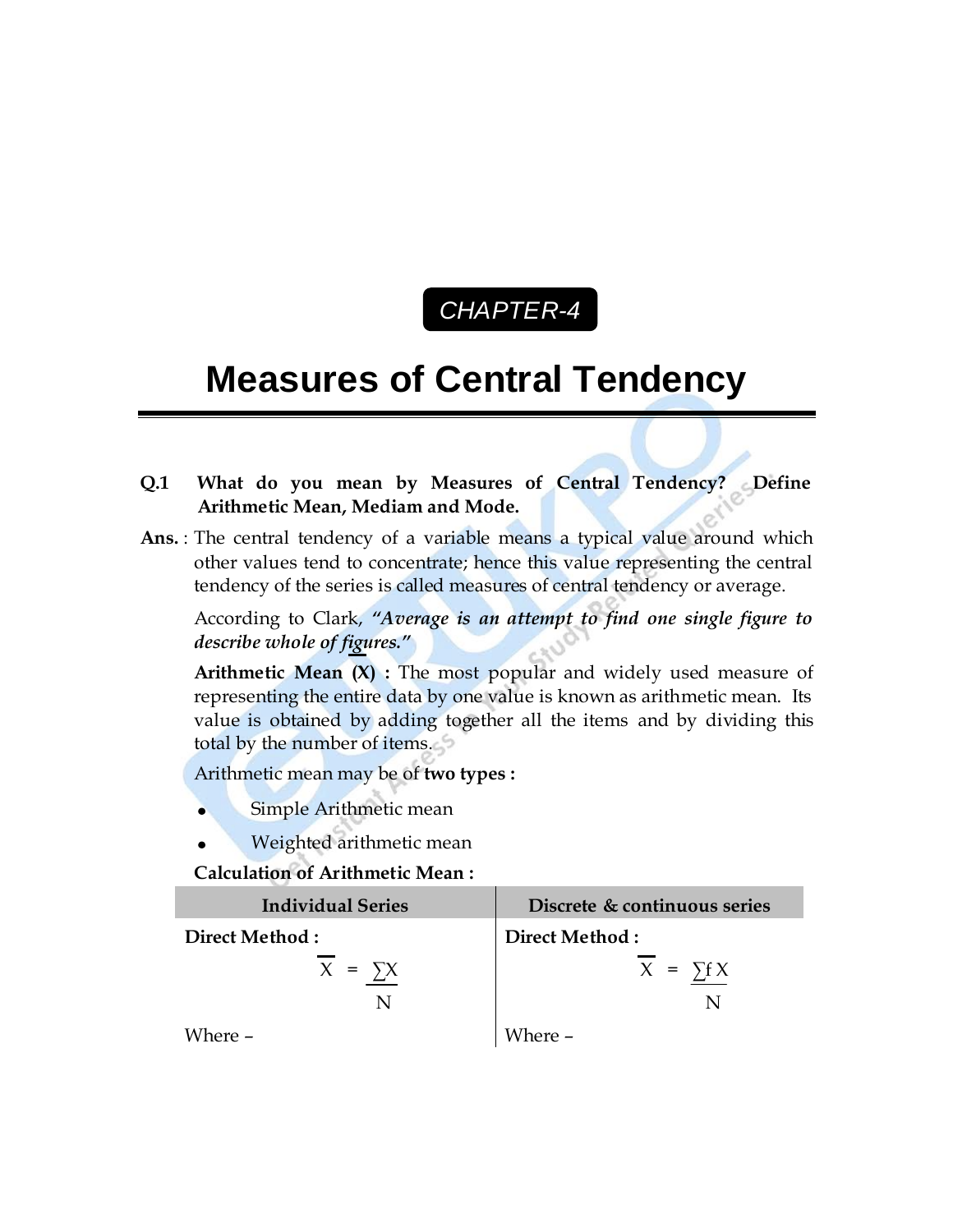$X \rightarrow V$ alues  $N \rightarrow$ No. of Items  $fX \rightarrow$ Values X frequencies  $N \rightarrow$  Total of frequencies **Shortcut Method :**  $X = A + \sum dx$  N Where –  $A \rightarrow$  Assumed Mean  $dx \rightarrow X - A$ **Shortcut Method :**  $\overline{X}$  = A +  $\sum f dx$  N **Step-Deviation Method :** Not applicable **Step-Deviation Method :**  $X = A + \sum f dx' X$  i  $\sim$   $\alpha$ <sup>o</sup>N Where –  $dx' \rightarrow X - A$  $i \rightarrow 6$  $i \rightarrow$  Class interval

**Median (M) :** Median is that value of the variable which divides the group into two equal parts, one part comprising all values greater than, and the other all values less than the median

# **Calculation of Median :**

- **a) Individual Series :**
	- Arrange the variables in ascending or descending order.
	- $\bullet \ \ \bigodot^{\ \otimes \ } M =$  size of  $(N+1)$  <sup>th</sup> item 2

where  $N \rightarrow No$ . of items

# **b) Discrete Series :**

- Arrange the variables in ascending or descending order.
- Calculate cumulative frequencies.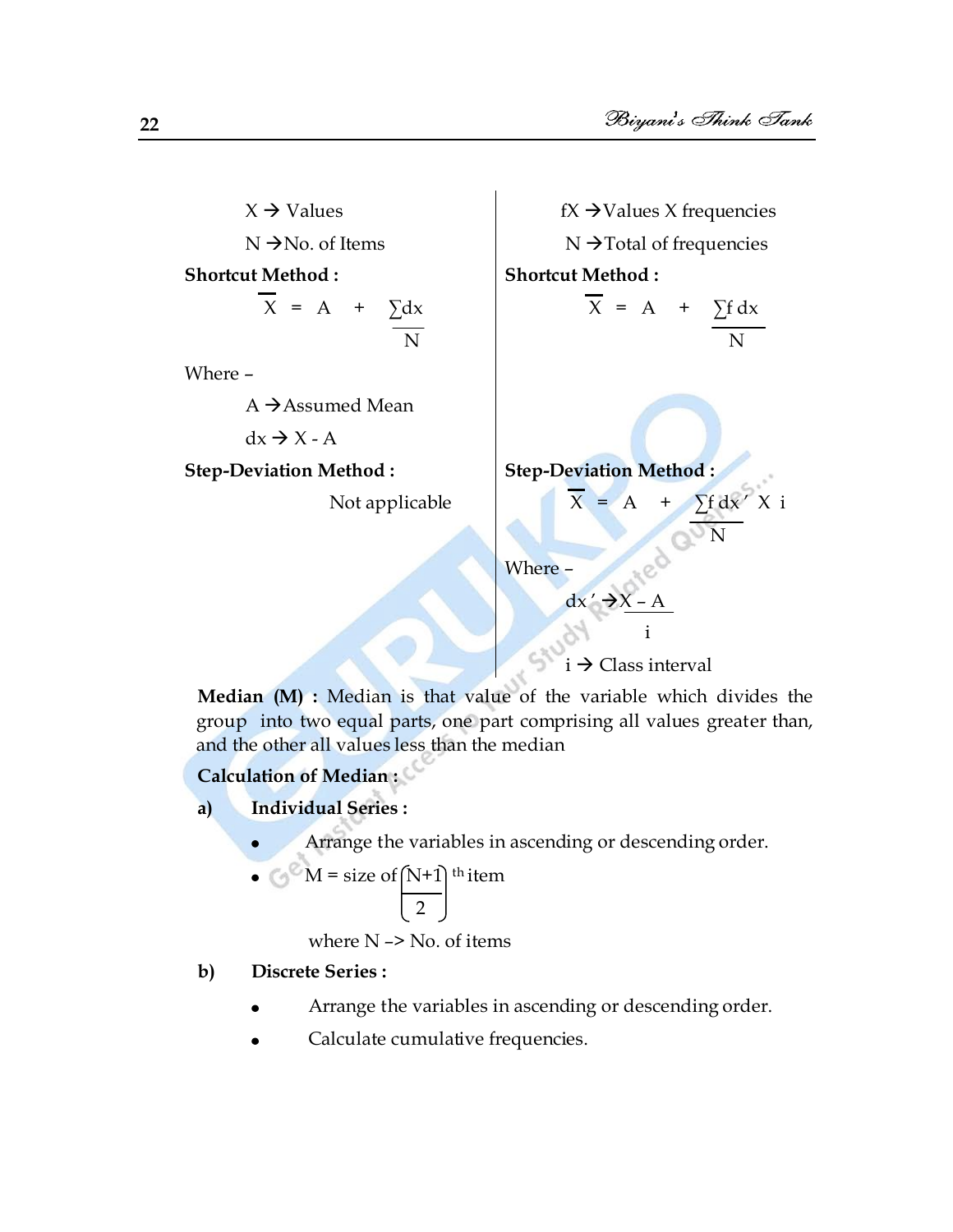- Apply formula  $M = A + 1$ <sup>th</sup> item; N = Total of frequency. 2
- The value  $(X)$  corresponding to this in the cumulative frequency will be the median.

#### **c) Continuous Series :**

- Arrange the variables in ascending or descending order.
- Calculate cumulative frequencies.
- 
- Apply formula –

 $M = 1_1 + i (m - c)$ 

f<sub>ind</sub> the state of the state of the state of the state of the state of the state of the state of the state of the state of the state of the state of the state of the state of the state of the state of the state of the sta

 $l_1 \rightarrow$  lower limit of median group

 $i \rightarrow$  class interval

 $m \rightarrow N/2$ 

Determine median class by using (N/2).<br>
Apply formula -<br>  $M = \frac{1_1 + \frac{i}{\sqrt{m - c}}}{f}$ <br>  $\frac{1_1}{\sqrt{m - c}}$ <br>  $\frac{1_2}{\sqrt{m - c}}$ <br>  $\frac{1_3}{\sqrt{m - c}}$ <br>  $\frac{1_4}{\sqrt{m - c}}$ <br>  $\frac{1_5}{\sqrt{m - c}}$ <br>  $\frac{1_6}{\sqrt{m - c}}$  $c \rightarrow$  cumulative frequency preceding the median group.

 $f \rightarrow f$  frequency of median group

**Mode (Z):** Mode is the value that appears most frequently in a series i.e. it is the value of the item around which frequencies are most densely concentrated.

**Calculation of Mode :**

#### **a) Individual Series :**

- (i) By inspection value repeated most.
- (ii) By converting individual series into discrete series.
- (iii) By empirical relationship between the averages -

 $Z = 3M - 2X$ 

#### **b) Discrete Series :**

(i) By inspection – value having highest frequency.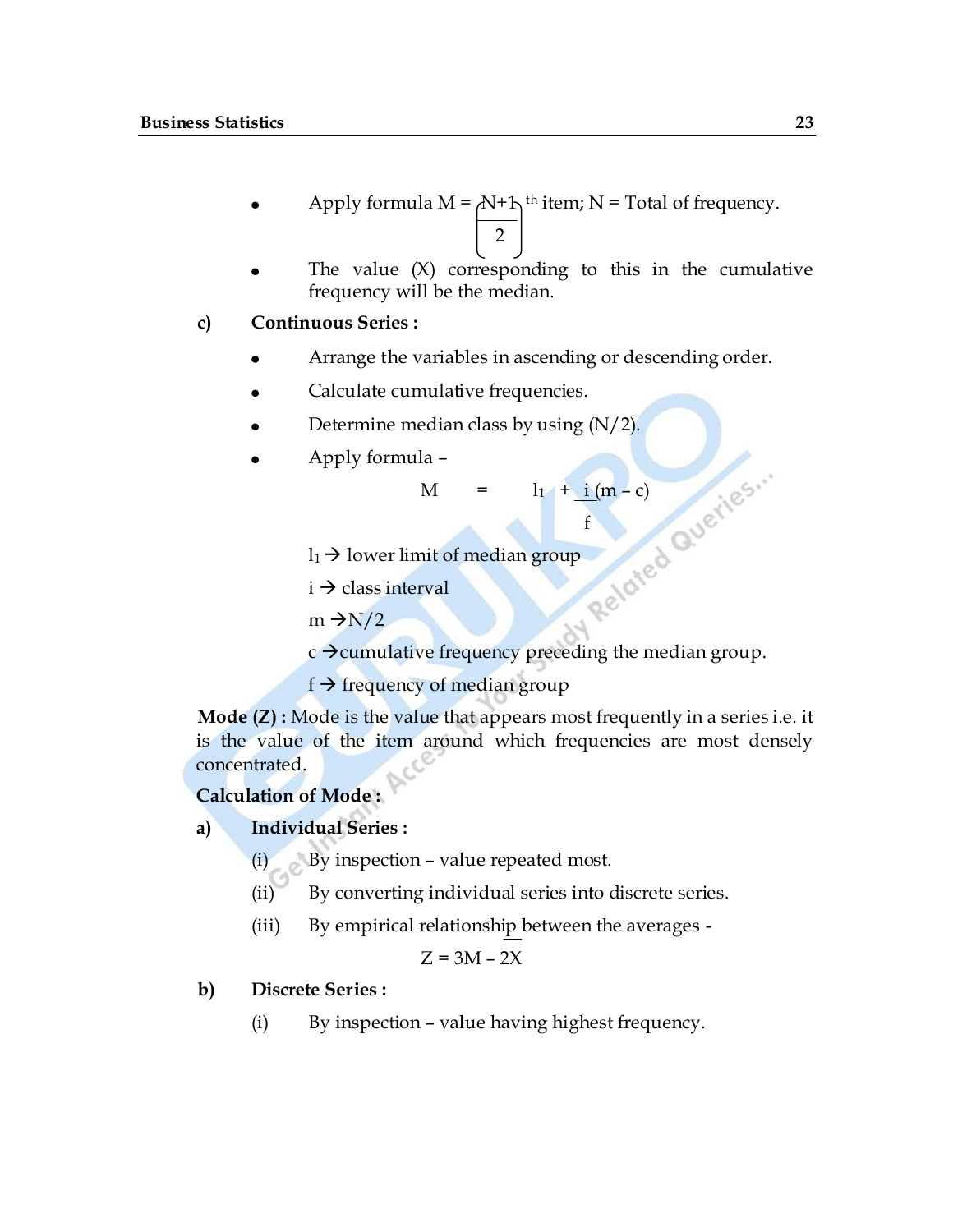- (ii) By grouping.
- (iii) By empirical relationship.

## **c) Continuous Series :**

- (i) First calculate model class by inspection or by grouping.
- (ii) Then apply the following formula -

$$
\frac{l_1 + \Delta_1}{\Delta_1 + \Delta_2}
$$

- $\Delta_1 \rightarrow f_1 f_0$
- $\Delta$ <sub>2</sub>  $\rightarrow$  f<sub>1</sub> f<sub>2</sub>
- $f_1 \rightarrow$  frequency of modal class
- $f_0 \rightarrow$  frequency of preceding class.
- where  $1_1 \rightarrow$  Iower limit of modal class<br>  $\Delta_1 \rightarrow f_1 f_0$ <br>  $\Delta_2 \rightarrow f_1 f_2$ <br>  $f_1 \rightarrow$  Frequency of modal class<br>  $f_0 \rightarrow$  Frequency of preceding class.<br>  $f_2 \rightarrow$  Frequency of succeed<sup>3</sup><br>  $\therefore$ <br>  $\therefore$ <br> **are**  $\therefore$  $f_2 \rightarrow$  frequency of succeeding class
	- $i \rightarrow$ class interval

### **Q.2 What are the essentials of an Ideal Average.**

- Ans.: (i) Should be easy to understand.
	- (ii) Clearly and rigidly defined.
	- (iii) Based on all the observations.
	- (iv) Simple to compute.
	- (v) Least affected by fluctuations.
	- (vi) Capable of further Algebraic treatment.
	- (vii) Sampling stability.

## **Q.3 What is Geometric Man? Give Algebraic Characteristics of Geometric Mean and state when Geometric Mean is useful.**

Ans.: Geometric mean is the n<sup>th</sup> root of the product of N items or values.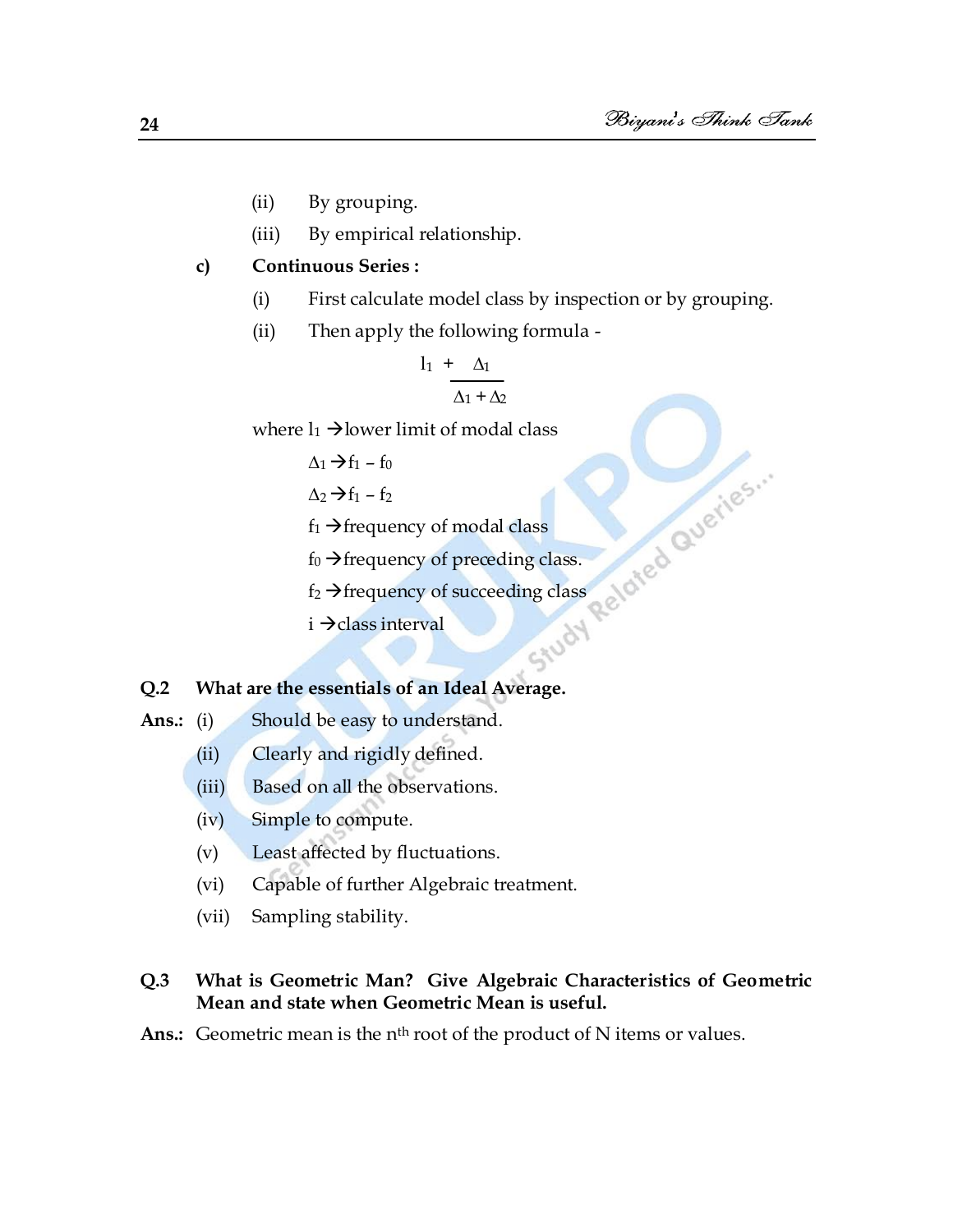## **Calculation of Geometric Mean (G) :**

| <b>Individual Series</b>         | Discrete & Continuous Series  |
|----------------------------------|-------------------------------|
| $G =$ Antilog $(\sum \log \chi)$ | $G =$ Antilog $\sum f \log X$ |
|                                  |                               |

## **Algebraic Characteristics of Geometric Mean :**

- (i) The product of the items remain unchanged if each item is replaced by geometric mean.
- (ii) Geometric mean cannot be found if the value of some item in the series is negative or zero.
- (iii) The product of corresponding ratios on either side of the geometric mean is always equal.
- (iv) Not affected by changing the sequence of items.

Geometric mean is **appropriate or useful :-**

- When ratios or percentages are to be found.
- In determining rates of increase or decrease.
- When the different values are at vast difference.

# **Q.4 What is Harmonic Mean? In which circumstances Harmonic Mean is used.**

**Ans.**: Harmonic mean of a series is the reciprocal of the arithmetic mean of the reciprocal of the values of its items.

**Calculation of Harmonic Mean (H.M.) :**

**Individual Series**  
\nH.M. = Reciprocal 
$$
\left[\sum \text{Reci} \times \frac{\text{Discrete & Continuous Series}}{\text{N}}\right]
$$
  
\nH.M. = Reciprocal  $\left[\sum \frac{\text{Reci} \times .\text{f}}{\text{N}}\right]$ 

Harmonic Mean is **used in the following cases :-**

- For determining average speed or velocity.
- To find out average price.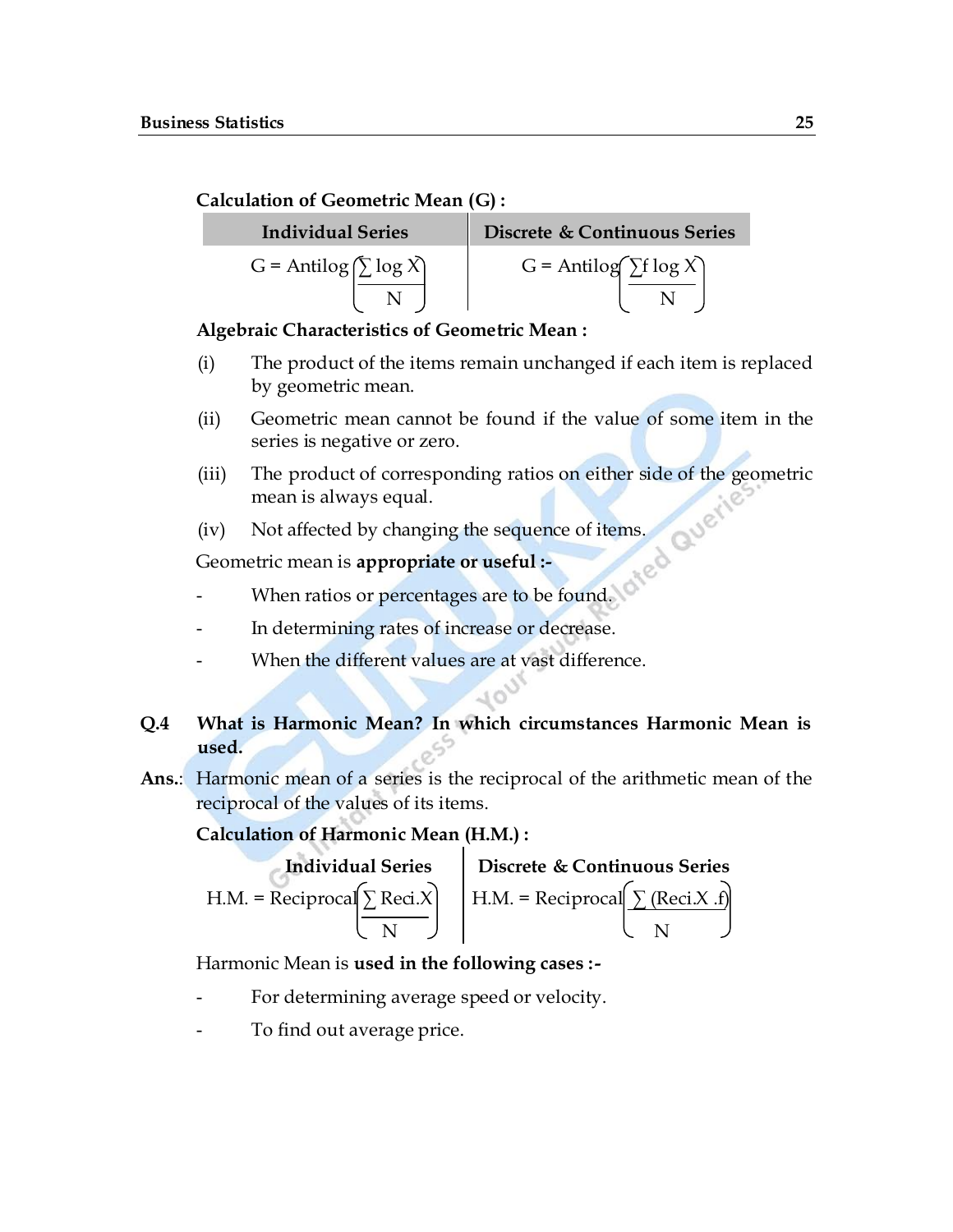. es.

If the item given in the question which is variable is to be kept as constant in the answer, or vice versa, then harmonic mean will be calculated.

## **Q.5 What is Partition Value. Give formula for calculating different Partition Values?**

Ans.: Values of the items that divide the series into many parts are known as partition values. A variable may be divided into four, five, eight, ten and hundred equal parts known as Quartiles, Quintiles, Octiles, Deciles and Percentiles. The aforesaid partition values gives an idea of the formation of the series which are used in the calculation of dispersion and skewness.

| <b>Measures</b> | <b>Individual &amp; Discrete</b><br><b>Series</b> | <b>Continuous Series</b>                                                                                 |
|-----------------|---------------------------------------------------|----------------------------------------------------------------------------------------------------------|
| Quartiles :     |                                                   |                                                                                                          |
| $\mathrm{Q}_1$  | Size of $[N + 1]$ <sup>th</sup> item<br>4         | $q_1 = (N/4)$ <sup>th</sup> item & Q <sub>1</sub> = l <sub>1</sub> + i (q <sub>1</sub> - c)              |
| $\mathbf{Q}_3$  | Size of $3(N + 1)$ <sup>th</sup> item<br>4        | $q_3 = 3 (N/4)$ <sup>th</sup> item & Q <sub>3</sub> = 1 <sub>1</sub> + i (q <sub>3</sub> – c)            |
| Quintiles:      | Size of $4(N + 1)$ <sup>th</sup> item             | qn <sub>4</sub> = 4 (N/5) <sup>th</sup> item & Q <sub>3</sub> = $l_1$ + i (qn <sub>4</sub> – c)          |
| Qn <sub>4</sub> | 5                                                 | f                                                                                                        |
| Octiles:        | Size of $2(N+1)$ <sup>th</sup> item               | $o_2 = 2$ (N/8) <sup>th</sup> item & O <sub>2</sub> = l <sub>1</sub> + i (o <sub>2</sub> – c)            |
| O <sub>2</sub>  | 8                                                 |                                                                                                          |
| Deciles :       | Size of $7(N + 1)$ <sup>th</sup> item             | $d_3 = 7$ (N/10) <sup>th</sup> item & D <sub>3</sub> = l <sub>1</sub> + i (d <sub>7</sub> - c)           |
| D <sub>7</sub>  | 10                                                |                                                                                                          |
| Percentiles:    | Size of $75(N + 1)$ <sup>th</sup> item            | $7_{75} = 75(N/100)$ <sup>th</sup> item & P <sub>75</sub> = 1 <sub>1</sub> + $\pm$ (p <sub>75</sub> – c) |
| $P_{75}$        | 100                                               |                                                                                                          |

**Formula used for Calculating Partition Values :**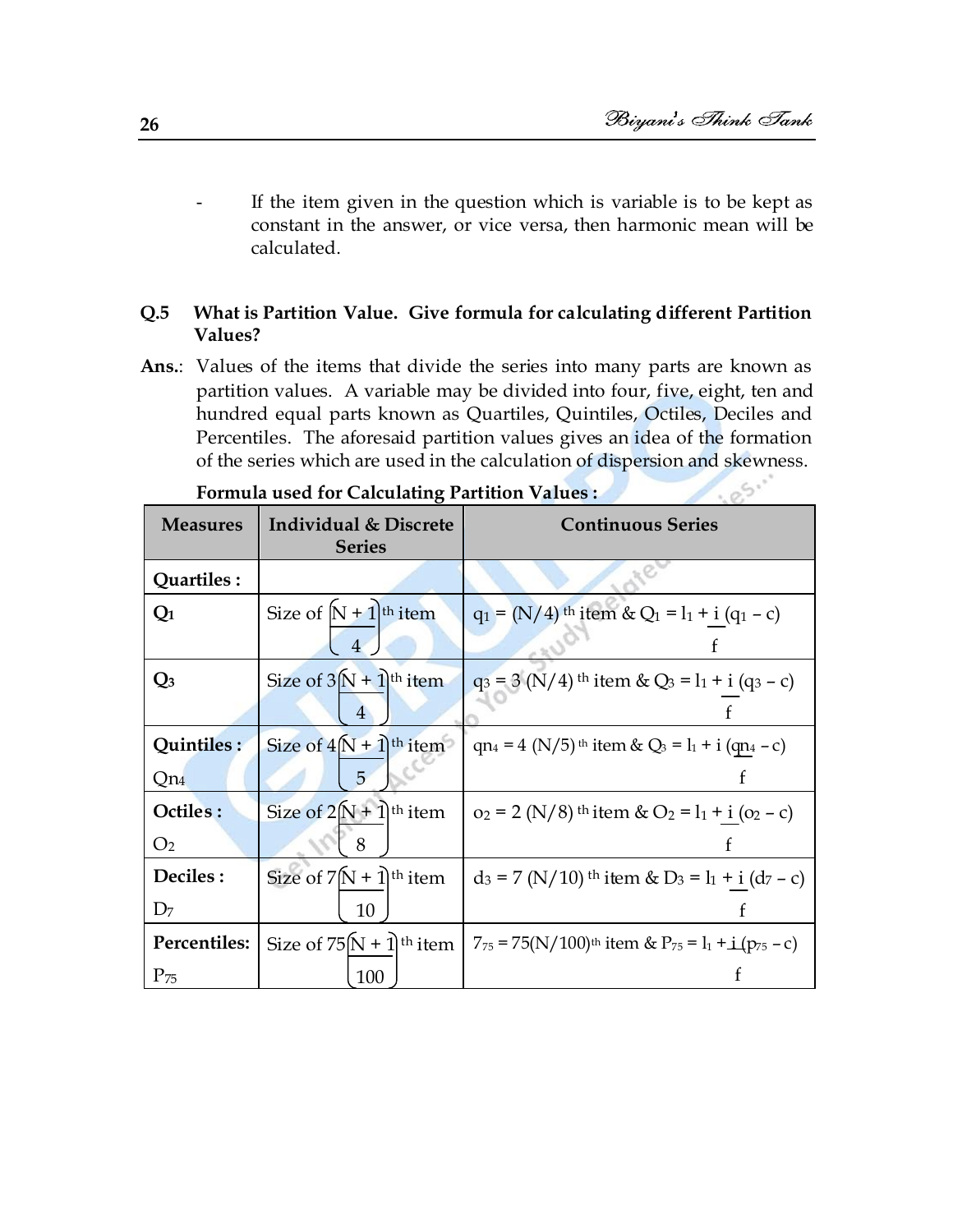- **Q.6 How are Arithmetic Mean, Geometric Mean and Harmonic Mean related to each other? Why is Arithmetic Mean greater than the Geometric Mean and Geometric Mean is greater than the Harmonic Mean.**
- **Ans.**: Relation between arithmetic mean, geometric mean and harmonic mean can be given by -

(i) 
$$
\overline{X} > g > h
$$
 and (ii)  $g^2 = \overline{X}h$ .

While calculating arithmetic mean, the bigger values are given more weightage than the small values, whereas in harmonic mean the smaller values are given much more weightage than to the larger values. Therefore, arithmetic mean is greater than geometric mean and geometric mean is greater than harmonic mean.

**□ □ □**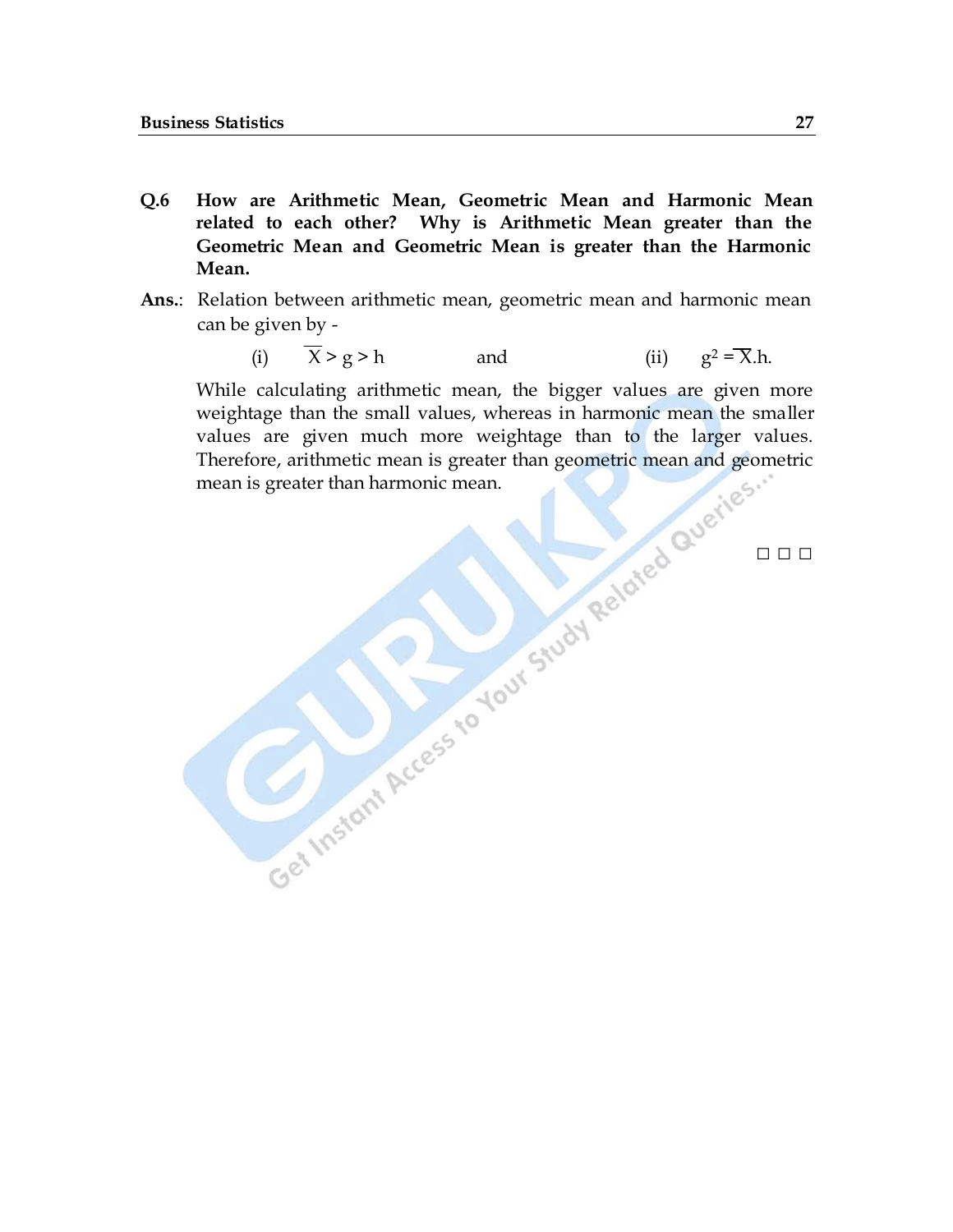# *CHAPTER-5* C

# **Measures of Dispersion**

### **Q.1 What do you mean by Dispersion. Give the meaning of Absolute Measure and Relative Measure with example.**

**Ans. :** Dispersion is a measure of the extent to which the individual item vary from a central value Dispersion is used in two senses, (i) difference between the extreme items of the series and (ii) average of deviation of items from the mean.

**Absolute Measure :** The figure showing the limit or magnitude of dispersion is known as absolute measure and it is shown in the same unit as ;those of the original data, example measures of dispersion in the age of students, their height, weight etc.

**Relative Measure :** For comparative study the concerning absolute measure is divided by the corresponding mean or some other characteristic value to obtain a ratio or percentage, which is known as the relative measure.

## **Q.2 Explain the various methods for measuring Dispersion. Also give their merits and demerits?**

**Ans.:** Following are the important methods of studying dispersion -

#### (1) **Numerical Methods :**

- a) Methods of limits b) Methods of average deviation:
	- i) Range i) Quartile Deviation
	- ii) Inter-quartile range ii) Mean Deviation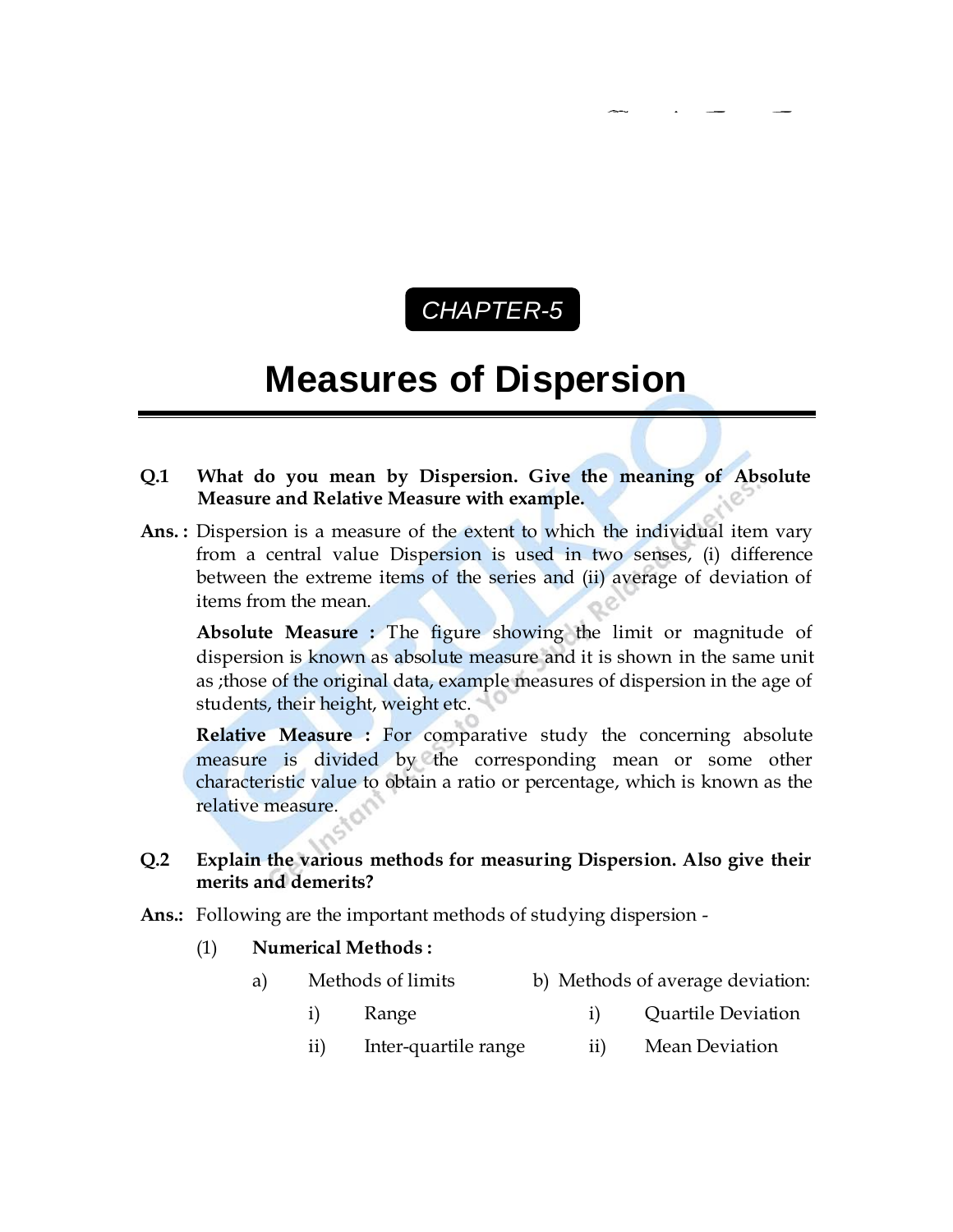iii) Percentile Range iii) Standard Deviation

### (2) **Graphic Method - Lorenz Curve :**

i) **Range :** The difference between the value of the smallest item and the value of the largest item of the series is called range.

Range = Largest item – Smallest item

Co-efficient of Range  $= L - S$ 

 $L + S$ 

### **Merits of Range :**

- Simple and easy to be computed.
- It takes minimum time to calculate.
- Not necessary to know all the values, only smallest and largest value is required.
- Helpful in quality control of products.

## **Demerits of Range :**

- Not based on all the items.
- Subject to fluctuation/uncertain measure.
- Cannot be computed in case of open-end distributions.
	- As it is not based on all the values it is not considered as a good or appropriate measure.
- ii) **Inter-Quartile Range :** Inter-quartile range represents the difference between the third-quartile and the first quartile. It is also known as the range of middle 50% values.

Inter-quartile range =  $Q_3$  –  $Q_1$ 

## **Merits :**

- It is easy to calculate.
- Can be measured in open end distributions.
- It is least affected by the uncertainty of the extreme values.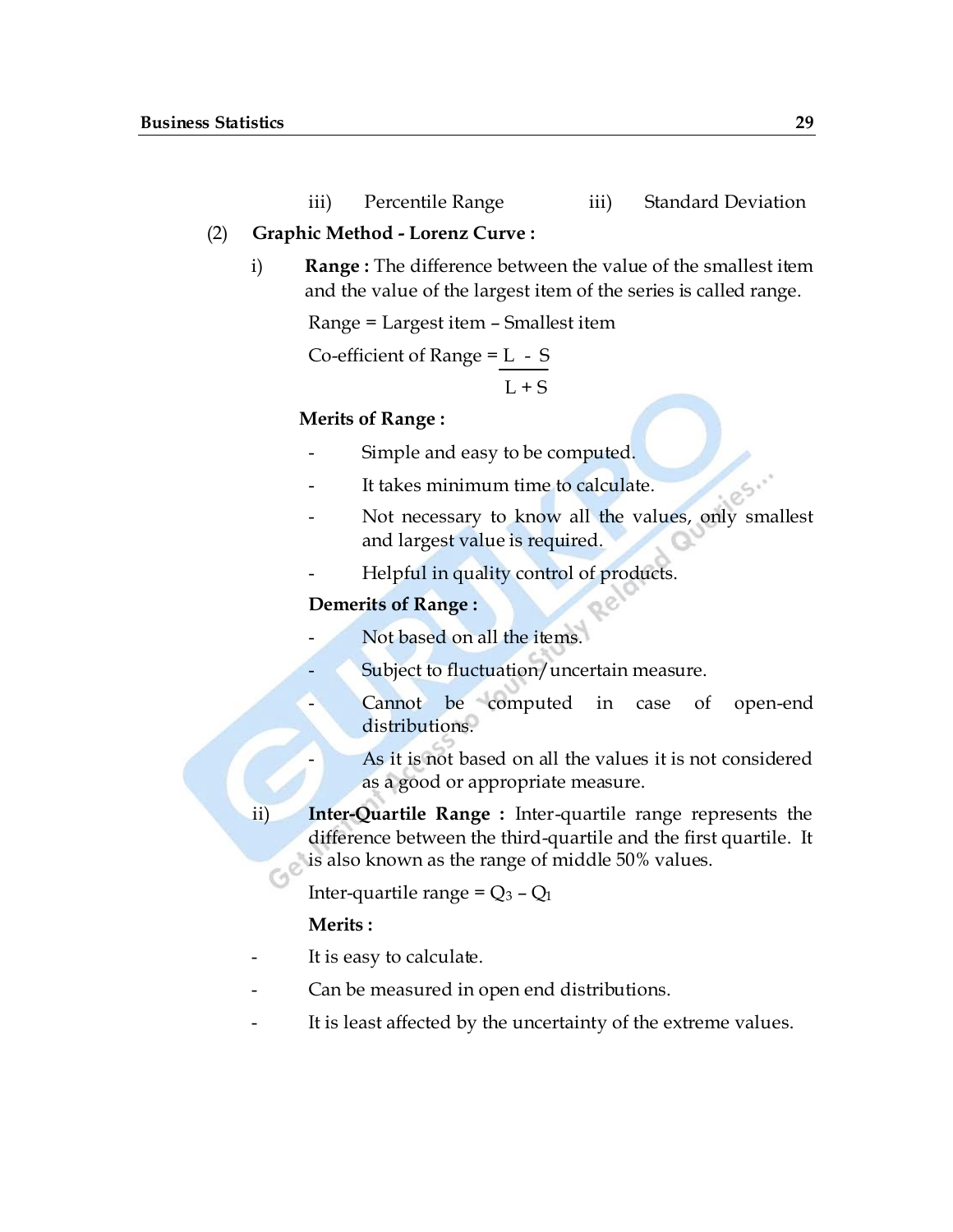#### **Demerits :**

- It does not represent all the values.
- It is an uncertain measure.
- It is very much affected by sampling fluctuations.
- iii) **Percentile Range :** It is the difference between the values of the 90th and 10 th percentile. It is based on the middle 80% items of the series.

Percentile Range =  $P_{90}$  –  $P_{10}$ 

**Merits and Demerits :** Its use is limited. Percentile range has almost the same merits and demerits as those of interquartile range.

#### iv) **Quartile Deviation / Semi – Interquartile Range :**

Quartile Deviation gives the average amount by which the two quartiles differ from the median. Quartile deviation is an absolute measure of dispersion.

It is calculated by using the formula -

Q.D. = 
$$
Q_3 - Q_1
$$
, coefficient of Q.D. =  $Q_3 - Q_1$   
2

 **Merits :**

It is easy to calculate and understand.

It has a special utility in measuring variation in open end distributions.

- QD is not affected by the presence of extreme values.

### **Demerits :**

- It is very much affected by sampling fluctuations.
- It does not give an idea of the formulation of the series.
- It is not capable of further algebraic treatment.
- v) **Mean Deviation (** $\delta$ **) :** Mean Deviation is also known as average deviation or first measure of dispersion. It is the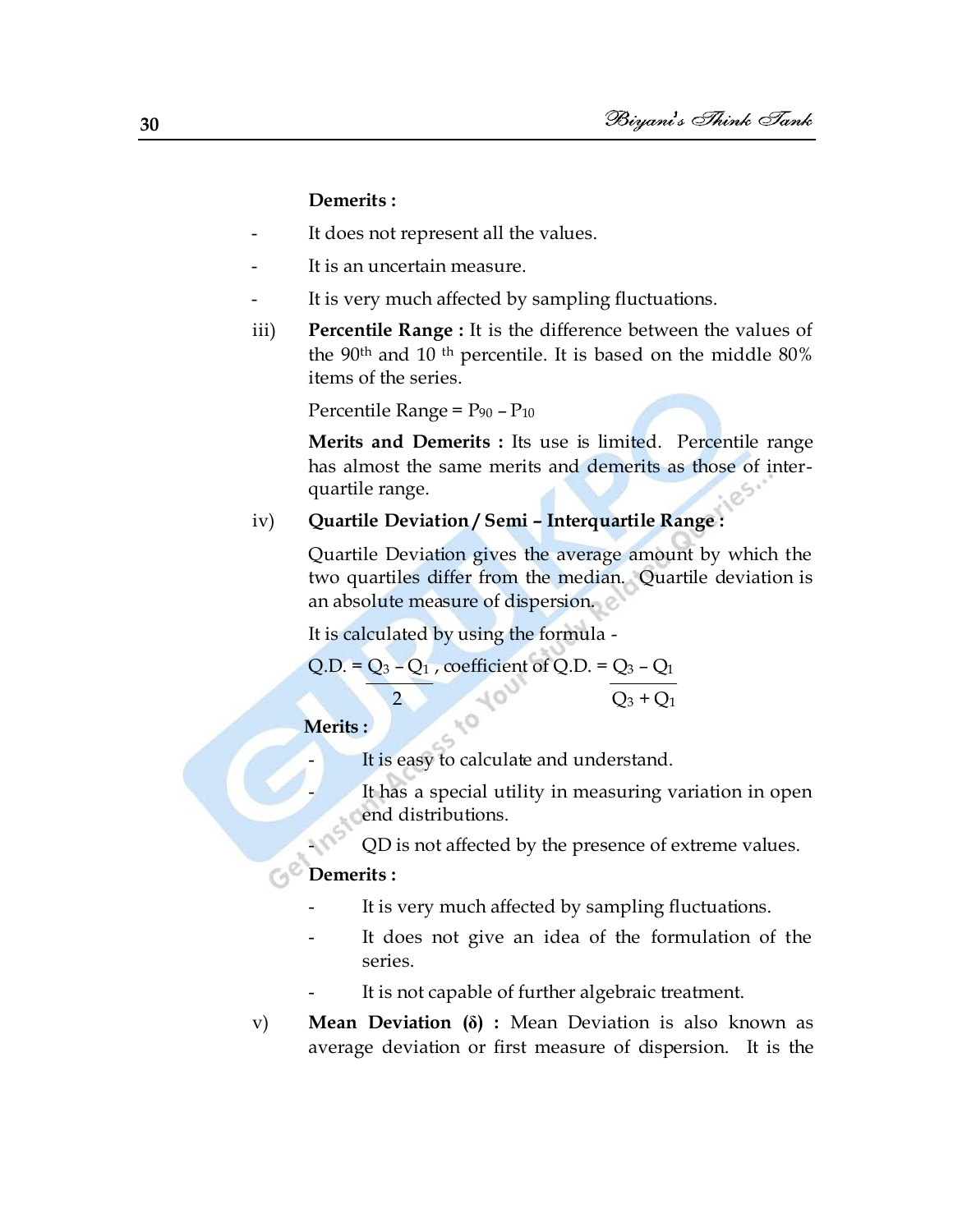average difference between the items in a distribution and the median mean or mode of that series.

**Computation of Mean Deviation :**

| <b>Individual Series</b>                                                              | Discrete & continuous series                      |
|---------------------------------------------------------------------------------------|---------------------------------------------------|
| a) Deviation from Mean:                                                               | a) Deviation from Mean:                           |
| $\delta \overline{X} = \sum  d\overline{x} $ , $ d\overline{x}  =  X - \overline{X} $ | $\delta \overline{X} = \sum f   d \overline{x}  $ |
| N                                                                                     | N                                                 |
| Coefficient of $\delta X = \delta X$                                                  |                                                   |
| $\overline{X}$                                                                        |                                                   |
| b) Mean Deviation from Median :                                                       | Deviation from<br>Mean<br>$\mathbf{b}$            |
| $\delta M = \sum  dM $ , $ dM  =  X - M $                                             | <b>Median:</b>                                    |
| N                                                                                     | $\delta M = \sum f \mid dM \mid$                  |
| Coefficient of $\delta M = \delta M$                                                  |                                                   |
| M                                                                                     |                                                   |
| c) Mean Deviation from Mode:                                                          | Deviation<br>Mean<br>from<br>b)                   |
| $\delta Z = \sum \left[ dZ \right]$ , $\left[ dZ \right] = \left[ X - Z \right]$      | <b>Mode :</b>                                     |
| N                                                                                     | $\delta M = \sum f   dZ  $                        |
| Coefficient of $\delta Z = \delta Z$                                                  | N                                                 |
|                                                                                       |                                                   |
| <b>Merits</b>                                                                         |                                                   |

- It is simple to understand and easy to compute.
- $\mathbb{G}^{\otimes}$  Based on each and every item of the data.
	- Least affected by the extreme values.
	- It can be computed from any average, mean, median or mode.

## **Demerits :**

Signs are ignored therefore mathematically it is incorrect and not a significant measure.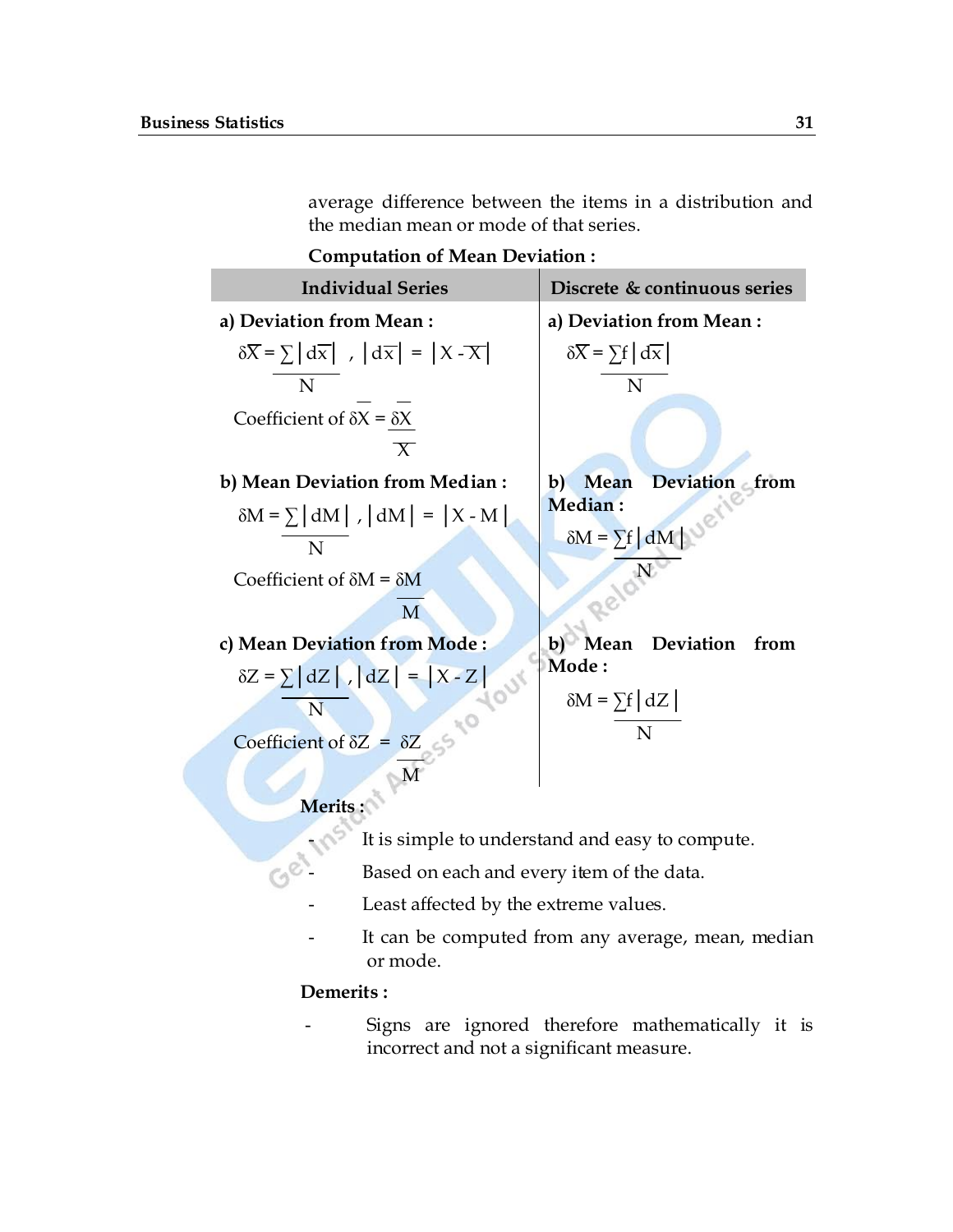- Cannot be compared if mean deviations of different series are based on different averages.
- Does not give accurate results.

### vi) **Standard Deviation (σ) :**

Standard Deviation was introduced by Karl Pearson in 1823. It is the most important and widely used measure of studying dispersion, as it is free from those defects from which the earlier methods suffer and satisfies most of the properties of a good measure of dispersion.

Standard Deviation is the square root of the average of the square deviations from the arithmetic mean of a distribution.

### **Co-efficient of Standard Deviation :**

Standard deviation is an absolute measure. When comparison of variability in two or more series is required, relative measure of standard deviation is computed which is called coefficient of standard deviation.

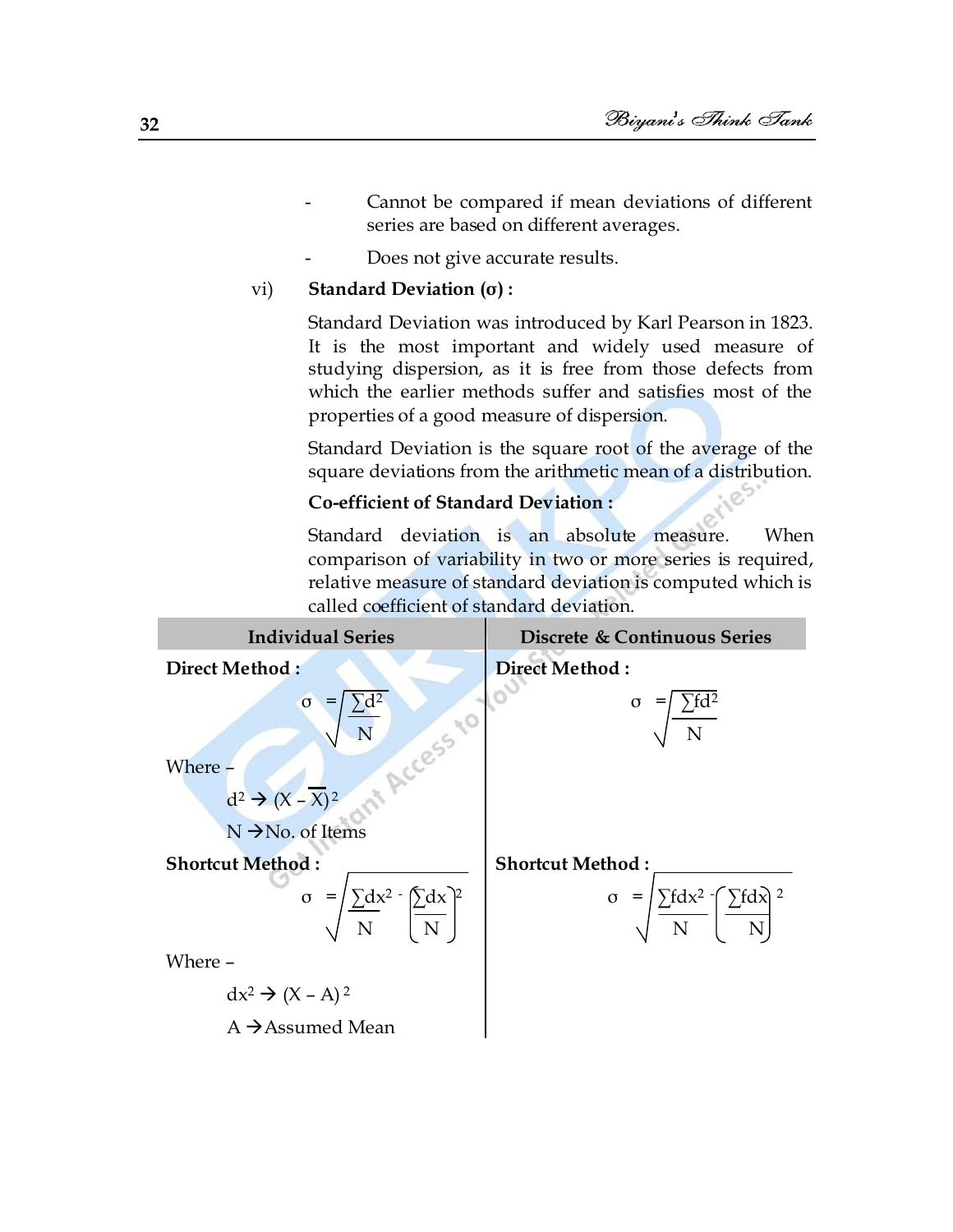#### **Computation of Standard Deviation :**

Coefficient of S.D. =  $\sigma / \overline{X}$ 

Variance =  $\sigma^2$ 

**Coefficient of variation :** Coefficient of variation is used for the comparative study of stability or homogeneity in more than two or more series.

$$
C.V = \frac{\sigma}{X} X 100
$$

#### **Merits :**

- Based on all the items
- Well-defined and definite measure of dispersion.
- Least affected by sample fluctuations.
- Suitable for algebraic treatment.

#### **Demerits :**

- Standard Deviation is comparatively difficult to calculate.
	- Much importance is given to the extreme values.

#### vii) **Graphical Method - Lorenz Curve :**

This curve was devised by Dr. Max O'Lorenz. He used this technique to show inequality of wealth and income of a group of people. It is simple, attractive and effective measure of dispersion, yet it is not scientific since it does not provide a figure to measure dispersion.

## **Merits :**

- Easy to understand from the graph.
- Comparison can be done in two or more series.
- Attractive & effective.
- Concentration or density of frequency can be known from the curve.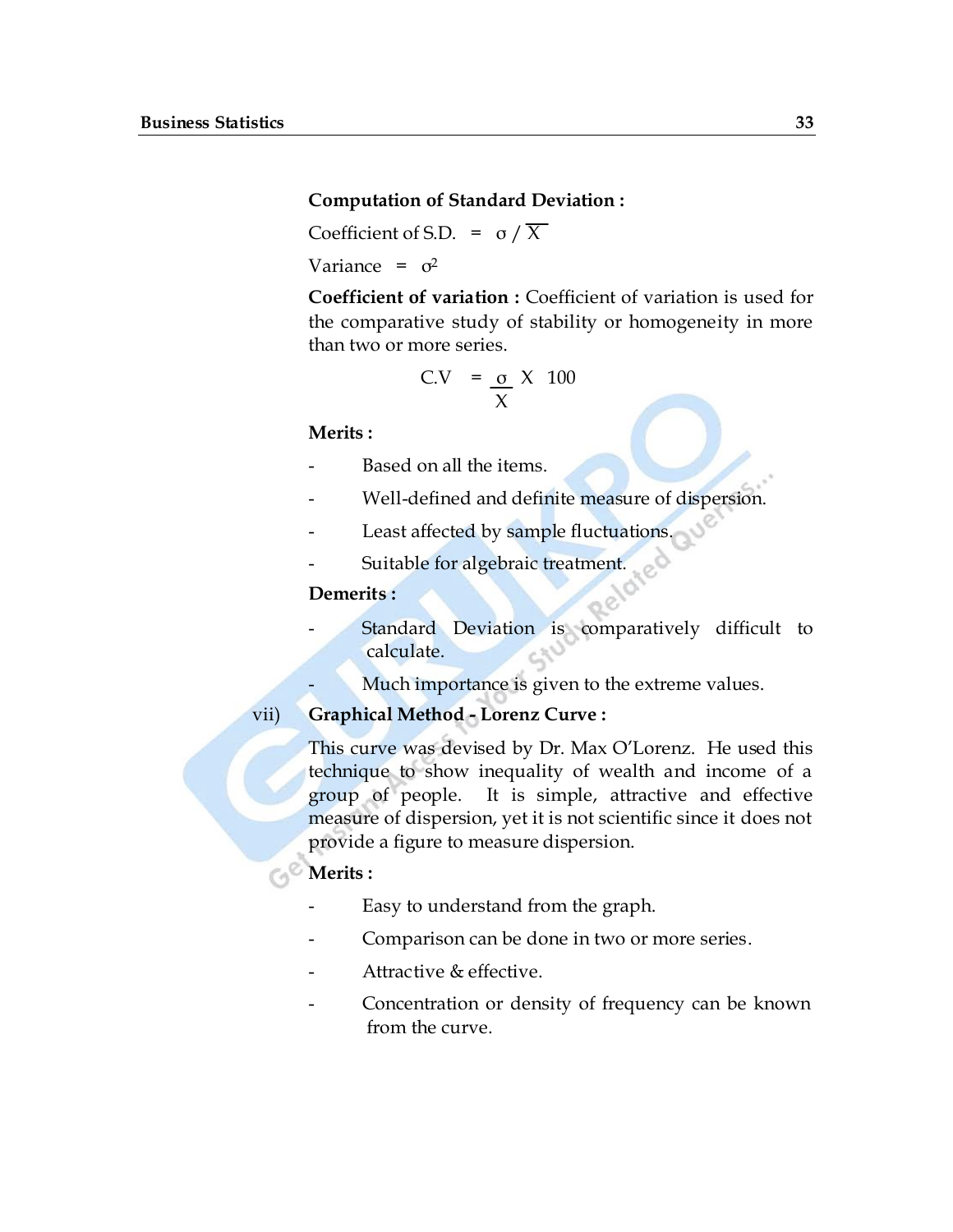#### **Demerits :**

- It is not a numerical measure; therefore it is not definite as a mathematical measure.
- Drawing of curve requires more time and labour.

## **Q.3 What is the best method of measuring Dispersion. Write the formula for calculating combined S.D.**

**Ans.:** Standard Deviation is the best method of measuring dispersion as deviations taken from mean and algebraic signs are not ignored and it is algebraically correct.

Formula for calculating combined Standard Deviation :

$$
\sigma_{12} = \sqrt{\frac{N_1 ( \sigma_1^2 + D_1^2) + N_2 ( \sigma_2^2 + D_2^2) + \dots + N_1 + N_2}{N_1 + N_2}}
$$

Where –

 $N_1$  &  $N_2 \rightarrow$  No. of items of two series

σ<sub>1</sub> & σ<sub>2</sub>  $\rightarrow$  S.D. of the two series

 $D_1 \rightarrow X_1 - X_{12}$ 

 $D_2 \rightarrow X_2 - X_{12}$ 

 $X_{12}$   $\rightarrow$  Combined arithmetic mean

□ □ □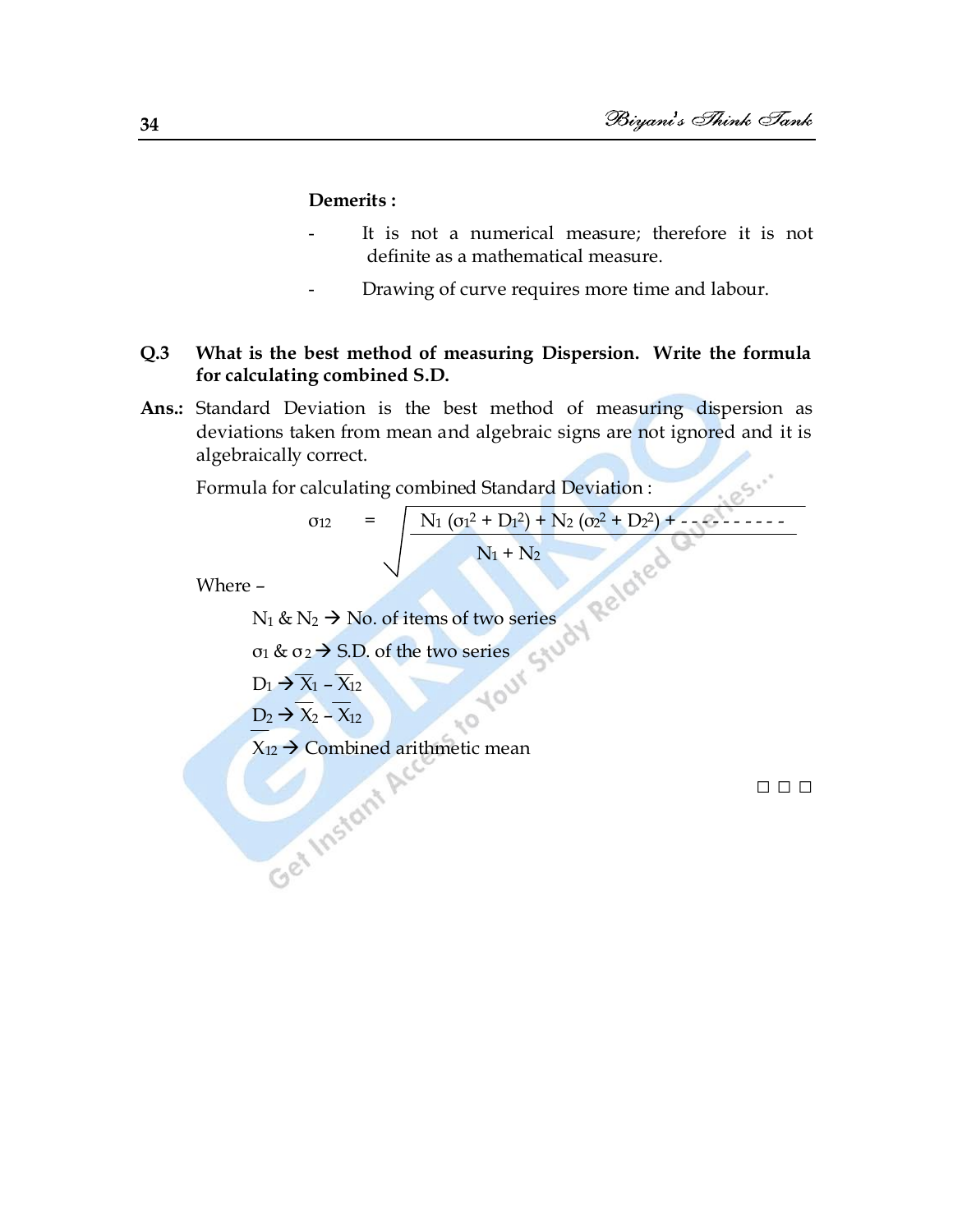# *CHAPTER-6* C

# **Measures of Skewness**

## **Q.1 Explain the various methods of measuring Skewness.**

aueries... **Ans.:** Measures of skewness are meant to give an idea about the direction and degree of asymmetry in a variable. These measures can be absolute or relative.

#### **Methods of Measuring Skewness :**

- (i) **Karl Pearson's Measure :** This measure is based on statistical averages.
	- (a) **Absolute Measure (Skewness) (Sk) :**

 $Sk = \overline{X} - \overline{Z}$  or  $Sk = 3(\overline{X} - M)$ 

(b) **Relative Measure or Coefficient of Skewness (J) :**

$$
J = \frac{\overline{X} - Z}{\sigma} \qquad \text{or} \qquad J = 3(\overline{X} - M)
$$

The direction of skewness is represented by algebraic sign, if it is plus, skewness is positive. If it is minus, skewness is negative.

(ii) **Bowley's Measure or Quartiles Measure :** Bowley's measure of skewness is called second measure of skewness. This measure is useful in distributions where mode is ill-defined and can also be used in open end distributions.

$$
Sk_Q = Q_3 = Q_1 - 2M
$$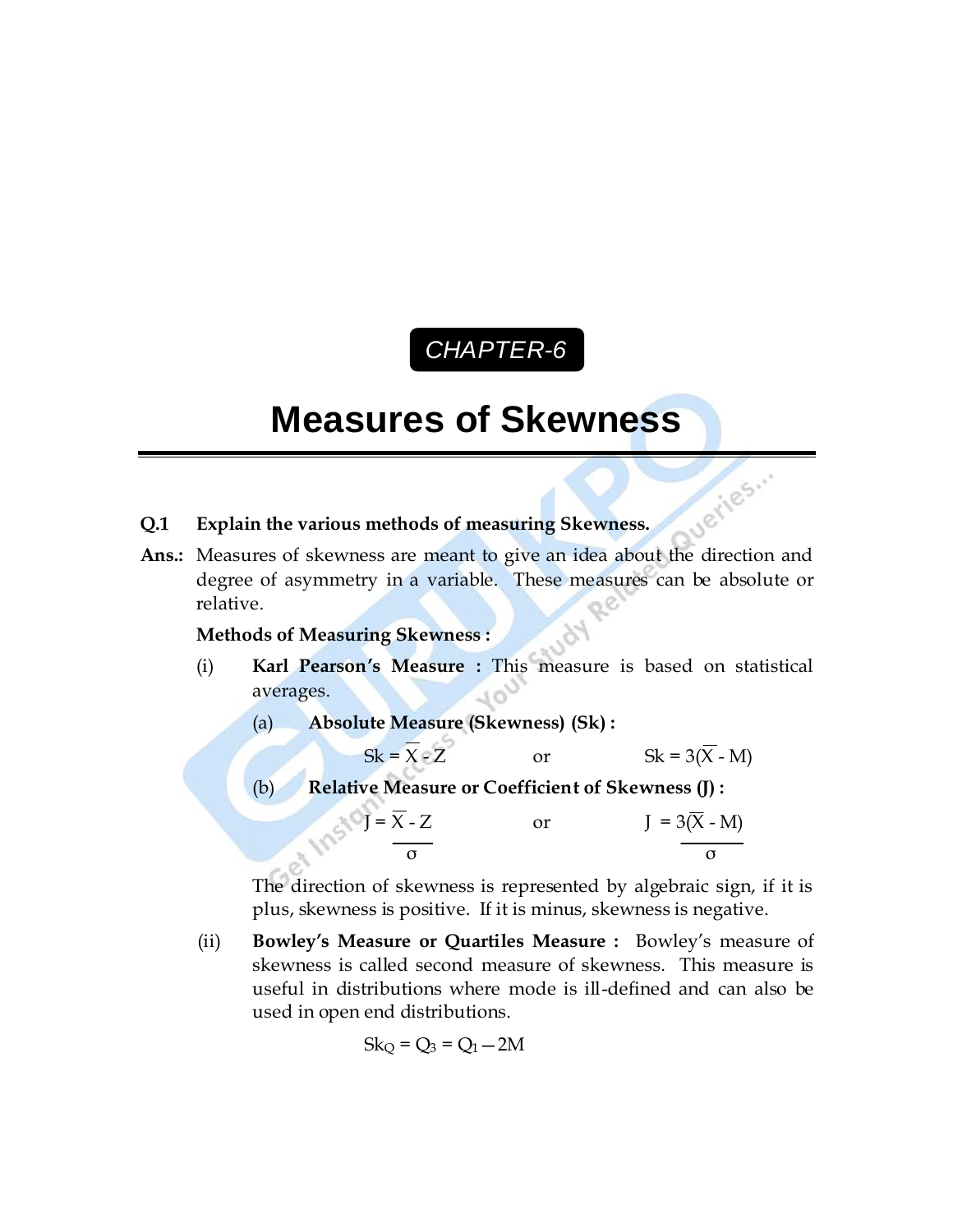and Coefficient of skewness  $(J_Q) = Q_3 + Q_1 - 2M$  $O_3 - O_1$ 

(iii) **Kelly's Measure :** It is based on 90% observations and calculated from percentiles and deciles.

Skewness =  $P_{90}$  +  $P_{10}$  –  $P_{50}$  or  $D_9$  +  $D_1$  –  $D_5$ and Coefficient of Skewness  $(J_P) = P_{90} + P_{10} - P_{50}$  or  $D_9 + D_1 - D_5$  $P_{90} - P_{10}$  D<sub>9</sub> - D<sub>1</sub>

# **Q.2 What is Skewness? Why a Curve is said to be Skewed? How the Skewness of a Curve measured?**

**Ans.:** Skewness refers to the asymmetry or lack of symmetry in the shape of a frequency distribution. In other words, skewness describes the shape of a distribution.

A distribution is said to be 'skewed' when the mean and the median fall at different points in the distribution, and the centre of gravity is shifted to one side or the other – to left or right.

The concept of skewness will be clear from the following diagrams –

(i) **Normal or Symmetrical Distribution :** The spread of the frequencies is the same on both sides of the centre point of the curve. The curve drawn for such distribution is bellshaped. The value of Mean, Median and Mode are equal.  $\overline{X} = M = Z$ 



(ii) **Asymmetrical or Skewed Distribution :** A distribution which is not symmetrical is called a skewed distribution. It can be of two types: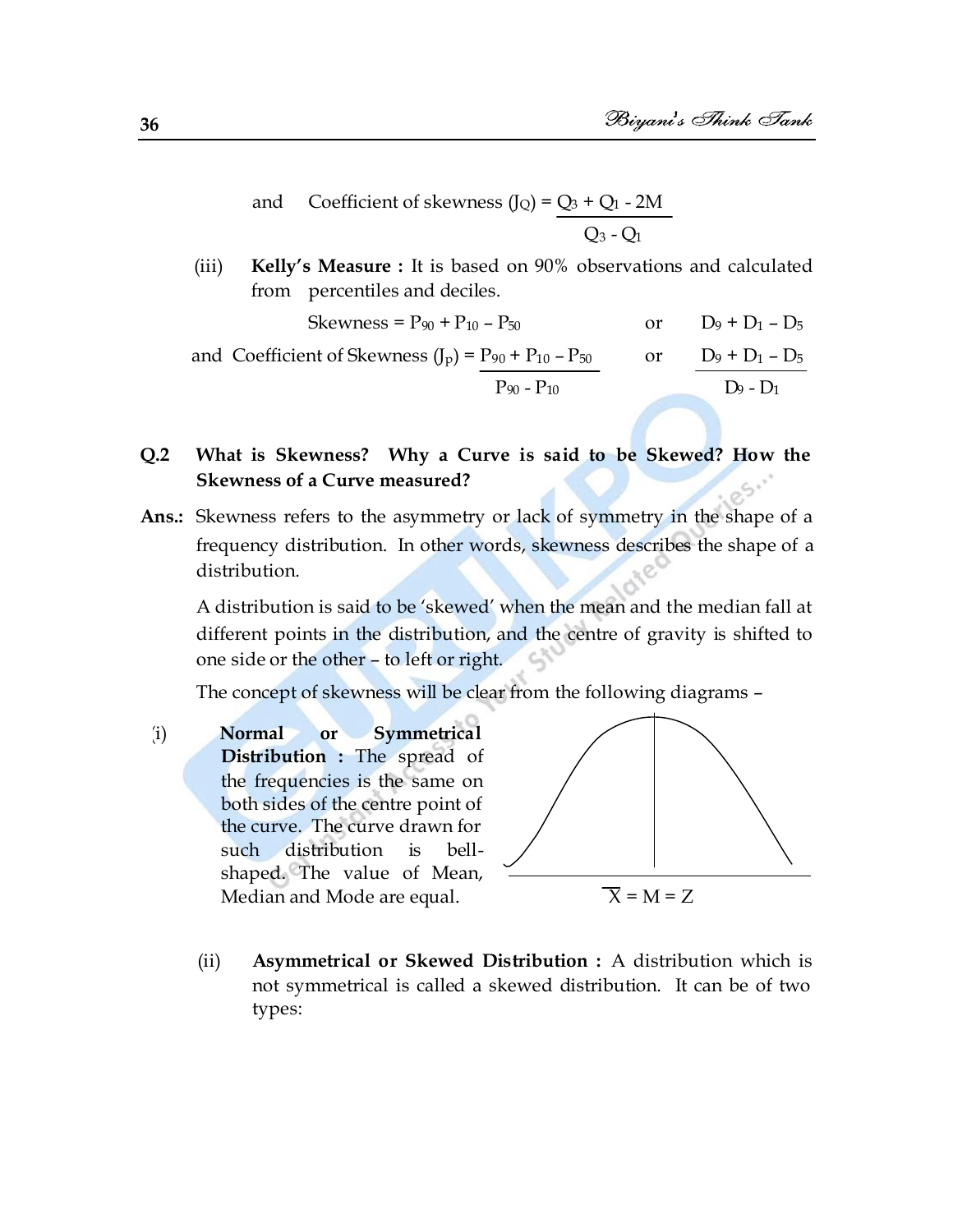(a) **Positively Skewed Distribution :** In the positively skewed distribution, the curve has a longer tail towards the right and the value of mean is maximum and that of mode least and the median lies in between.

(b) **Negatively Skewed** 

in between the two.

**Distribution :** In negatively skewed

tail towards the left and the value of mode is 'maximum' and that of mean least, the median lies



In order to ascertain whether a distribution is skewed or not the following tests are applied.

Skewness is present if -

- If mean, median and mode are not equal.
- If the curve is not bell shaped.
- Quartiles are not equidistant from the median.
- If the sum of deviations from median and mode is not zero, and
- If the sum of frequencies on the two sides of the mode are not equal, the distribution has skewness.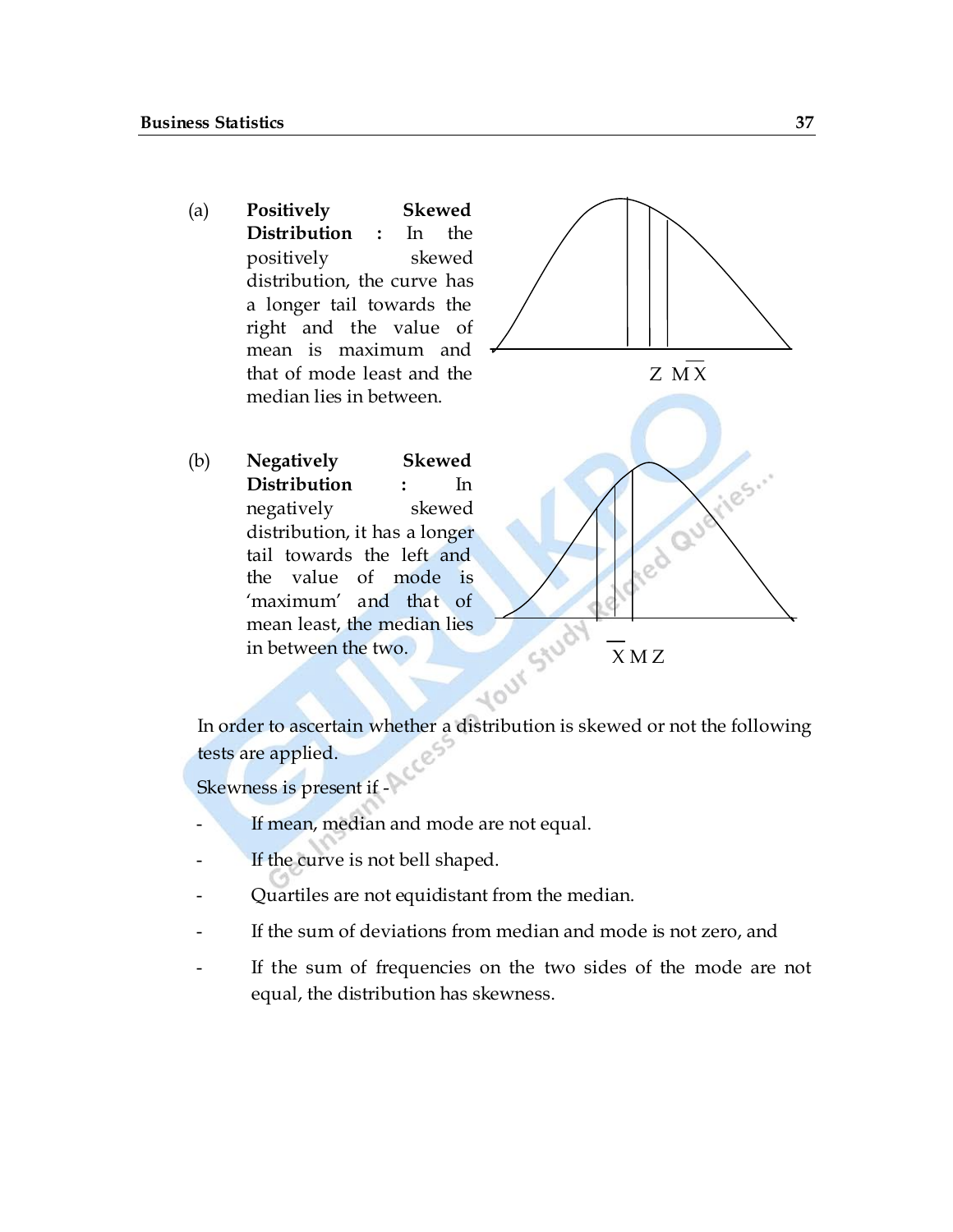# **Q.3 Give the difference between Dispersion and Skewness.**

**Ans.:**

| <b>Basis</b>                 | <b>Dispersion</b>                                                                              | <b>Skewness</b>                                                                         |
|------------------------------|------------------------------------------------------------------------------------------------|-----------------------------------------------------------------------------------------|
| Nature                       | values from the central<br>value                                                               | Shows the spread of Shows whether series is<br>symmetrical<br>$\alpha$<br>asymmetrical. |
| <b>Basis</b>                 | depend upon the Depends upon<br>It<br>averages of second<br>order.                             | the<br>averages of first<br>and<br>second order.                                        |
| Relationship<br>with moment  | Based on all<br>moments                                                                        | three Based on first and third<br>moment only.                                          |
| Variability                  | Study of the Variability                                                                       | Study of concentration in<br>lower and<br>higher<br>variables.                          |
| Diagrammatic<br>presentation | Cannot be presented by Skewness can<br>means of diagrams $\&$ presented by diagram.<br>graphs. | be                                                                                      |
| Inference                    | All<br>dispersion are positive.                                                                | the measures of Coefficient of skewness<br>can be<br>positive<br><b>or</b><br>negative. |

□ □ □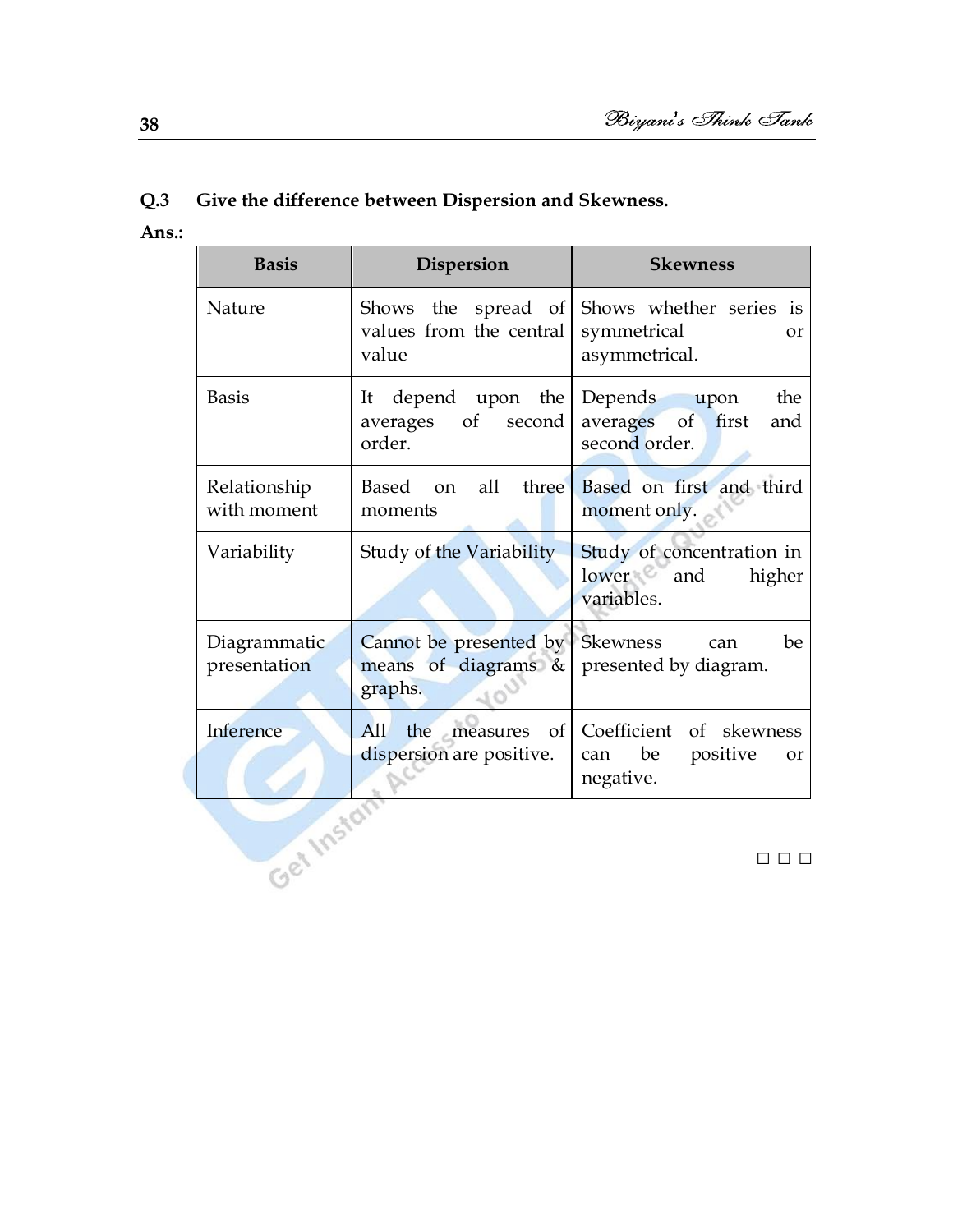## *CHAPTER-7* C

# **Index Numbers**

- **Q.1 What is Index Numbers? Give the importance or utility of Index Numbers?**
- **Ans.**: Index Numbers are specialized averages designed to measure the change in a group of related variables over a period of time. Index numbers have today become one of the most widely used statistical devices and there is hardly any field where they are not used.
	- According to Spiegel, *"An Index Number is a statistical measure designed to show changes in a variable or a group of related variables with respect to time, geographic location or other characteristics such as income, profession etc."*

#### **Importance of Index Numbers :**

- (i) **Help in Framing Suitable Policies :** Index numbers provide guidance in administrative policy determination. For example in determining dearness allowance of the employees cost of living index are used.
- (ii) **They Reveal Trends :** Index numbers are most widely used for determining the commercial and industrial trends. By examining the index numbers of industrial production of last few years, we can conclude about the trend of production.
- (iii) **Helps in Comparative Study :** Data which cannot be compared with the help of simple averages, index numbers can be used because they are in relative form.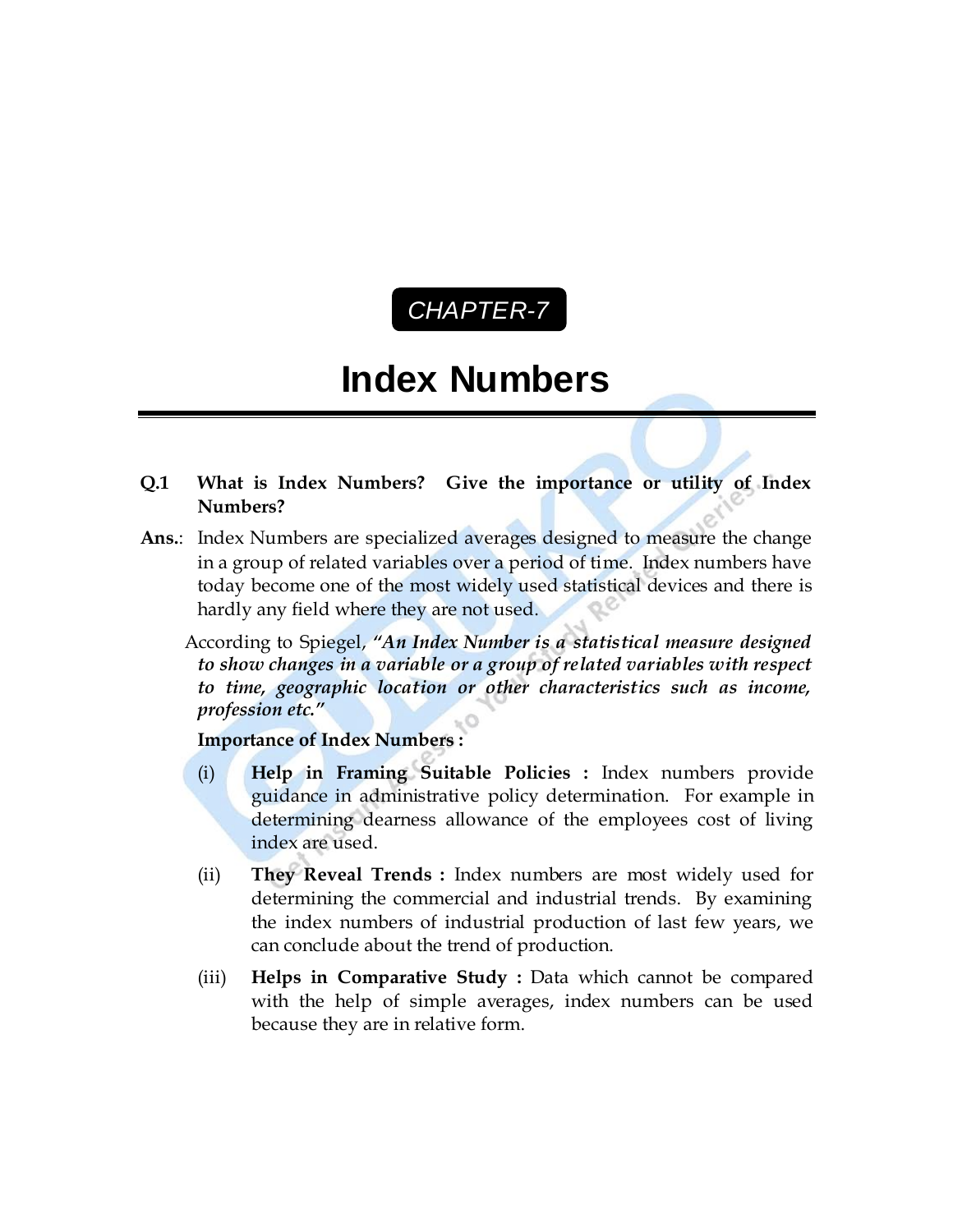- (iv) **Important in Forecasting :** Index numbers are often used in time series analysis, the historical study of long-term trend, seasonal variations etc.
- (v) **Universal Application :** Index numbers are useful in economic, commercial, social and in every field such as agriculture etc.

#### **Q.2 What is Base Year. Distinguish between Fixed Base Method and Chain Base Method.**

**Ans.:** Base year is such a year with which the changes in the current year are compared. Base year should be normal year from every aspect and it should not be affected by war, famines, inflation etc.

Base year should not be too old. The index for base period is always taken as 100.

In fixed base method, the year selected for construction of index numbers remains constant for all times and the base shall remain fixed.

While in chain base method the base year is changed every year, generally preceding year and not fixed year.

#### **Q.3 Give the types of Weights. Why are Weights used in construction of Index Numbers?**

Ans.: The term 'Weight' refers to the relative importance of the different items in the construction of the index. For example in daily use the importance of wheat and rice is more than jute and iron.

Weights can be classified as follows -

- (i) **Explicit and Implicit weights :** Explicit weights are called direct weight. They may be in the form of quantity or value. In implicit weighing, a commodity or its variety is included in the index a numbers of times.
- (ii) **Fixed and Fluctuating Weight :** If same weights are used from year to year, they are called fixed weights. If weights are changed from time to time, they are called fluctuating weights.
- (iii) **Arbitrary and Real Weights :** If real quantities or units are used, then those weights are called real weights.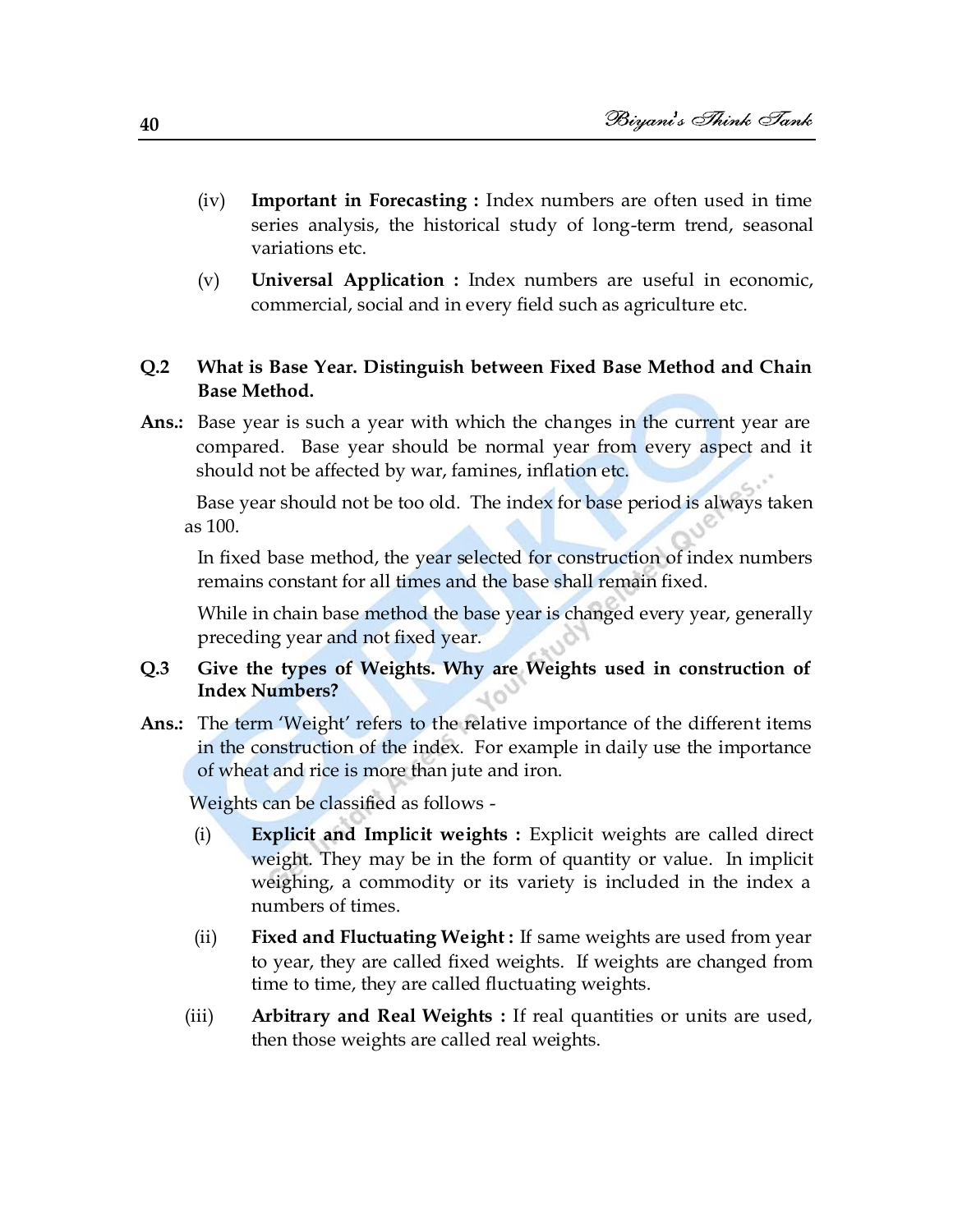If some unrealistic weights, according to the own will and assumptions of the investigator are used, they are called arbitrary weights.

Weights are used in construction of Index numbers because all items are not of equal importance and hence it is necessary to device some suitable method where by the varying importance of the different items is taken into account. This is done by allocating weights.

#### **Q.4 Explain the various methods of constructing Index Numbers?**

**Ans.:** Various methods of calculating index numbers can be shown by the following chart –



- (I) **Unweighted Index Numbers :** 
	- (a) **Simple Aggregative Method :**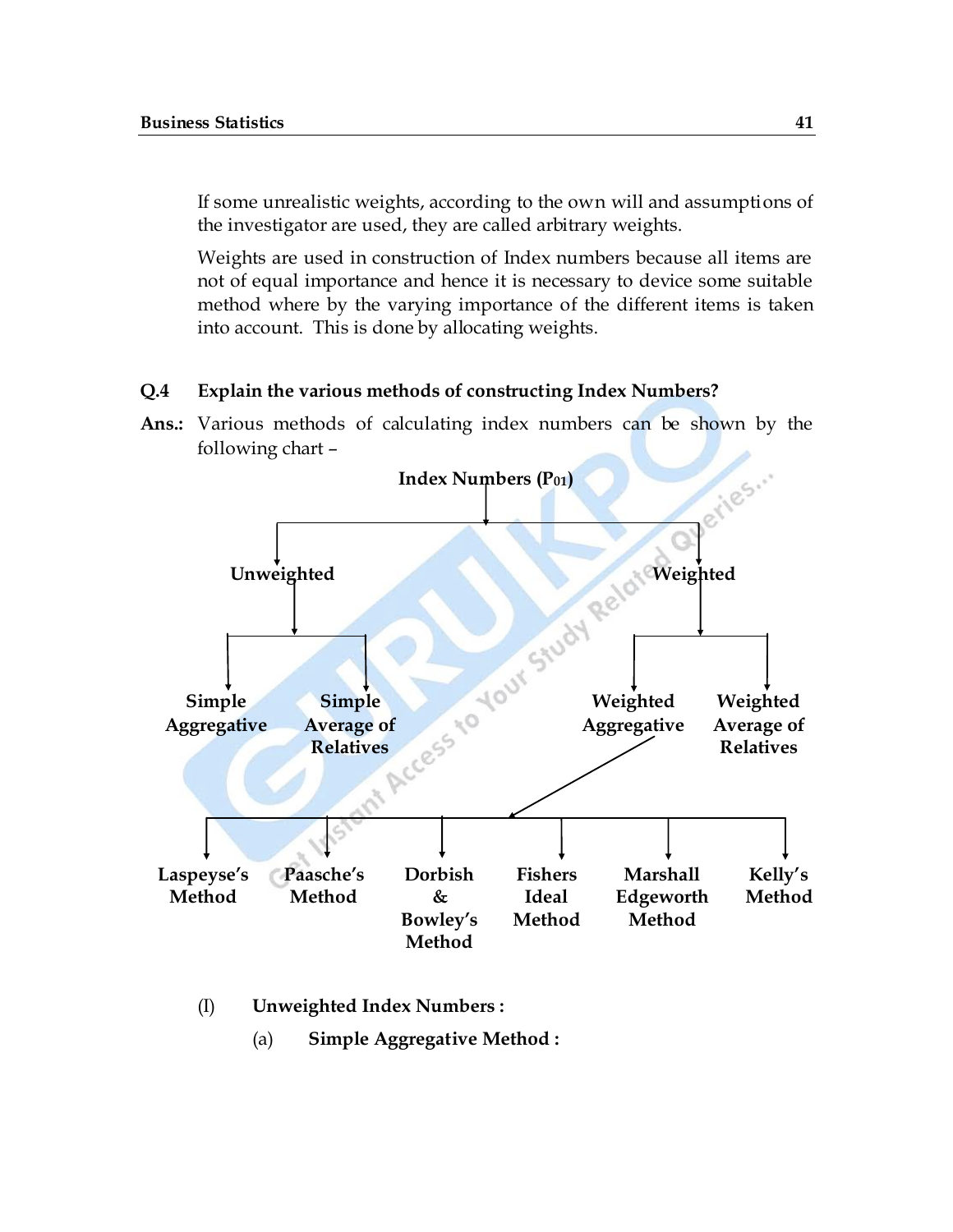$$
P_{01} = \frac{\sum P_1}{\sum P_0} \times 100
$$

Where –

 $\Sigma P_1 \rightarrow$  Total of current year prices of various commodities.

 $\Sigma P_0 \rightarrow$  Total of base year prices of various commodities.

(b) **Simple Average of Relative Method :**

| $P_{01}$ |           |               | and                     | R |  | $P_1 \times 100$ |
|----------|-----------|---------------|-------------------------|---|--|------------------|
|          |           |               |                         |   |  |                  |
| Where -  |           |               |                         |   |  |                  |
|          | $P_1$     | $\rightarrow$ | Prices of current year. |   |  |                  |
|          | $\rm P_0$ |               | Prices of base year.    |   |  |                  |

Base year can be price of one year or multi-year or average price.

Geometric mean can also be used for averaging the price relatives.

## (II) **Weighted Index Numbers :**

- (a) **Weighted Aggregative Method :**
	- (i) **Laspeyre's Method :**

$$
P_{01} = \frac{\sum P_1 q_0}{\sum P_0 q_0} \times 100
$$

Get Instant Pro

- $P_1 \rightarrow$  Price of current year.
- $P_0 \rightarrow$  Price of base year.
- $q_0 \rightarrow Q$ uantity of base year
- (ii) **Paasche's Method :**

$$
P_{01} = \frac{\sum P_1 q_1}{\sum P_0 q_1} \times 100
$$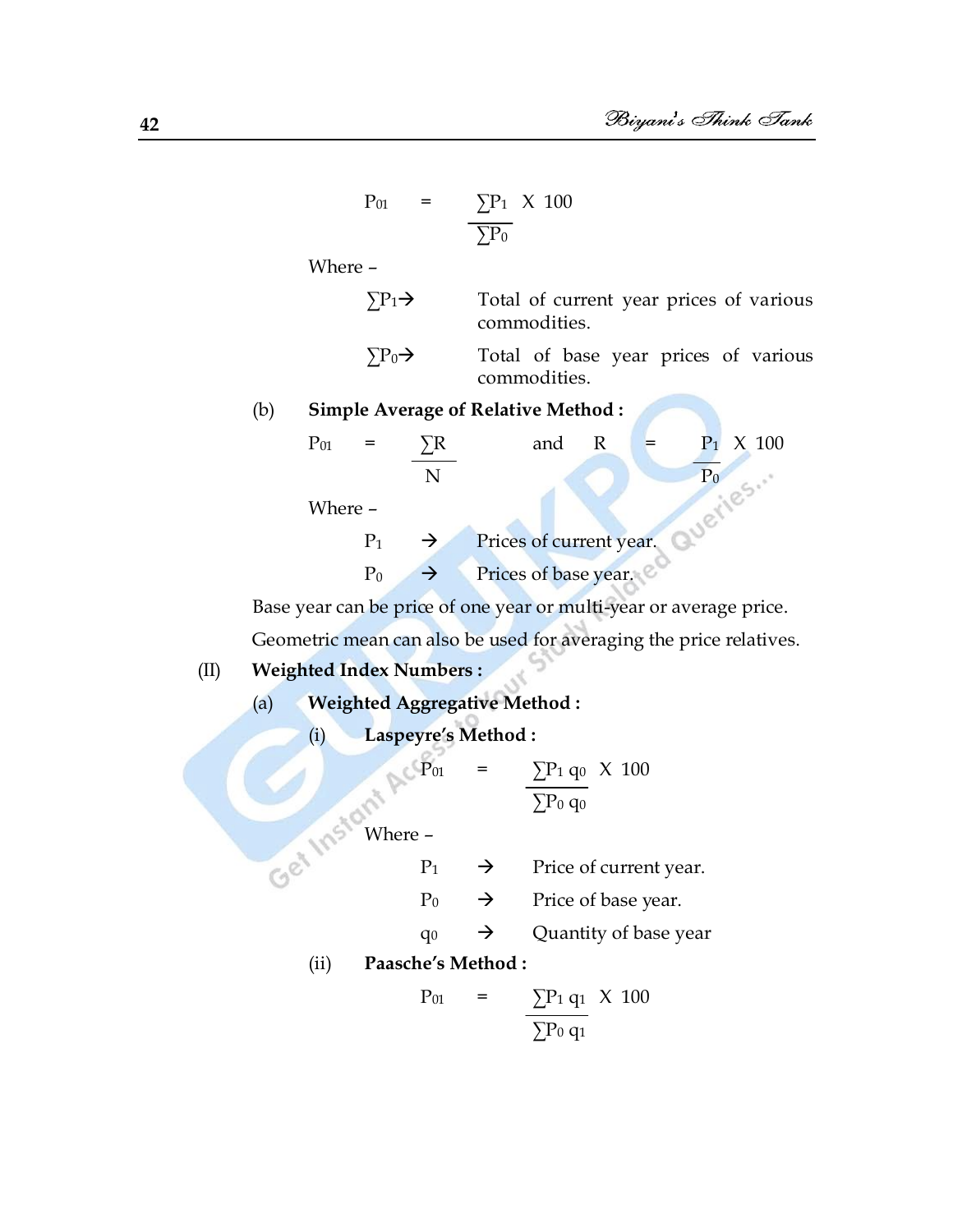Where –  $q_1 \rightarrow Q$ uantity of current year. (iii) **Dorbish & Bowley's Method :**  $P_{01}$  = Laspeyre's Index + Paasche's Index 2 or  $P_{01} = \sum_{i=1}^{n} P_i q_i + \sum_{i=1}^{n} P_i q_i$  $\boxed{\sum P_0 q_0 \quad \sum P_0 q_1}$  X 100  $\overline{2}$ (iv) **Marshall - Edgeworth's Method :**  $P_{01} = \bigcap P_1 q_0 + \sum P_1 q_1$  $\sum P_0 q_0$  +  $\sum P_0 q_1$  X 100 2 (v) **Fisher's Ideal Method :**  $P_{01}$  =  $\sqrt{\sum P_1 q_0 X \sum P_1 q_1} \times 100$  or  $\int L X P$  $\Sigma P_0$  q<sub>0</sub>  $\Sigma P_0$  q<sub>1</sub> (iv) **Kelly's Method :**  $P_{01}$  =  $\sum P_1 q \times 100$  $\sum P_0$  q Where –  $q = q_0 + q_1$ 2

(b) **Weighted Average of Relatives :** In this method, the price relatives for each commodity are obtained and these price Co relatives are multiplied by the value weights for each item and the product is divided by the total of weights.

> Consumer price index =  $\Sigma$ RW ΣW

Where  $R = P_1 \times 100$  and  $W = P_0 q_0$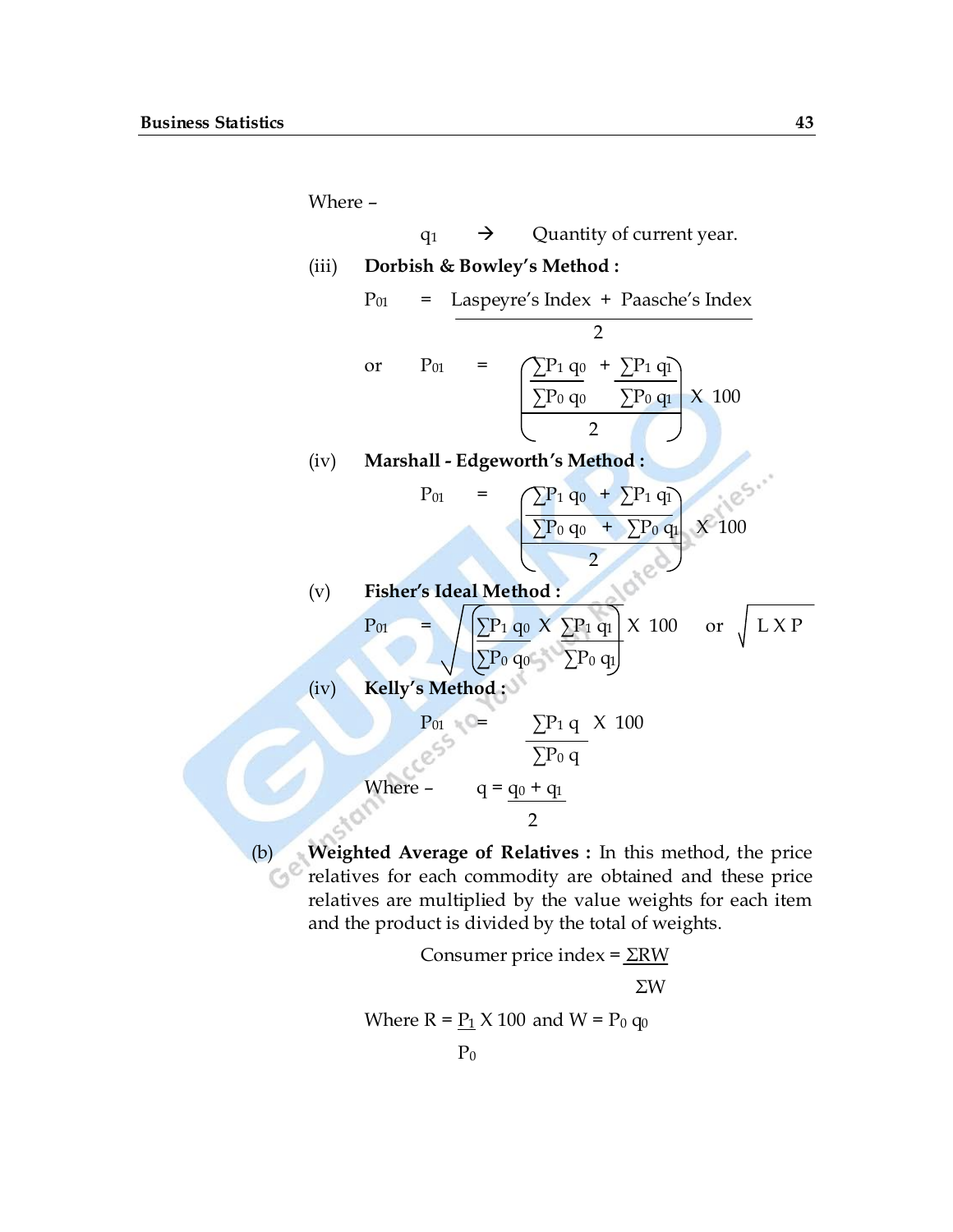#### **Q.5 Fisher's Formula is called the Ideal Formula. Why?**

**Ans.:** Fisher's formula is called the ideal because of the following reasons:

- (i) It is based on geometric mean which is considered best for constructing index numbers.
- (ii) It fulfills both the time reversal and factor reversal tests.
- (iii) It takes into account both current year as well as base year prices and quantities.
- (iv) It is free from bias.

#### **Q.6 Explain the various tests of adequacy of Index Number.**

- **Ans.:** Following tests are applied for choosing an appropriate formula
	- (i) **Time Reversal Test :** Time reversal test is a test to determine whether a given method will work both ways in time, forward and back ward. This test means that if the index number of the current year is computed on the basis of base year  $(P_{01})$  and again the index number of the base year is calculated on the basis of current year  $(P_{10})$ , both the index numbers should be reciprocal of each other i.e. product of both of them should be one.

Symbolically, the following relation should be satisfied -

 $P_{01}$  X  $P_{10}$  = 1

(ii) **Factor Reversal Test :** According to this test, an index of price, if multiplied by an index of quantity, with the same base, given years and commodities, should be equal to the true value ratio, i.e. equal to the ratio of current year price to total price of the base year.

$$
P_{01} \; XQ_{01} = \frac{\Sigma P_1 q_1}{\Sigma P_0 q_0}
$$

If the product is not equal to the value ratio, there is, with reference to this test, an error in one or both of the index numbers.

(iii) **Circular Test :** This test is just an extension of the time reversal test. The test requires that if an index is constructed for the year 'a' on base year 'b' and for the year 'b' on base year  $c'$ , we ought to get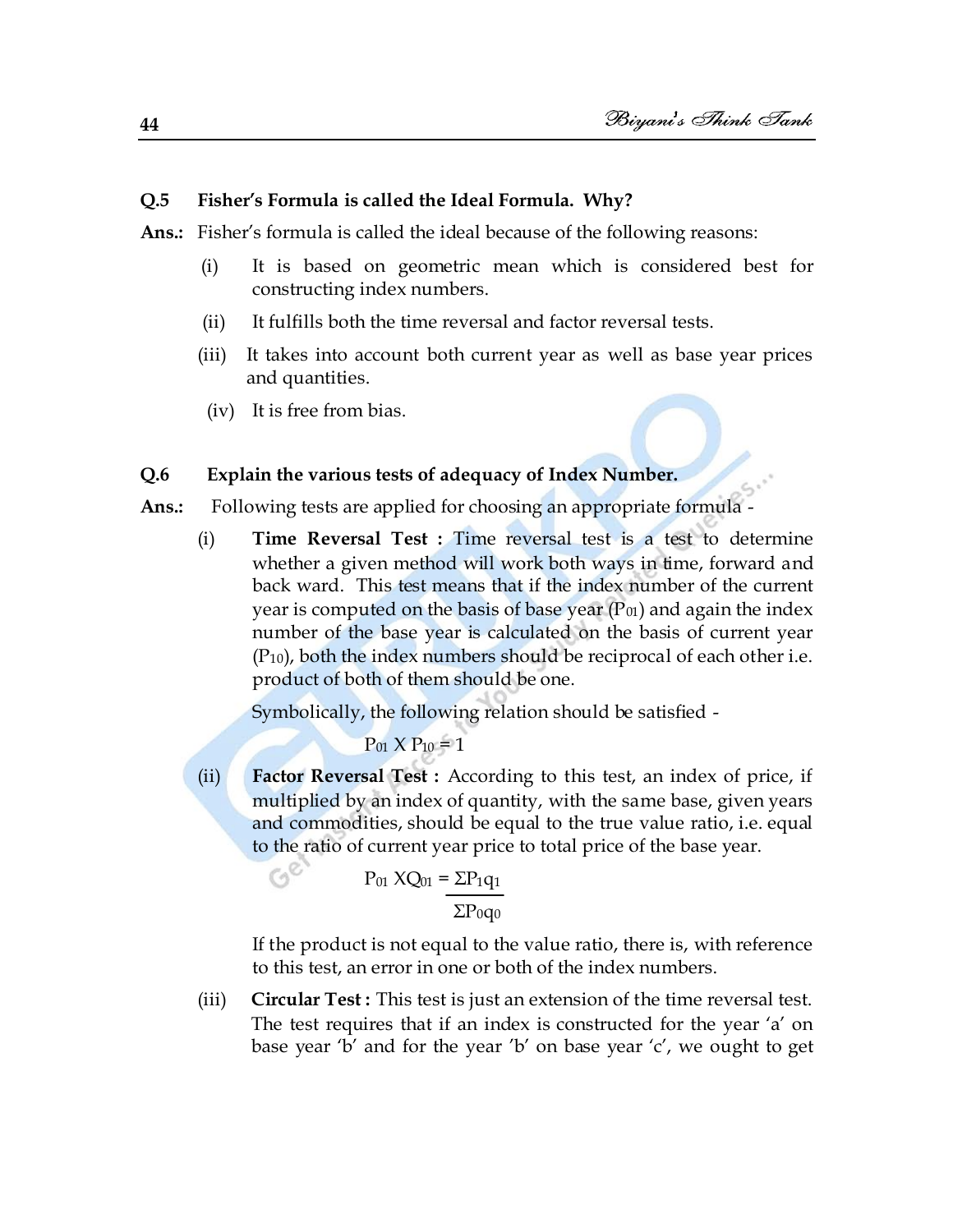the same result as if we calculated directly an index for 'a' on a base year 'c' without going through 'b' as an intermediary. So, if there are three indices  $P_{01}$ ,  $P_{12}$  and  $P_{20}$ , the circular test will be satisfied if :

$$
P_{01} \times P_{12} \times P_{20} = 1
$$

#### **Q.7 What are the methods of constructing Consumer Price Index or Cost of Living Index Numbers?**

**Ans.:** Consumer price index or cost of living index numbers are designed to measure the effect of changes in the price of group of commodities and services on the purchasing power of a particular class of society, during any given period with reference to some fixed base. Its object is to find out how much the consumers of a particular class have to pay more for a certain basket of goods and services in a given period as compared to the base period.

Following two methods are used to construct consumer price index numbers -

- (i) Family Budget method or weighted average of relatives method.
- (ii) Aggregative Expenditure Method.

**Family Budget Method :** In this method, the price relatives for each commodity are obtained and these price relatives are multiplied by the value weights for each item and the product is divided by the total of weights.

Consumer price index = 
$$
\frac{\Sigma \text{RW}}{\Sigma \text{W}}
$$

\nWhere R = P<sub>1</sub> X 100 and W = P<sub>0</sub> q<sub>0</sub>

\n
$$
\frac{P_0}{P_0}
$$

This method is same as weighted average of price relatives method.

**Aggregative Expenditure Method :** This method is most popular method for constructing consumer price index numbers. The prices of commodities of current year as well as base year are multiplied by the quantities consumed in the base year. The aggregate expenditure of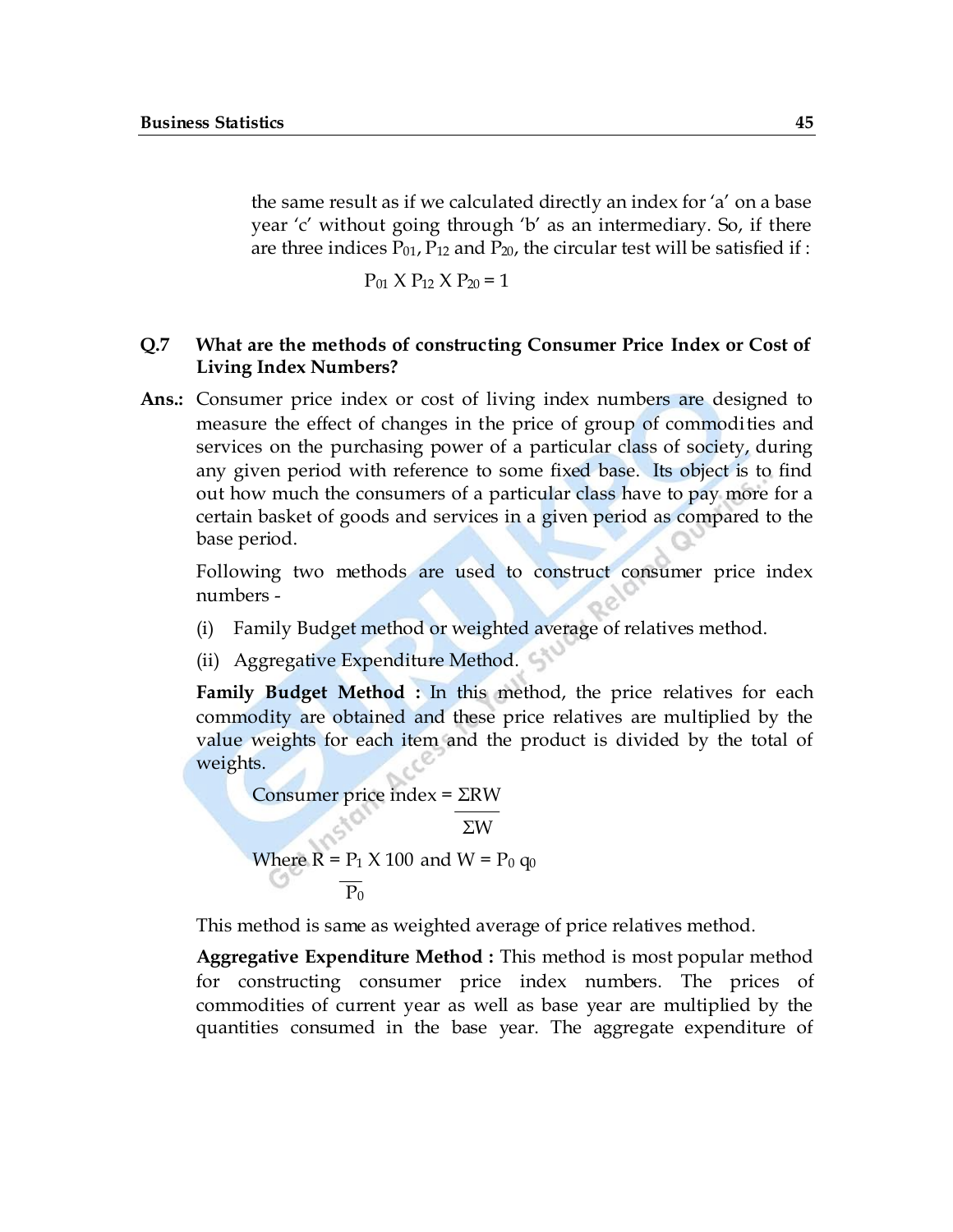current year is divided by the aggregate expenditure of the base year and the quotient is multiplied by 100.

Consumer price Index =  $\Sigma P_{1q_0} \times 100$ 

 $\Sigma P_0 q_0$ 

This method is same as Laspeyre's method.

#### **Q.8 What do you understand by base Shifting? Give the formula for converting the Fixed Base Index Number to Chain Base Index Number.**

**Ans.:** Sometimes it becomes necessary to change the base year used for calculating index number of a series from one period to another without returning to the original date. This change of reference base period is usually referred to as 'shifting the base'.

Formula for converting Fixed Base Index to Chain Base Index

Chain Base Index No. = Fixed base Index of Current Year X 100

Fixed base Index of Previous Year

#### **Q.9 What is Splicing?**

**Ans.:** When a series of index numbers is prepared by taking a particular year as base and then it is stopped, and the last year of that series is taken as the base year and another series is prepared. At times, it may be necessary to convert these two series into a continuous series. This procedure is called splicing.

If old series is to be related with new series, this is called forward splicing and to convert old series on the basis of new series is known as backward splicing.

#### a) **Formula for Forward Splicing :**

Old Index No. of new base year X Index No. to be adjusted

100

b) **Formula for Backward Splicing :**

Index No. to be adjusted  $X$  100

Old Index No. of new base year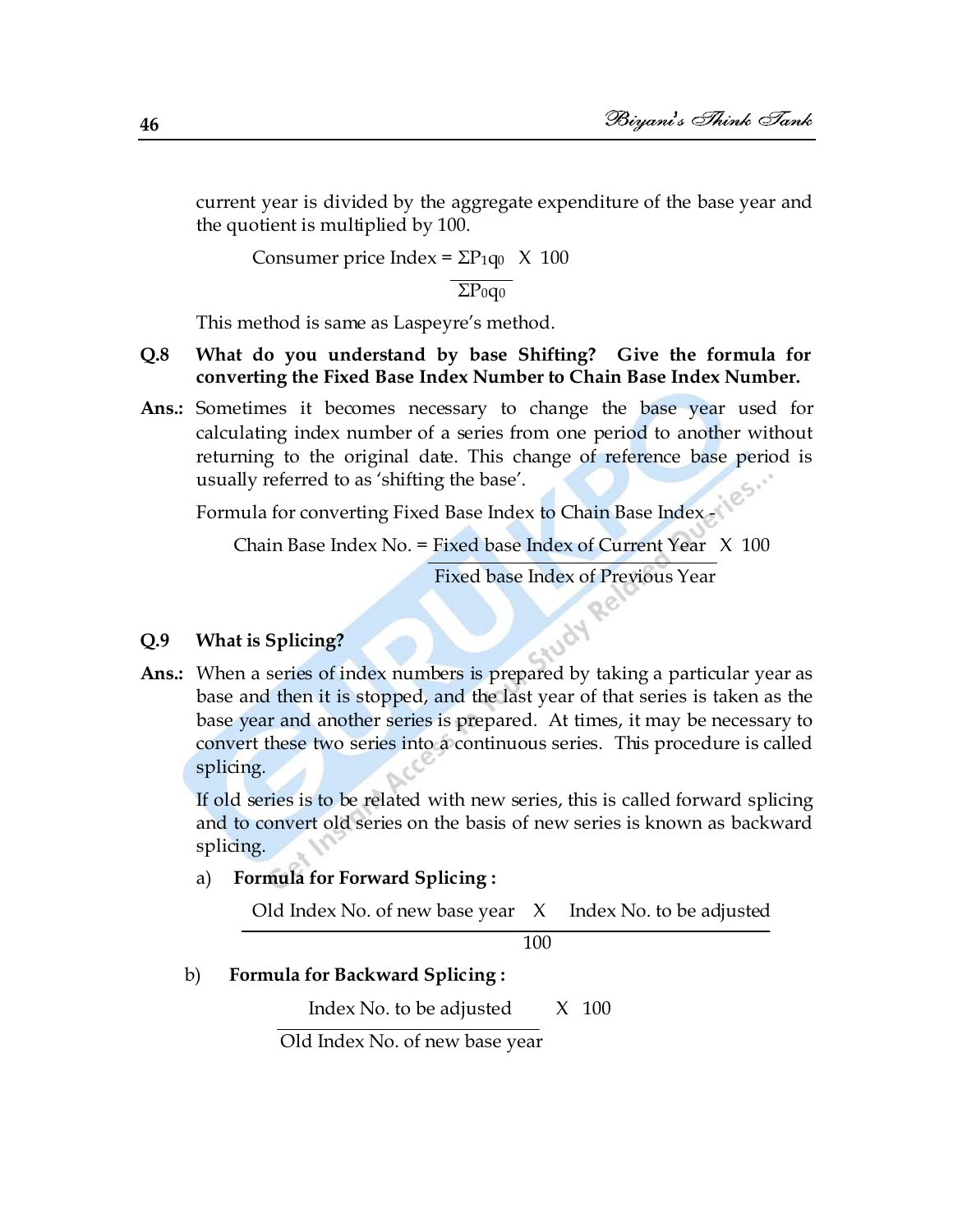#### **Q.10 What do you mean by Deflating of Index Numbers?**

**Ans.:** Deflating means making allowances for the effect of changing price levels. A rise in price level means a reduction in the purchasing power of money.

The process of adjusting a series of salary or wages or income according to current price changes to find out the level of real salary, wages or income is called deflating of index numbers. It is necessary when price level is increasing and cost of living is also increasing.

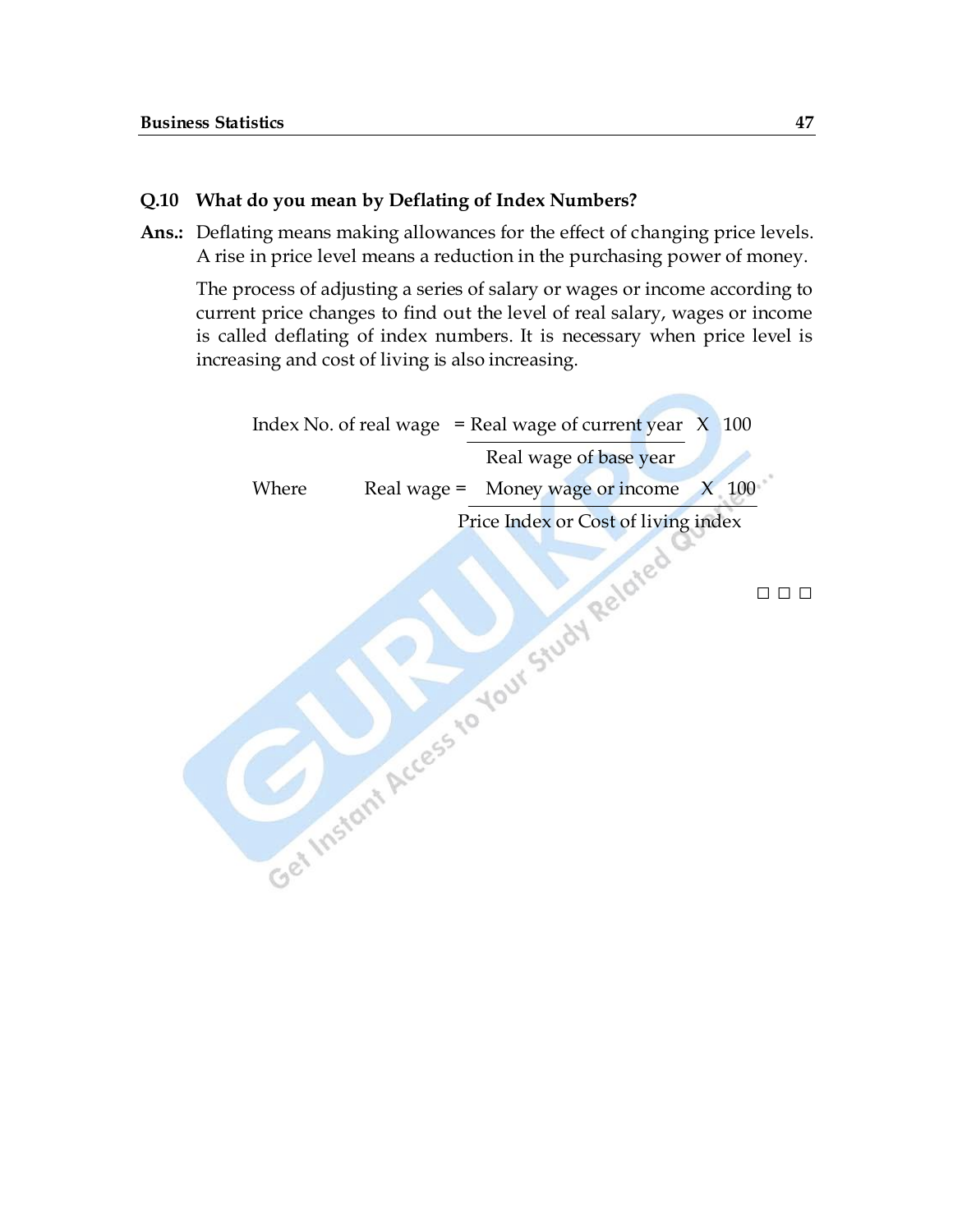# *CHAPTER-8* C

# **Correlation**

- **Q.1 What is Correlation. State the different types and degrees of Correlation.**
- **Ans.:** If two series vary in such a way, that fluctuations in one are accompanied by the fluctuations in the other, these variables are said to be correlated. Like rise in price of a commodity, reduces its demand and vica-versa.

Some relationship exists between age of husband and wife, rainfall and production. Two variables are said to be correlated if the change in one variable results in a corresponding change in the other variable.

According to A. M. Tuttle, *"Analysis of co-variation of two or more variables is usually called correlation".*

**Types of Correlation :** Correlation can be of following types -

(i) **Positive and Negative Correlation :** If changes in two connected series is in the same direction, i.e. increase in one variable is associated with increase in other variable, the correlation is said to be positive. For example increase in father's age, increase in son's age.

If the two related series change in opposite direction i.e. increase in one variable is associated with the corresponding decrease in other variable, the correlation is said to be negative.

(ii) **Linear an Non-Linear :** If the amount of change in one variable tends to bear constant ratio of change in the other variable, the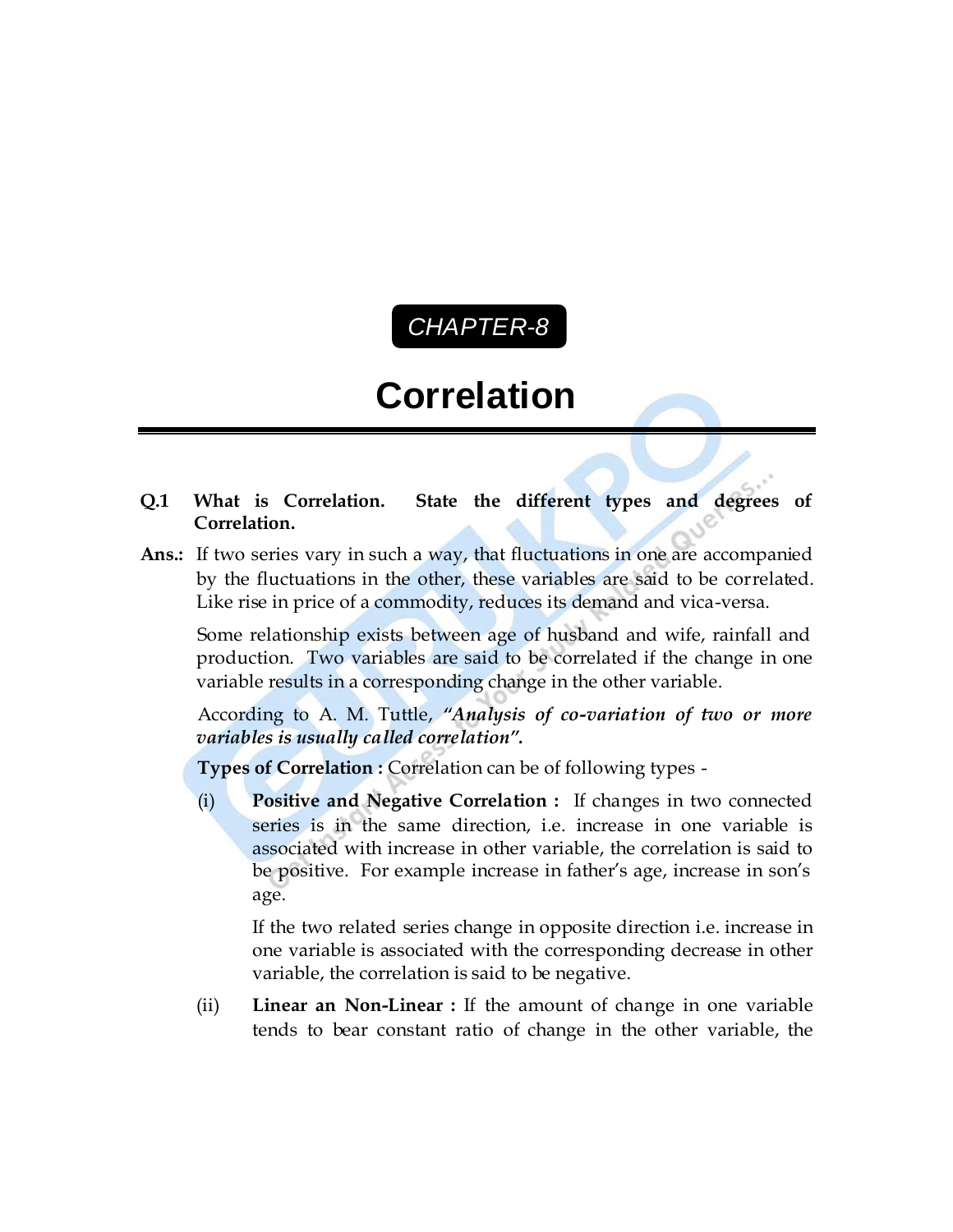correlation is said to be linear. We get a straight line if the variables of these series are marked on graph paper.

Correlation would be called non-linear or curvilinear if the amount of change in one variable does not bear a constant ratio to the amount of change in the other variable. For example if we double the amount of rainfall the production would not necessarily be doubled.

(iii) **Simple, Partial and Multiple Correlation :** When only two variables are studied, it is called simple correlation.

If the common effect of two or more independent variables on one dependent data series is studied, it is called multiple correlations. For example if the study of rain, soil, temperature on potato production per acre is studied then it is multiple correlation.

On the other hand, in partial correlation we recognize more than two variables, but consider only two variables to be influencing each other, the effect of other influencing variables being kept constant.

**Degree of Correlation : The interpretation of co-efficient of correlation is** based on the degree of correlation. The coefficient may be in the following degrees -

(i) **Perfect Correlation :** 

 $C_1^{\mathbb{C}}$ 

- a) Perfect positive correlation  $(r) = +1$
- b) Perfect negative correlation  $(r) = -1$
- (ii) **Absence of Correlation or No Correlation :**

$$
r = 0
$$

(iii) **Limited Degree of Correlation :** 

- (a) High degree positive or negative  $\pm 0.75$  to 1.00
- (b) Moderate degree positive or negative  $\pm 0.25$  to 0.75
- (c) Low degree positive or negative  $0 \text{ to } \pm 0.25$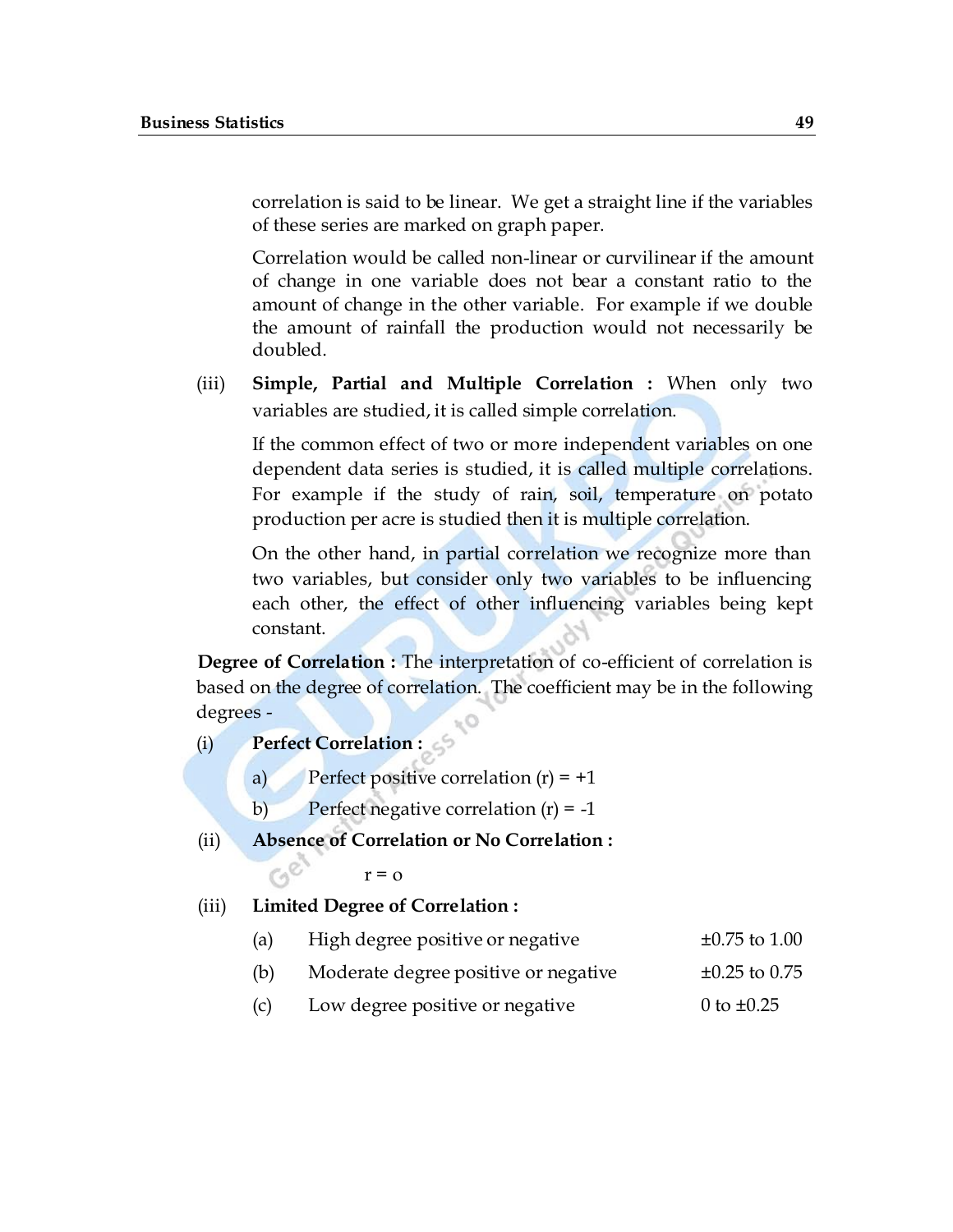#### **Q.3 Explain the Mathematical Methods of finding out Correlation.**

**Ans.**: Correlation coefficient can be determined by the following **methods -**

(i) **Karl Pearson's Coefficient of Correlation (r) :** Karl Pearson's Coefficient of Correlation is widely used in practice. It is an assumption of Karl Pearson's coefficient of correlation that linear relations exist in both the series.

This method is considered as the best measure because it provides the knowledge of directions of changes in data i.e. positive or negative, and also shows the degree of correlation which should always lie between +1 and -1.

| <b>Direct Method</b>                                          | <b>Short cut Method</b>                                                                                                                     |  |  |  |  |  |
|---------------------------------------------------------------|---------------------------------------------------------------------------------------------------------------------------------------------|--|--|--|--|--|
| Formula -                                                     | Formula -                                                                                                                                   |  |  |  |  |  |
| (1)<br>$\Sigma$ xy<br>r                                       | $\Sigma dxdy - N(X - A) (Y - A)$<br>(1)<br>$\mathbf{r}$                                                                                     |  |  |  |  |  |
| $\sqrt{(\Sigma x^2 \times \Sigma y^2)}$                       | $N. \sigma_x. \sigma_y$                                                                                                                     |  |  |  |  |  |
|                                                               |                                                                                                                                             |  |  |  |  |  |
| $\Sigma xy$<br>(2)<br>r                                       | (2) r<br>N. $\Sigma dx dy - (\Sigma dx X \Sigma dy)$                                                                                        |  |  |  |  |  |
| $N. \sigma_x. \sigma_y$                                       | $\sqrt{\left[\{\text{N}.\Sigma\text{d}^2x - (\Sigma\text{d}x)^2\}\right]\left[\{\text{N}.\Sigma\text{d}^2y - (\Sigma\text{d}y)^2\}\right]}$ |  |  |  |  |  |
|                                                               |                                                                                                                                             |  |  |  |  |  |
| Here $x = X - \overline{X}$ & $Y = Y - \overline{Y}$          | Here $dx = X - A_x$ & $dy = Y - A_y$                                                                                                        |  |  |  |  |  |
| $N \rightarrow No.$ of observations                           | A $\rightarrow$ Assumed mean                                                                                                                |  |  |  |  |  |
| $\Sigma_{\rm x}$ $\rightarrow$ Standard deviation of X-series |                                                                                                                                             |  |  |  |  |  |
| $\sigma_{v}$ $\rightarrow$ Standard deviation of Y-series     |                                                                                                                                             |  |  |  |  |  |
|                                                               |                                                                                                                                             |  |  |  |  |  |

**Computation of Karl Pearson's Coefficient of Correlation :**

(ii) **Spearman's Rank Correlation :** When it is not possible to measure the perfect quantities due to absence of numerical facts, ranking figures are used. These ranks are determined according to the size of the data. Using ranks rather than actual observations gives the coefficient of rank correlation.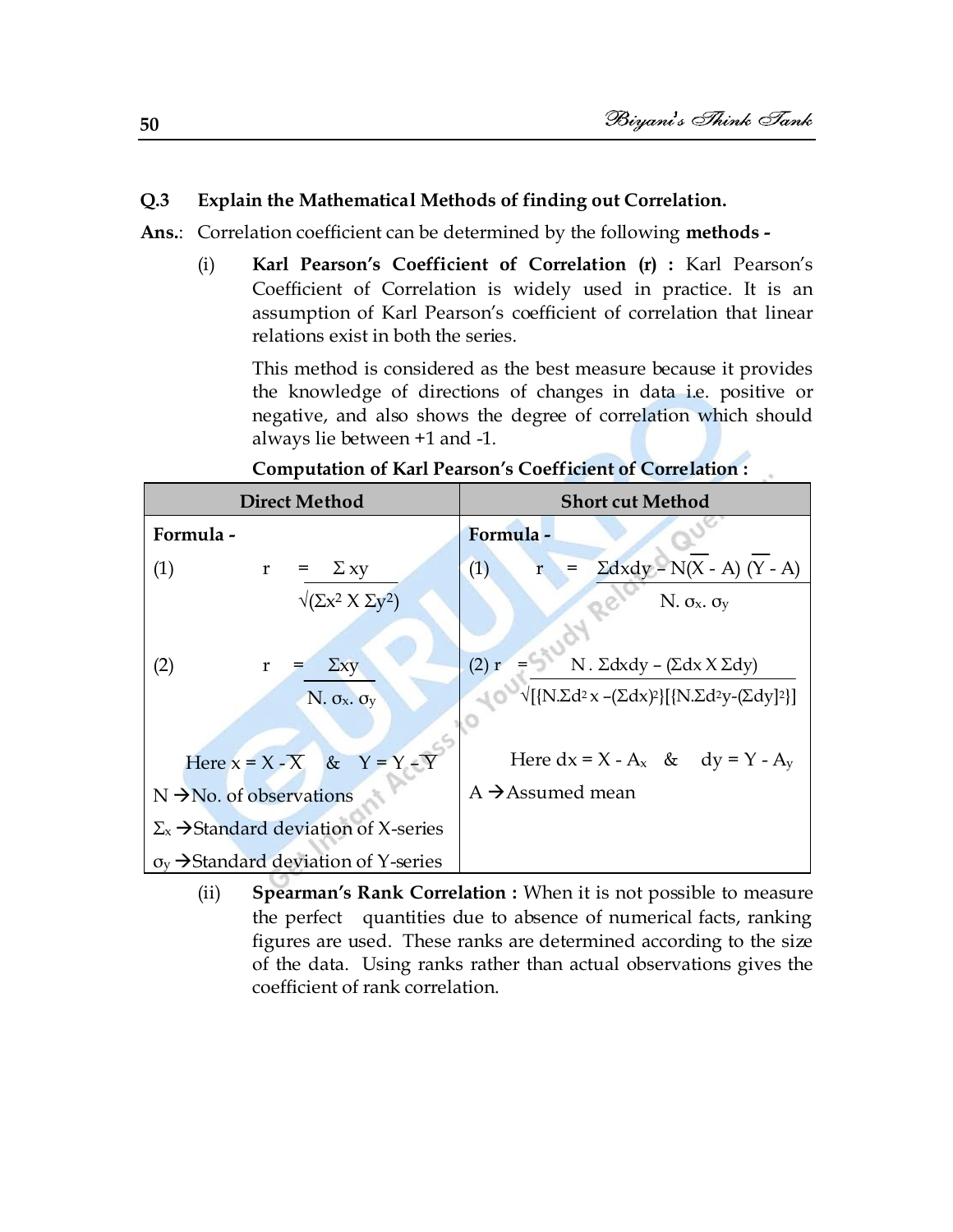This method was developed by the British Psychologist Charles Edward Spearman in 1904. This measure is especially useful to measure honesty, beauty, skill, wisdom etc.

#### **Computation of Rank Correlation :**

- (a) First assign the ranks to the data of both the series. Rank can be assigned by taking either the highest value as I or the lowest value as 1. But whether we start with the lowest value or the highest value we must follow the same method in case of both the variables.
- 
- (c) Square the rank difference i.e.  $(D^2)$
- (d) Apply the **formula** -

(b) Take the difference of two ranks (R<sub>1</sub>-R<sub>2</sub>) i.e. (D)<br>
(c) Square the rank difference i.e. (D<sup>2</sup>)<br>
(d) Apply the **formula** -<br>  $r_R = 6\sum D^2$ <br>
NIA<sup>T</sup><br>
Where  $r_{\rm R}$  = 6∑ D<sup>2</sup>  $N(N^2 - 1)$ 

Where -

N  $\rightarrow$ No. of pairs of observations.

 $D \rightarrow (R_1 - R_2)$ 

**In case of Tied Ranks or Equal Ranks :** If some values are equal in a distribution than average rank is given to those items. The formula for calculation of correlation will be :

R<sup>P</sup> = 1 – 6 ∑d<sup>2</sup> + 1 (m<sup>3</sup>- m) +1 (m<sup>3</sup>–m) - - - - - - - - - - - 12 12 N (N<sup>2</sup> – 1)

 $M \rightarrow No$ . of items where ranks are common.

(iii) **Concurrent Deviation Method :** This method is simplest of all methods. It is useful to know correlation of short-term changes in time-series. Sometimes it is not necessary to know the actual degree of correlation but it is important to know the direction of correlation i.e. positive or negative. For this purpose concurrent Deviation method is appropriate.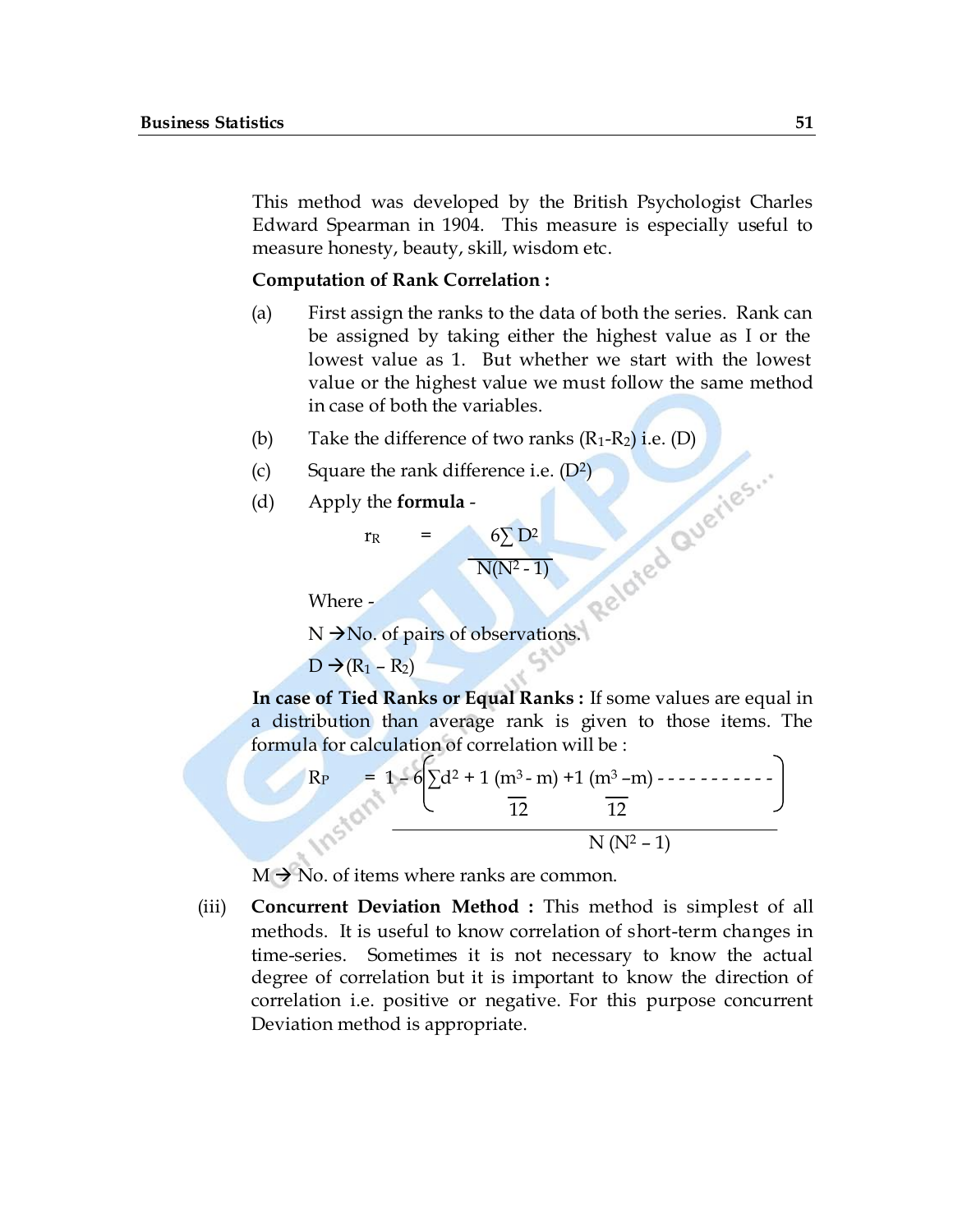#### **Computation of Correlation :**

- Compare each item of both the series from its previous item. If the second item is bigger put a  $(+)$  sign; if it is smaller put a (-); and if it is equal, put a sign of  $(=)$ .
- Multiply the signs of both the series.
- Total the positive signs  $=$  (C) No. of concurrent deviations.
- Apply the **formula :**

$$
r_{c} = \pm \sqrt{\frac{\pm (2C - N)}{N}}
$$

Where –

 $C \rightarrow No.$  of concurrent deviation

 $N \rightarrow N_0$ . of pairs - 1

# **CONCUTER CONSTRAINS AND A What is Probable Error and Standard Error? What are the rules of testing the significance of coefficient of Correlation.**

**Ans.** Probable Error is an expected error in Karl Pearson's coefficient of correlation, which facilitates the upper limit and lower limit of possible correlation. With the help of probable error it is possible to determine the reliability of the value of the coefficient in so far as it depends on the conditions of random sampling. Formula to calculate probable error :

$$
P.E = 0.6745 \times (1 - r^2)
$$

√N

Where –

 $r \rightarrow$  Coefficient of correlation.

 $N \rightarrow No$ . of items

**Standard Error :** Now a days Standard Error is preferred to probable error. Degree of standard error is standard deviation of sampling distribution in any statistics of random sampling.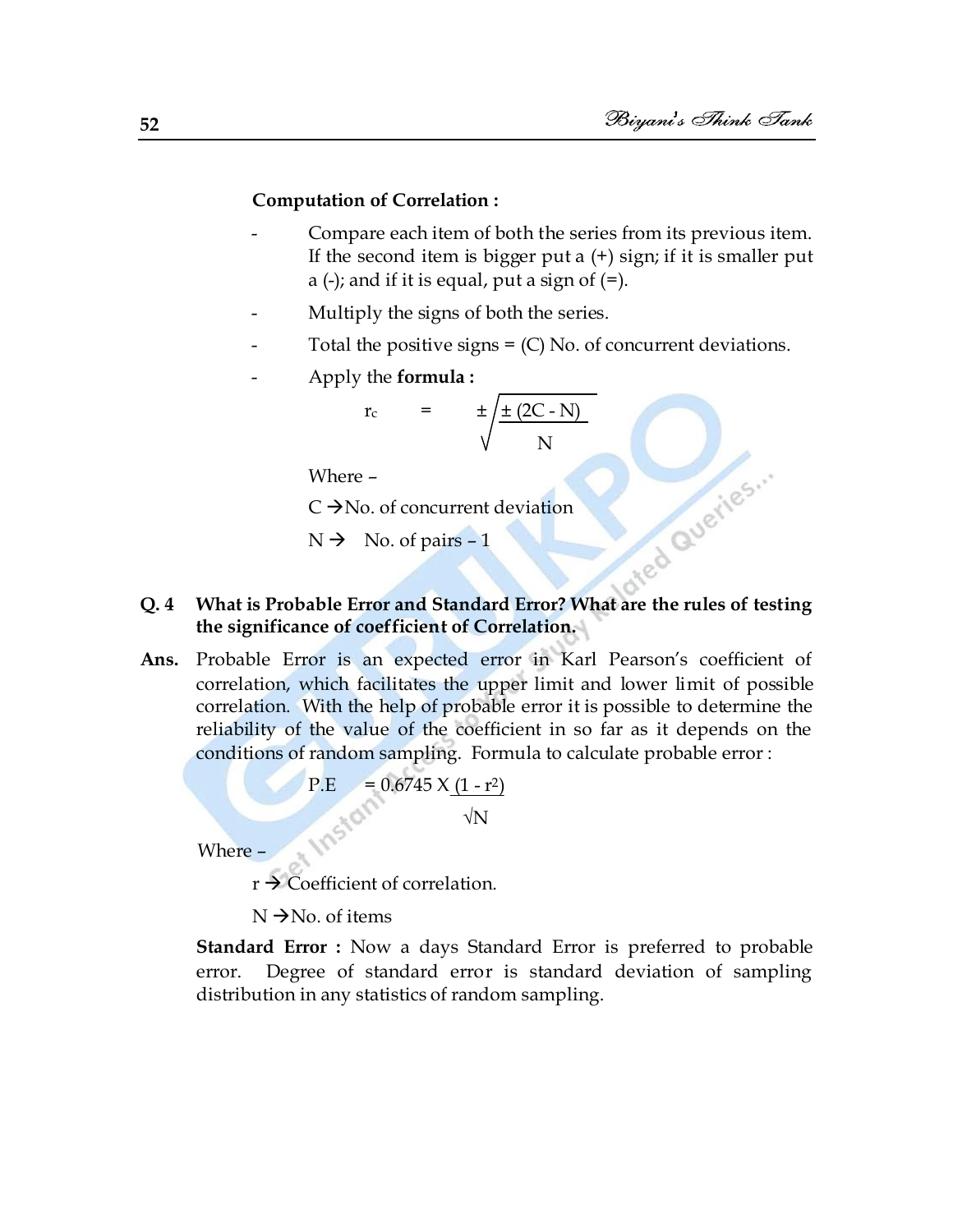Other things remaining the same, it is essential that standard error should be small as far as possible. Smaller the standard error, more uniformity will be there in sampling distribution.

S.E. of r = 
$$
\frac{(1 - r^2)}{\sqrt{N}}
$$

#### **Rules for Testing the Significance of Coefficient of Correlation :**

- (i) If coefficient of correlation is more than 6 times of probable error (r > 6 P.E), it is significant.
- (ii) If r is less than P.E.  $(r < P.E)$  it is not significant.
- (iii) If r is less than  $0.3$  P.E ( $r < 0.3$  P.E) it is insignificant.

**□□□**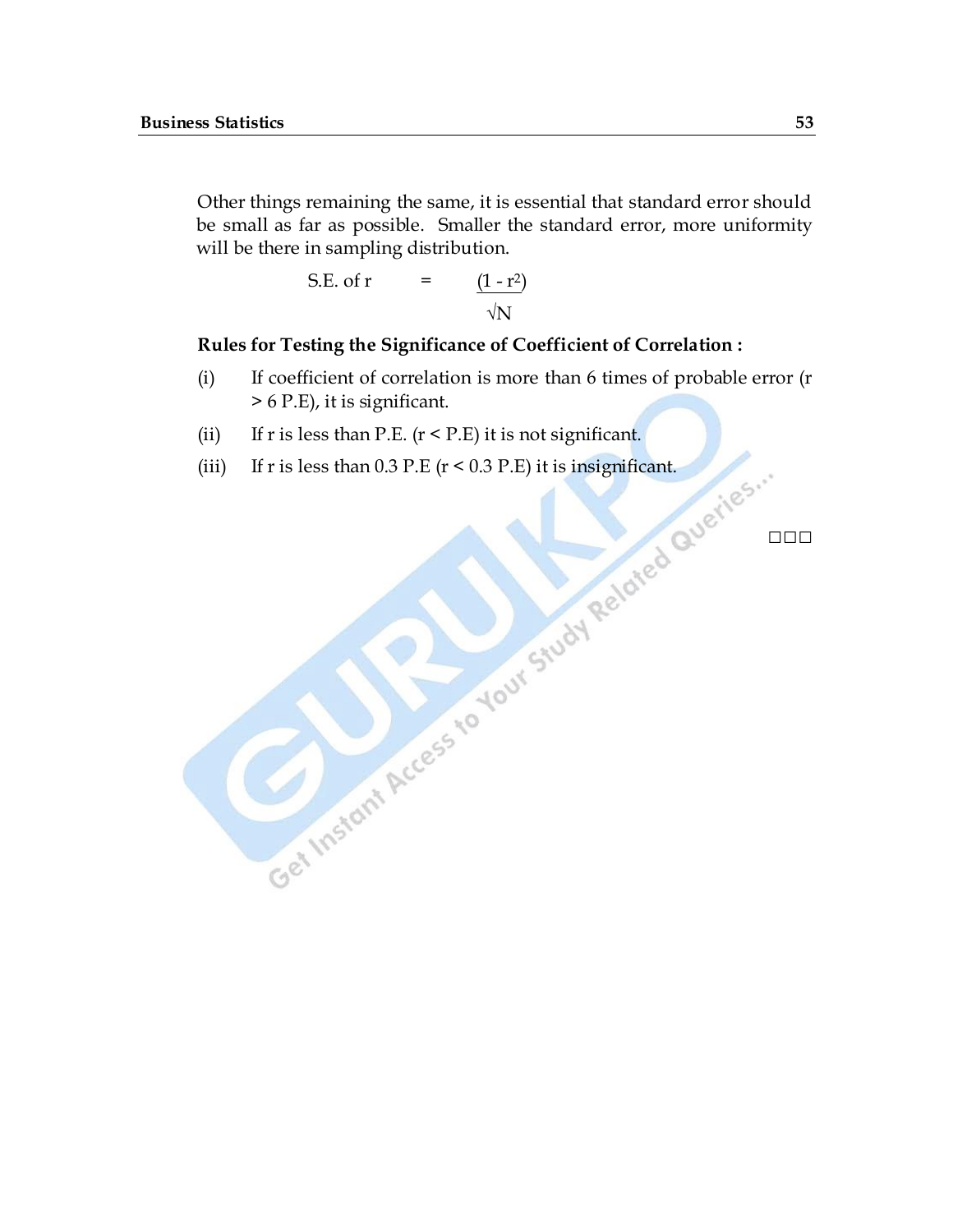# *CHAPTER-9* C

# **Linear Regression**

#### **Q.1 Define Regression. Why are there two Regression Lines? Under what conditions can there be only one Regression Line?**

Ans.: Regression literally means "return" or "go back". In the 19<sup>th</sup> century, Francis Galton at first used regression in his paper "Regression towards" Mediocrity in Hereditary Stature" for the study of hereditary characteristics.

Use of regression in modern times is not limited to hereditary characteristics only but it is widely used for the study of expected dependence of one variable on the other.

Therefore, the method by which best probable values of unknown data of a variable are calculated for the known values of the other variable is called regression.

Regression helps in forecasting, decision making and in studying two or more variables in economic field. It also shows the direction, quality and degree of correlation.

#### **Regression Lines :**

Regression line is that line which gives the best estimate of dependent variable for any given value of independent variable. If we take the case of two variables X and Y, we shall have two regression lines as the regression of X on Y and the regression of Y on X.

**Regression Line X and Y :** In this formation, Y is independent and X is dependent variable, and best expected value of X is calculated corresponding to the given value of Y.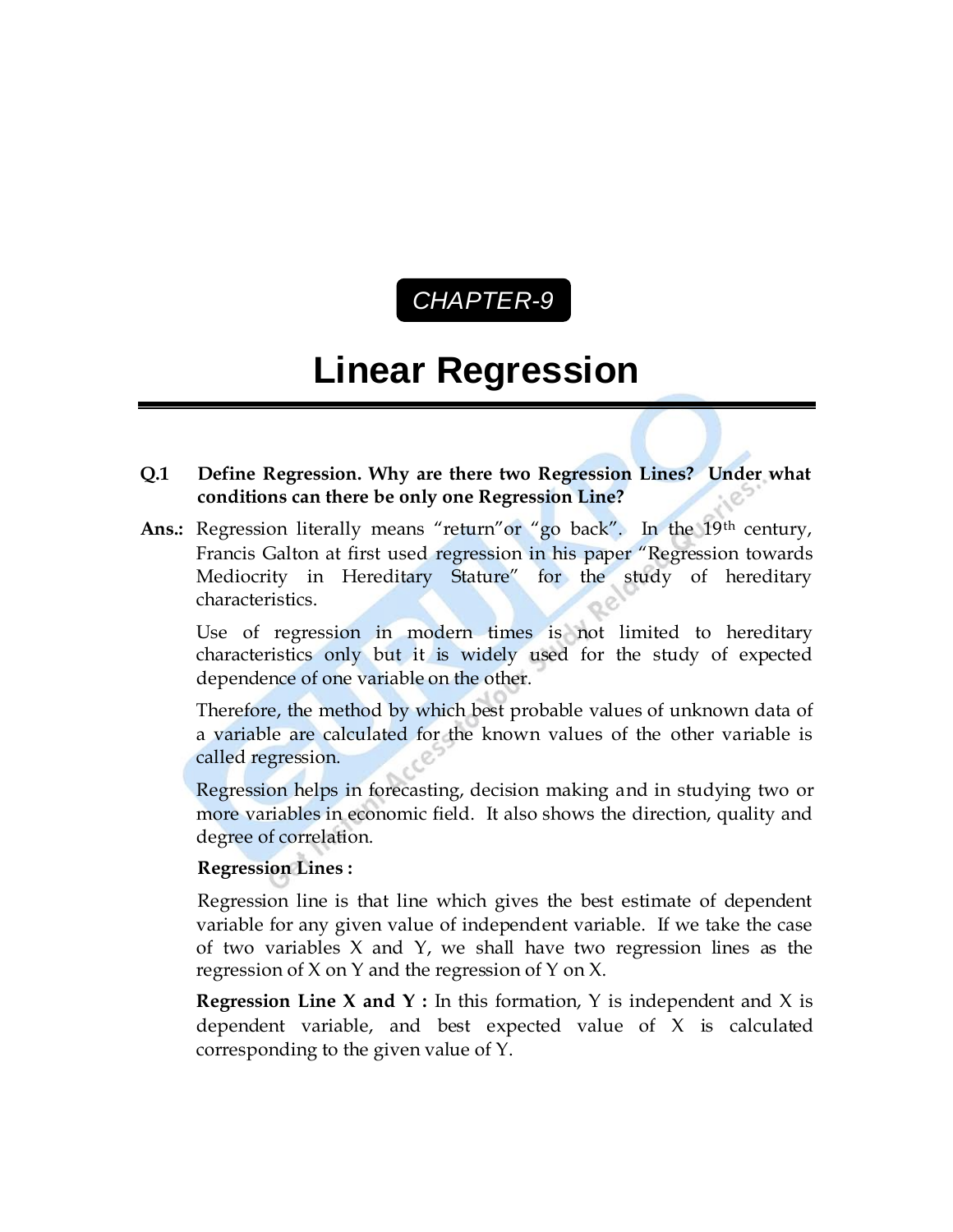**Regression Line Y on X :** Here Y is dependent and X is independent variable, best expected value of Y is estimated equivalent to the given value of X.

An important reason of having two regression lines is that they are drawn on least square assumption which stipulates that the sum of squares of the deviations from different points to that line is minimum. The deviations from the points from the line of best fit can be measured in two ways – vertical, i.e. parallel to  $Y$  – axis, and horizontal i.e. parallel to  $X$  axis.

For minimizing the total of the squares separately, it is essential to have two regression lines.

**Single line of Regression :** When there is perfect positive or perfect negative correlation between the two variables  $(r = \pm 1)$  the regression lines will coincide or overlap and will form a single regression line in that case.

#### **Q.2 What is the difference between Regression and Correlation?**

#### **Ans.: Difference between Correlation & Regression :**

| <b>Basis</b>    | Correlation                                      | Regression                                                                                                                                                 |
|-----------------|--------------------------------------------------|------------------------------------------------------------------------------------------------------------------------------------------------------------|
| Relationship    | Correlation tells the<br>or more variables.      | Using relationship<br>degree of average between known variables<br>relationship between two and unknown variables,<br>the unknown variable is<br>estimated |
| Cause & Effect  | despite high degree of effect.<br>correlation.   | Unable to tell which The given independent<br>series is the cause and variable is the 'cause' and<br>which is the effect, dependent variable is the        |
| Change in scale | Unaffected by the change<br>of origin and scale. | Regression coefficient is<br>affected by change in<br>scale.                                                                                               |
| Application     | Limited Application.                             | Wider Application.                                                                                                                                         |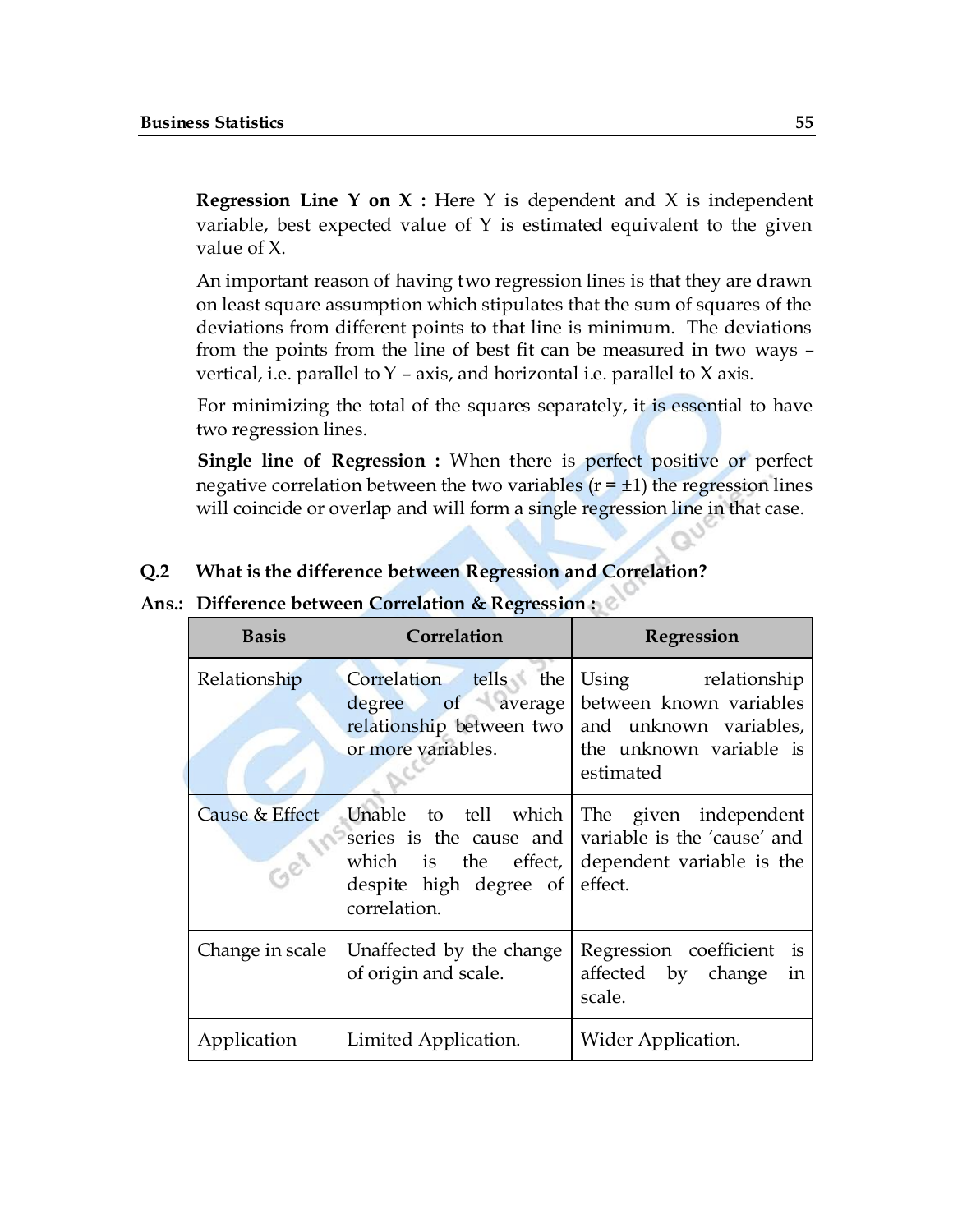#### **Q.3 How are Regression Equations derived? Explain.**

**Ans.: Computation of Regression Equations :** Algebraic expression of regression lines is called regression equations. Like lines equations are also two :

| <b>Regression Equation X on Y</b>                       | <b>Regression Equation Y on X</b>                     |  |  |  |
|---------------------------------------------------------|-------------------------------------------------------|--|--|--|
| <b>Original Form:</b>                                   | Original Form:                                        |  |  |  |
| $X = a + by$                                            | $Y = a + bx$                                          |  |  |  |
| Formula:                                                | Formula:                                              |  |  |  |
| $X - X = bxy (Y - Y)$                                   | $Y - Y = byx (X - X)$                                 |  |  |  |
| Here -                                                  | Here -<br><b>Jeries</b>                               |  |  |  |
| $\overline{X}$ $\rightarrow$ Mean of x series.          | $\overline{X}$ $\rightarrow$ Mean of x series.        |  |  |  |
| $\overline{Y}$ $\rightarrow$ Mean of y series.          | $\overline{Y}$ $\rightarrow$ Mean of y series.        |  |  |  |
| bxy $\rightarrow$ Regression coefficient X on Y         | byx $\rightarrow$ Regression coefficient Y on X       |  |  |  |
| <b>Computation of Regression Coefficients:</b>          |                                                       |  |  |  |
| 1. Direct Method:                                       | 1. Direct Method:                                     |  |  |  |
| $bxy = \underline{y}xy$<br>SS TO YOUR                   | byx = $\underline{\Sigma xy}$                         |  |  |  |
| $\Sigma V^2$                                            | $\Sigma x^2$                                          |  |  |  |
| or                                                      | or                                                    |  |  |  |
| $bxy = r_0x$                                            | $byx = r \sigma_y$                                    |  |  |  |
| $\sigma_v$                                              | $\sigma_{x}$                                          |  |  |  |
| 2. Short Cut Method:                                    | 2. Short Cut Method:                                  |  |  |  |
| $bxy = N$ . $\Sigma dxdy - (\Sigma dx \cdot \Sigma dy)$ | bxy = N. $\Sigma dx dy - (\Sigma dx \cdot \Sigma dy)$ |  |  |  |
| $N.\Sigma d^2y - (\Sigma dy)^2$                         | $N.\Sigma d^2x - (\Sigma dx)^2$                       |  |  |  |
| Here - $dx = X - A$                                     | Here - $dx = X - A$                                   |  |  |  |
| $dy = Y - A$                                            | $dy = Y - A$                                          |  |  |  |

**Q.4 Give the interpretation of Regression Coefficients. How Correlation is calculated from Regression Coefficients?**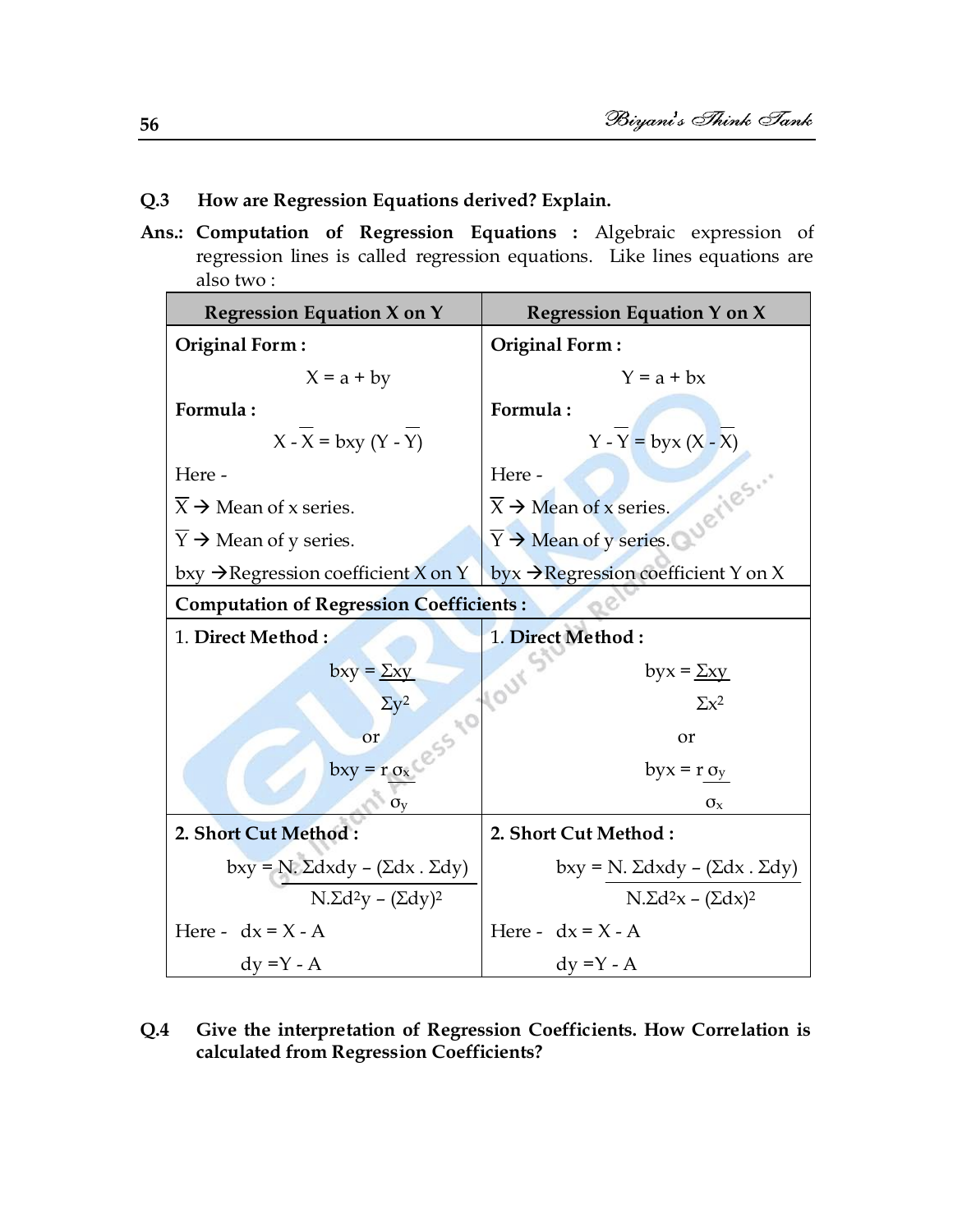#### **Ans.: Interpretation of Regression Coefficients :**

- (i) If both the coefficients are positive correlation coefficient will be positive, and if both the coefficients are negative, the coefficient of correlation will also be negative.
- (ii) Both the regression coefficients will have the same sign.
- (iii) The product of both the regression coefficients cannot be more than 1.

#### **Calculation of Correlation Coefficient from Regression Coefficient :**

r =  $\int (bxy) X (byx)$ 

bxy  $\rightarrow$  Regression coefficient x on y

byx  $\rightarrow$  Regression coefficient y on x.

**□□□**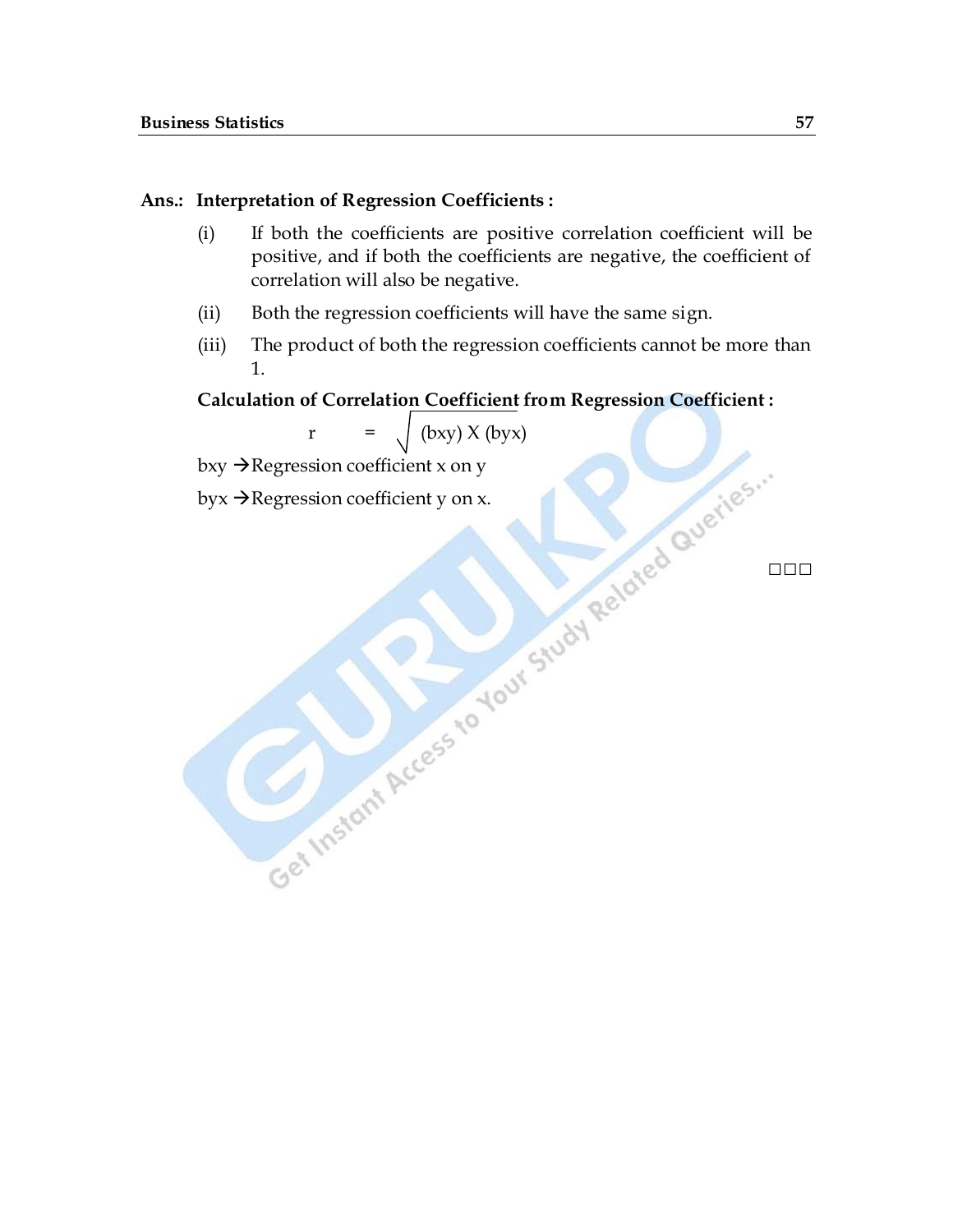## *CHAPTER-10* C

# **Diagrammatic and Graphic Presentation**

**Q.1 What is Diagrammatic Representation? State the importance of Diagrams.**

es.

**Ans.:** Depicting of statistical data in the form of attractive shapes such as bars, circles, rectangles is called diagrammatic presentation.

A diagram is a visual form of presentation of statistical data, highlighting their basic facts and relationship. There are geometrical figures like lines, bars, squares, rectangles, circles, curves, etc. Diagrams are used with great effectiveness in the presentation of all types of data.

When properly constructed, they readily show information that might otherwise be lost amid the details of numerical tabulation.

#### **Importance of Diagrams :**

 A properly constructed diagram appeals to the eye as well as the mind since it is practical, clear and easily understandable even by those who are unacquainted with the methods of presentation. Utility or importance of diagrams will become clearer from the following points -

(i) **Attractive and Effective Means of Presentation :** Beautiful lines ;full of various colours and signs attract human sight, and do not strain the mind of the observer. A common man who does not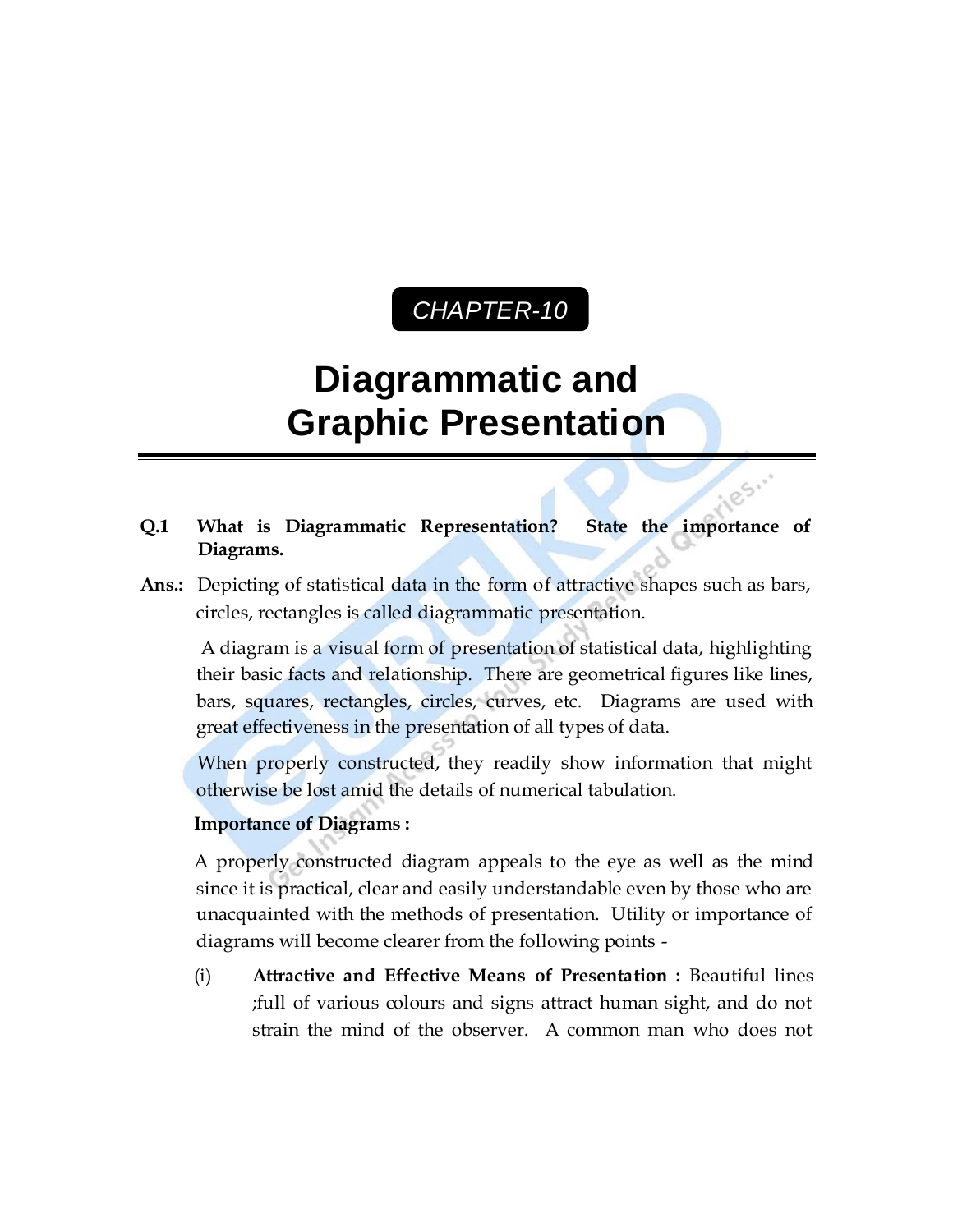wish to indulge in figures, get message from a well prepared diagram.

- (ii) **Make Data Simple and Understandable :** The mass of complex data, when prepared through diagram, can be understood easily. According to Shri Morane, *"Diagrams help us to understand the complete meaning of a complex numerical situation at one sight only".*
- (iii) **Facilitate Comparison :** Diagrams make comparison possible between two sets of data of different periods, regions or other facts by putting side by side through diagrammatic presentation.
- (iv) **Save Time and Energy :** The data which will take hours to understand, becomes clear by just having a look at total facts represented through diagrams.
- (v) **Universal Utility :** Because of its merits, the diagrams are used for presentation of statistical data in different areas. It is widely used technique in economic, business, administration, social and other areas.
- (vi) **Helpful in Information Communication :** A diagram depicts more information than the data shown in a table. Information concerning data to general public becomes more easy through diagrams and gets into the mind of a person with ordinary knowledge.

#### **Q.2 Explain in brief the various types of Diagrams?**

**Ans.:** The different types of diagrams can be divided into following heads -

- (1) One dimensional diagrams
- (2) Two dimensional diagrams
- (3) Three dimensional diagrams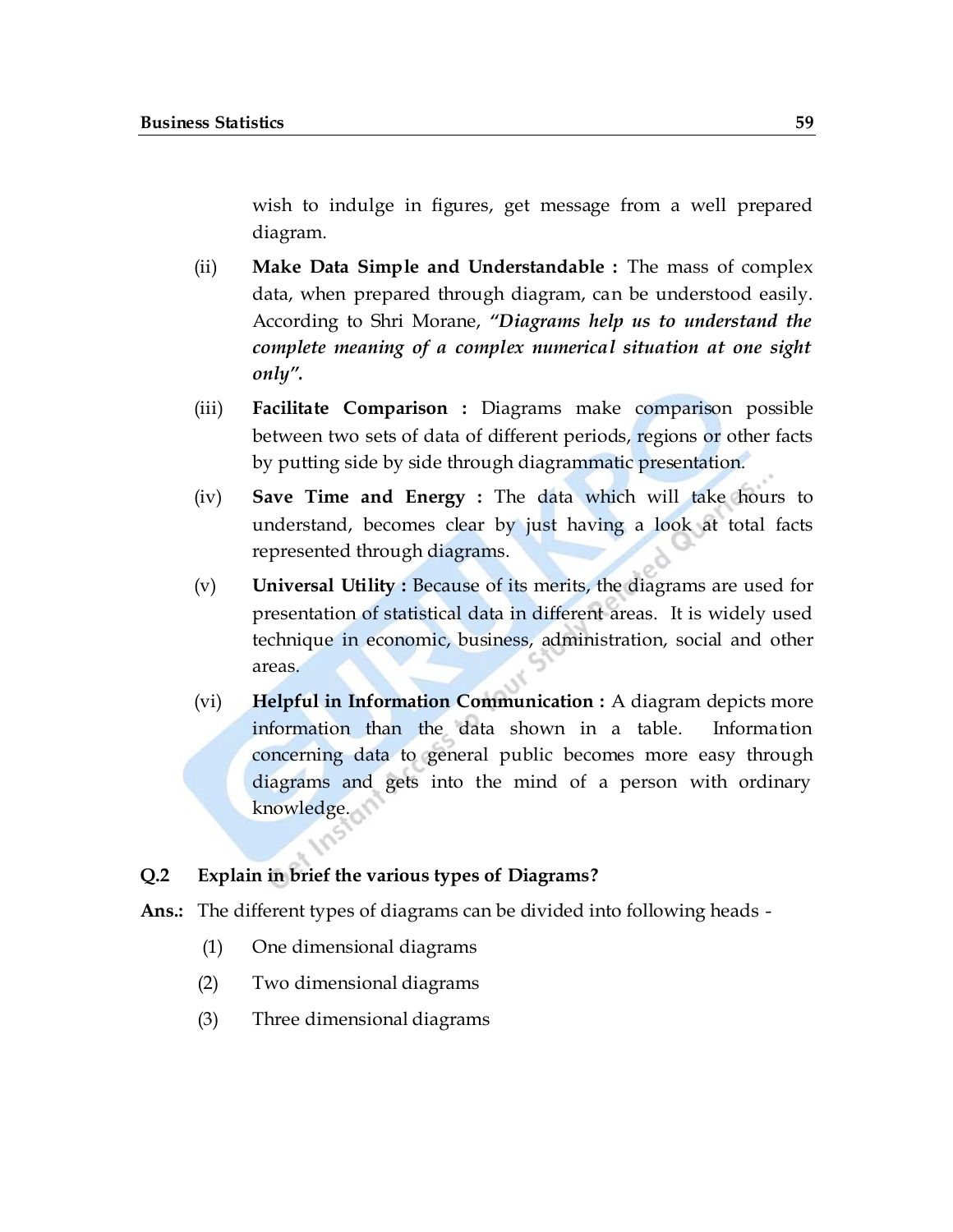- (4) Pictograms
- (5) Cartograms
- (1) **One Dimensional Diagrams or Bar Diagrams :**

Bar diagrams are the most common types of diagram. A bar is a thick line whose width is shown merely for attention. They are called one dimensional because it is only the length of the bar that matters and not the width.

#### **Kinds of Bar Diagrams :**

- (i) **Line Diagrams :** When the number of items is large, but the proportion between the maximum and minimum is low, lines may be drawn to economise space. Only individual or time series are represented by these diagrams
- (ii) **Simple Bar Diagrams :** A simple bar diagram is used to represent only one variable. For example the figures of sales, production etc. of various years may be shown by means of simple bar diagram. The bars are of equal width only the length varies.

These diagrams are appropriate in case of individual series, discrete series and time series.

(iii) **Multiple Bar Diagrams :** In a multiple bar diagram, two or more sets of interrelated data are represented. Different shades, colors or dots are used to distinguish between the **Collars**.

> These are used to compare two or more related variables based on time and place.

(iv) **Sub-divided Bar Diagrams :** If a bar is divided into more than one parts, it will be called sub-divided bar diagram. Each component occupies a part of the bar proportional to its share in the total. For example total expenditure incurred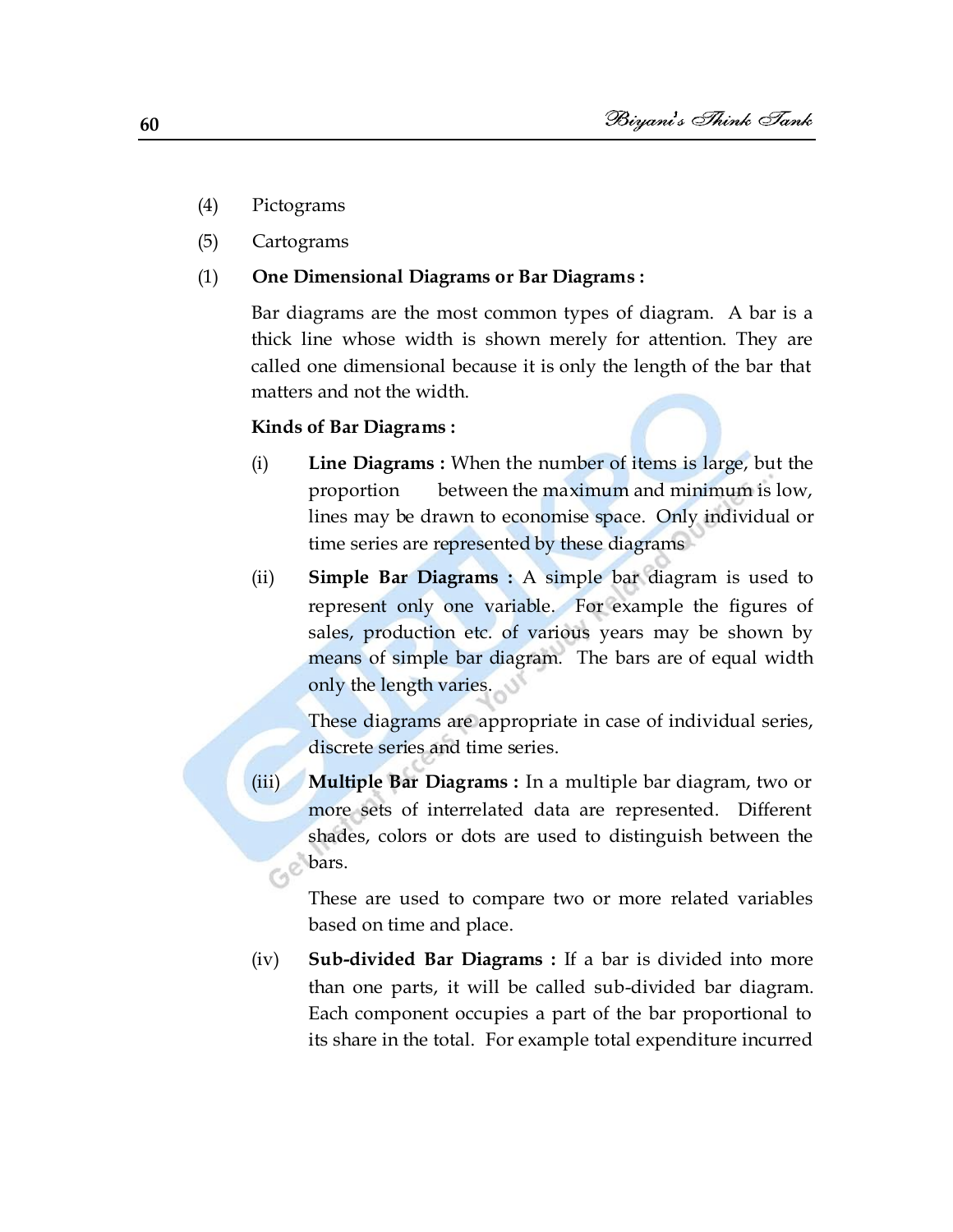by a family on various items such as food, clothing, education, house rent etc can be represented by means of sub-divided bar diagram.

- (v) **Percentage Sub-Divided Bar Diagrams :** Percentage subdivided bars are particularly useful to measure relative changes of data. When such diagrams are prepared, the length of the bar is kept equal to 100 and segments are cut in these bars to represent the components of an aggregate.
- (vi) **Profit – Loss Diagrams :** If relative change of cost & sales or profit or loss are to be represented with the help of bars, then profit – loss diagram are constructed. These diagrams are similar to percentage sub-divided bars and are prepared in the same way.
- (vii) **Duo-Directional Bar Diagrams :** In duo-directional bar diagram comparative study of two major parts of data is represented in a single bar. Such duo directional diagrams are represented on both sides of the horizontal axis, i.e. above and below the base line.
- (viii) **Paired Bars :** If two different informations which are in different units are to be presented then paired bar diagram are used. These bars are not vertical but horizontal and the first scale is in the first half and second scale is in the second half.
- (ix) **Deviation Bar Diagram :** Deviation bars are popularly used for representing net quantities i.e. net profit, net loss, net exports or net imports etc. Such bars can have both positive or negative values. Positive values are shown above the base line and negative values below it.
- (x) **Progress Chart or Gant Chart :** These charts are mainly used in factories for comparing the actual production with targeted production. By looking at it, it can be known how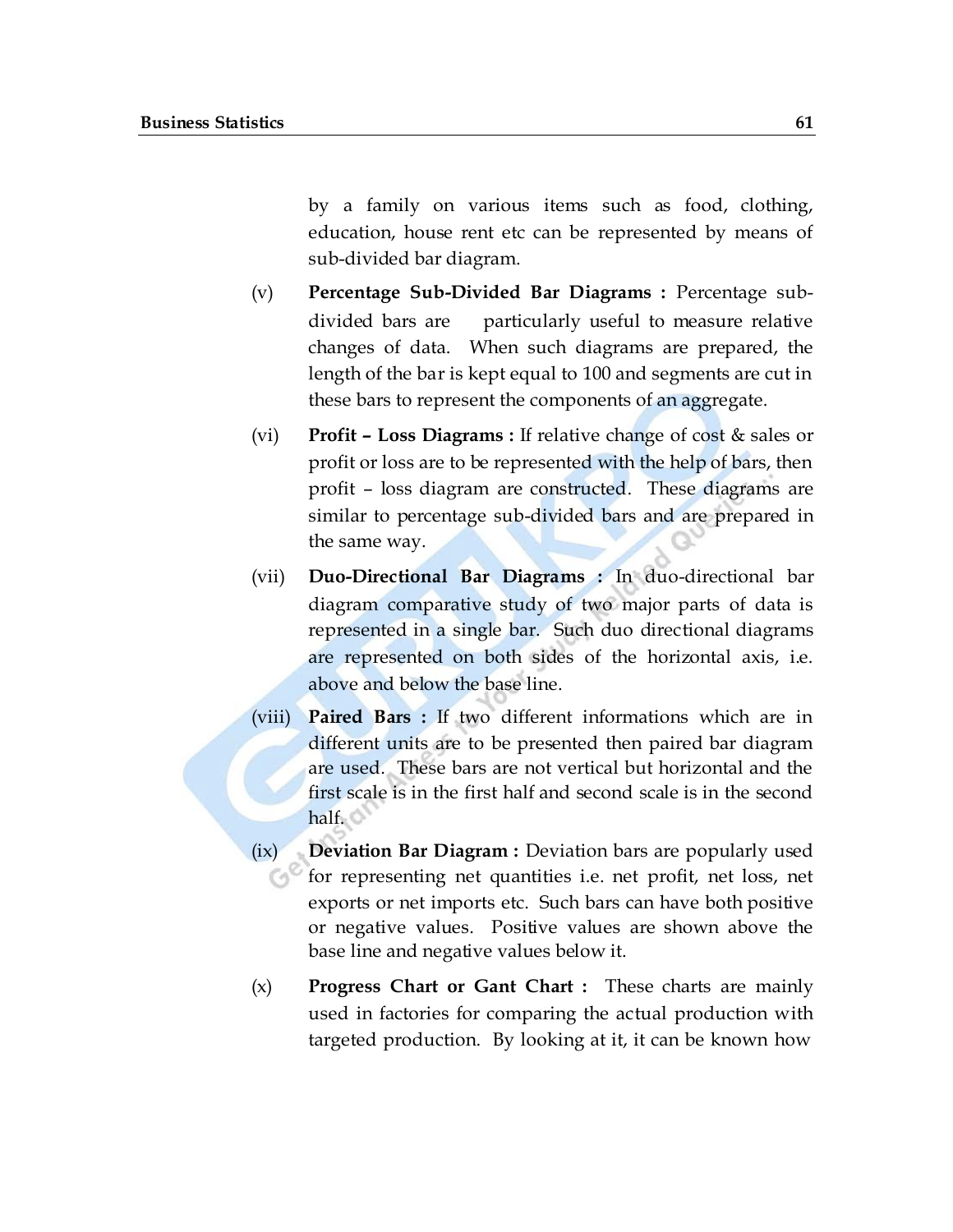much production has been achieved and how much they are lacking behind the capacity.

- (xi) **Pyramid Bar Diagram :** These diagrams are constructed to show population distribution. The distribution of population according to sex, age, education etc are represented by this diagram. In this diagram, the base line is in the middle and its shape is like a pyramid.
- (xii) **Sliding Bar Diagrams :** These bars are like deo-directional bars but instead of absolute figures percentages of two variables are shown. One of them is shown on the right side<br>of the base and the other on its left.<br>**Dimensional Diagrams** of the base and the other on its left.

#### (2) **Two Dimensional Diagrams :**

In two dimensional diagrams, the height as well as the width of the bars will be considered. The area of the bars represents the magnitude of data. Such diagrams are also known as area diagrams or surface diagrams.

**TOUX** 

The important types are –

- (i) Rectangle diagram
- (ii) Square diagram
- (iii) Circle or Pie diagram
- (i) **Rectangle Diagram :** Rectangles are often used to represent the relative magnitude of two or more values. The area of rectangles is kept in proportion to the values.

They are placed side by side like bars and uniform space is left between different rectangles.

The rectangles may be of different types -

- a) Simple Rectangles
- b) Sub-divided Rectangles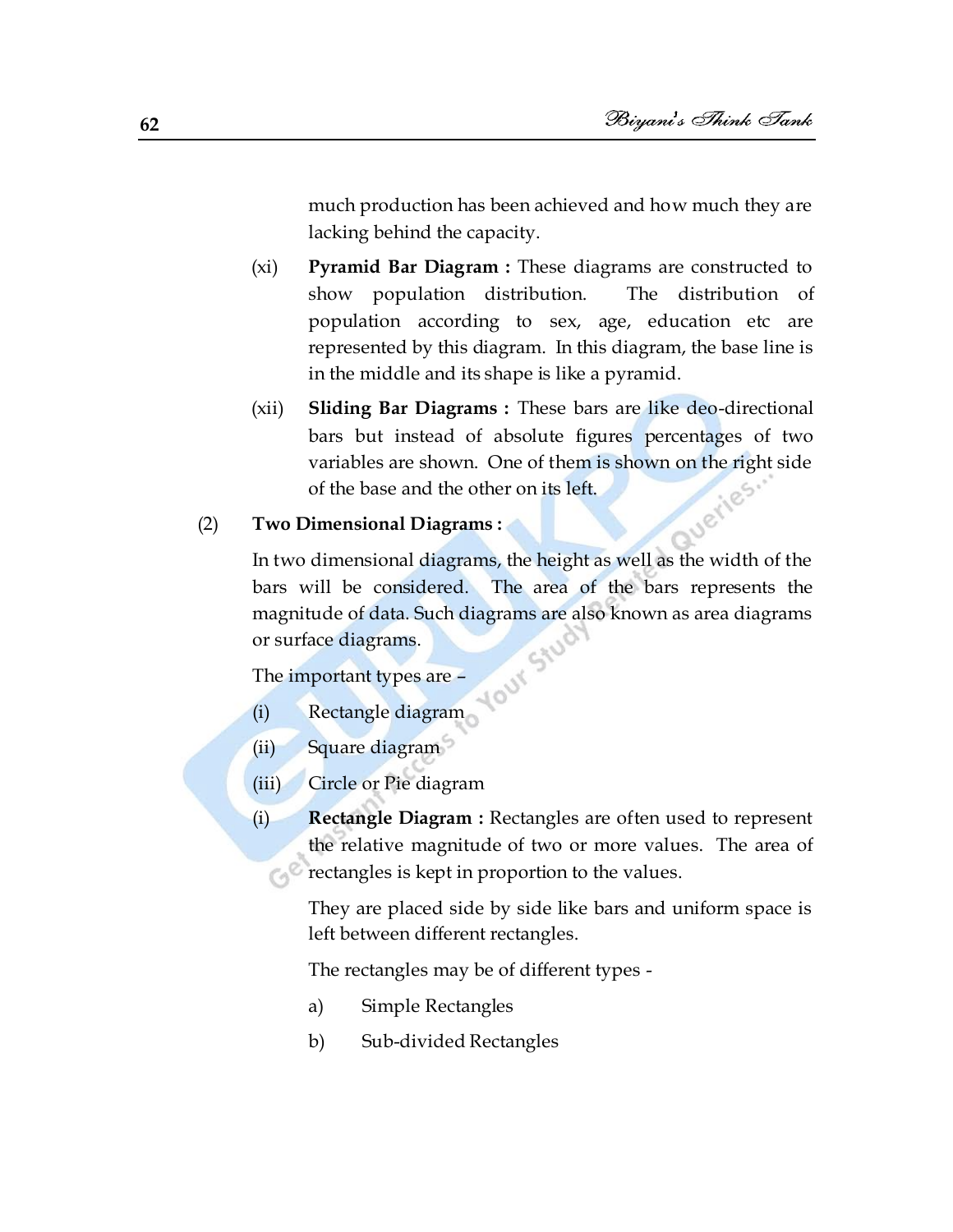- c) Percentage sub-divided Rectangles
- (ii) **Square Diagrams :** When there is a large difference between the extreme values (example the smallest value is 4 and the biggest value is 800) is such a case square diagram is more appropriate.

First of all square roots of the given values are calculated and the sides are taken in the proportion of square roots. The squares are drawn on the common base line, serially either in increasing or decreasing heights to have beautiful and attractive appearance.

For calculating the scale, the area is calculated by squaring its side, on the basis of that value of 1 sq.cm. is calculated.

(iii) **Circle or Pie Diagram :** These diagrams are more attractive, therefore, pie diagrams are preferred to square diagrams. These diagrams are used to represent data of population, foreign trade, production etc.

> The square roots of the given values are calculated and then it is divided by some common factor so as to attain the radii for the circles. The area of the circle is calculated by the formula  $-$  ( $\pi r^2$ ). The sides for squares are taken as the radii for different circles.

A circle can also be sub-divided on the basis of angles to be calculated for each component. There is 360 degree at the centre of the circle and proportionate sectors are cut taking the whole data equal to 360 degrees. Such a circle is known as sub-divided circle or Angular diagram.

#### (3) **Three Dimensional Diagrams :**

In three-dimensional diagrams length, width and height (depth) are taken into consideration. If the difference between the minimum and maximum value is so wide as it is difficult to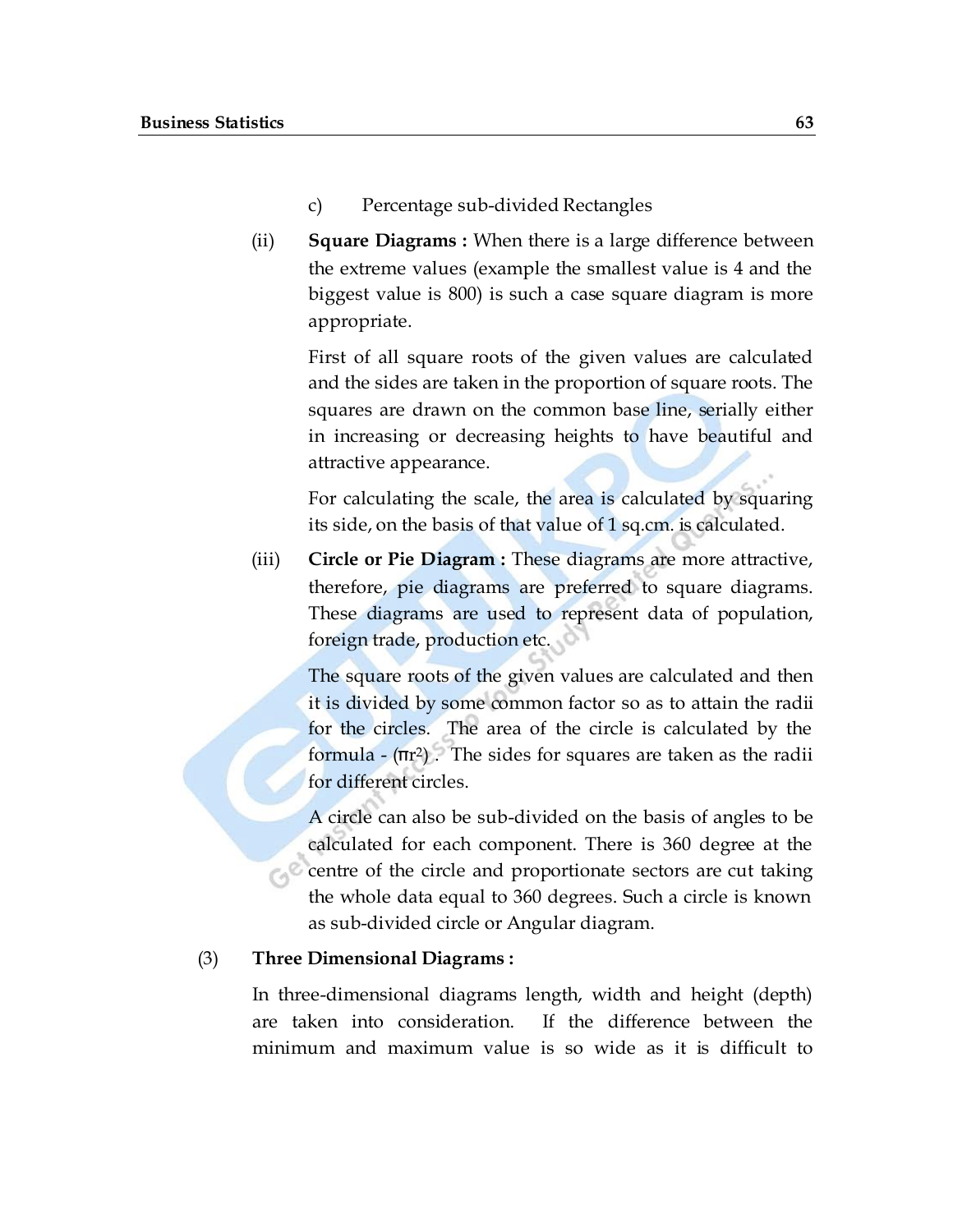represent them by square or circle diagram, then three dimensional diagram is used. For this cubic roots of the given numbers is calculated. Three dimensional diagrams include cubes, blocks, spheres and cylinders etc.

(i) **Pictorgrams :** Pictograms are used by government and nongovernment organizations for the purpose of advertisement and publicity through appropriate pictures. It is a popular technique particularly when statistical facts are to be presented for a layman having no background of mathematics or statistics.

> For representing data relating to social, business and economic phenomena for general masses in fairs and exhibitions, this method is used.

(ii) **Cartograms :** Cartograms or statistical maps are also used to represent data. Cartograms are simple and elementary form of visual presentation and are very easy to understand.

While highlighting the regional or geographical comparisons, mapographs or cartograms are generally used.

#### **Q.3 What is Graphic Presentation?**

**Ans.:** According to M.M. Blair – *" The simplest to understand, the easiest to make, the most variable and the most widely used type of chart is graph."*.

Graphic presentation is a visual form of presenting statistical data. Graph acts as a tool of analysis and makes complex data simple and intelligible.

Graphs are more appropriate in the following **cases** -

- a) If tendency instead of real measurement is important.
- b) When comparative study of many data series is required on one graph.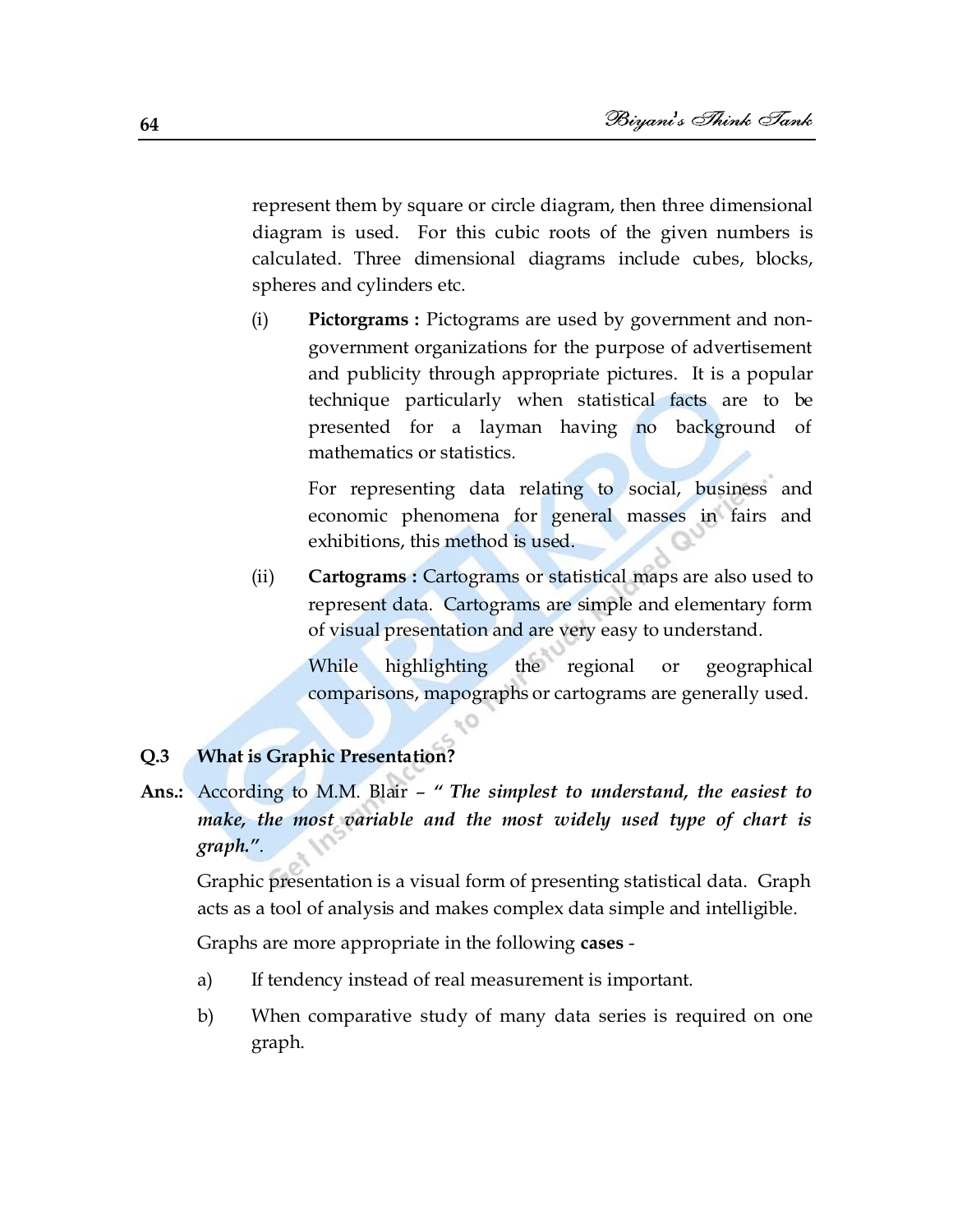- c) If estimation and interpolation are to be presented by graph.
- d) If frequency distribution is presented by two or more curves.

#### **Q.4 What is False Base Line?**

**Ans.:** While making the graph the vertical scale (y-axis) must start from zero origin. But in some cases adjustment of scale is not possible on  $(y-axis)$ starting with zero since the values are big. If the vertical scale begins with zero, the curve will be concentrated mostly on the top of the graph paper.

In such cases that portion of the scale from zero to the minimum value of items to be depicted is omitted. This fact is indicated in the graph paper itself either by drawing a double saw tooth lines in the empty space or by a cut in y-axis. This is known as using false base line. It is drawn in this way to show that Y axis is lost in between.

### **Q.5 What is Historigram? Give the difference between Absolute Historigram and Index Historigram.**

**Ans.** The curve drawn on graph paper by presenting variables of time series is called ‗Historigram', because it reveals the past history of data. A time series is an arrangement of statistical data in a chronological order with reference to occurrence of time. Time period may be a year, quarter, month, week, days, hours etc. Such graphs may be drawn on natural scale or ratio scale.

When actual values of a variable are plotted on a graph paper, it is called absolute historigram. Absolute historigram can be of (i) one variable (ii) two or more variables.

Index historigrams are obtained by plotting index numbers of actual values on a graph paper. If index numbers are not given, the same may be calculated of the original values. It shows relative changes.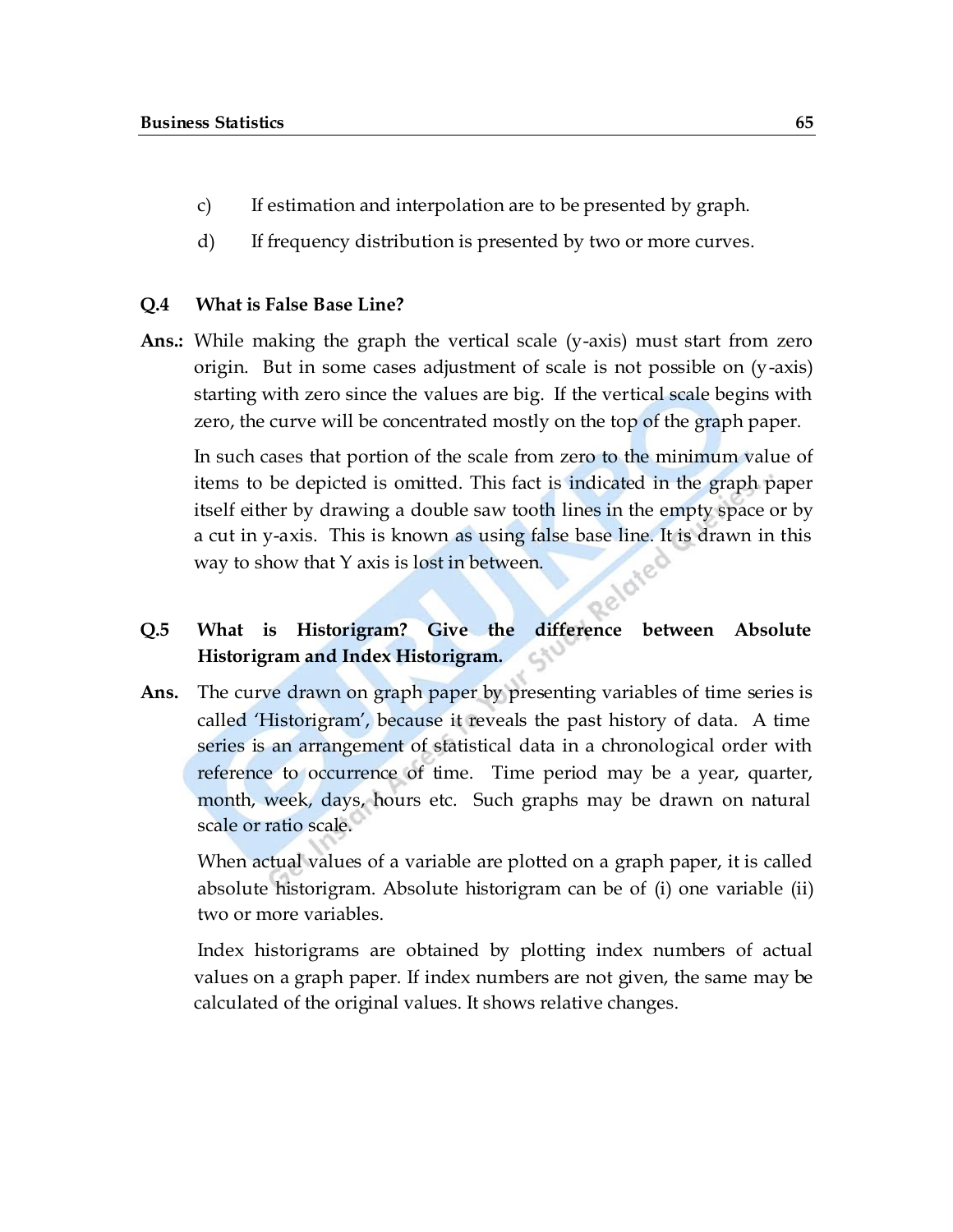#### **Q.6 What are the various types of graphs of frequency distribution?**

- **Ans.:** Frequency distribution can also be presented by means of graphs. Such graphs facilitate comparative study of two or more frequency distributions as regards their shape and pattern. The most commonly used graphs are as follows -
	- (i) Line frequency diagram
	- (ii) Histogram
	- (iii) Frequency Polygon
	- (iv) Frequency curves
	- (v) cumulative frequency curves or Ogine curves

**Line Frequency Diagram :** This diagram is mostly used to depict discrete series on a graph. The values are shown on the X-axis and the frequencies on the Y axis. The lines are drawn vertically on X-axis against the relevant values taking the height equal to respective frequencies.

**Histogram :** It is generally used for presenting continuous series. Class intervals are shown on X-axis and the frequencies on Y-axis. The data are plotted as a series of rectangles one over the other. The height of rectangle represents the frequency of that group. Each rectangle is joined with the other so as to give a continuous picture.

Histogram is a graphic method of locating mode in continuous series. The rectangle of the highest frequency is treated as the rectangle in which mode lies. The top corner of this rectangle and the adjacent rectangles on both sides are joined diagonally . The point where two lines interact each other a perpendicular line is drawn on OX-axis. The point where the perpendicular line meets OX-axis is the value of mode.

**Frequency Polygon :** Frequency polygon is a graphical presentation of both discrete and continuous series.

For a discrete frequency distribution, frequency polygon is obtained by plotting frequencies on Y-axis against the corresponding size of the variables on X-axis and then joining all the points ;by a straight line.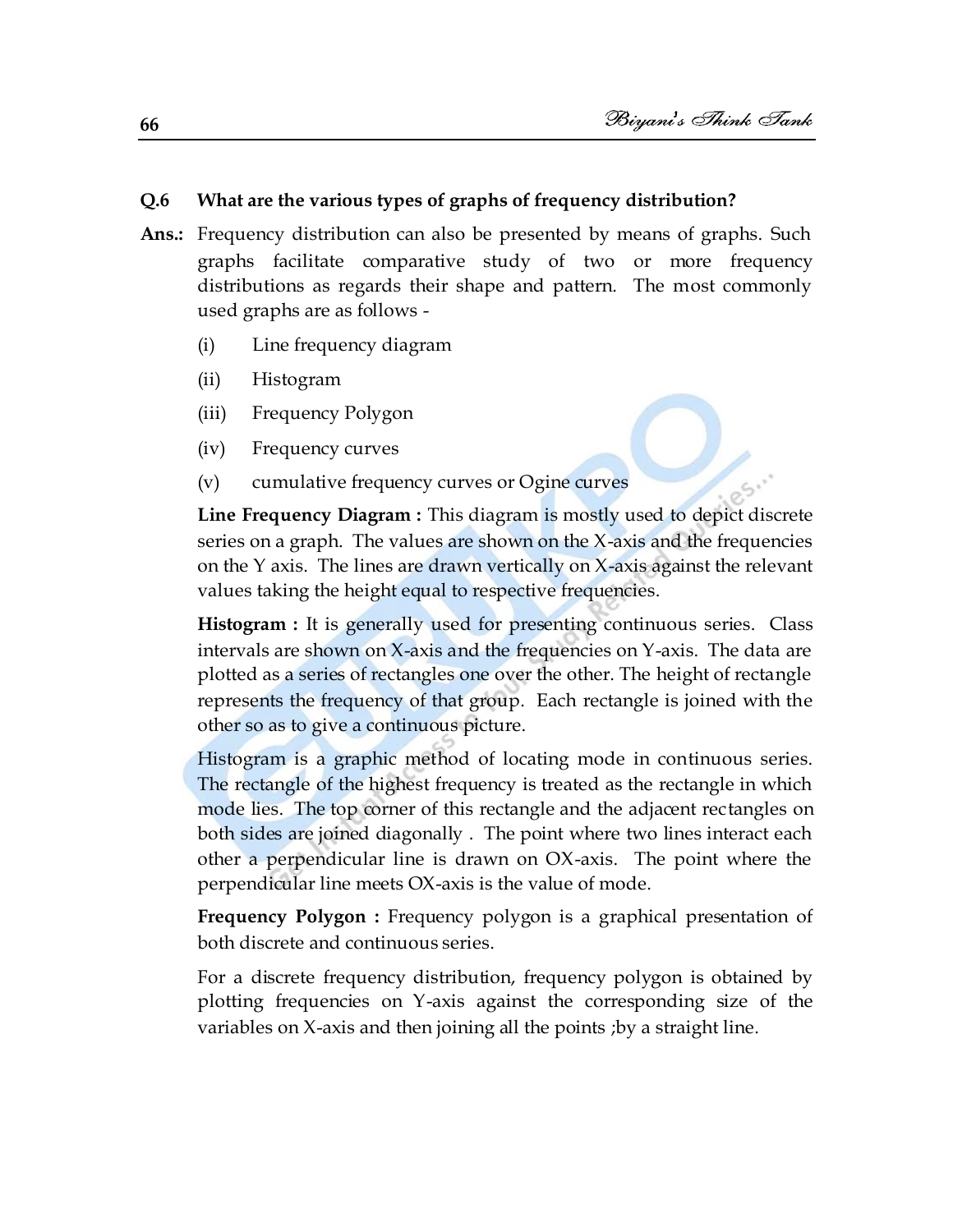In continuous series the mid-points of the top of each rectangle of histogram is joined by a straight line. To make the area of the frequency polygon equal to histogram, the line so drawn is stretched to meet the base line (X-axis) on both sides.

**Frequency Curve :** The curve derived by making smooth frequency polygon is called frequency curve. It is constructed by making smooth the lines of frequency polygon.

This curve is drawn with a free hand so that its angularity disappears and the area of frequency curve remains equal to that of frequency polygon.

**Cumulative Frequency Curve or Ogine Curve :** This curve is a graphic presentation of the cumulative frequency distribution of continuous<br>series. It can be of two types -<br>(a) Less than Ogive and<br>(b) More than Ogive. series. It can be of two types -

- (a) Less than Ogive and
- (b) More than Ogive.

**Less than Ogive :** This curve is obtained by plotting less than cumulative frequencies against the upper class limits of the respective classes. The points so obtained are joined by a straight line. It is an increasing curve sloping upward from left to right.

**More than Ogive** : It is obtained by plotting 'more than' cumulative frequencies against the lower class limits of the respective classes. The points so obtained are joined by a straight line to give ‗more than ogive'. It is a decreasing curve which slopes downwards from left to right.

Median and partition values can be known from this curve. The point at which the 'less than' and 'more than' ogive curves intersect gives the value of median.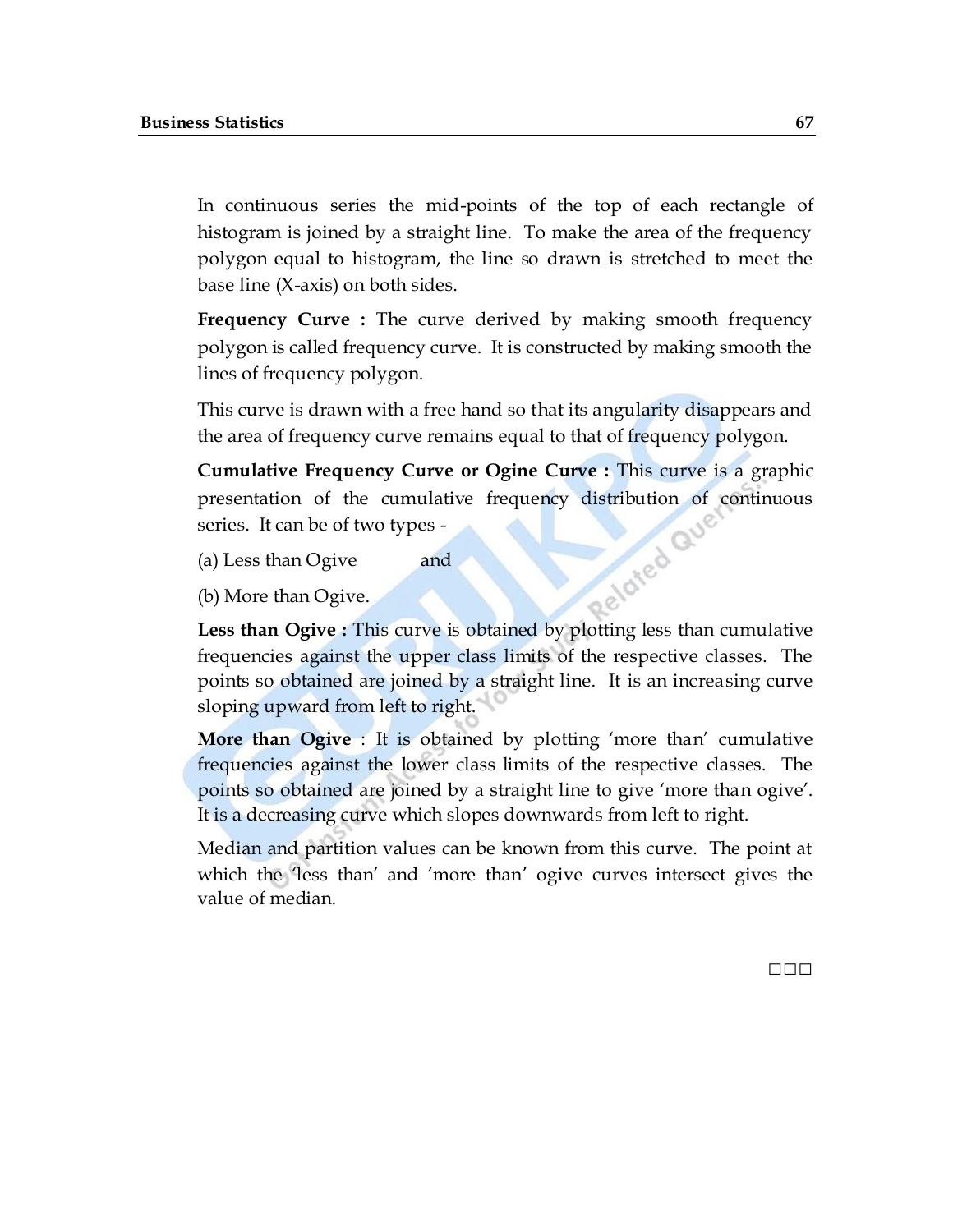# *CHAPTER-11* C

# **Practical Exercise**



- **Q.2** Prepare a blank table showing distribution of workers according to sex, age groups, in three big industries of a State during three years. Give proper headings, lines, double lines and columns of uses in your table.
- **Q.3** Calculate Mean, Median & Mode from the following data –

| <b>Wages</b> | No. of workers |
|--------------|----------------|
| $20 - 60$    | 80             |
| $20 - 55$    | 74             |
| $20 - 40$    | 40             |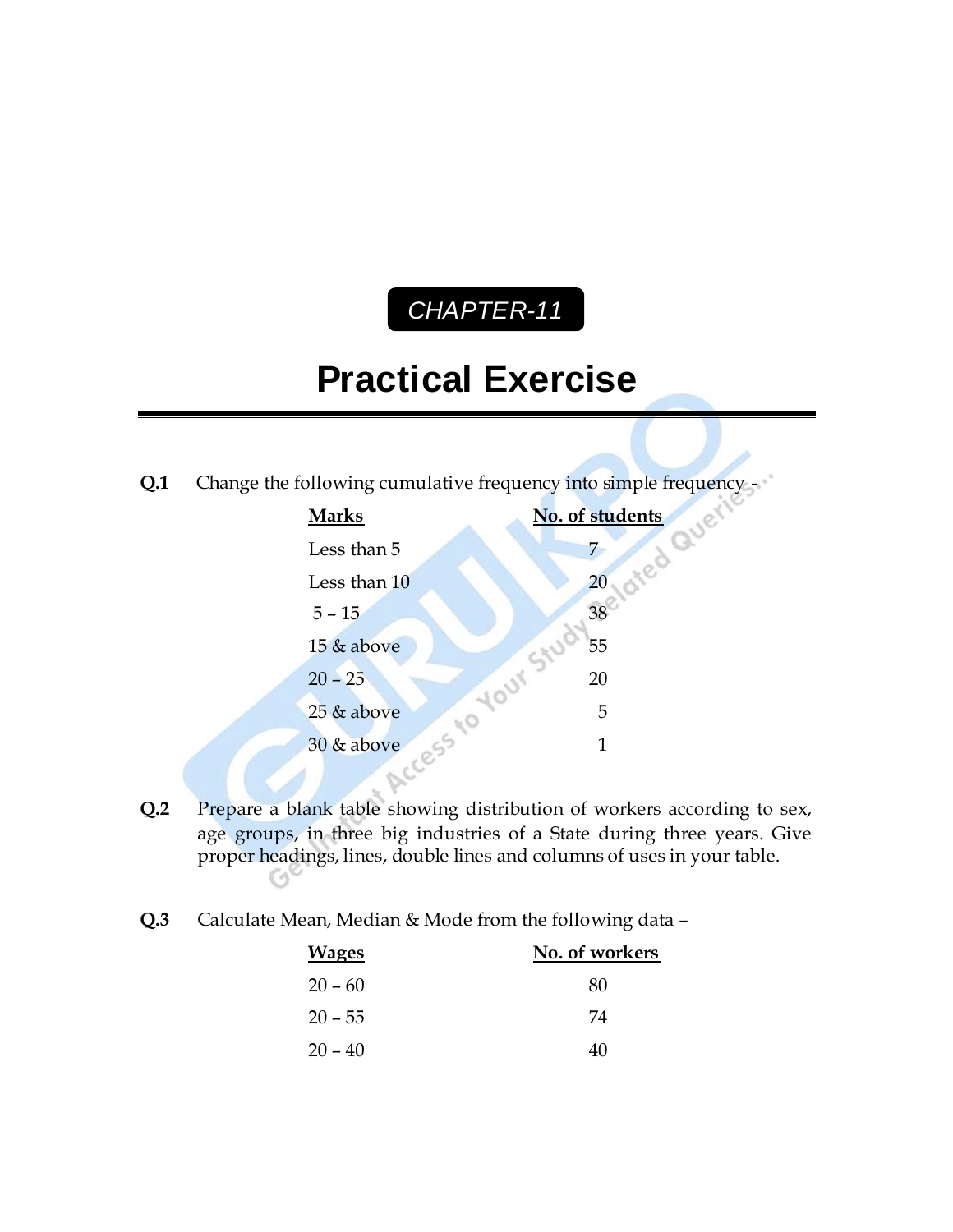| $20 - 30$ | 12 |
|-----------|----|
| $20 - 50$ | 67 |
| $20 - 45$ | 55 |
| $20 - 25$ | 5  |
| $20 - 35$ | 22 |

**Q.4** Calculate both the quartiles and 45th percentile from the following data -

| <b>Marks less than</b> : 10 20 30 40 50 60 70 80 |  |  |  |  |
|--------------------------------------------------|--|--|--|--|
| No. of students : 4 16 40 76 96 112 120 125      |  |  |  |  |

- **Q.5 (A)** A machine is assumed to depreciate 20% of its value in first year, 30% in the second year and 20% per annum for the next two years. Depreciation is calculated on reducing balance system. What is the average percentage depreciation for four years?
	- **(B)** In a class, average weight of 150 students is 80 kilograms. The average weight of boys and the girls is 85 kilograms and 70 kilograms respectively. Find out the number of boys and girls in the class.
	- **(C)** A man purchases 5 rolls of ribbins each measuring 60 metres @ 4, 6, 10, 12 and 15 metres a rupee respectively. Find the average rate of ribbins. Will it makes any difference if the man purchases ribbins worth Rs.4/- from each of the above rolls.

 $\mathcal{L}_{\alpha}$ 

| <b>Central size : 1 2 3 4 5 6 7 8 9 10</b>   |  |  |  |  |  |
|----------------------------------------------|--|--|--|--|--|
| <b>Frequency : 2 9 11 14 20 24 20 16 5 2</b> |  |  |  |  |  |

**Q.7** Calculate Mean Deviation, Standard Deviation and coefficient of variation from the following data -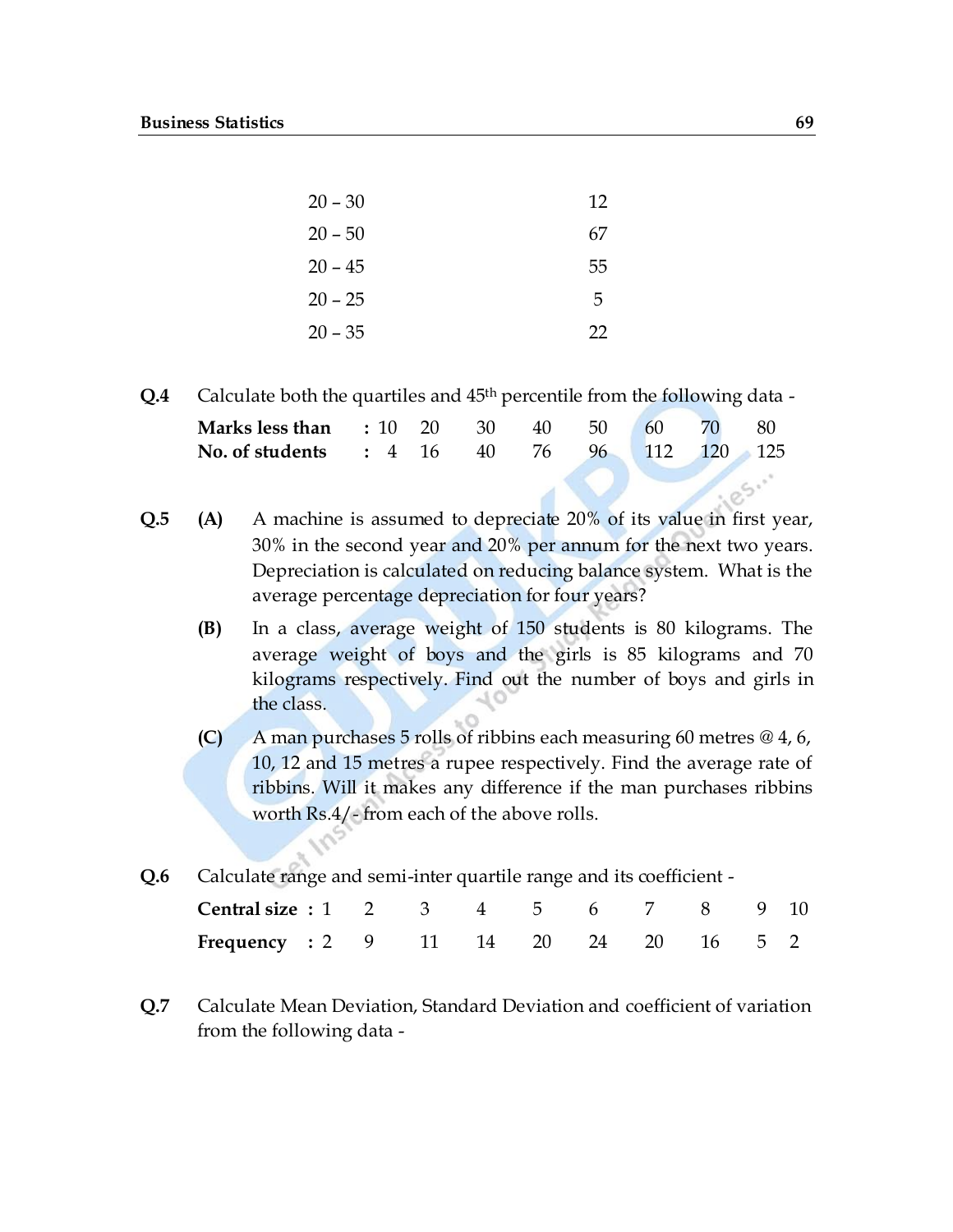| <b>Wages</b><br>$(in Rs.)$ : | Above Above |    |    | $48 & 40 & 32 - 40$ $16 - 32$ $8 - 24$ Less |      | than $16$ than $8$ | Less |
|------------------------------|-------------|----|----|---------------------------------------------|------|--------------------|------|
| No. of<br>Persons:           | $-5$        | 15 | 20 | 45                                          | .32. | 20                 |      |

**Q. 8** Calculate coefficient of skewness from the following - Difference between both the quartiles =8, Median = 10.5, Sum of both the quartiles = 22

**Q.9** Calculate Karl Pearson's co-efficient of skewness from the following figures -  $.85$ d

|      | Income                                       | No. of persons |       |       |           |  |  |
|------|----------------------------------------------|----------------|-------|-------|-----------|--|--|
|      | $0 \&$ not exceeding 9                       |                |       | 75    |           |  |  |
|      | 10 & not exceeding 19                        |                |       | 100   |           |  |  |
|      | 20 & not exceeding 29                        |                |       | 302   |           |  |  |
|      | Your Study<br>30 & not exceeding 39          |                |       | 603   |           |  |  |
|      | 40 & not exceeding 49                        |                |       | 452   |           |  |  |
|      | 50 & not exceeding 59<br>$\sim$              |                |       | 63    |           |  |  |
|      | 60 & not exceeding 69                        |                |       | 25    |           |  |  |
|      |                                              |                |       |       |           |  |  |
| Q.10 | Calculate Bowley's coefficient of skewness - |                |       |       |           |  |  |
|      | Size of colour (cm):<br>3<br>$\overline{2}$  | 4-5            | $6-9$ | 10-14 | $15 - 25$ |  |  |

**Q. 11** From the following data, calculate index numbers (i) taking 2003 as base year, and (ii) average price as base.

**No. of shirts** : 1 3 2 4 7 3 1

| Commodities | 2003 | 2004 | 2005 |
|-------------|------|------|------|
|             |      |      |      |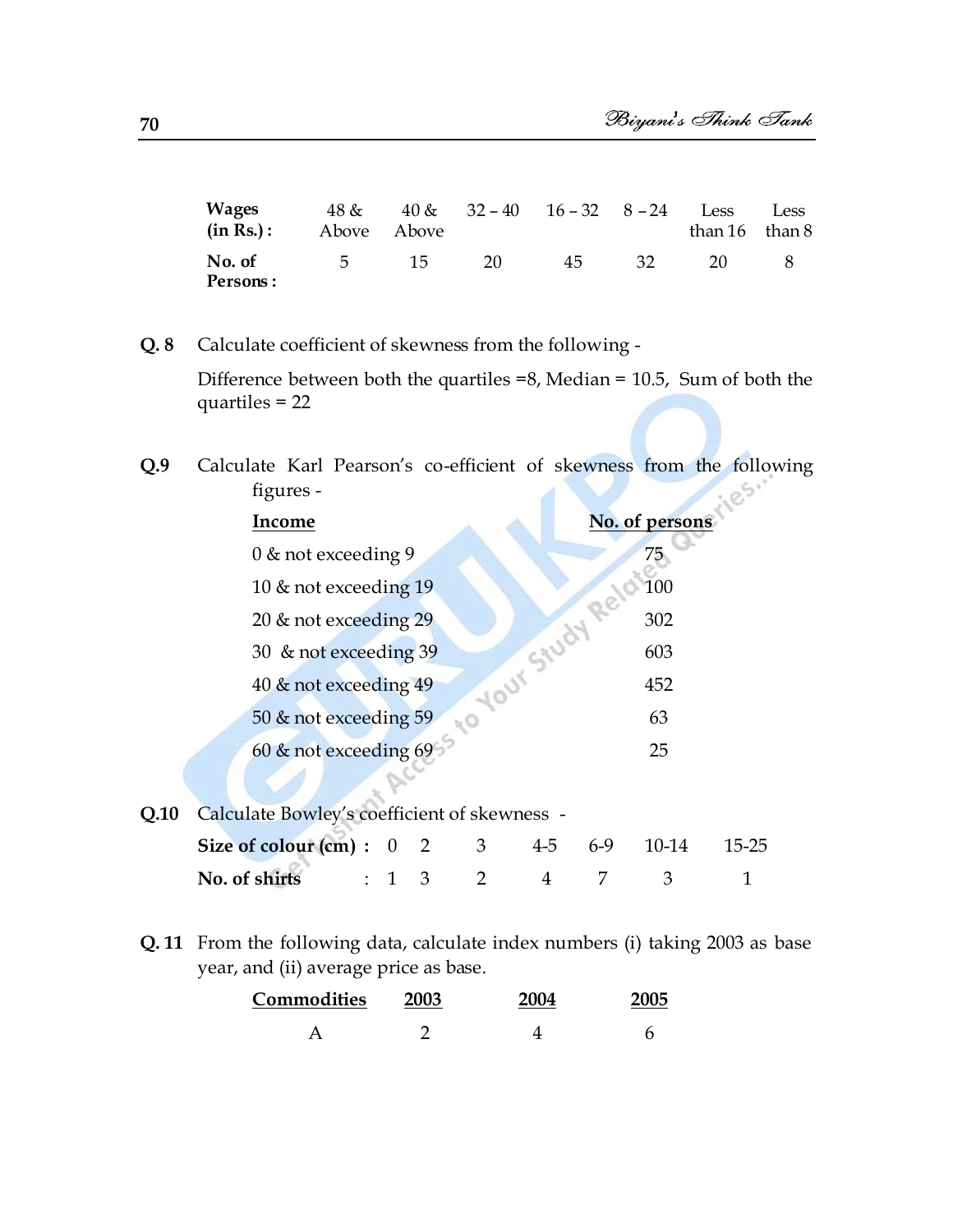| B            |                 | 4  |    |
|--------------|-----------------|----|----|
| $\mathsf{C}$ | $5\overline{)}$ | 12 | 13 |
| D            | 10              | 8  | 12 |

- **Q.12** Calculate Index No. for 2006 by
	- (i) Aggregative expenditure Method
	- (ii) Family Budget Method

| <b>Items</b> | Qty             | Unit  | Price in 2005  | Price in 2006  |
|--------------|-----------------|-------|----------------|----------------|
| Wheat        | $2$ qtl.        | Qtl.  | 100            | 150            |
| Rice         | 25 kg.          | Qtl.  | 200            | 240            |
| Pulses       | $10 \text{ kg}$ | Qtl   | 160            | averie-<br>240 |
| Ghee         | $10 \text{ kg}$ | kg    | 13             | 15.6           |
| Oil          | $0.25$ qtl.     | Kg.   | $\overline{4}$ | 6.0            |
| Clothing     | 50 metre        | Metre | $\overline{4}$ | 4.5            |
| Fuel         | 4 Qtl           | Qtl   | 16             | 20.0           |
| Rent         | 1 House         | House | 40             | 50             |

Q.13 Construct Laspeyre's, Paasche's and Fishers Index No. from the following data data -

 $\sim$ 

|  |                     | <b>Base Year</b> |        | Current year |      |
|--|---------------------|------------------|--------|--------------|------|
|  | Commodity           | Price            | $Q$ ty | Price        | Qty. |
|  | $\odot^{\otimes A}$ | 5                | 25     | h            | 30   |
|  | В                   | 10               | 5      | 15           |      |
|  | $\subset$           | 3                | 40     |              | 50   |
|  |                     |                  | 30     |              | 35   |

**Q.14** If coefficient of correlation is 0.7 and N=9. Test the significance of correlation.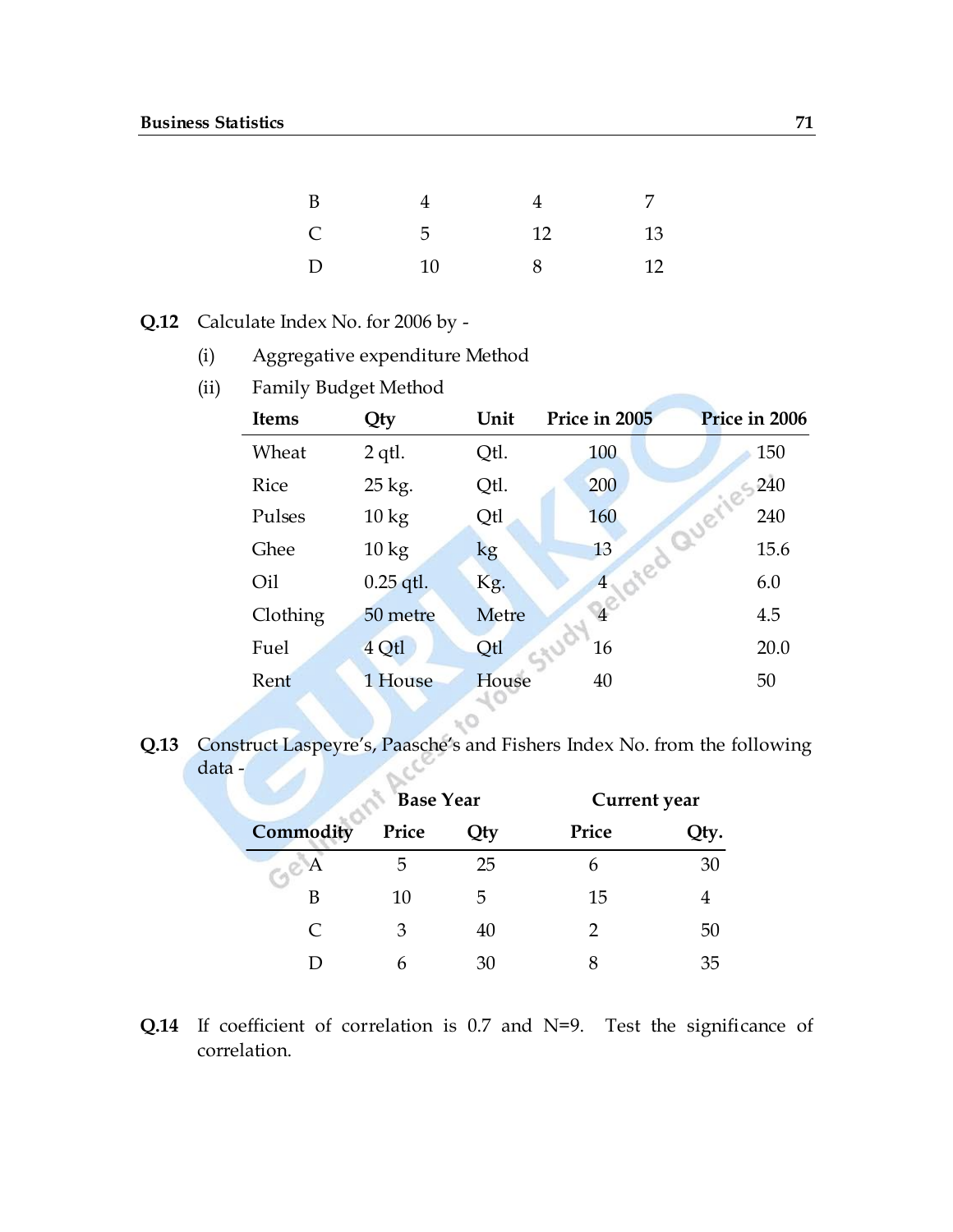| Age Group     |       | No. of persons No. of sick persons No. of deaths |      |
|---------------|-------|--------------------------------------------------|------|
| $0 - 10$      | 1000  | 400                                              | 200  |
| $10 - 30$     | 5000  | 1000                                             | 250  |
| 30-35         | 8000  | 2000                                             | 800  |
| $35 - 50$     | 10000 | 7000                                             | 5000 |
| $50 \&$ above | 2000  | 1600                                             | 1200 |

**Q.15** Calculate coefficient of correlation between sickness and death rate.

**Q.16** Marks obtained by 15 students in subjects A and B are given in rank order. Ranks given in brackets represent the rank in subject A and B. Calculate Rank correlation.

(1, 10) (2, 7) (3, 2) (4, 6) (5, 4) (6, 8) (7, 3) (15, 13) (8, 1) (9, 11) (10, 15) (11, 9) (12, 5) (13, 14) (14, 12) **Q.17** Is there any inconsistency in the following calculation as regards

regression analysis? χO

bxy =  $0.8$  and byx =  $1.6$ 

**Q.18** Given are the following values regarding X and Y series -

| Arithmetic mean           | 36 | 85. |
|---------------------------|----|-----|
| <b>Standard Deviation</b> | 11 | 08. |

Coefficient of Correlation between  $X$  and  $Y = 0.66$ 

- (i) Find two regression equations.
- (ii) Estimate value of  $X$  when  $Y = 75$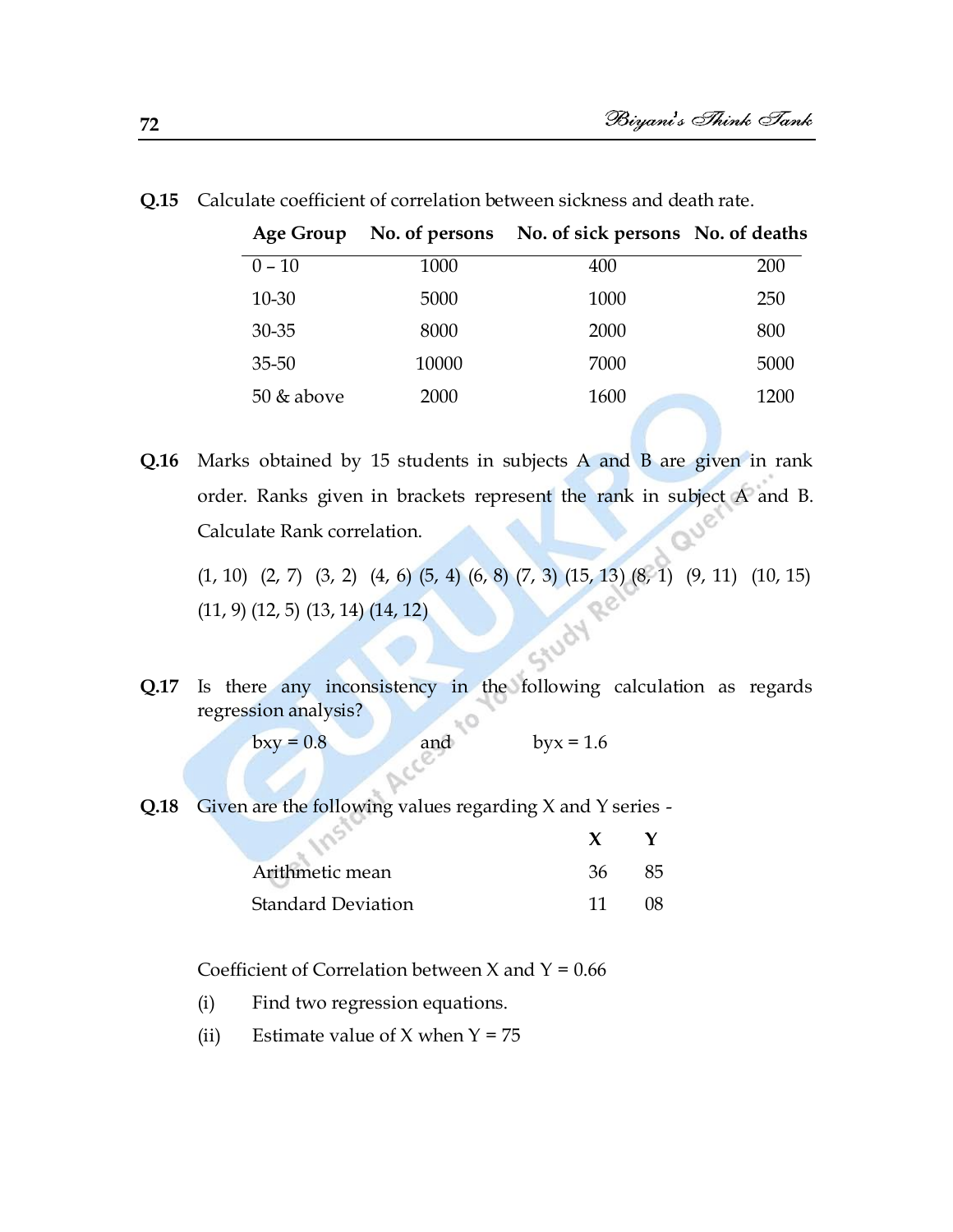**Q.19** The heights of fathers and sons are given in the following table -

| <b>Height of father (inches): 65 66 67 67 68 69 71 73</b> |  |  |  |  |
|-----------------------------------------------------------|--|--|--|--|
| Height of Son (inches) : 67 68 64 68 72 70 69 70          |  |  |  |  |

Find the two regression lines and calculate the expected average height of the son when the height of the father is 67.5 inches.

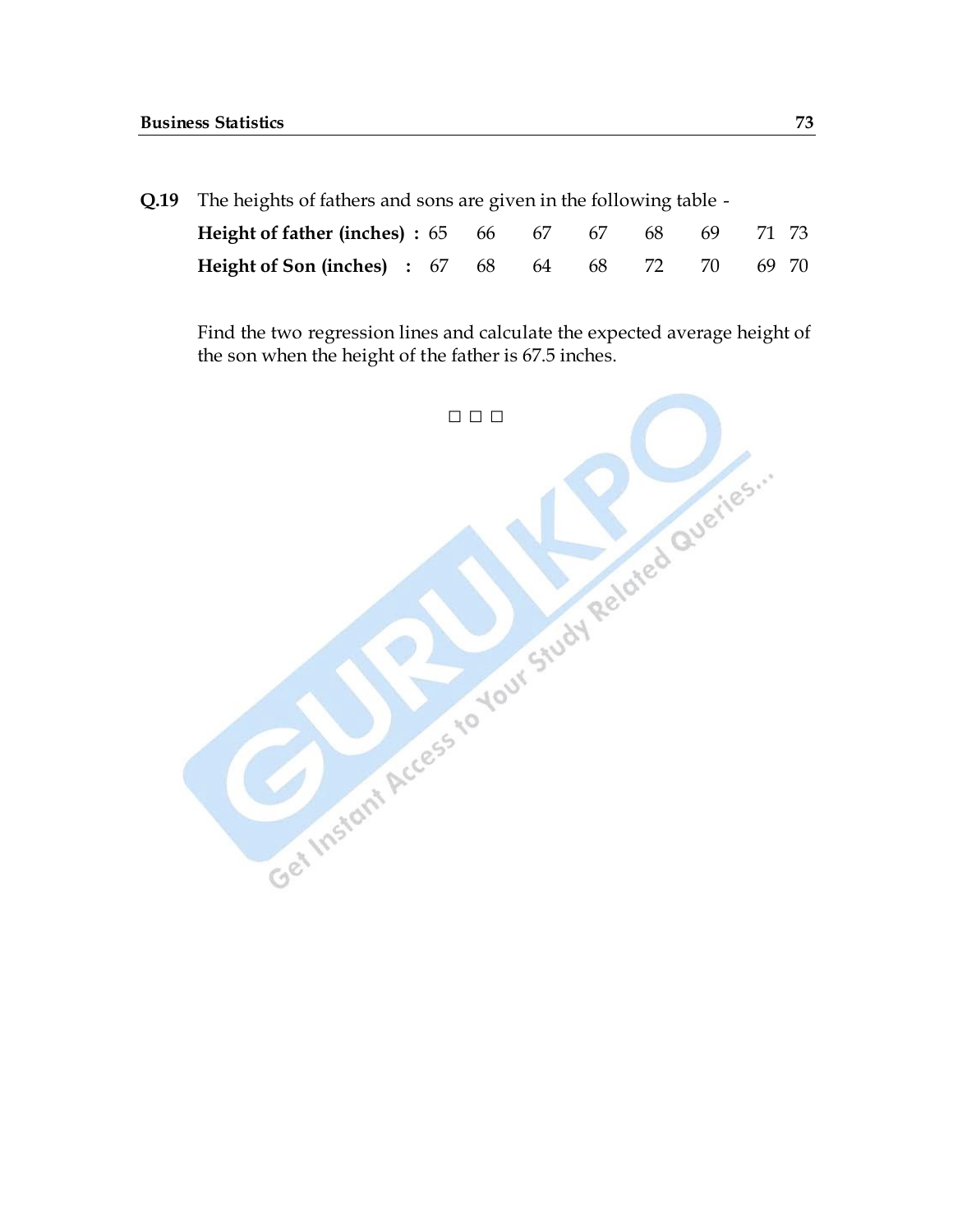# **(10+2+3 Patterns) (Faculty of Commerce) Accountancy and Business Statistics Second Paper : Business Statistics**

### **Time : One Hour Objective Part-I** Max. Marks.: 40 **Attempt All Questions**.

- 1. Answer each of the following questions in not more than 20 words. Each question carries two marks.
	- (i) Enumerate four main characteristics of Data(statistics).<br>
	(ii) State the meaning of secondary data.<br>
	(iii) What is an arithmetic average?<br>
	(iv) What is meant by unbiased error?<br>
	(v) Find out coefficient of variation i
	- (ii) State the meaning of secondary data.
	- (iii) What is an arithmetic average?
	- (iv) What is meant by unbiased error?
	- (v) Find out coefficient of variation if:

$$
N = 20, \sum Fx = 170, \sigma = 2
$$

- (vi) What is the formula given by Bowley for measuring skewness?
- (vii) State the Fisher's Formula of Time Reversal Test.
- (vii) When should the rank difference method be used,
- (ix) If the value of one regression coefficient is more than 1, what should be
- the value of an another regression coefficient?
- $(x)$  Assumed Mean = 10, sum of product of frequency and deviation

 $(\sum Fx = 50)$ , No of items = 10, calculate mean.

- 2. Answer each of the following questions in not more than 50 words. Each question carries four marks.
	- $\text{.} \text{(i)}$  Calculate Median if  $x = 45, z = 36$
	- (ii) Calculate Fisher's index No: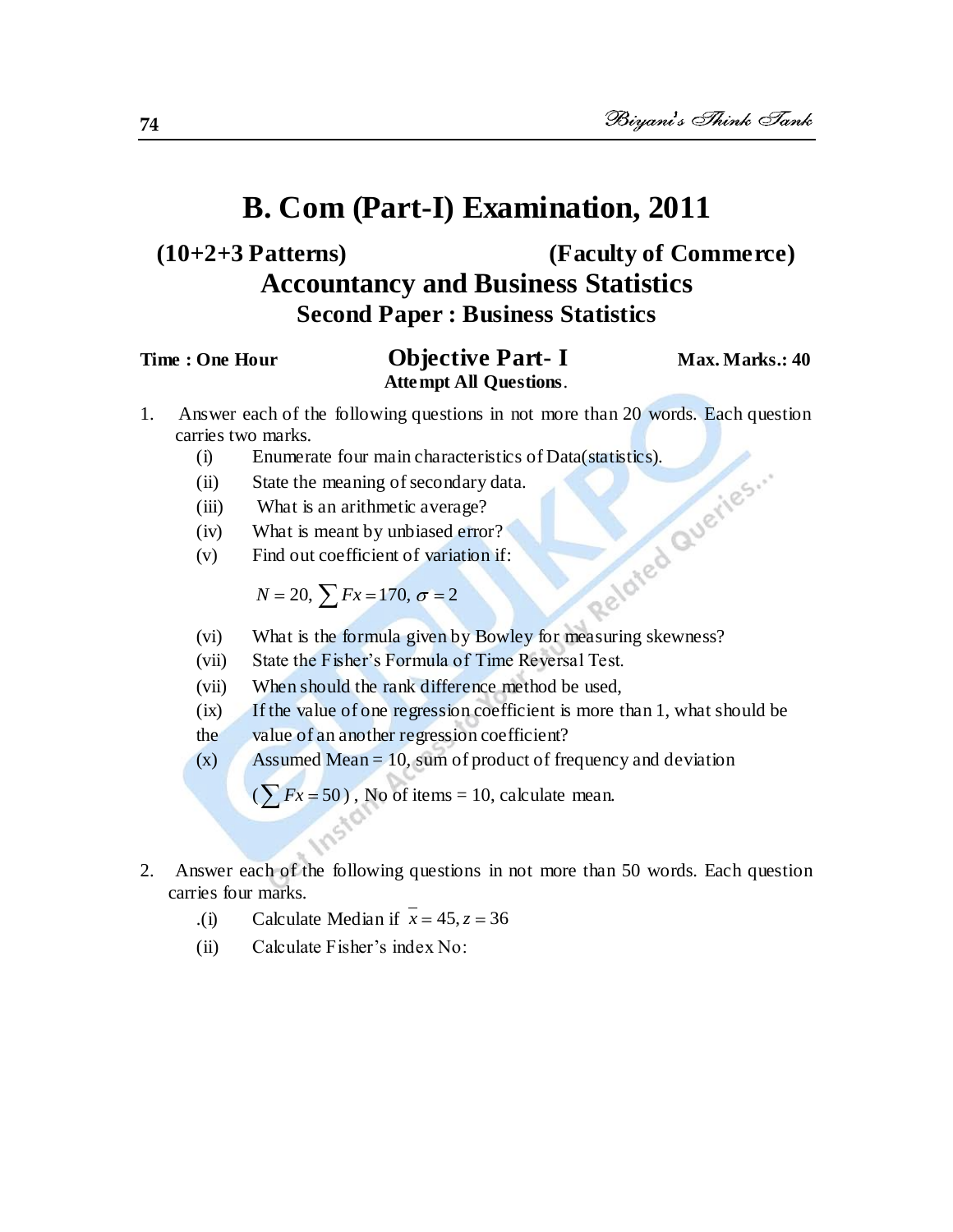$$
\sum p_1 q_1 = 2207 \sum p_0 q_0 = 1600
$$
  

$$
\sum p_1 q_1 = 2040 \sum p_0 q_0 = 1510
$$

- (iii) If variance = 144,  $x = 50$ , Calculate coefficient of variation.
- (iv) If two regression coefficient are 0.5 and 0.9 , find the value of coefficient
- of correlation.
- (v) What is double bars diagram?

### **DESCRIPTIVE PART- II**

#### **Time: Two Hours** Max. Marks: 60

Attempt three questions in all, Selection at least one question from each Section. All questions carry equal marks of 20 each questions carry equal marks of 20 each

### **Section-A**

- 3. Differentiate between Primary data and Secondary data. Examine critically the important method of collection of primary data.
- 4. The following data relate to income of employees of a concern in two different years:

| Income in Rs. |      | Number of Employees |
|---------------|------|---------------------|
|               | 1996 | 1998                |
| $100 - 200$   | 10   | 15                  |
| $200 - 300$   | 15   | 30                  |
| $300 - 400$   | 20   | 45                  |
| $400 - 500$   | 25   | 50                  |
| $500 - 600$   | 20   | 35                  |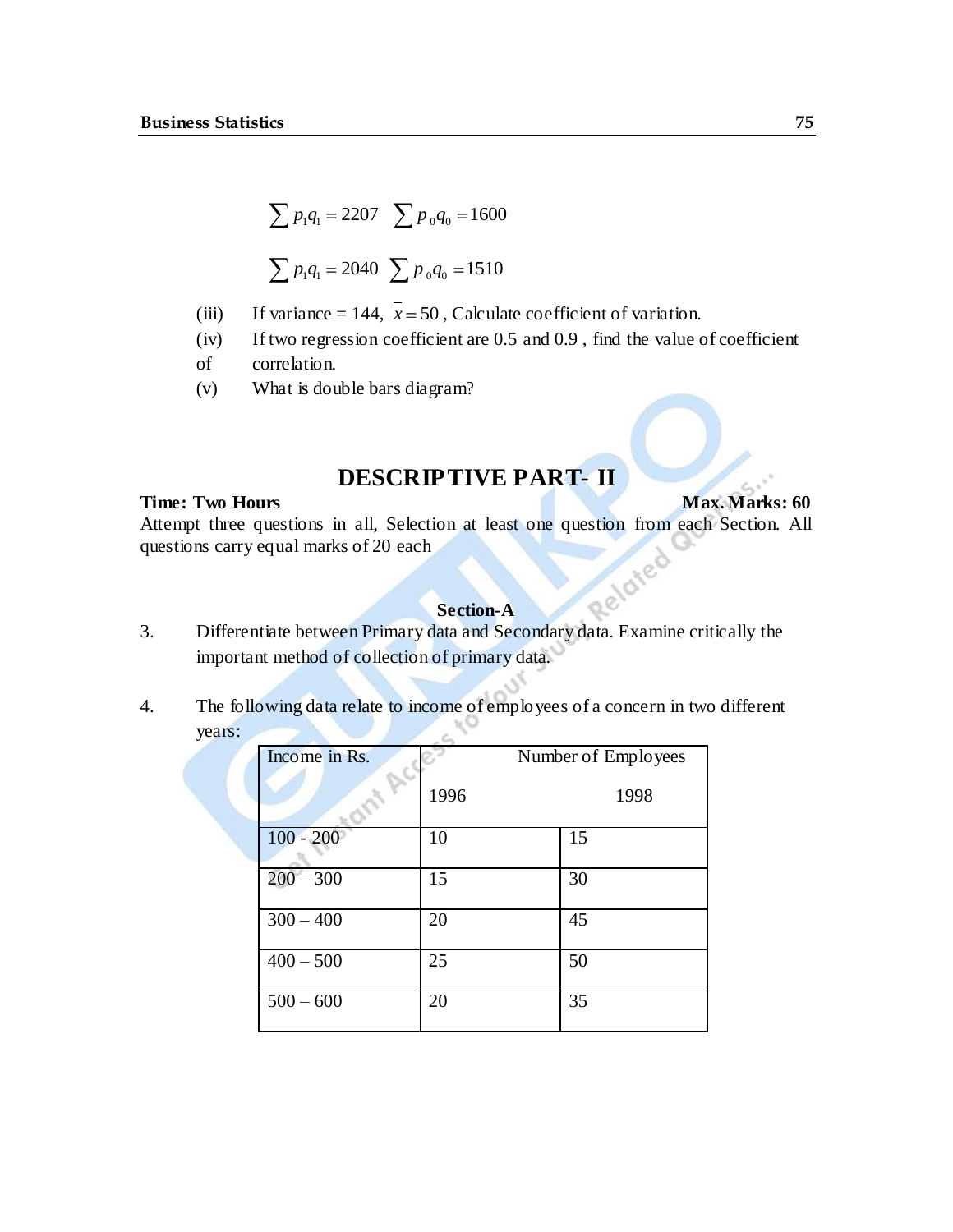| 600 and above | -- |
|---------------|----|
|               |    |

The total income of 10 employees in the last group in 1996 was Rs. 8,000 whereas of 25 employees in 1998 was Rs 20,000:

- (i) Find out the total income of all employees in the year 1996 and 1998
- (ii) Ascertain the range of income of middle 50% employee in the year 1996.

5. Pension payable by company to its employees are as follows:

|           |                                                             | <b>Section B</b> |
|-----------|-------------------------------------------------------------|------------------|
|           | Pension payable by company to its employees are as follows: |                  |
| Age Group | Pension                                                     |                  |
| $60 - 64$ | 15                                                          |                  |
| $64 - 68$ | 20                                                          |                  |
| $68 - 72$ | 25                                                          | weries           |
| $72 - 76$ | 30                                                          |                  |
|           |                                                             |                  |
| $76 - 80$ | 35                                                          | Relater          |
| $80 - 84$ | 40                                                          |                  |
|           |                                                             |                  |

The age of 20 persons who secured pension rights are given below: 61, 64, 62, 70, 72, 73, 75, 78, 82, 83, 80, 66, 71, 70, 65, 77, 81, 63, 69 and 77 Calculate the monthly average pension payable and standard deviation.

6. In 1999 in an enquiry of two towns A and B it was found that the average working class was spending on food and other item as following:

| --         | --     | -      |
|------------|--------|--------|
|            | Town A | Town B |
| Food       | 64%    | 50%    |
| Other item | 36%    | 50%    |
|            |        |        |

In 2001 the consumer price index stood at 279 for town A and 265 for town B (Base year  $1999 = 100$ ) it was known that the rise in price of all articles consumed by the working class was the same for A and B.

Calculate the index for:

- (i) Food
- (ii) Other item for 2001

### **Section C**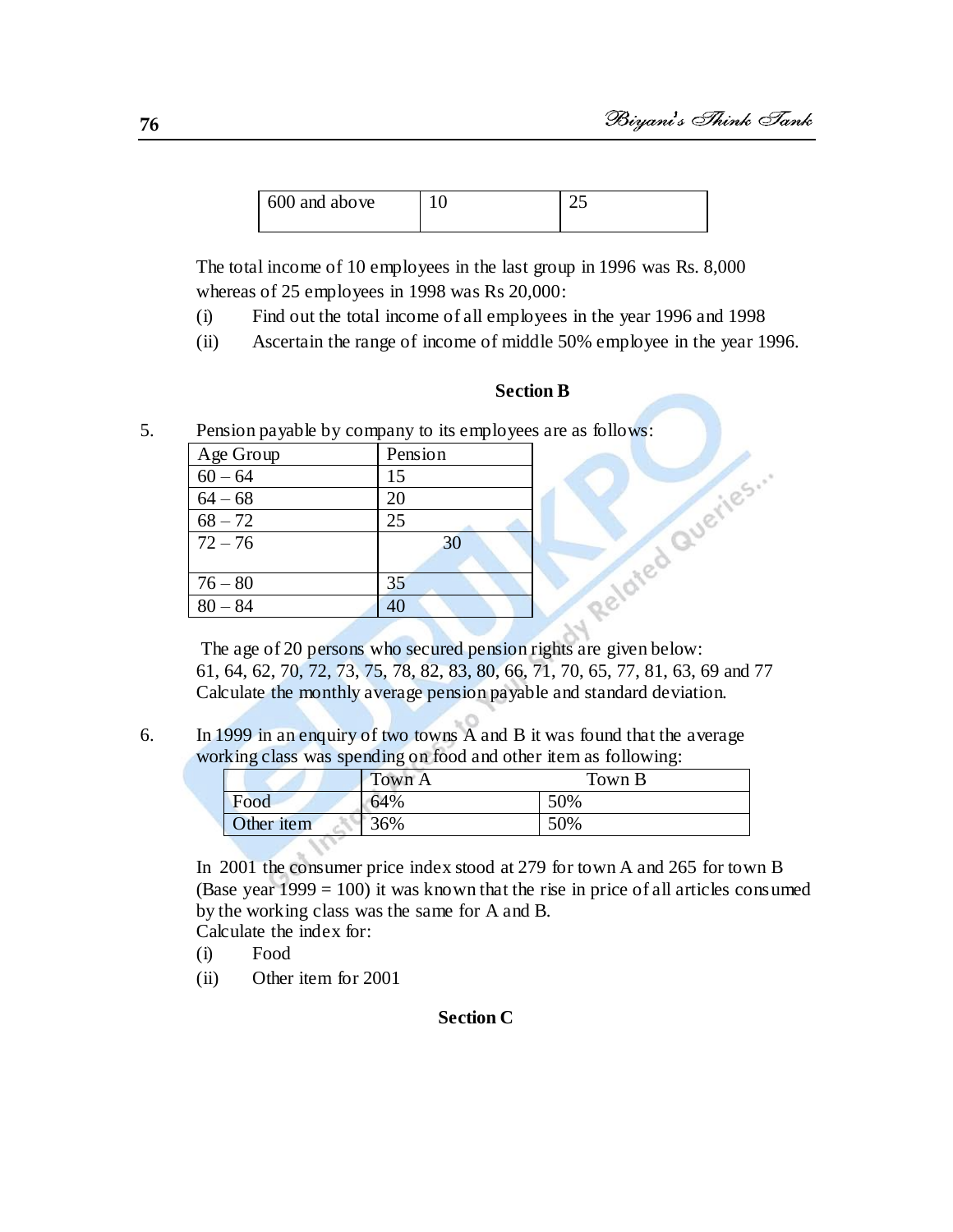7. On the basis of following information, find out if there is any relation between age and illiteracy:

| Age Group | <b>Total Population</b> | Literate Population |
|-----------|-------------------------|---------------------|
| $10 - 20$ | 1200                    | 1100                |
| $20 - 30$ | 1000                    | 925                 |
| $30 - 40$ | 800                     | 740                 |
| $40 - 50$ | 500                     | 470                 |
| $50 - 60$ | 250                     | 230                 |
| $60 - 70$ | 150                     | 140                 |
| $70 - 80$ | 50                      | 45                  |

8. Define Regression. Why are there two regression lines? Under what conditions can there be only one regression line?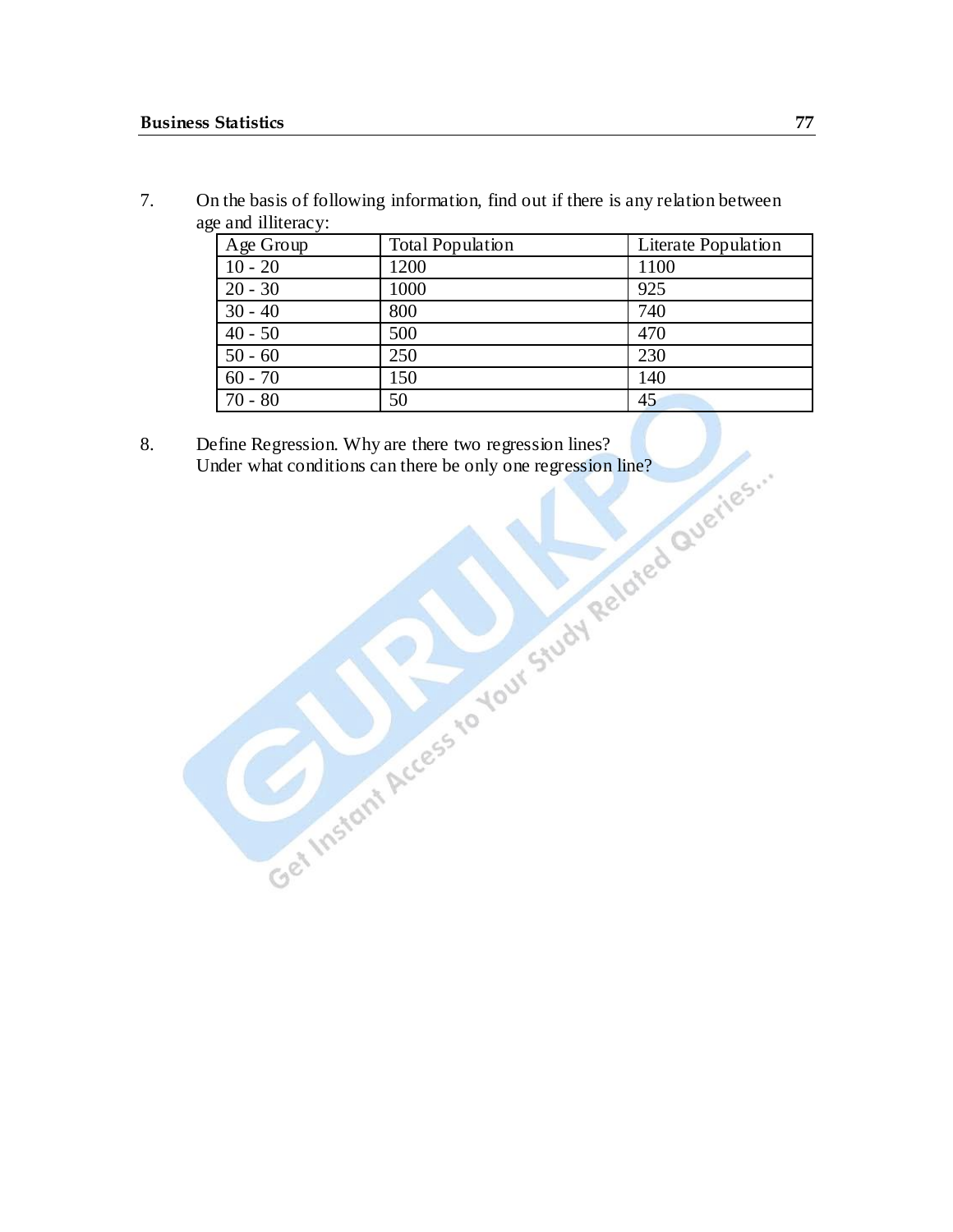# **(10+2+3 Patterns) (Faculty of Commerce) Accountancy and Business Statistics Second Paper : Business Statistics**

| Time : One Hour | <b>Objective Part-I</b> | Max. Marks.: 40 |
|-----------------|-------------------------|-----------------|
|                 | Attempt All Questions.  |                 |

- 1. Answer each of the following questions in not more than 20 words. Each question carries two marks.<br>
(i) What do you understand by data?<br>
(ii) What do you understand by statistic?<br>
(iii) What are primer carries two marks.
	- (i) What do you understand by data?
	- (ii) What do you understand by statistic?
	- (iii) What are primary data?
	- (iv) Give main difference between questionnaire and schedule.
	- (v) What is frequency distribution?
	- (vi) Find out mode :

| Central size: |  |  |  |
|---------------|--|--|--|
| Frequency:    |  |  |  |

- (vii) What is an arithmetic average?
- (viii) State the Fisher's formula of factor reversal test.
- (ix) State the Bowley formula for measuring Skewness.
- (x) What do you understand by one dimensional diagram?
- 2. Answer each of the following questions in not more than 50 words. Each question carries four marks.
	- (i) What is an inclusive series?
	- (ii) Write a brief note on law of inertia of large numbers.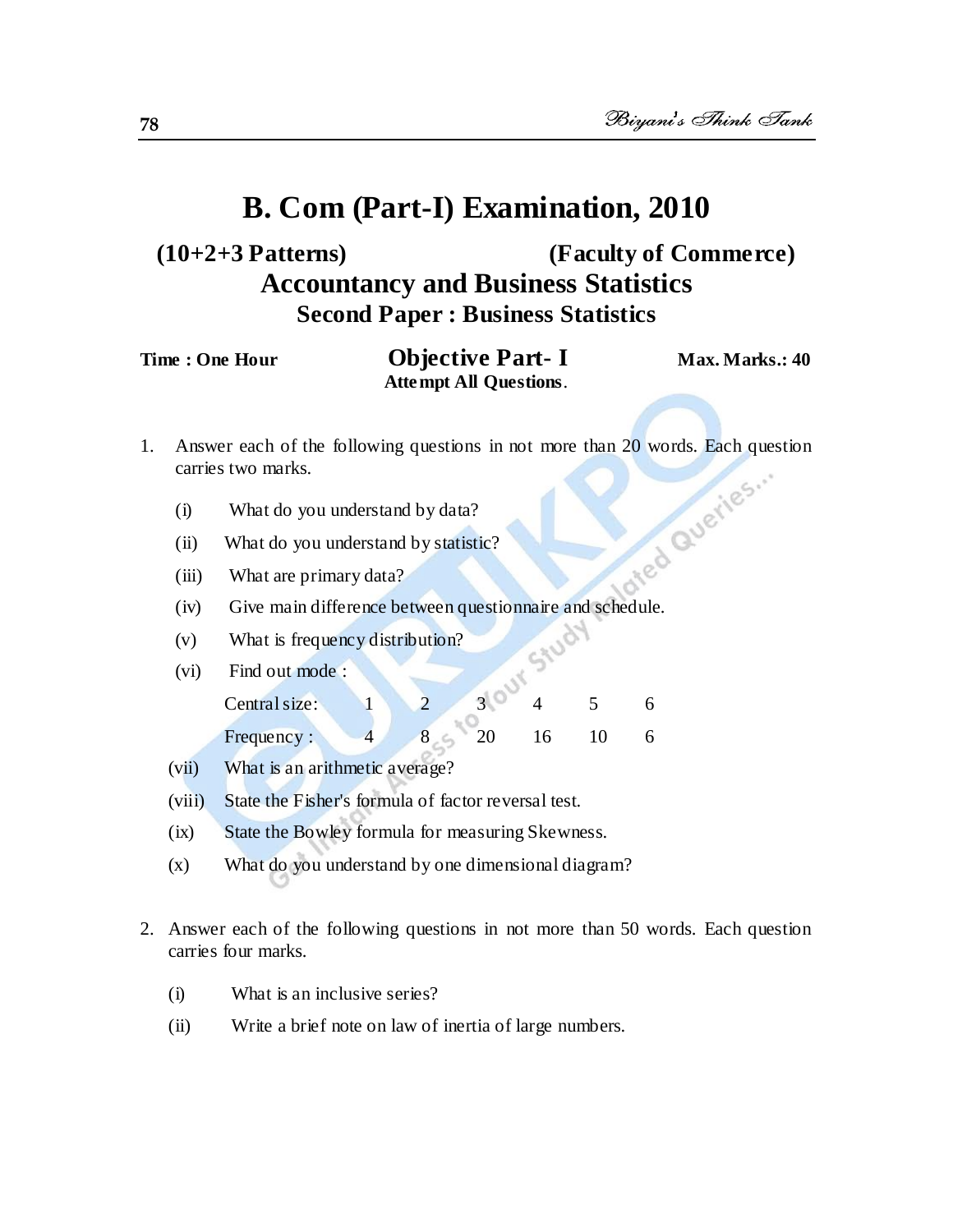(iii) Find out inter-quartile range from the following data:

| Size                         | $\therefore$ 10 15 18 40 25 35 50 |  |  |  |
|------------------------------|-----------------------------------|--|--|--|
| Frequency : 2 12 20 15 3 5 5 |                                   |  |  |  |

(iv) What do you understand by correlation?

(v) What is meant by Consumer Price Index?

### **DESCRIPTIVE PART- II**

#### **Time: Two Hours Max. Marks: 60**

Attempt three questions in all, Selection at least one question from each Section. All questions carry equal marks of 20 each

### **Section-A**

- 3. Define 'Statistics'. Discuss its scope and limitations.
- 4. Calculate median and mode from the following table:

| No. of Persons |
|----------------|
|                |
| 5              |
| 12             |
| 29             |
| 31             |
| 8              |
| 19             |
| 5              |
|                |

**Section- B**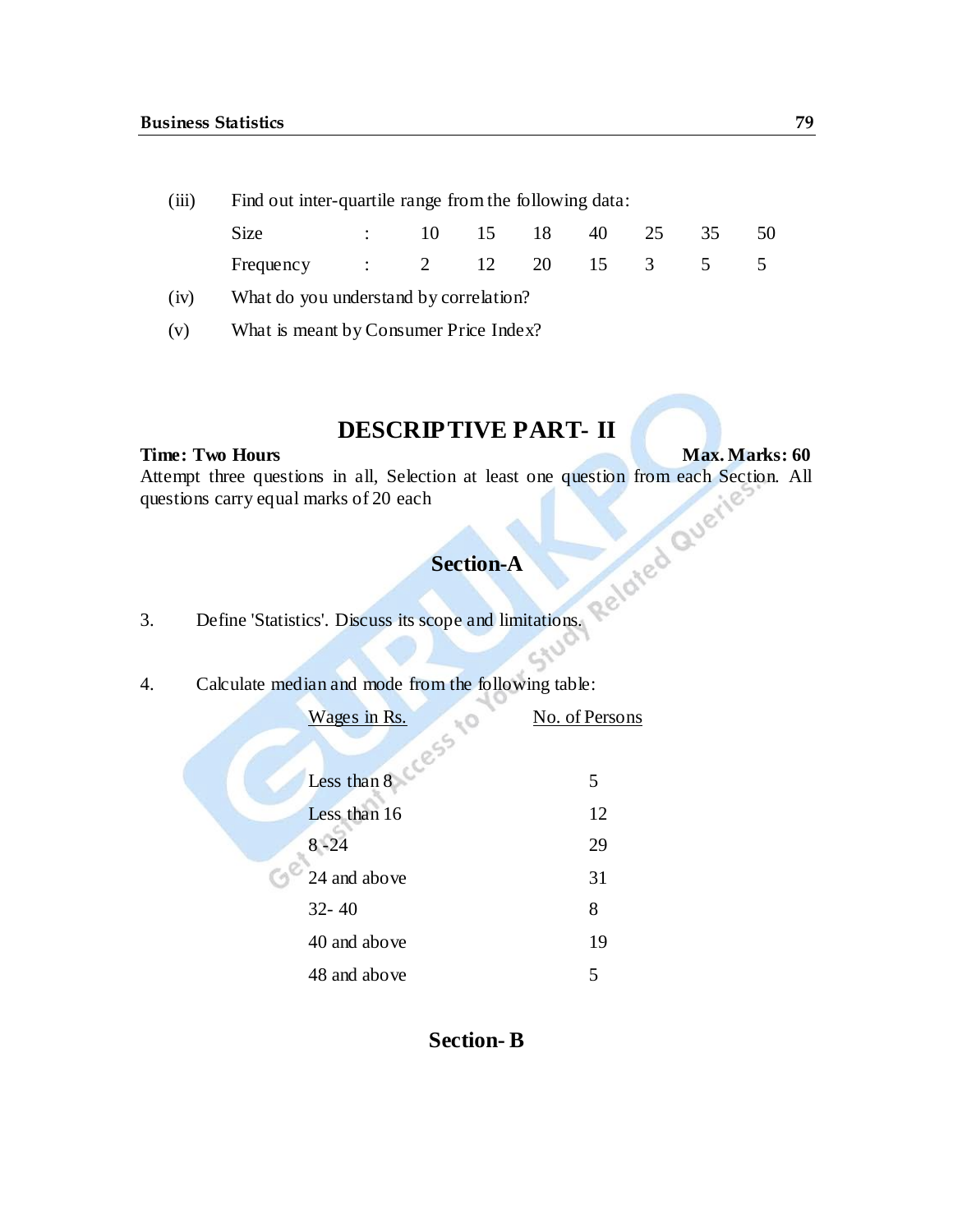5. Compute mean and the standard deviation of the marks obtained by 100 students in an Examination:

| <b>Marks</b> | <b>Students</b> |
|--------------|-----------------|
| $0 - 10$     | 12              |
| $10 - 20$    | 21              |
| $20 - 30$    | 23              |
| $30 - 40$    | 34              |
| $40 - 50$    | 10              |

6. Construct Fisher's Ideal Index number from the following data and show that it satisfies the time reversal test and factor reversal test:



7. Calculate coefficient of correlation between age and success in the examination:

| Age of candidate | % of failures |
|------------------|---------------|
| 18               | 38            |
| 19               | 40            |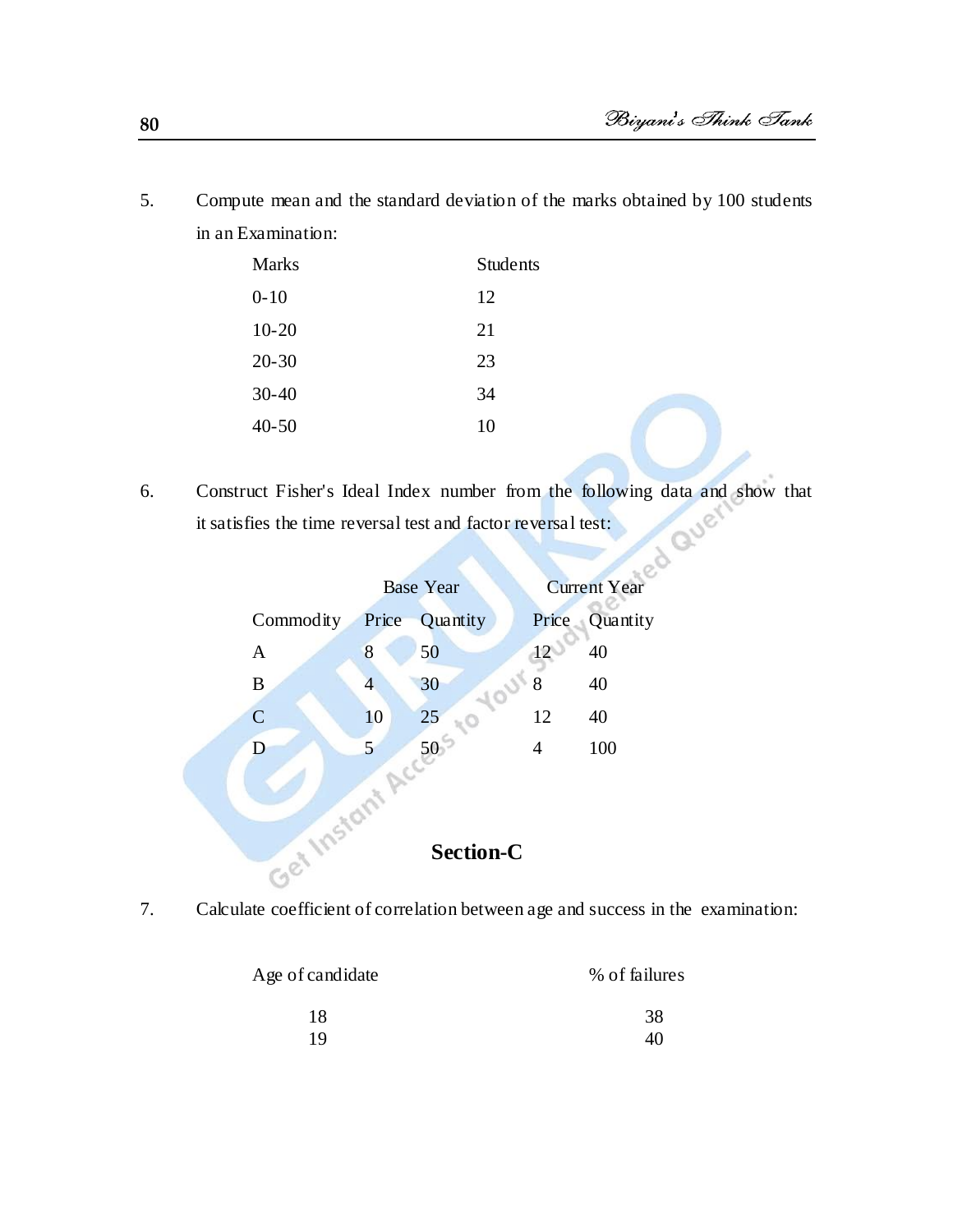| 20 | 35 |
|----|----|
| 21 | 32 |
| 22 | 34 |
| 23 | 37 |
| 24 | 42 |
| 25 | 46 |
| 26 | 52 |
| 27 | 56 |

8. Calculate the regression equation from the following data:

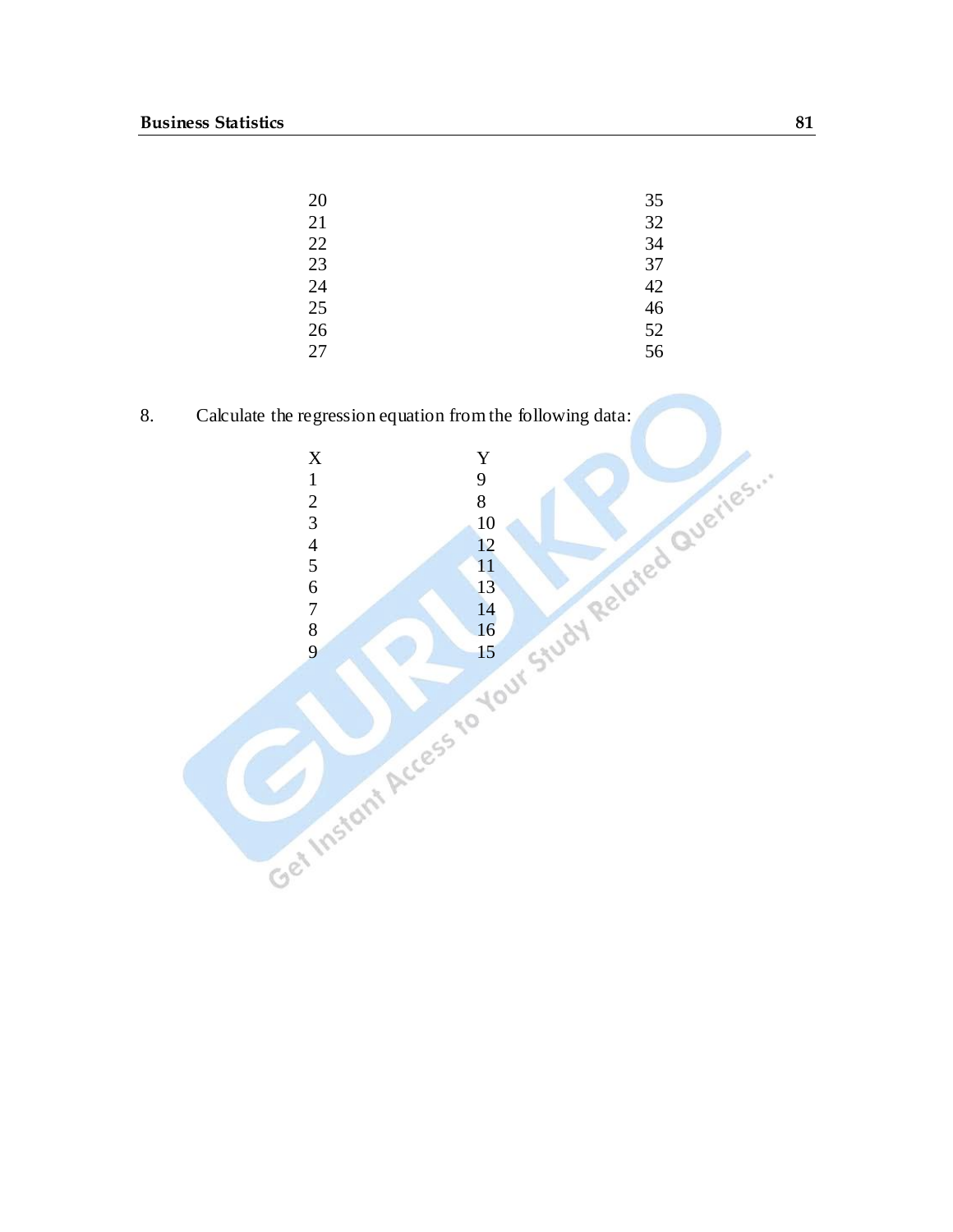# **(10+2+3 Patterns) (Faculty of Commerce) Accountancy and Business Statistics Second Paper : Business Statistics**

| Time : One Hour | <b>Objective Part-1</b>       | Max. Marks.: 40 |
|-----------------|-------------------------------|-----------------|
|                 | <b>Attempt All Questions.</b> |                 |

1. Answer each of the following questions in not more than 20 words. Each question carries two marks.<br>
(i) Give a main definition of statistics in singular senses<br>
(ii) State the main f carries two marks.

Re

150

- (i) Give a main definition of statistics in singular sense.
- (ii) State the main functions of statistics.
- (iii) Give main difference between questionnaire and schedule.
- (iv) What is Census Investigation?
- (v) Wages is Census Investigation.?
- (vi) Find Harmonic mean, if arithmetic mean is 20 and geometric.
- (vii) State the fisher's formula of Time reversal test.
- (viii) State the meaning of Correlation.
- (ix) State the regression equation of 'X' on 'Y'.
- (x) What is false base line?
- 2. Answer each of the following questions in not more than 50 words. Each question carries four marks.
	- (i) Distinguish between primary and secondary data.
	- (ii) Write a brief note on law of inertia of large numbers.
	- (iii) Explain the difference Skewness and Dispersion.
	- (iv) Explain the given information find out regression coefficient of 'Y' and 'X'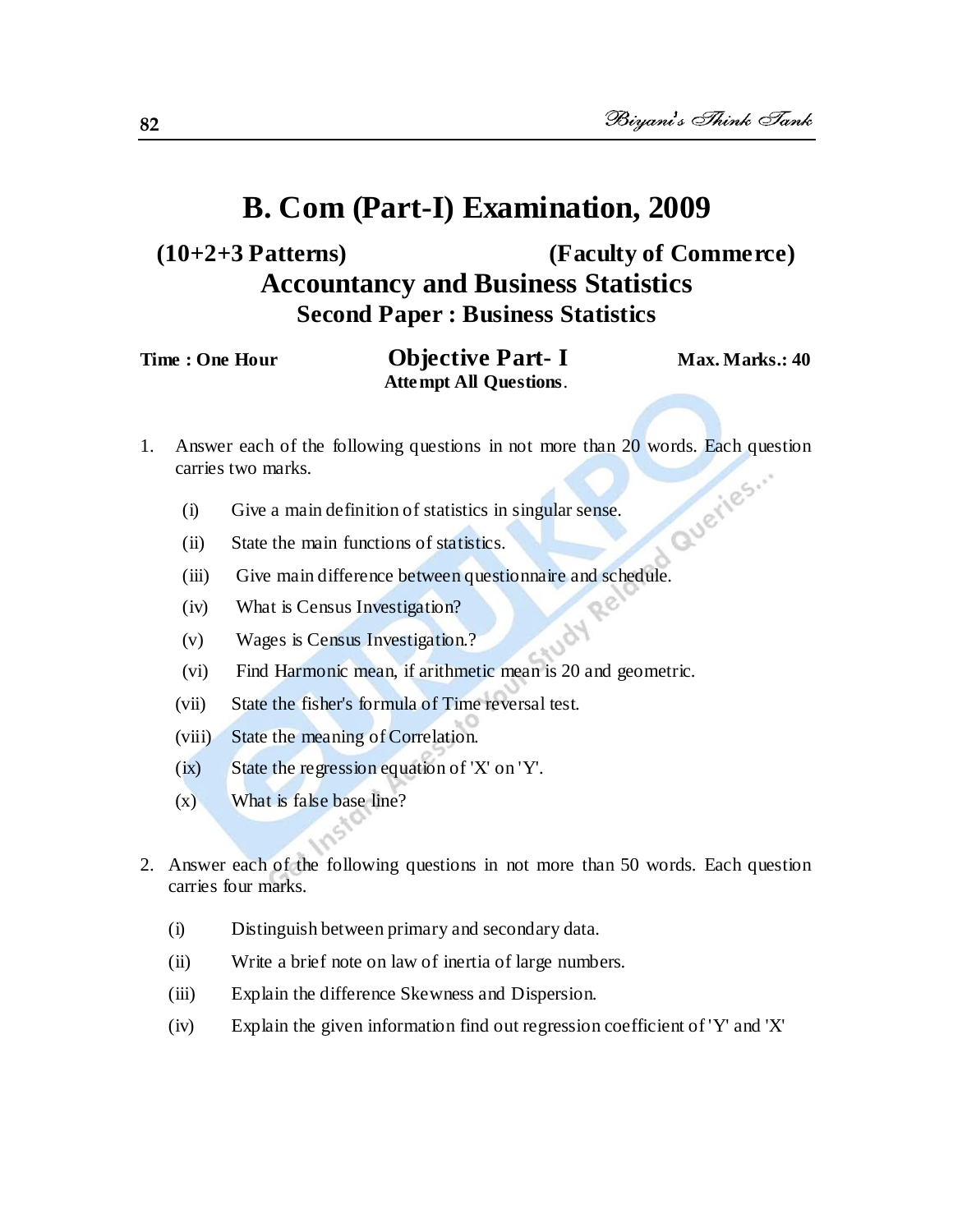N=8, 
$$
\sum dx = 56
$$
,  $\sum dy = 40$ ,  $\sum d^2x = 524$ ,  $\sum d^2y = 256$ ,  $\sum dxdy = 364$ 

(v) Explain the meaning and types of two dimensional diagrams.

### **DESCRIPTIVE PART- II**

**Time: Two Hours Max. Marks: 60** 

Attempt three questions in all, Selection at least one question from each Section. All questions carry equal marks of 20 each

### **Section-A**

Section-A<br>3. What is questionnaire? What precautions should be taken in drafting a good<br>questionnaire? questionnaire?

| <b>Wages (Rs.)</b> | <b>No. of Workers</b> |
|--------------------|-----------------------|
| $20 - 60$          | 80                    |
| $20 - 55$          | 74                    |
| $20 - 40$          | 40                    |
| $20 - 30$          | 12                    |
| $20 - 50$          | 67                    |
| $20-45$            | 55                    |
| $20 - 25$          | 5                     |
| $20 - 35$          | 22                    |

4. Calculate the Mean, Median and Mode from the following data;

#### **Section – B**

5. For the frequency distribution given below, calculate the coefficient of Skewness based on quartiles: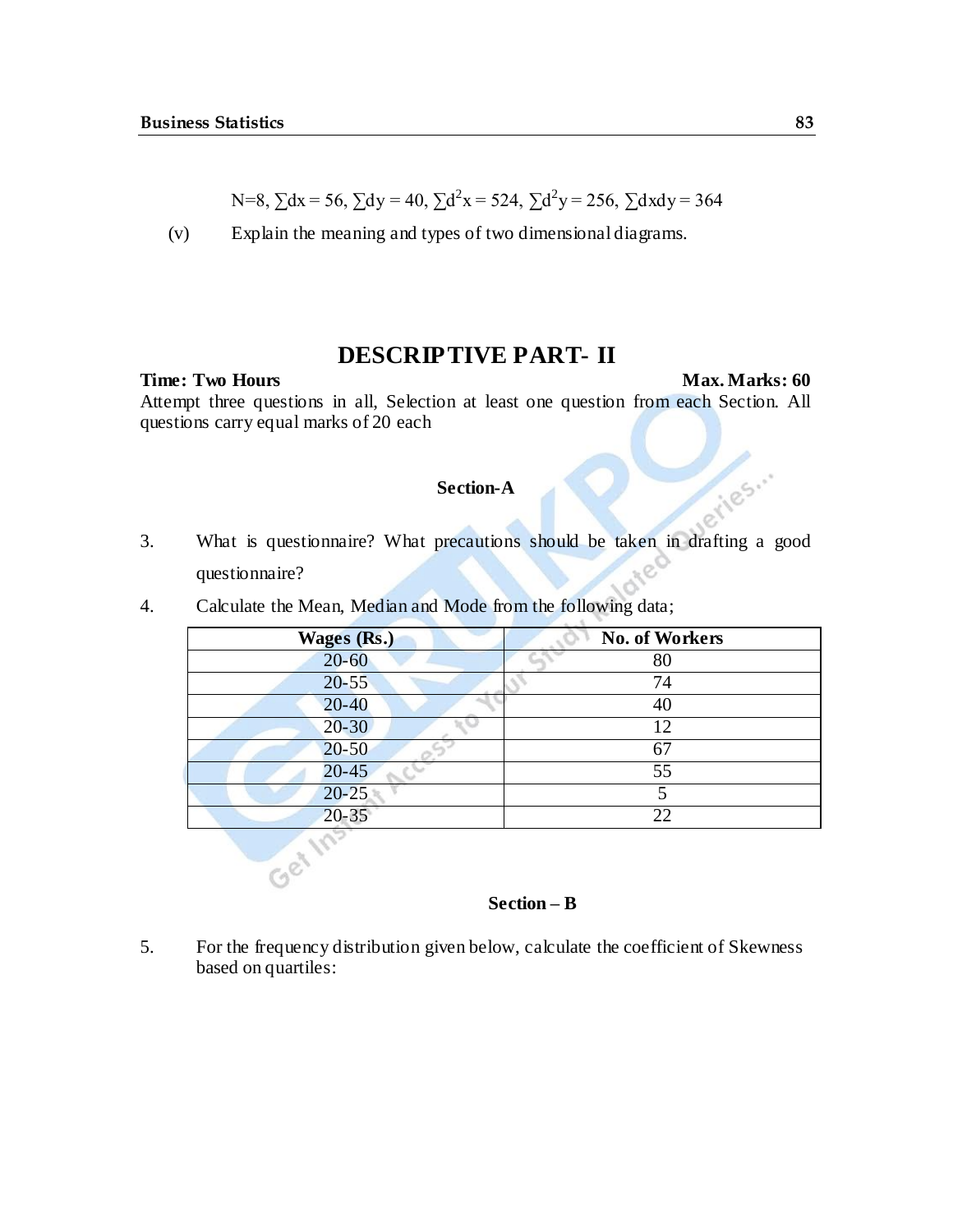| <b>Wages (Rs.)</b> | <b>No. of Workers</b> |
|--------------------|-----------------------|
| $10-19$            |                       |
| $20 - 29$          |                       |
| $30 - 39$          | 14                    |
| 40-49              | 20                    |
| 50-59              | 25                    |
| $60 - 69$          | 15                    |
| $70 - 79$          |                       |
| 80-89              |                       |

6. An association of drinkers consists of 50 members using standard drinks. Calculate weighted consumer price index for 2008 based on 2007- prices.

d

| Name of<br>the Drink | Price in 2007<br>(per bottle Rs.) | Price in 2008<br>(per bottle Rs.) |
|----------------------|-----------------------------------|-----------------------------------|
| Whisky               | 120                               | 150                               |
| Rum                  | 110                               | 121                               |
| Gin                  | 80                                | 100                               |
| <b>Brandy</b>        | 60                                | 90                                |
| Wine.                | 20                                | 24                                |
| Tharra               |                                   | 16                                |
|                      |                                   |                                   |

Out of 50 members, 10 members prefer to take Whisky, 5 members Gin, 8 members brandy, 7 members Rum, 12 members Wine and the rest prefer to take **Instant** Tharra.

#### **Section-C**

7. Find out coefficient of correlation between age and playing habit from the following data:

| <b>Age Group</b> | <b>No. of Student</b> | <b>Regular Players</b> |
|------------------|-----------------------|------------------------|
| $15 - 16$        | 200                   | 150                    |
| 16-17            |                       | 162                    |
| 17-18            | 340                   | $170-$                 |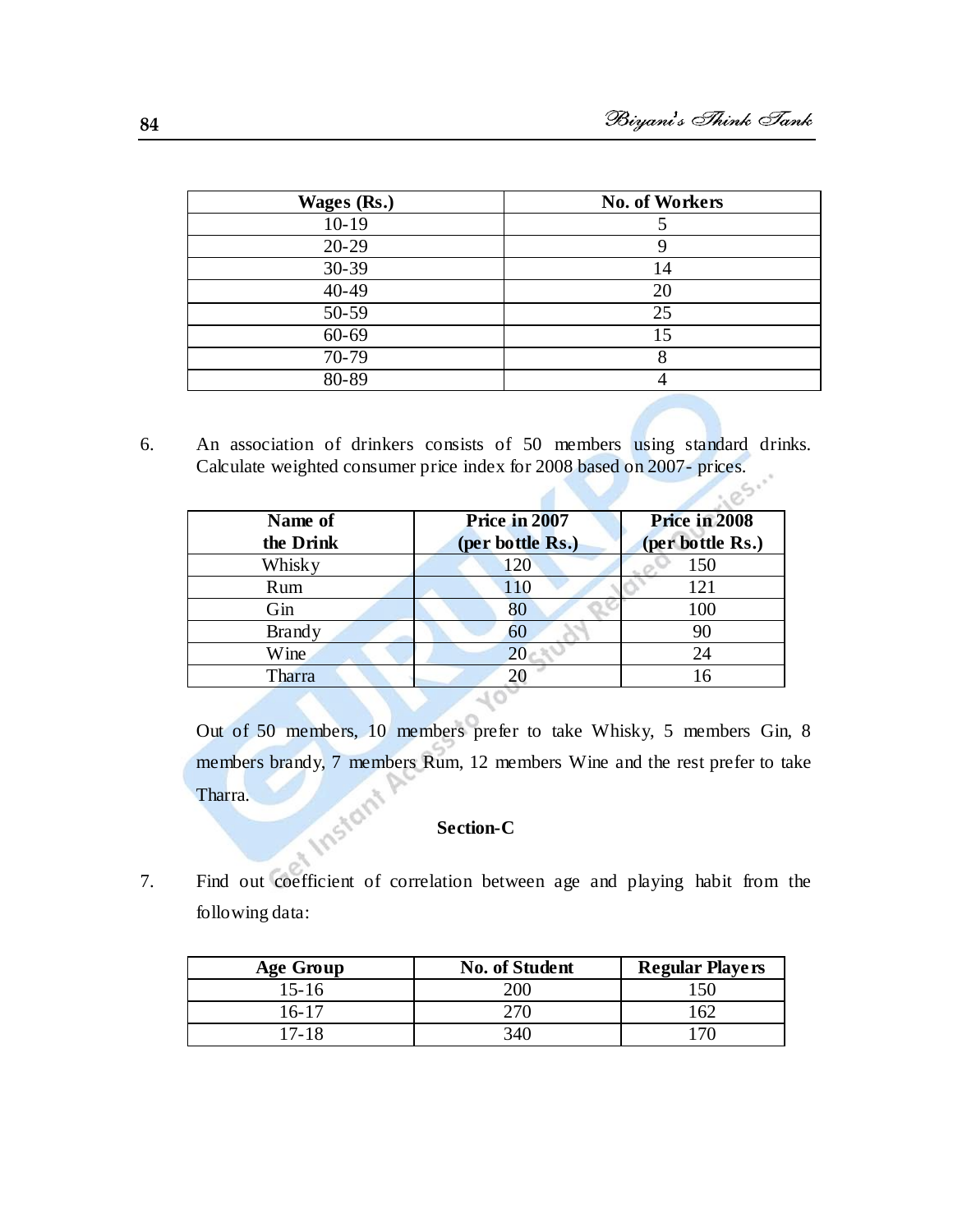| 18-19     | 360 | 180 |
|-----------|-----|-----|
| 19-20     | 400 | 180 |
| $20 - 21$ | 300 | 120 |

8. From the given data prepare a cumulative frequency curve with more than type cumulative frequencies:

| <b>Production (in units)</b> | <b>No. of Workers</b> |
|------------------------------|-----------------------|
| $10 - 15$                    |                       |
| $15 - 20$                    | 8                     |
| $20 - 25$                    | 15                    |
| $25 - 30$                    | 20                    |
| $30 - 35$                    | 16                    |
| $35 - 40$                    | 10                    |
| $40 - 45$                    | O                     |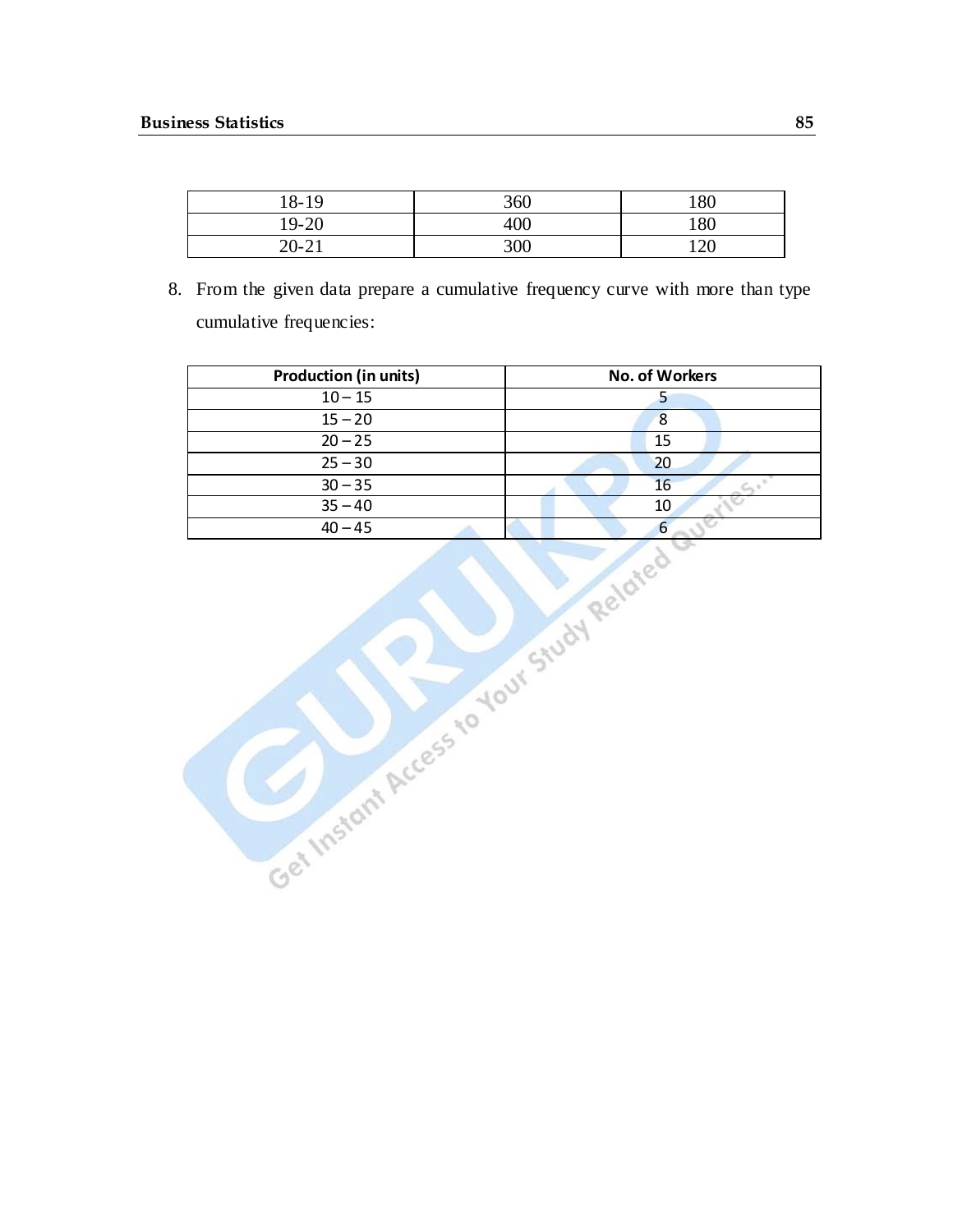# **(10+2+3 Patterns) (Faculty of Commerce) Accountancy and Business Statistics Second Paper : Business Statistics**

| Time : One Hour | <b>Objective Part-I</b>       | Max. Marks.: 40 |
|-----------------|-------------------------------|-----------------|
|                 | <b>Attempt All Questions.</b> |                 |

- 1. Answer each of the following questions in not more than 20 words. Each question carries two marks.
	- (i) "Ram has secured 90 percent marks in Statistics, whereas his height is 1.9 metres and weight 58 kg." Would you call these as data, state with reasons?
	- (ii) Write two causes of distrust of statistics.
	- (iii) Name any four sources of collection of secondary data.
	- (iv) What is bivariate frequency distribution?
	- (v) The mean wages of 100 laborers working in a factory running two shift of 60 and 40 laborers respectively is Rs. 38, the mean of 60 laborers working in the morning shift is Rs.40 find the mean wages of 140 laborers working in the evening shift.
	- (vi) If the variance of a series is 144 and the mean is 50, find out the coefficient of variation.
	- (vii) What is the formula given by Bowley for measuring Skewness?
	- (viii) What is the meaning of deflating of index numbers?
	- (ix) Why are there two regression lines?
	- (x) What is cumulative frequency curve or give curve?
- 2. Answer each of the following questions in not more than 50 words. Each question carries four marks.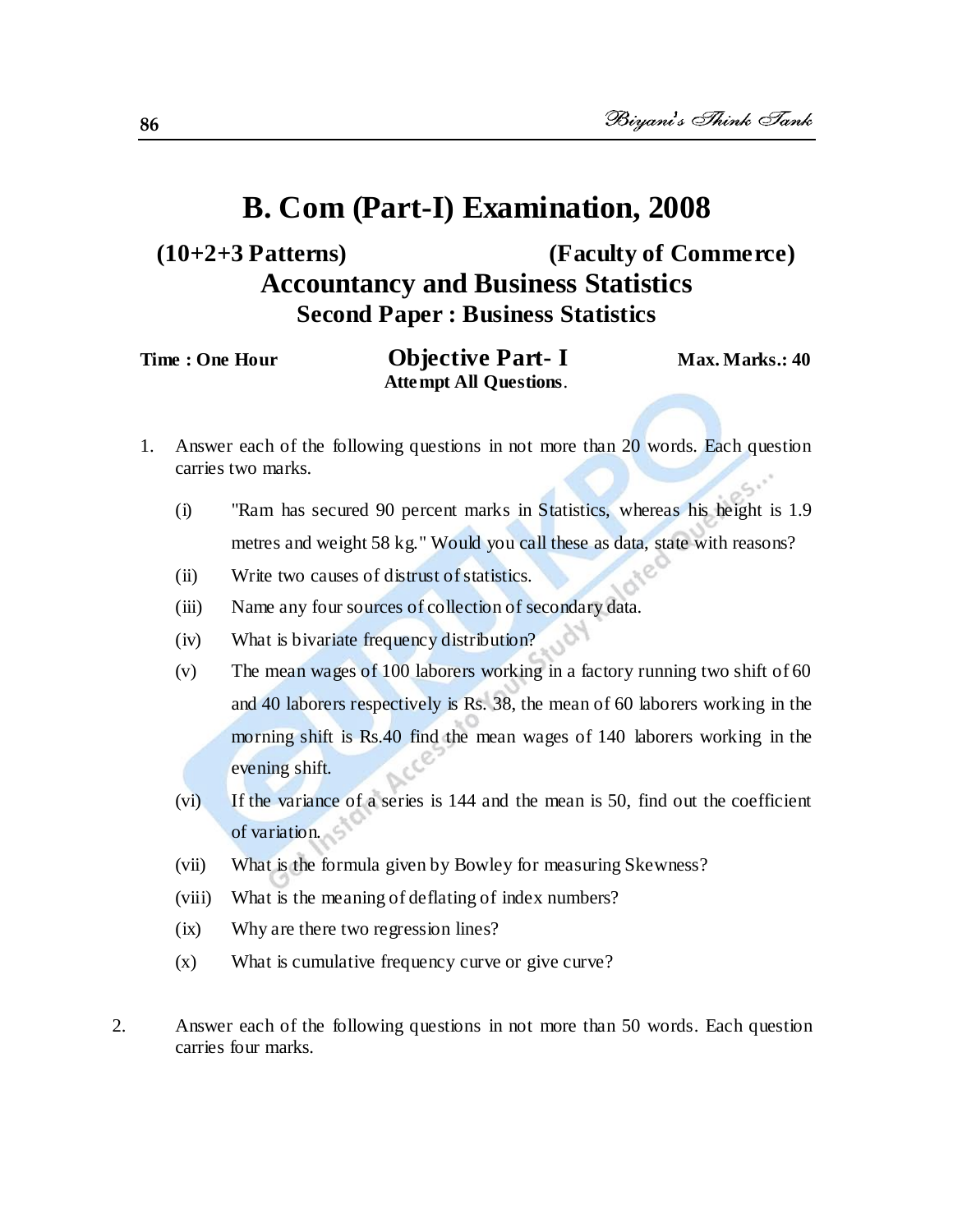- (i) What does the law of statistical regularity show? Explain.
- (ii) Draw a blank table to present information regarding the college students according to :
	- (a) Faculty Arts, commerce and science
	- (b) Sex Male and female
	- (c) For 2 years 2005-2006
- (iii) An airplane travels distance of 2,500 1,200 and 500 kms. At speeds 500, 500 and 250 kms. Per hour respectively. Find the average speed for the entire trip.
- (iv) When is the false base line used?
- (v) What is the difference between historigram and histogram?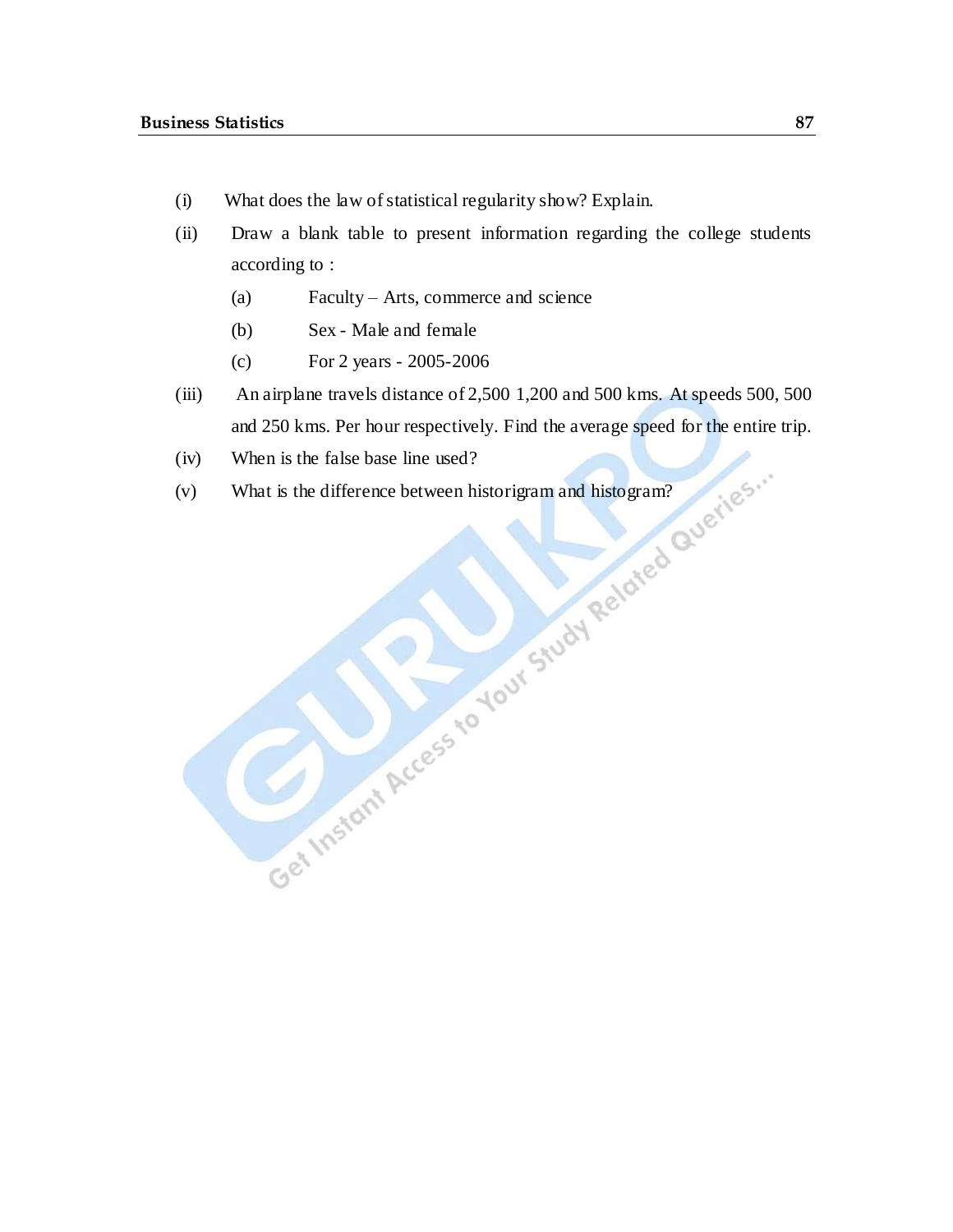### **DESCRIPTIVE PART- II**

**Time: Two Hours** Max. Marks: 60

Attempt three questions in all, Selection at least one question from each Section. All questions carry equal marks of 20 each.

### **Section-A**

- 3. What is "Statistical Sampling"? Describe the various methods of statistical sampling.
- 4. Find the missing frequency in the following distribution. if  $N = 100$  and median is 30 :



5. Calculate the standard deviation and its coefficient from the following data:

| Wages in Rs. | No. of person |
|--------------|---------------|
| 48 and above | 5             |
| 40 and above | 15            |
| $32 - 40$    | 20            |
| $16 - 32$    | 45            |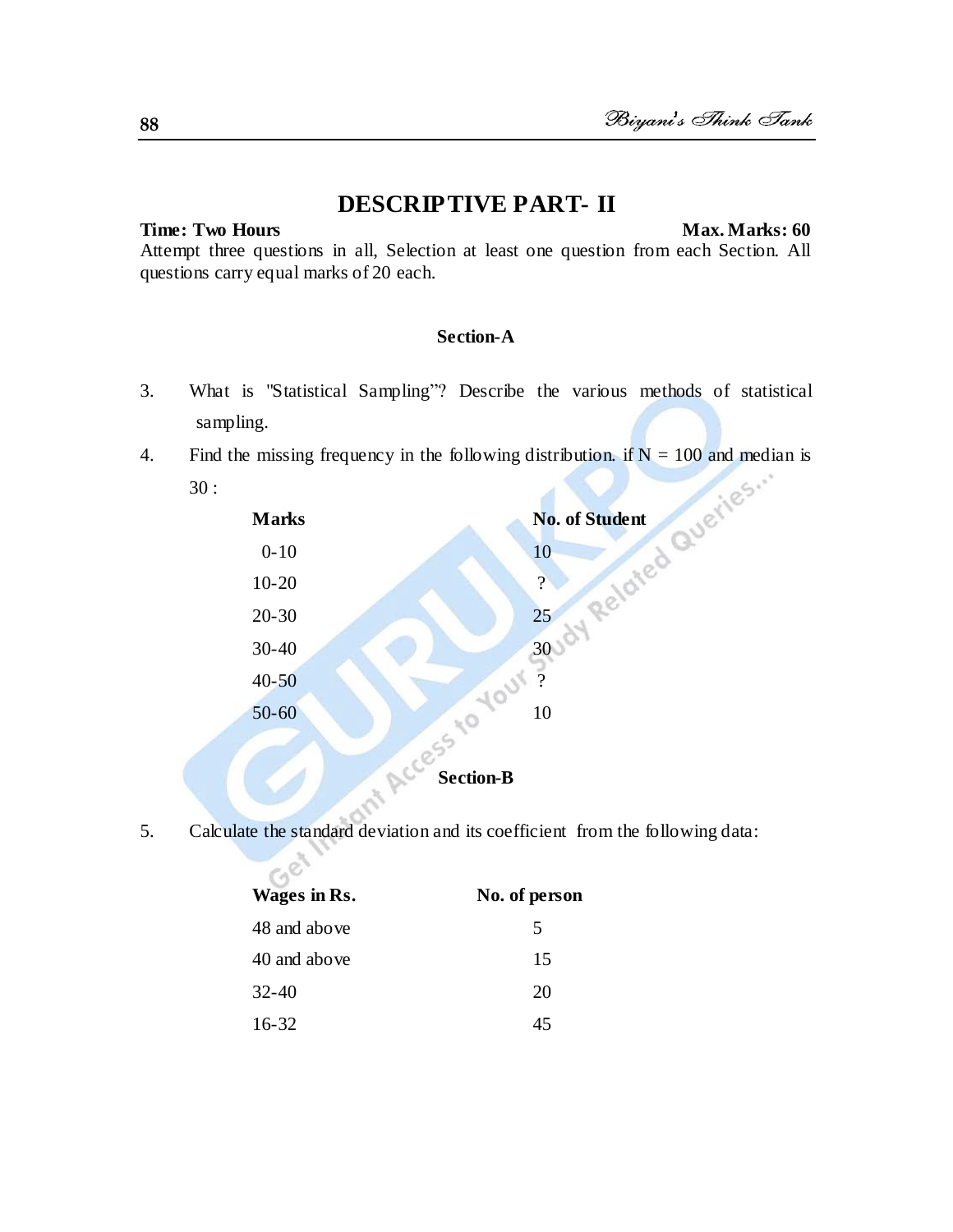| $8 - 24$     | 32 |
|--------------|----|
| Less than 16 | 20 |
| Less than 8  | 8  |

6. Construct Fisher's ideal index no. form the following table:

| <b>Articles</b> | <b>Base Year</b> |                  | <b>Current Year</b> |          |
|-----------------|------------------|------------------|---------------------|----------|
|                 | <b>Price</b>     | Quantity         | <b>Price</b>        | Quantity |
| Food            | 16               | 50               | 24                  | 45       |
| Clothing        | 18               | 30               | 24                  | 25, es   |
| Rent            | 20               | 5                | 15                  |          |
| Fuel            | 10               | 6                | 12                  | 6        |
| Misc.           | 10               | 10               | 14                  | 12       |
|                 |                  |                  |                     |          |
|                 |                  | <b>Section-C</b> | $\sqrt{6}$          |          |

7. The results of B.Com. Examination is given below from the following data. Calculate coefficient of correlation between age and success in the examination.

| Age in year's | % of failures |
|---------------|---------------|
| 18            | 38            |
| 19            | 40            |
| 20            | 35            |
| 21            | 32            |
| 22            | 34            |
| 23            | 37            |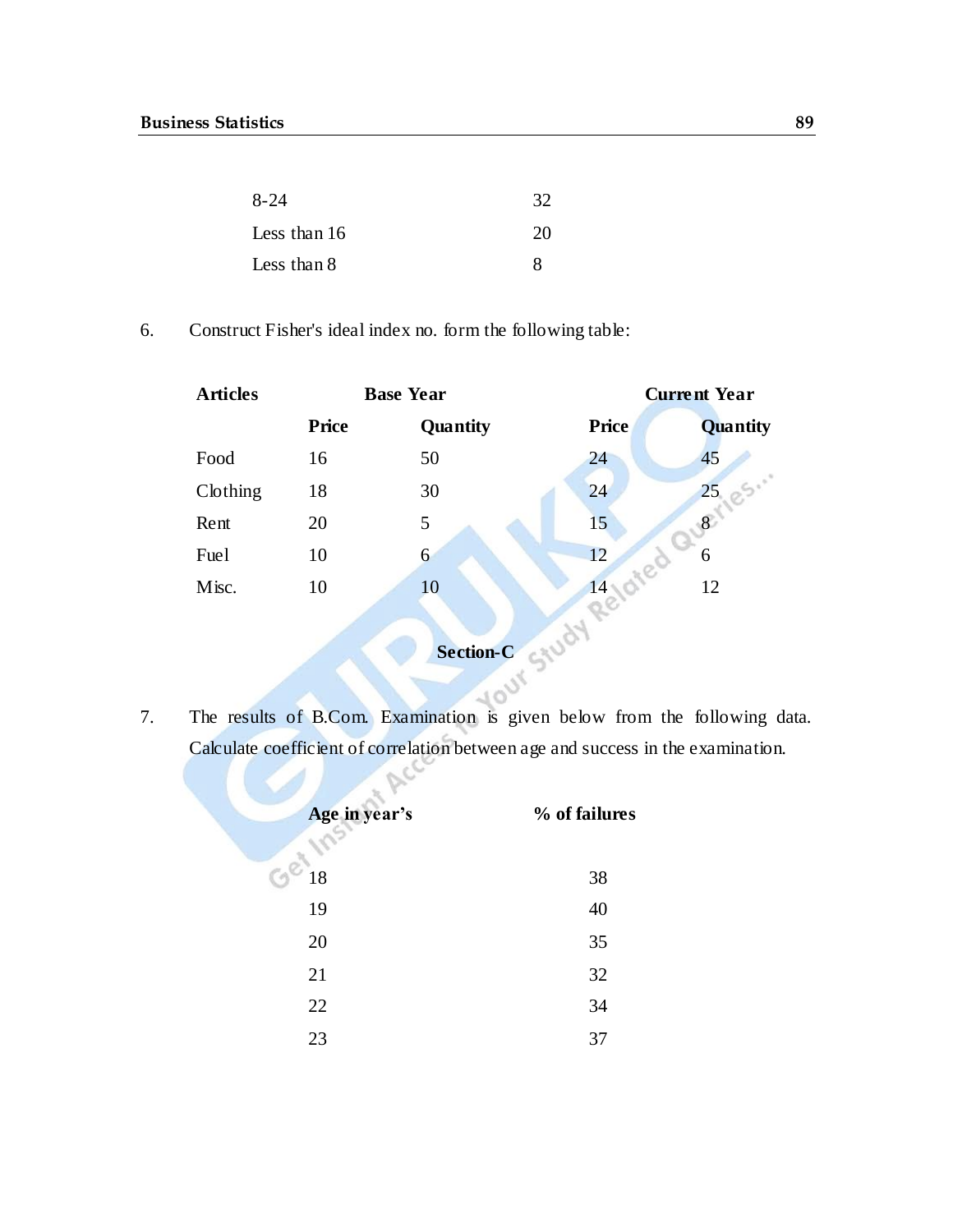| 24 | 42 |
|----|----|
| 25 | 46 |
| 26 | 52 |
| 27 | 56 |

8. From the data given below, find the expected value of X when the value of Y is 15, and find the expected value of Y when the value of X is 30: Arithmetic mean of X variable  $= 40$ Arithmetic mean of Y variable  $= 20$ 

S.D. of X variable ( $\sigma_x$ ) = 5

S.D. of Y variable  $(\sigma_y) = 7$ 

Coefficient of correlation between X and Y variables  $r = +0.90$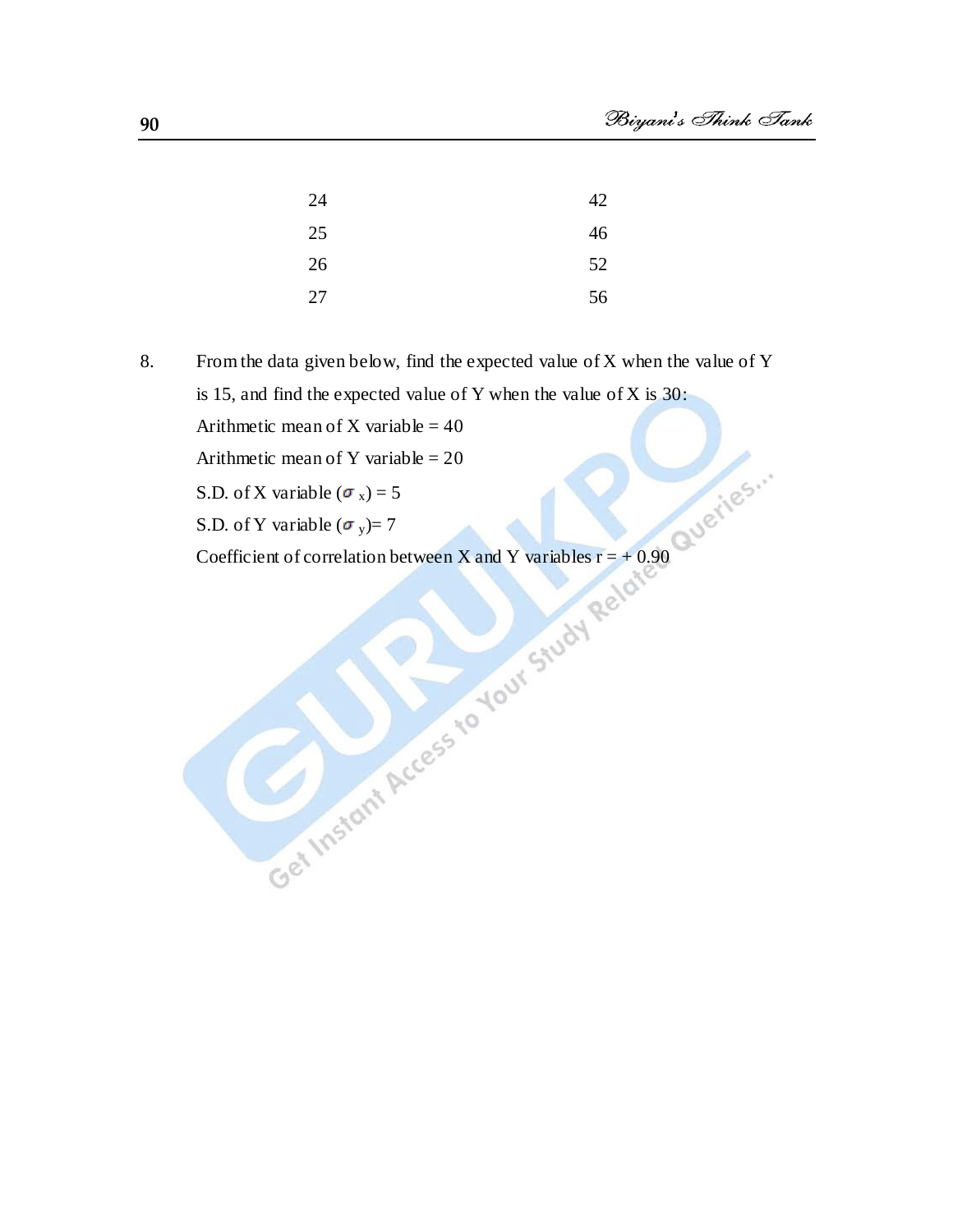## **(10+2+3 Patterns) (Faculty of Commerce) Accountancy and Business Statistics Second Paper : Business Statistics**

| Time : One Hour | <b>Objective Part-1</b>       | Max. Marks.: 40 |
|-----------------|-------------------------------|-----------------|
|                 | <b>Attempt All Questions.</b> |                 |

- 1. Answer each of the following questions in not more than 20 words. Each question carries two marks.
	- (i) Enumerate four main characteristics of data (statistics)
	- (ii) Give main difference between questionnaire and schedule.
	- (iii) What is the main difference between census and sample investigations?
	- (iv) State two precautions to be taken into consideration in editing secondary data.
	- (v) State the formula of Prof. H.A. sturges to find out the number of classes.
	- (vi) If in a frequency distribution mean deviation is 12, find the most probable value of standard deviation and quartile deviation of the distribution.
	- (vii) If variance of  $x = 9$ ,  $b_{yx} = 0.8$  and  $r = 0.6$  find out value of  $\sigma_y$ ,
	- (viii) What is cumulative frequency curve or ogive curve?
	- (ix) State the main difference between Dispersion and Skewness.
	- (x) State the meaning of correlation.
- 2. Answer each of the following questions in not more than 50 words. Each question carries four marks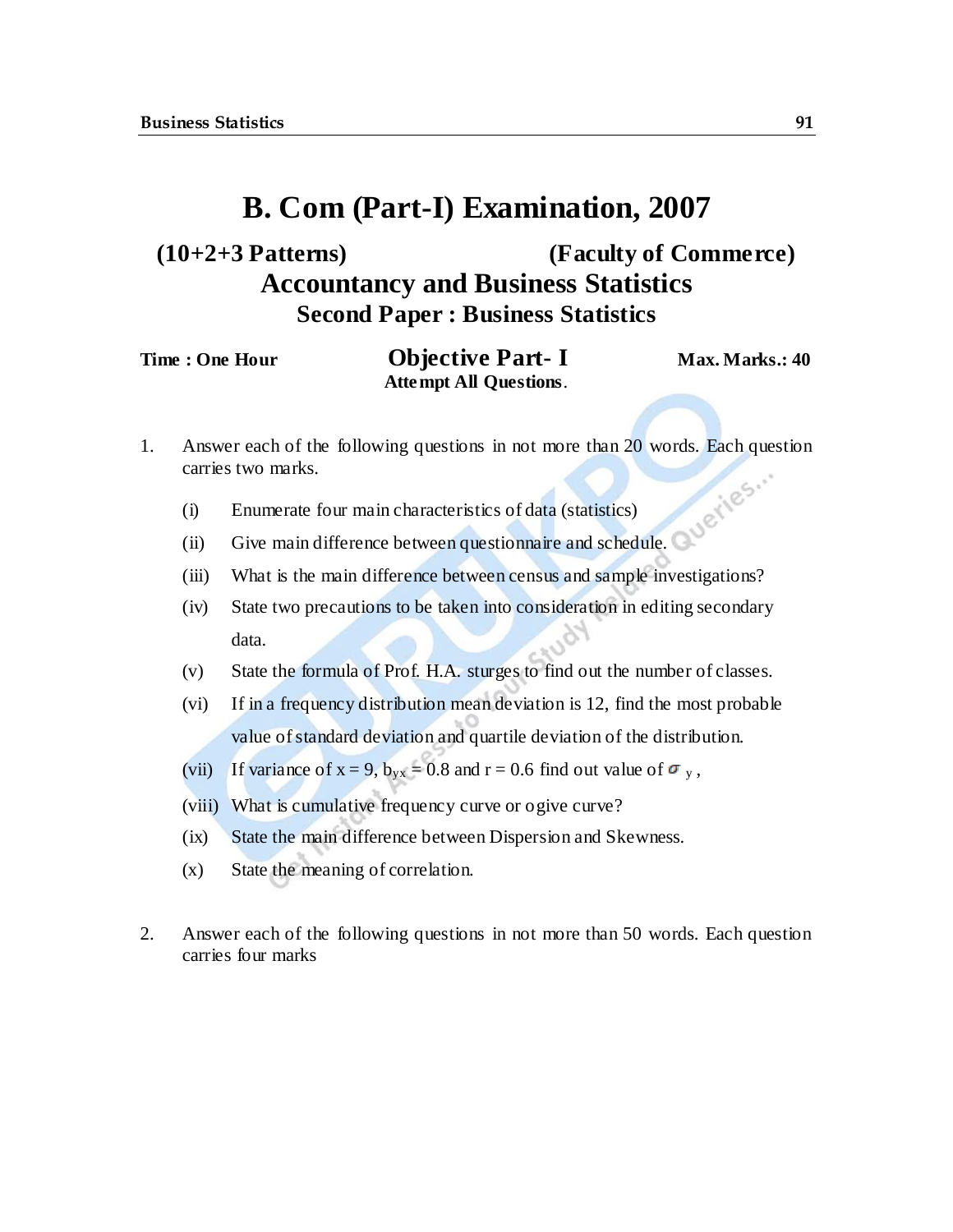(i) The average rainfall of Indore in a week except Sunday was 1.5 cm and because of heavy rainfall on Sunday, the average of the week increased to 4 cm. How much rainfall was recorded on Sunday?

Get Instant Access to Your Study Related Queries."

- (ii) Explain three functions of statistics giving examples.
- (iii) Write a brief note on law of inertia of large numbers.
- (iv) Explain and illustrate the differences between time reversal.
- (v) State four limitations of diagrammatic representation.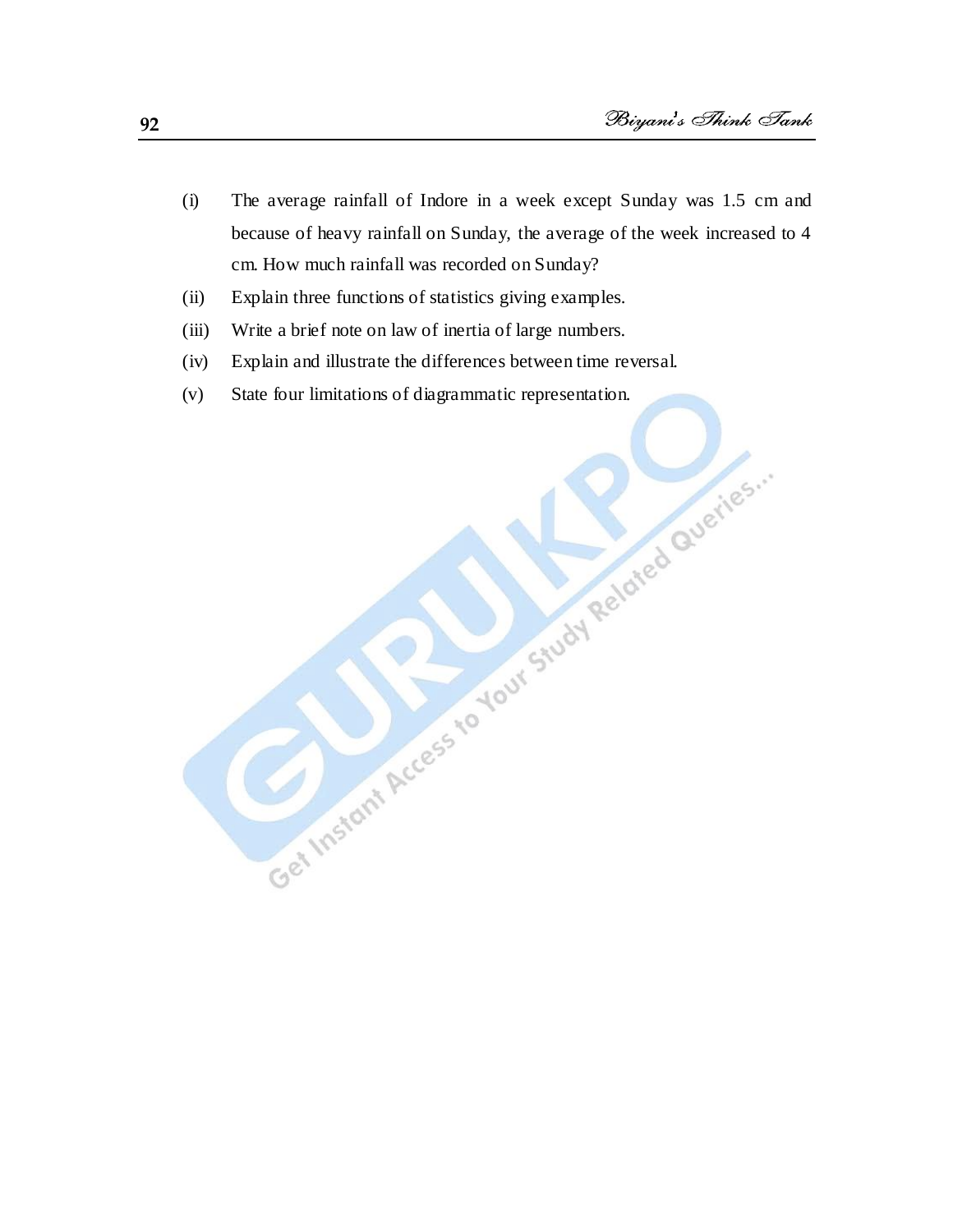### **DESCRIPTIVE PART- II**

#### **Time: Two Hours Max. Marks: 60**

Attempt any three questions. Each question carries 20 marks**.**

3. "Statistics are numerical statement of facts, but all facts numerically stated are not statistics". Clarify this statement and point out briefly which numerical of facts are statistics.

|                                                                               | or |    |    |    |    |    |  |
|-------------------------------------------------------------------------------|----|----|----|----|----|----|--|
| Calculate Median, both the Quartiles, 9th Decile and 45th percentile from the |    |    |    |    |    |    |  |
| following data:                                                               |    |    |    |    |    |    |  |
| Income Rs (Less than): $80$ 70                                                |    | 60 | 50 | 40 | 30 | 20 |  |
| No. of worker:<br>100                                                         |    | 80 | 60 |    |    |    |  |

Re

4. Calculate Karl Pearson's coefficient of Skewness based on mode:

| Temp <sup>o</sup> C       | Your No. of days. |
|---------------------------|-------------------|
| $-40$ to $-30$            | 10                |
| $-30$ to $-20$            | 28                |
| Access,<br>$-20$ to $-10$ | 30                |
| $-10$ to $0$              | 42                |
| $-30$<br>0 to 10          | 65                |
| 10 to 20                  | 180               |
| 20 to 30                  | 10                |
|                           | 365               |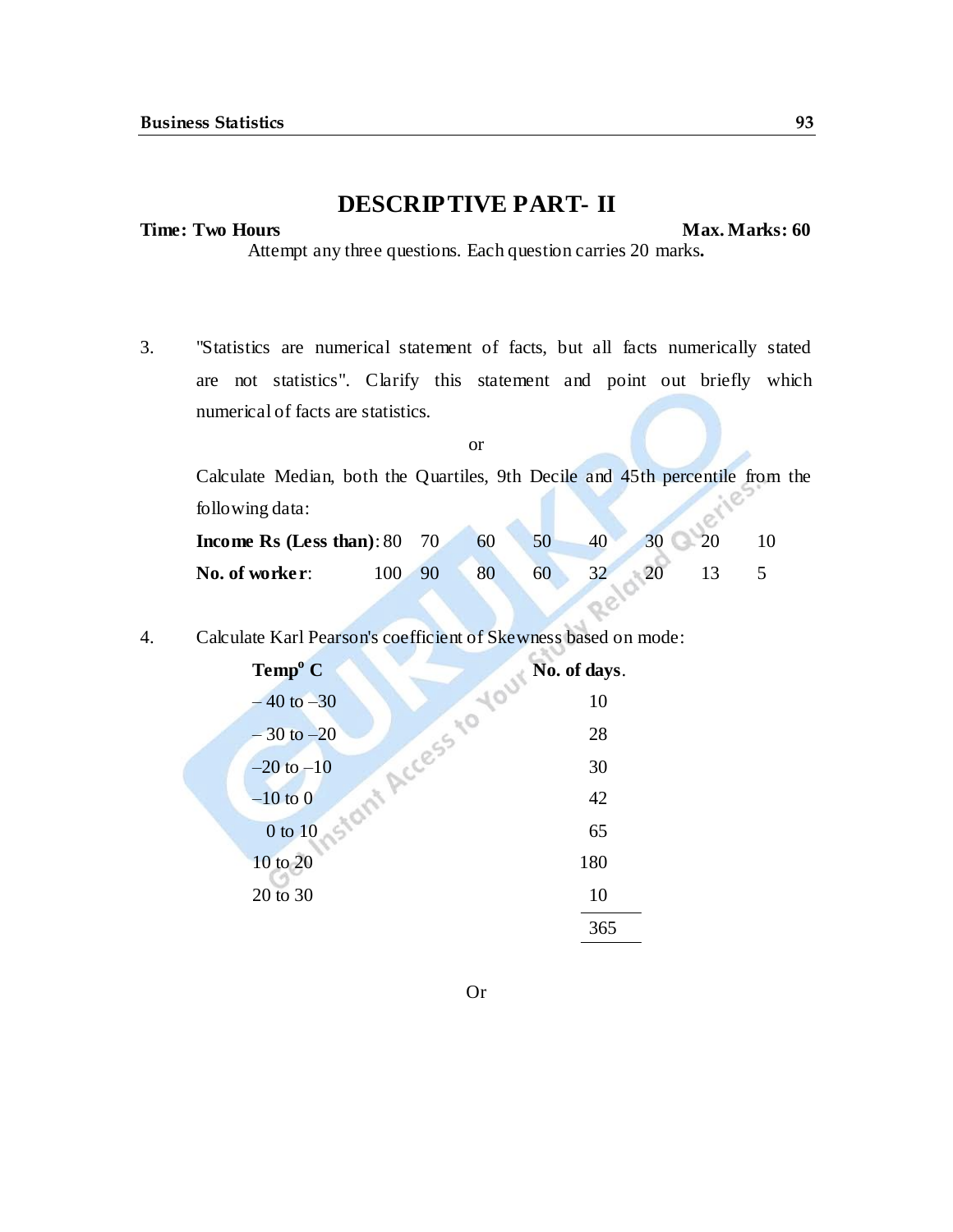| Group         | Quantity   | Unit        | <b>Price</b> | Price |
|---------------|------------|-------------|--------------|-------|
| Food grains   | 3 quintals | Per quintal | 12.00        | 18.0  |
| Clothing      | $12$ mts.  | Per mt.     | 1.00         | 0.90  |
| Fuel          | $40$ kg.   | per quintal | 20.00        | 25.00 |
| House Rent    | 3 rooms    | per room    | 25.00        | 23.00 |
| Miscellaneous | 30 units   | Per unit    | 0.40         | 0.50  |

From the data given below calculate the cost of living index number for prices for the year 2004 with 2003 as base by family budget method:-

**5.** The competitions in a beauty contest are ranked by three Judges in the following order:

| <b>First Judge</b>  |   |                | $5\overline{)}$ | 10 | 3 |    |   |    |
|---------------------|---|----------------|-----------------|----|---|----|---|----|
|                     |   |                |                 |    |   |    |   |    |
| <b>Second Judge</b> | 3 | 5              | 8               |    |   | 10 | 2 |    |
|                     | 6 | 8              |                 |    |   |    |   |    |
| <b>Third Judge</b>  |   | $\overline{4}$ |                 | 8  |   |    | 3 | 10 |
|                     |   |                |                 |    |   |    |   |    |

Use the rank correlation to discuss which pair of Judges have the nearest approach to common taste in beauty.

or

Obtain tow regression equations of the following information and find out the value of Y when  $X = 20$  and the value of X when  $Y = 25$ :-

|  | X : 12 14 18 22 24 |  |  |
|--|--------------------|--|--|
|  | Y : 16 20 26 30 32 |  |  |

**INS**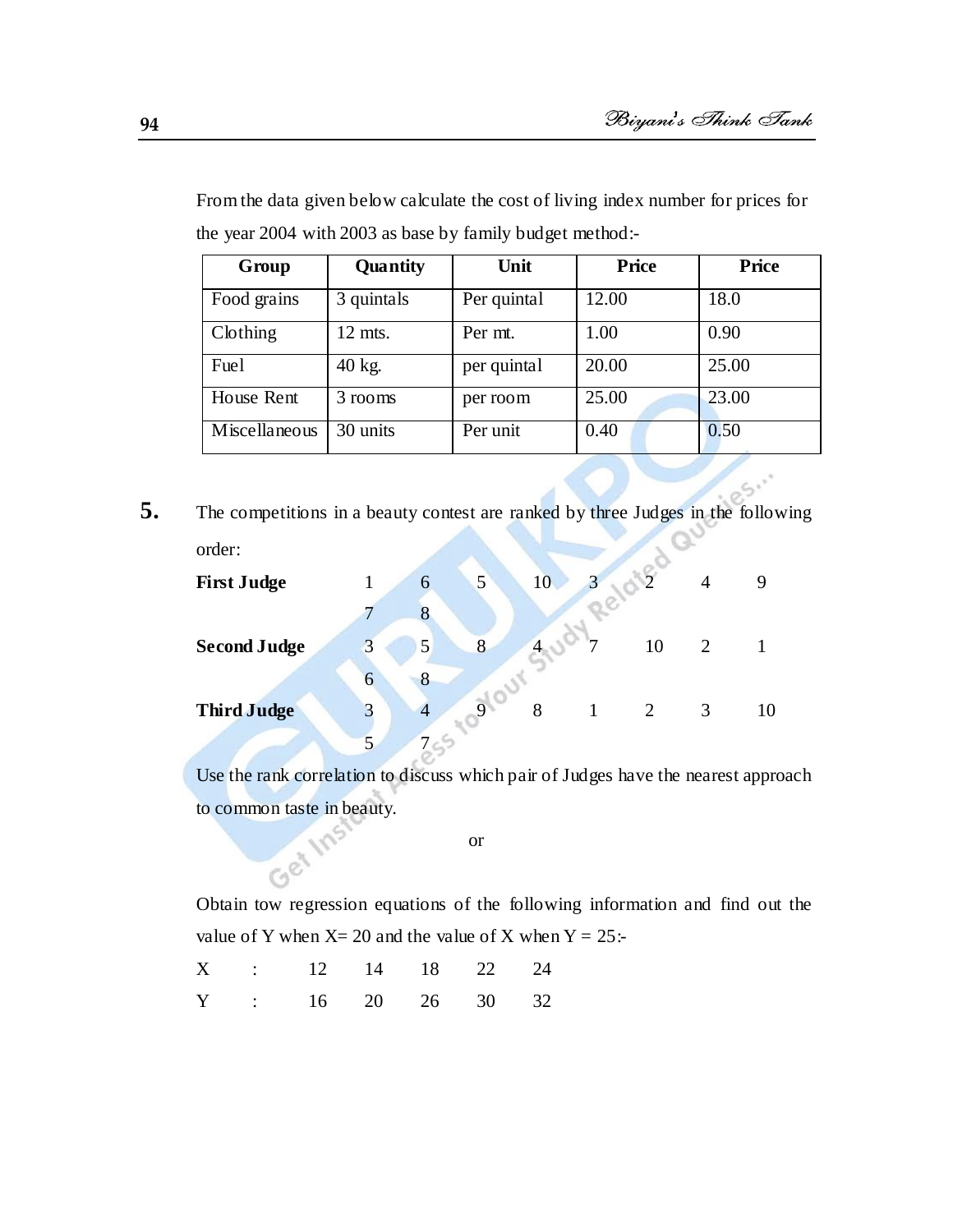## **(10+2+3 Patterns) (Faculty of Commerce) Accountancy and Business Statistics Second Paper : Business Statistics**

| Time : One Hour | <b>Objective Part-I</b>       | Max. Marks.: 40 |
|-----------------|-------------------------------|-----------------|
|                 | <b>Attempt All Questions.</b> |                 |

- 1. Answer each of the following questions in not more than 20 words. Each question carries two marks.<br>
(i) Give a main definition of statistics is singular sense.<br>
(ii) How statistics is useful for insurance companically<br> carries two marks.
	- (i) Give a main definition of statistics is singular sense.
	- (ii) How statistics is useful for insurance companies?
	- (iii) State the meaning of Secondary data.
	- (iv) What is statistical error?
	- (v) Wages are given for 50 workers. The maximum and minimum wages are Rs 400 and Rs. 80 respectively and 10 classes of equal class intervals are to be formed. How will you find out the class interval?
	- (vi) When geometric mean is useful.
	- (vii) What is Range?
	- (viii) State the main difference between dispersion and Skewness.
	- (ix) If the aggregative prices of current year are 800 and that of base 500 calculate index number for current year?
	- (x) If two regression coefficients are 0.8 and 0.6 find the value of coefficient of correlation.
- 2. Answer each of the following questions in not more than 50 words. Each question carries four marks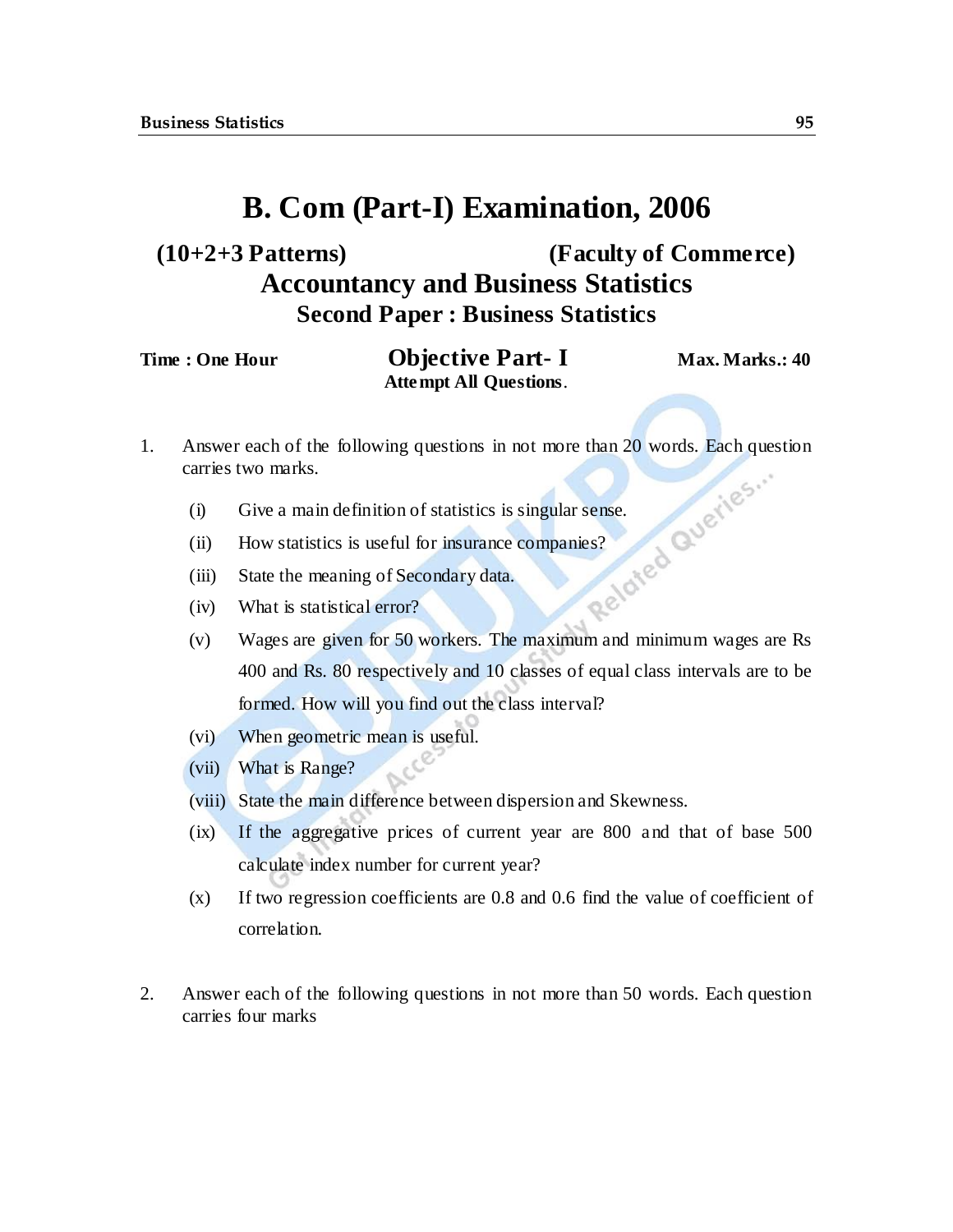- (i) State four limitations of statistics.
- (ii) Distinguish between primary and secondary data.
- (iii) If the mean and standard deviation of a series of 100 values are 60 and 5 respectively, find the sum of item - values and the sum of squares of item values.
- (iv) If  $r= 0.7$ , N=9, test the significance of correlation.
- (v) When is the false base line used?<br>
When is the false base line used?<br>
When is the false base line used?<br>
When is the false base line used?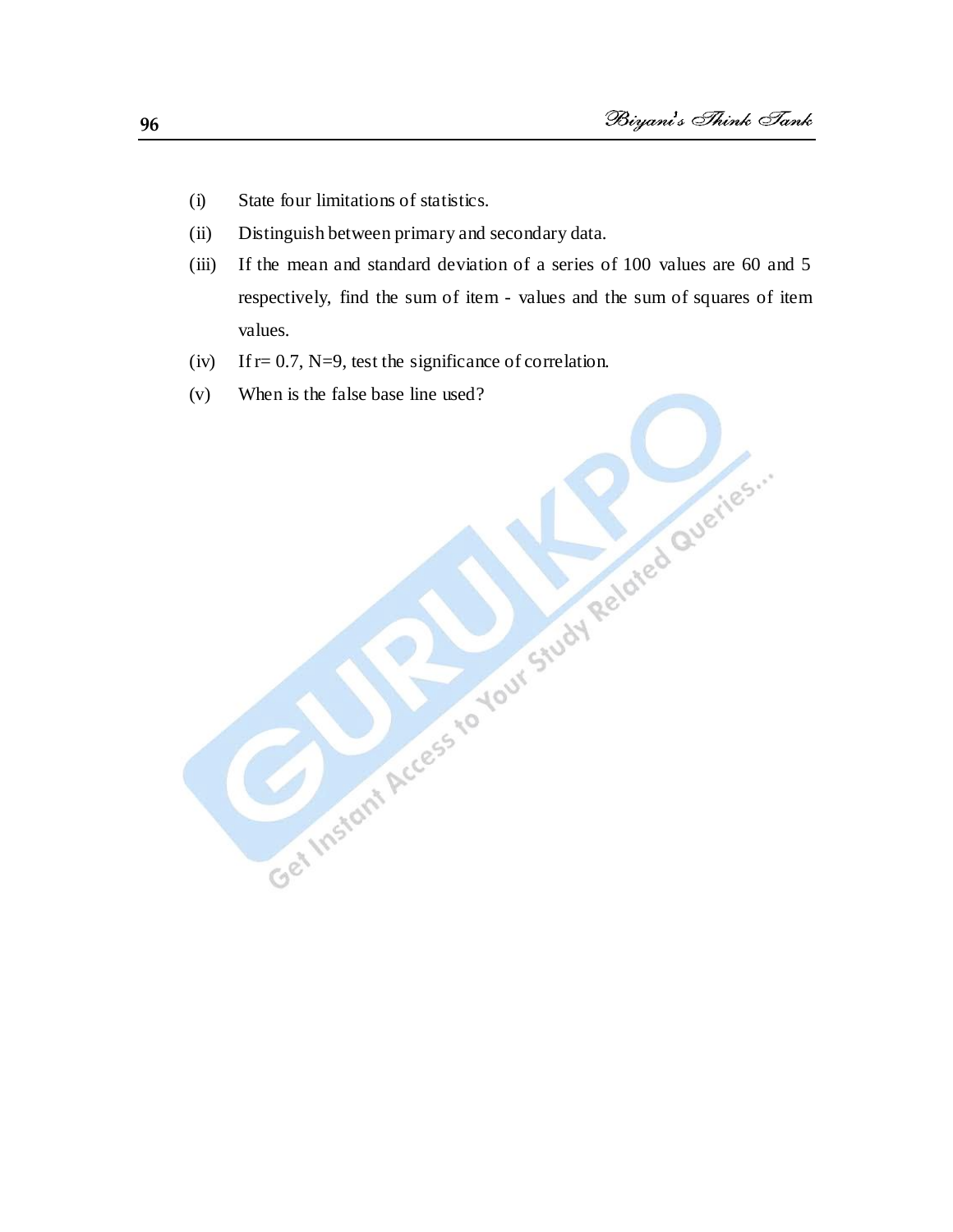### **DESCRIPTIVE PART- II**

#### **Time: Two Hours Max. Marks: 60**

Attempt any three questions. Each question carries 20 marks**.**

3. Cleary distinguish between primary data and secondary data and explain the various methods of collecting primary data.

or

Calculate mean, median and mode from the following data:



4. Geeta and Seeta have obtained the marks in six subject of B. Com Final as 50 under:

| Geeta | <b>Seeta</b> |
|-------|--------------|
| 50    | 60           |
| 65    | 61           |
| 49    | 55           |
| 54    | 54           |
| 78    | 75           |
| 82    | 78           |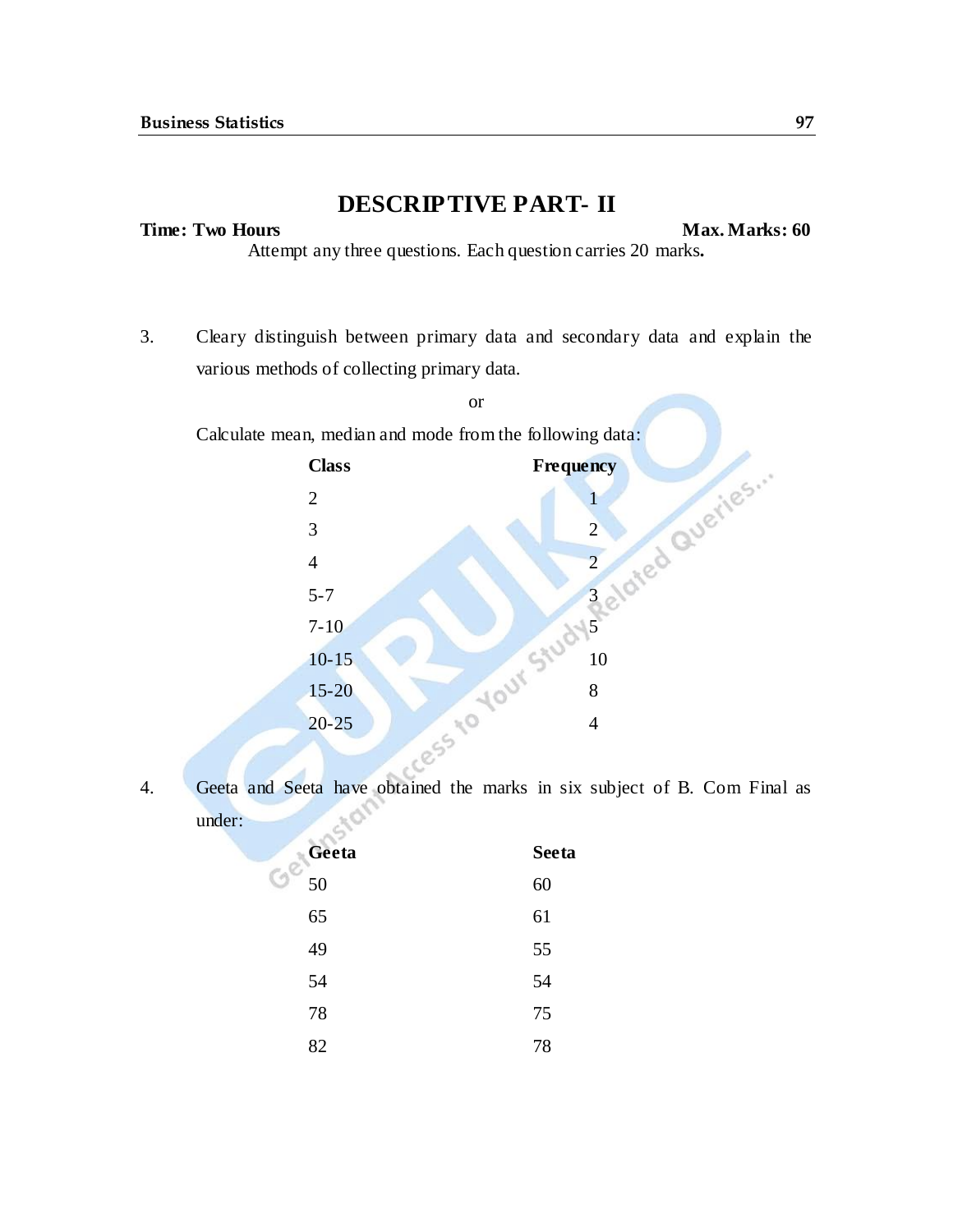Find out which girl is more consistent in her studies.

or

Write explanatory notes on the following:

- (i) Deflating of index members
- (ii) Splicing
- (iii) Base Conversion

#### 5. Following data related to demand and price of a commodity:



Calculate the two regression coefficients and find out the two regression equation. Estimate the average probable price when the demand of the commodity is 31 kg.

or

From the following data calculate Karl Pearson's coefficient of Correlation taking deviation from actual means 33 and 22 respectively.